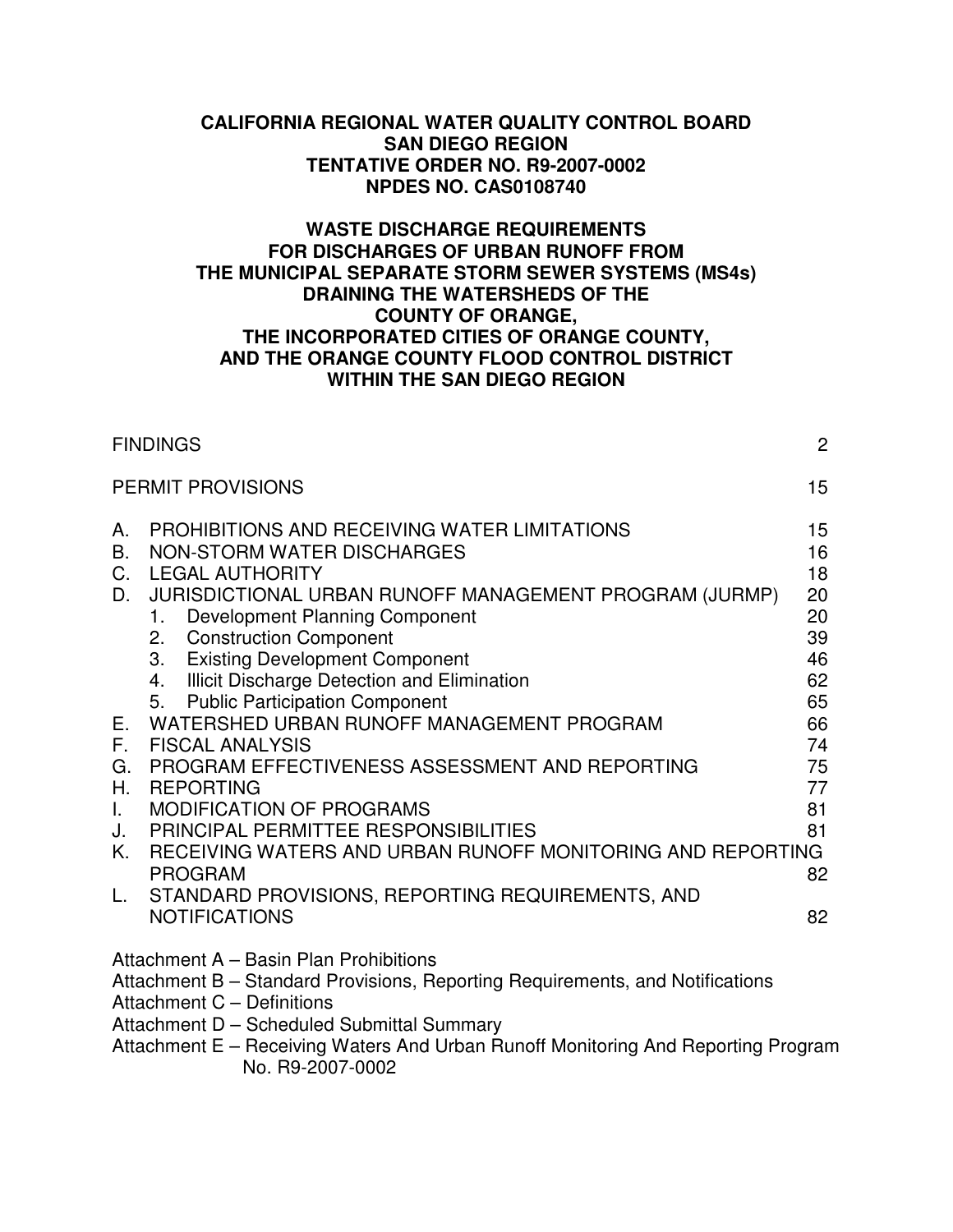The California Regional Water Quality Control Board, San Diego Region (hereinafter Regional Board), finds that:

## **A. BASIS FOR THE ORDER**

- 1. This Order is based on the federal Clean Water Act (CWA), the Porter-Cologne Water Quality Control Act (Division 7 of the Water Code, commencing with Section 13000), applicable State and federal regulations, all applicable provisions of statewide Water Quality Control Plans and Policies adopted by the State Water Resources Control Board (State Board), the Water Quality Control Plan for the San Diego Basin adopted by the Regional Board, the California Toxics Rule, and the California Toxics Rule Implementation Plan.
- 2. This Order reissues National Pollutant Discharge Elimination System (NPDES) Permit No. CAS0108740, which was first adopted by the Regional Board on July 16, 1990 (Order No. 90-38), and then reissued on August 8, 1996 (Order No. 96-03) and February 13, 2002 (Order No. R9-2002-01). On August 21, 2006, in accordance with Order No. R9-2002-01, the County of Orange, as the Principal Permittee, submitted a Report of Waste Discharge (ROWD) for reissuance of the municipal separate storm sewer system (MS4) Permit.
- 3. This Order is consistent with the following precedential Orders adopted by the State Water Resources Control Board (State Board) addressing municipal storm water NPDES Permits: Order 99-05, Order WQ-2000-11, Order WQ 2001-15, and Order WQO 2002-0014.

# **B. REGULATED PARTIES**

1. Each of the persons in Table 1 below, hereinafter called Copermittees or dischargers, owns or operates an MS4, through which it discharges urban runoff into waters of the United States within the San Diego Region. These MS4s fall into one or more of the following categories: (1) a medium or large MS4 that services a population of greater than 100,000 or 250,000 respectively; or (2) a small MS4 that is "interrelated" to a medium or large MS4; or (3) an MS4 which contributes to a violation of a water quality standard; or (4) an MS4 which is a significant contributor of pollutants to waters of the United States.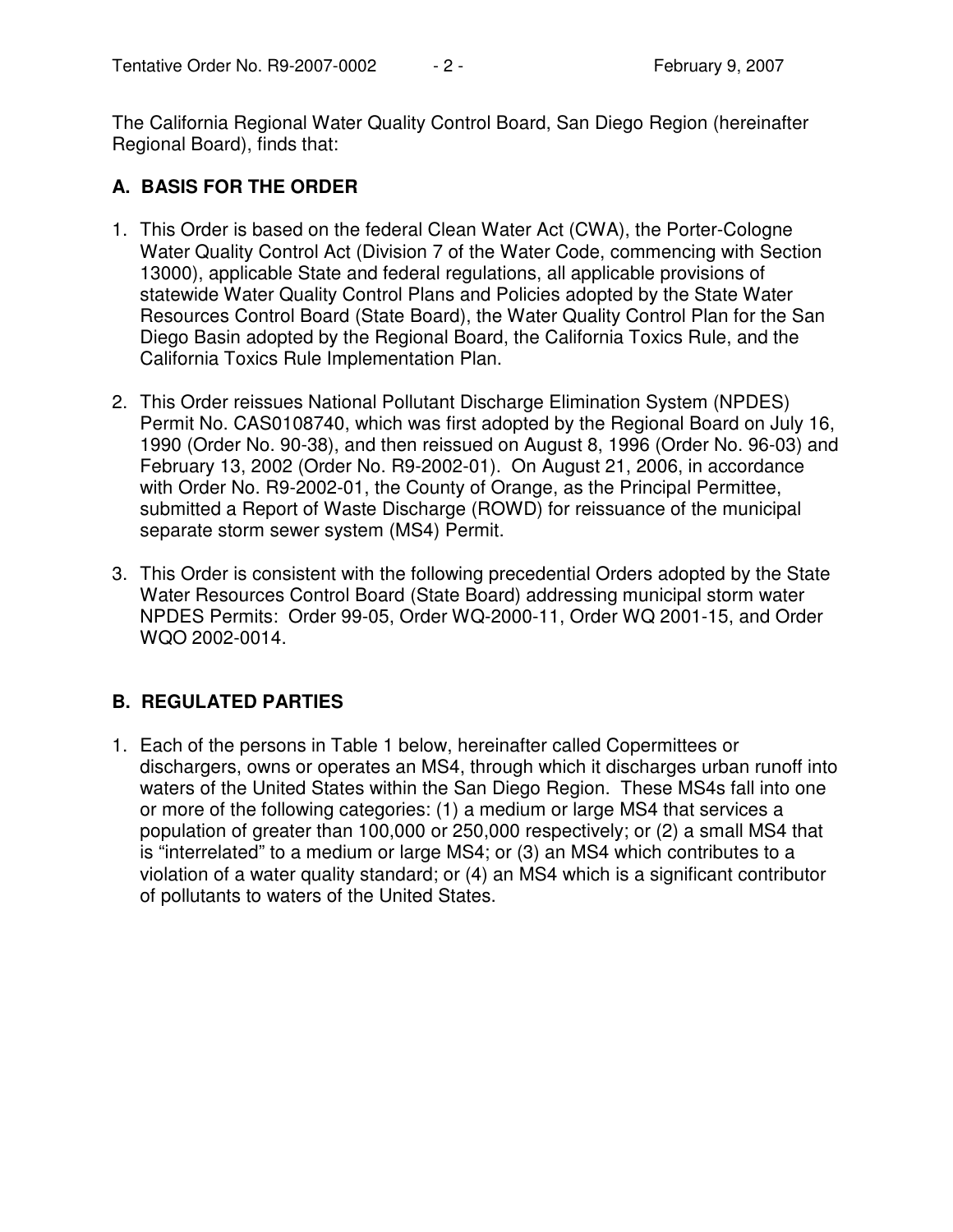| 1. City of Aliso Viejo   | 8. City of Mission Viejo          |
|--------------------------|-----------------------------------|
| 2. City of Dana Point    | 9. City of Rancho Santa Margarita |
| 3. City of Laguna Beach  | 10. City of San Clemente          |
| 4. City of Laguna Hills  | 11. City of San Juan Capistrano   |
| 5. City of Laguna Niguel | 12. County of Orange              |
| 6. City of Laguna Woods  | 13. Orange County Flood Control   |
| 7. City of Lake Forest   | <b>District</b>                   |

## **C. DISCHARGE CHARACTERISTICS**

- 1. Urban runoff contains waste, as defined in the California Water Code (CWC), and pollutants that adversely affect the quality of the waters of the State. The discharge of urban runoff from an MS4 is a "discharge of pollutants from a point source" into waters of the U.S. as defined in the CWA.
- 2. The most common categories of pollutants in urban runoff include total suspended solids, sediment (due to anthropogenic activities); pathogens (e.g., bacteria, viruses, protozoa); heavy metals (e.g., copper, lead, zinc and cadmium); petroleum products and polynuclear aromatic hydrocarbons; synthetic organics (e.g., pesticides, herbicides, and PCBs); nutrients (e.g., nitrogen and phosphorus fertilizers), oxygendemanding substances (decaying vegetation, animal waste), detergents, and trash.
- 3. The discharge of pollutants and/or increased flows from MS4s may cause or threaten to cause the concentration of pollutants to exceed applicable receiving water quality objectives and impair or threaten to impair designated beneficial uses resulting in a condition of pollution (i.e., unreasonable impairment of water quality for designated beneficial uses), contamination, or nuisance.
- 4. Pollutants in urban runoff can threaten and adversely affect human health. Human illnesses have been clearly linked to recreating near storm drains flowing to coastal waters. Also, urban runoff pollutants in receiving waters can bioaccumulate in the tissues of invertebrates and fish, which may be eventually consumed by humans.
- 5. Urban runoff discharges from MS4s often contain pollutants that cause toxicity to aquatic organisms (i.e., adverse responses of organisms to chemicals or physical agents ranging from mortality to physiological responses such as impaired reproduction or growth anomalies). Toxic pollutants impact the overall quality of aquatic systems and beneficial uses of receiving waters.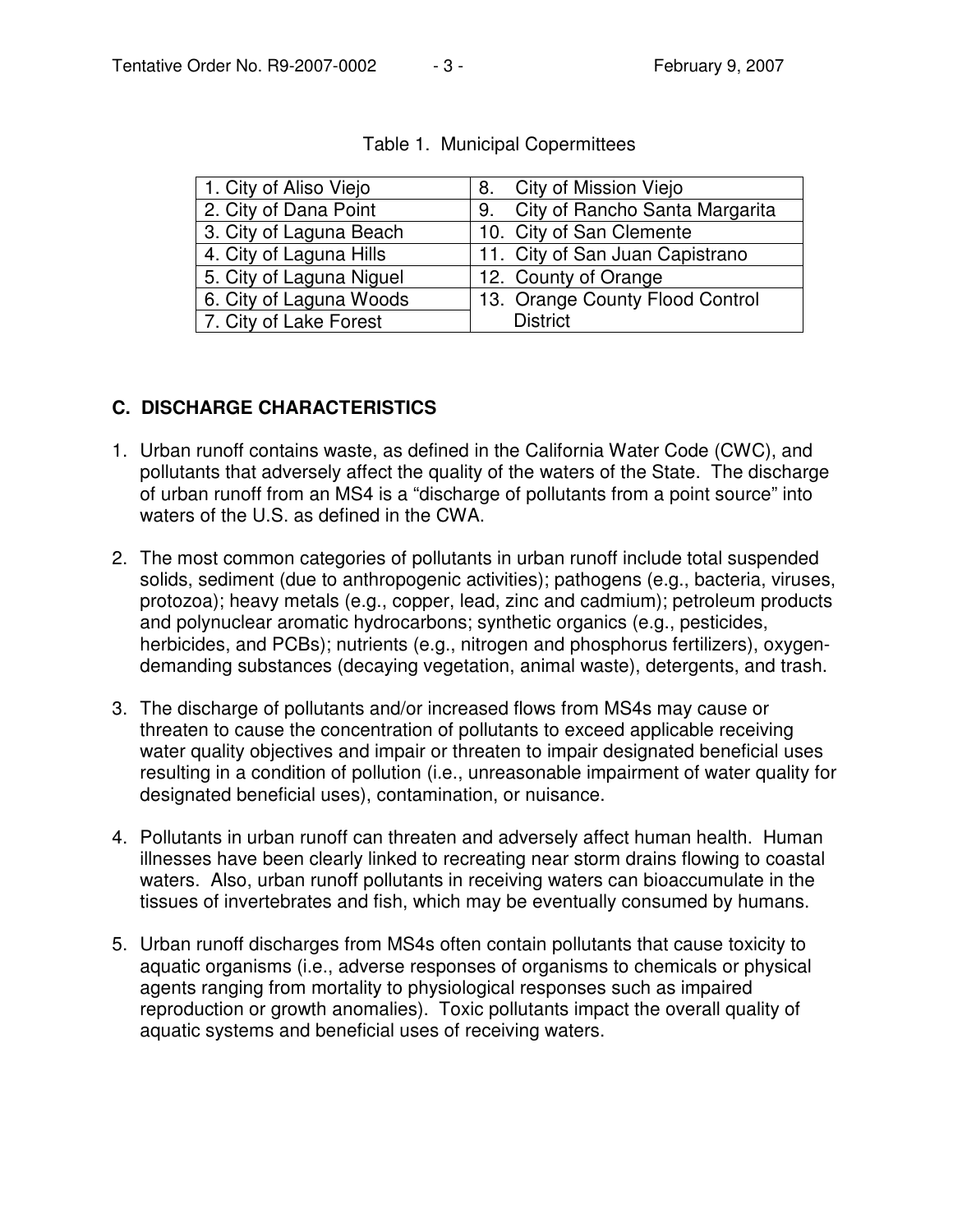6. The Copermittees discharge urban runoff into lakes, drinking water reservoirs, rivers, streams, creeks, bays, estuaries, coastal lagoons, the Pacific Ocean, and tributaries thereto within one of the eleven hydrologic units (San Juan Hydrologic Unit) comprising the San Diego Region as shown in Tables 2a and 2b. Some of the receiving water bodies have been designated as impaired by the Regional Board and the United States Environmental Protection Agency (USEPA) in 2006 pursuant to CWA section 303(d). Also shown in the Tables are the watershed management areas (WMAs) as defined in the Regional Board report, Watershed Management Approach, January 2002.

| Regional<br><b>Board</b><br>Watershed<br>Management<br>Area (WMA) | <b>Hydrologic Area</b><br>(HA) or Hydrologic<br>Subarea (HSA) of<br>the San Juan<br><b>Hydrologic Unit</b> | <b>Major Receiving Water</b><br><b>Bodies</b>                                                                           | 303(d) Pollutant(s) of<br><b>Concern or Water</b><br><b>Quality Effect<sup>1</sup></b>                                |
|-------------------------------------------------------------------|------------------------------------------------------------------------------------------------------------|-------------------------------------------------------------------------------------------------------------------------|-----------------------------------------------------------------------------------------------------------------------|
| Laguna<br>Coastal<br>Streams                                      | Laguna HA,<br>excluding Aliso HSA<br>and Dana Point<br>HSA.                                                | Laguna Canyon Creek,<br>Pacific Ocean                                                                                   | <b>Bacterial indicators</b><br>Sediment toxicity                                                                      |
| Aliso Creek                                                       | Aliso HSA                                                                                                  | Aliso Creek, Pacific<br>Ocean                                                                                           | <b>Toxicity</b><br>Phosphorus<br><b>Bacterial indicators</b><br>Benzo[b]flouranthene<br>Dieldrin<br>Sediment toxicity |
| Dana Point<br>Coastal<br>Streams                                  | Dana Point HSA                                                                                             | Dana Point Harbor, Salt<br>Creek, Pacific Ocean                                                                         | <b>Bacterial indicators</b>                                                                                           |
| San Juan<br>Creek                                                 | Mission Viejo HA                                                                                           | San Juan Creek,<br>Trabuco Creek, Oso<br>Creek, Canada<br>Gobernadora, Bell<br>Canyon, Verdugo<br>Canyon, Pacific Ocean | <b>Bacterial indicators</b><br><b>DDE</b><br>Chloride<br><b>Sulfates</b><br>Total dissolved solids                    |
| San Clemente<br>Coastal<br>Streams                                | San Clemente HA                                                                                            | Prima Deshecha,<br>Segunda Deshecha,<br>Pacific Ocean                                                                   | <b>Bacterial indicators</b><br>Phosphorus<br>Turbidity                                                                |
| San Mateo<br>Creek                                                | San Mateo HA                                                                                               | San Mateo Creek,<br>Christianitos Creek,<br>Pacific Ocean                                                               |                                                                                                                       |

Table 2a. Common Watersheds and CWA Section 303(d) Impaired Waters

 $1$  The listed 303(d) pollutant(s) of concern do not necessarily reflect impairment of the entire corresponding WMA or all corresponding major surface water bodies. The specific impaired portions of each WMA are listed in the State Water Resources Control Board's 2006 Section 303(d) List of Water Quality Limited Segments.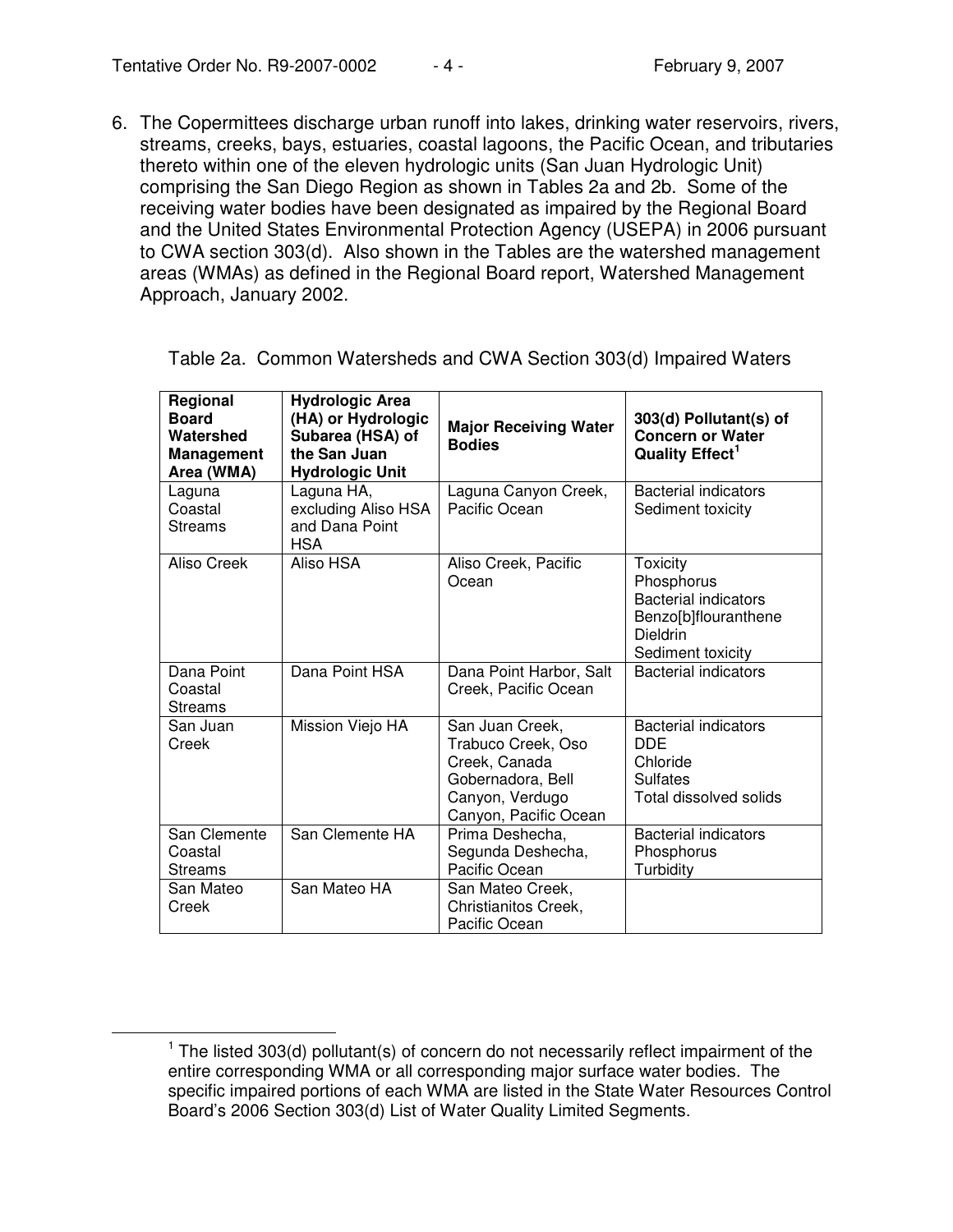| Municipality                                                                                              | Laguna<br>Coastal<br><b>Streams</b> | Aliso Creek | Dana Point<br>Coastal<br><b>Streams</b> | San Juan<br>Creek       | San<br>Clemente<br>Coastal<br><b>Streams</b> | San Mateo<br>Creek |
|-----------------------------------------------------------------------------------------------------------|-------------------------------------|-------------|-----------------------------------------|-------------------------|----------------------------------------------|--------------------|
| Aliso Viejo                                                                                               | ☑                                   | ☑           |                                         |                         |                                              |                    |
| Dana Point                                                                                                |                                     |             | ☑                                       | ☑                       |                                              |                    |
| Laguna Beach                                                                                              | ☑                                   | ☑           |                                         |                         |                                              |                    |
| Laguna Hills <sup>*</sup>                                                                                 |                                     | ☑           |                                         | ☑                       |                                              |                    |
| Laguna Niguel                                                                                             |                                     | ☑           | ☑                                       | $\overline{\mathbb{Z}}$ |                                              |                    |
| Laguna Woods *                                                                                            |                                     | ☑           |                                         |                         |                                              |                    |
| Lake Forest*                                                                                              |                                     | ☑           |                                         |                         |                                              |                    |
| Mission Viejo                                                                                             |                                     | ☑           |                                         | ☑                       |                                              |                    |
| Rancho Santa                                                                                              |                                     |             |                                         | ☑                       |                                              |                    |
| Margarita                                                                                                 |                                     |             |                                         |                         |                                              |                    |
| San Clemente                                                                                              |                                     |             |                                         |                         | ☑                                            | ☑                  |
| San Juan                                                                                                  |                                     |             |                                         | ☑                       |                                              |                    |
| Capistrano                                                                                                |                                     |             |                                         |                         |                                              |                    |
| County of                                                                                                 | ☑                                   | ☑           | ☑                                       | ☑                       | ⊠                                            | ☑                  |
| Orange *                                                                                                  |                                     |             |                                         |                         |                                              |                    |
| Orange County                                                                                             | ☑                                   | ☑           | ☑                                       | ☑                       | ⊠                                            |                    |
| <b>Flood Control</b>                                                                                      |                                     |             |                                         |                         |                                              |                    |
| District *                                                                                                |                                     |             |                                         |                         |                                              |                    |
| * Municipality also includes areas within watersheds of the Santa Ana Regional Board that are outside the |                                     |             |                                         |                         |                                              |                    |
| scope of this Order                                                                                       |                                     |             |                                         |                         |                                              |                    |

|  |  |  |  | Table 2b. Common Watersheds and Municipalities |
|--|--|--|--|------------------------------------------------|
|--|--|--|--|------------------------------------------------|

7. The Copermittees' water quality monitoring data submitted to date documents persistent violations of Basin Plan water quality objectives for various urban runoffrelated pollutants (fecal coliform bacteria, total suspended solids, turbidity, metals, etc.) at various watershed monitoring stations. Persistent toxicity has also been observed at some watershed monitoring stations. In addition, bioassessment data indicates that the majority of urbanized receiving waters have Poor to Very Poor Index of Biotic Integrity ratings. In sum, the above findings indicate that urban runoff discharges are causing or contributing to water quality impairments, and are a leading cause of such impairments in Orange County.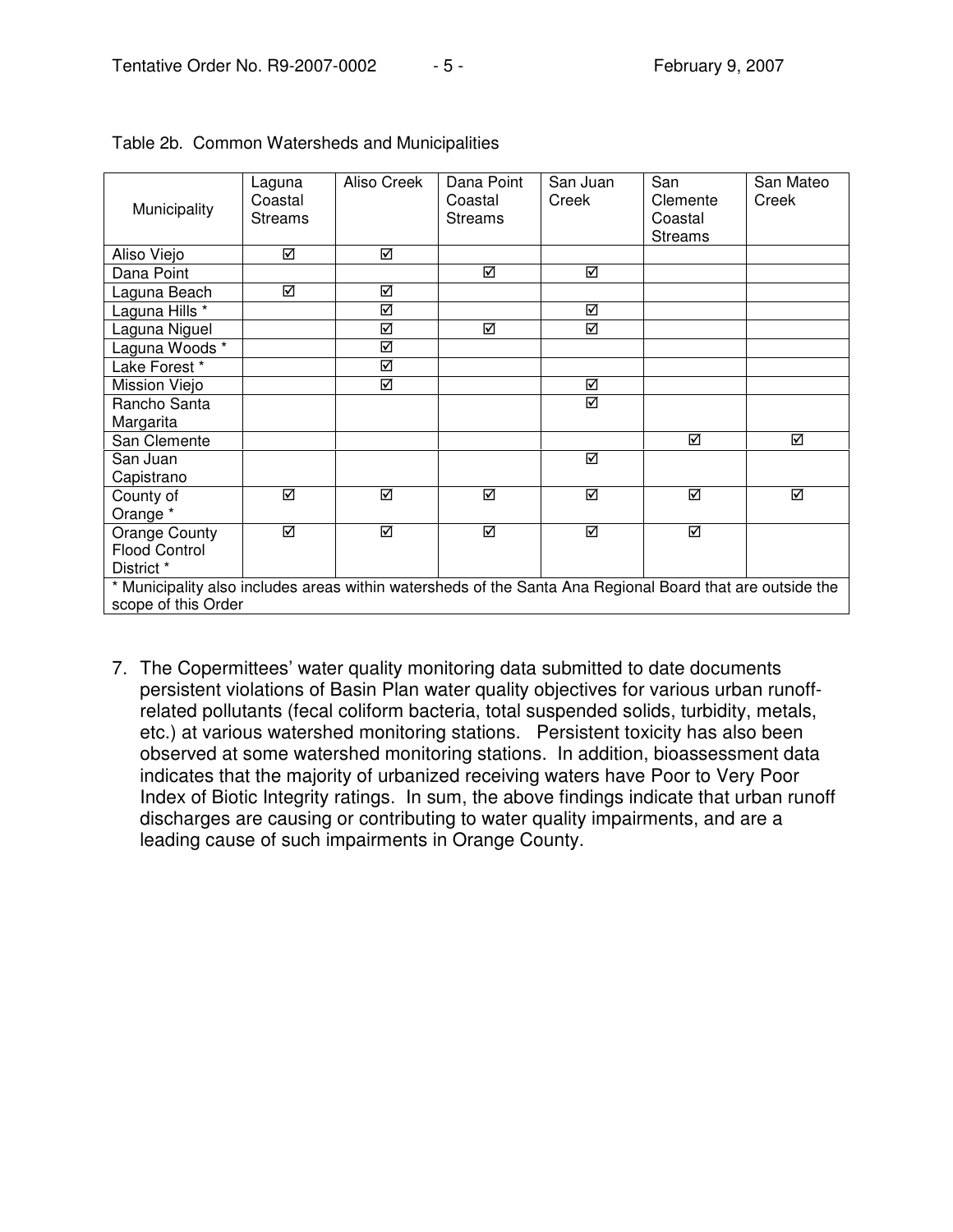- 8. When natural vegetated pervious ground cover is converted to impervious surfaces such as paved highways, streets, rooftops, and parking lots, the natural absorption and infiltration abilities of the land are lost. Therefore, runoff leaving a developed urban area is significantly greater in runoff volume, velocity, and peak flow rate than pre-development runoff from the same area. Runoff durations can also increase as a result of flood control and other efforts to control peak flow rates. Increased volume, velocity, rate, and duration of runoff greatly accelerate the erosion of downstream natural channels. Significant declines in the biological integrity and physical habitat of streams and other receiving waters have been found to occur with as little as a 3-5% conversion from natural to impervious surfaces. The increased runoff characteristics from new development must be controlled to protect against increased erosion of channel beds and banks, sediment pollutant generation, or other impacts to beneficial uses and stream habitat due to increased erosive force.
- 9. Urban development creates new pollution sources as human population density increases and brings with it proportionately higher levels of car emissions, car maintenance wastes, municipal sewage, pesticides, household hazardous wastes, pet wastes, trash, etc. which can either be washed or directly dumped into the MS4. As a result, the runoff leaving the developed urban area is significantly greater in pollutant load than the pre-development runoff from the same area. These increased pollutant loads must be controlled to protect downstream receiving water quality.
- 10.Development and urbanization especially threaten environmentally sensitive areas (ESAs), such as water bodies designated as supporting a RARE beneficial use (supporting rare, threatened or endangered species) and CWA 303(d)-impaired water bodies. Such areas have a much lower capacity to withstand pollutant shocks than might be acceptable in other areas. In essence, development that is ordinarily insignificant in its impact on the environment may become significant in a particularly sensitive environment. Therefore, additional control to reduce pollutants from new and existing development may be necessary for areas adjacent to or discharging directly to an ESA.
- 11.Although dependent on several factors, the risks typically associated with properly managed infiltration of runoff (especially from residential land use areas) are not significant. The risks associated with infiltration can be managed by many techniques, including (1) designing landscape drainage features that promote infiltration of runoff, but do not "inject" runoff (injection bypasses the natural processes of filtering and transformation that occur in the soil); (2) taking reasonable steps to prevent the illegal disposal of wastes; (3) protecting footings and foundations; and (4) ensuring that each drainage feature is adequately maintained in perpetuity.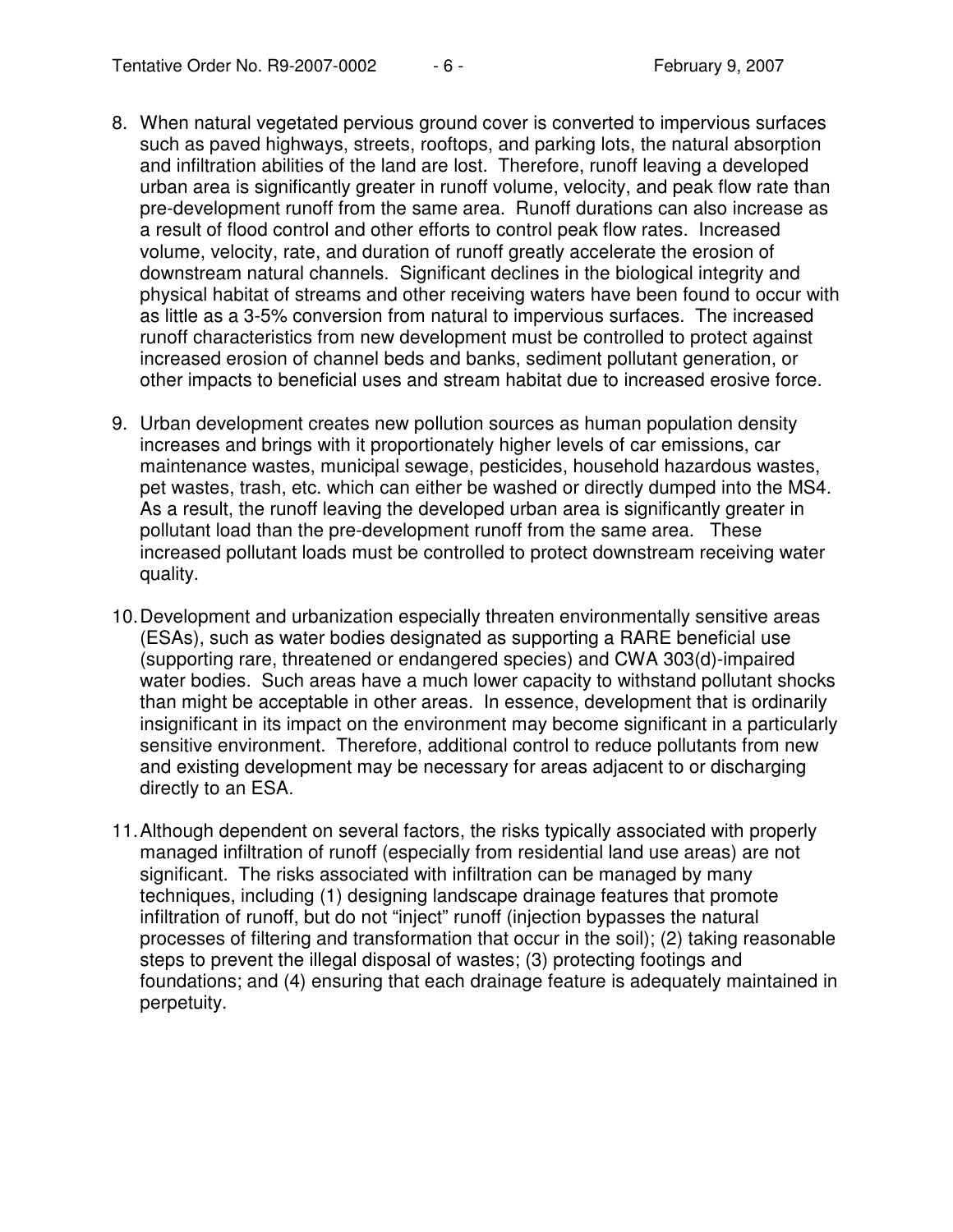### **D. URBAN RUNOFF MANAGEMENT PROGRAMS**

#### 1. **General**

- a. This Order specifies requirements necessary for the Copermittees to reduce the discharge of pollutants in urban runoff to the maximum extent practicable (MEP). However, since MEP is a dynamic performance standard which evolves over time as urban runoff management knowledge increases, the Copermittees' urban runoff management programs must continually be assessed and modified to incorporate improved programs, control measures, best management practices (BMPs), etc. in order to achieve the evolving MEP standard. Absent evidence to the contrary, this continual assessment, revision, and improvement of urban runoff management program implementation is expected to ultimately achieve compliance with water quality standards in the Region.
- b. The Copermittees have generally been implementing the jurisdictional urban runoff management programs required pursuant to Order No. 2002-01 since February 13, 2003. However, urban runoff discharges continue to cause or contribute to violations of water quality standards.
- c. This Order contains new or modified requirements that are necessary to improve Copermittees' efforts to reduce the discharge of pollutants in urban runoff to the MEP and achieve water quality standards. Some of the new or modified requirements, such as the expanded Watershed Urban Runoff Management Program section, are designed to specifically address high priority water quality problems. Other new or modified requirements address program deficiencies that have been noted during audits, report reviews, and other Regional Board compliance assessment activities.
- d. Updated Jurisdictional Urban Runoff Management Plans (JURMPs) and Watershed Urban Runoff Management Plans (WURMPs), which describe the Copermittees' urban runoff management programs in their entirety, are needed to guide the Copermittees' urban runoff management efforts and aid the Copermittees in tracking urban runoff management program implementation. It is practicable for the Copermittees to update the JURMPs and WURMPs within one year, since significant efforts to develop these programs have already occurred.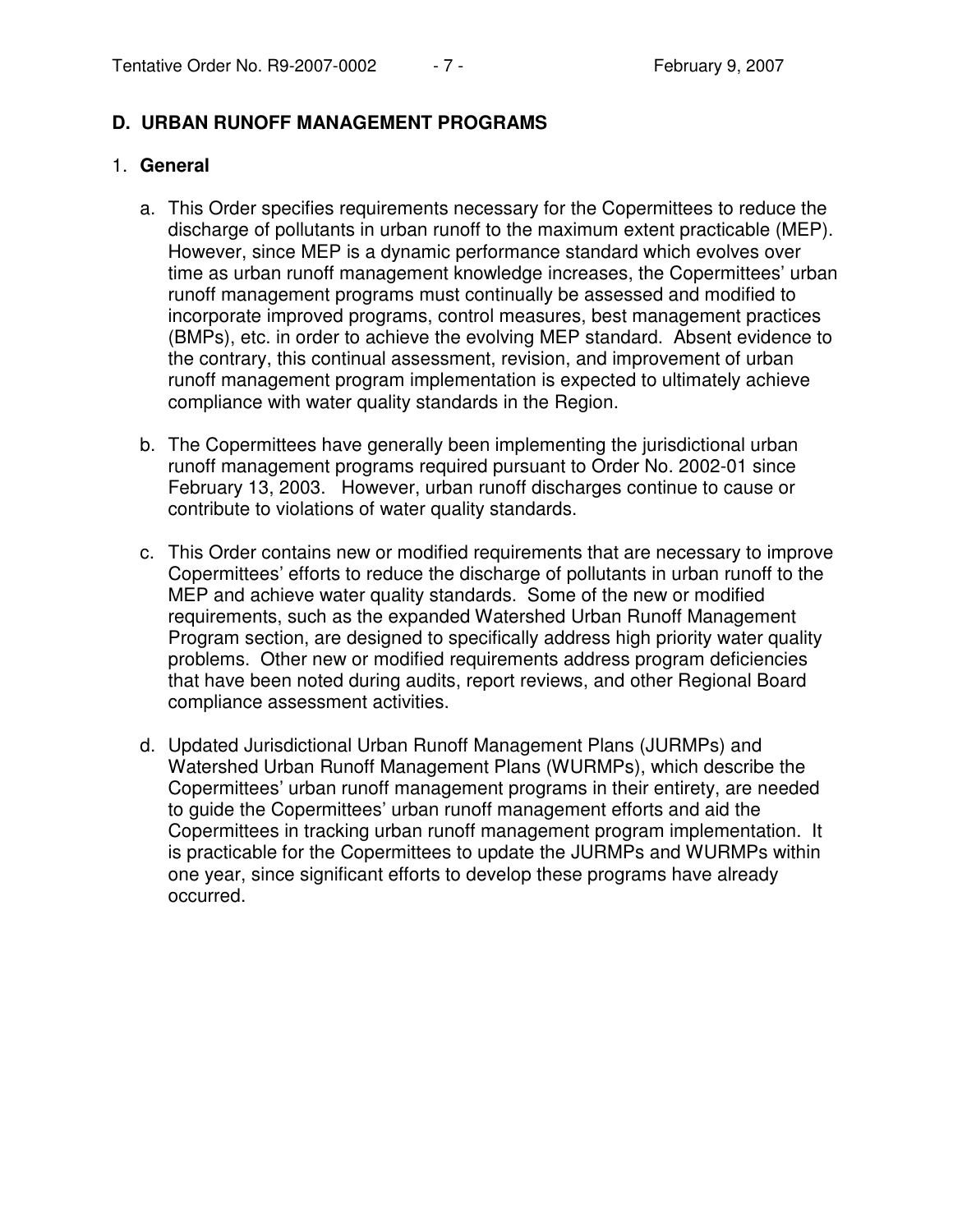- e. Pollutants can be effectively reduced in urban runoff by the application of a combination of pollution prevention, source control, and treatment control BMPs. Pollution prevention is the reduction or elimination of pollutant generation at its source and is the best "first line of defense". Source control BMPs (both structural and non-structural) minimize the contact between pollutants and flows (e.g., rerouting run-on around pollutant sources or keeping pollutants on-site and out of receiving waters). Treatment control BMPs remove pollutants that have been mobilized by wet-weather or dry-weather flows.
- f. Urban runoff needs to be addressed during the three major phases of urban development (planning, construction, and use) in order to reduce the discharge of pollutants to the MEP and protect receiving waters. Urban development which is not guided by water quality planning policies and principles can unnecessarily result in increased pollutant load discharges, flow rates, and flow durations which can impact receiving water beneficial uses. Construction sites without adequate BMP implementation result in sediment runoff rates which greatly exceed natural erosion rates of undisturbed lands, causing siltation and impairment of receiving waters. Existing urban development generates substantial pollutant loads which are discharged in urban runoff to receiving waters.
- g. Annual reporting requirements included in this Order are necessary to meet federal requirements and to evaluate the effectiveness and compliance of the Copermittees' programs.

### 2. **Development Planning**

a. The Standard Urban Storm Water Mitigation Plan (SUSMP) requirements contained in this Order are consistent with Order WQ-2000-11 adopted by the State Water Resources Control Board (State Board) on October 5, 2000. In the precedential order, the State Board found that the design standards, which essentially require that urban runoff generated by 85 percent of storm events from specific development categories be infiltrated or treated, reflect the MEP standard. The order also found that the SUSMP requirements are appropriately applied to the majority of the Priority Development Project categories contained in Section D.1 of this Order. The State Board also gave Regional Water Quality Control Boards the needed discretion to include additional categories and locations, such as retail gasoline outlets (RGOs), in SUSMPs.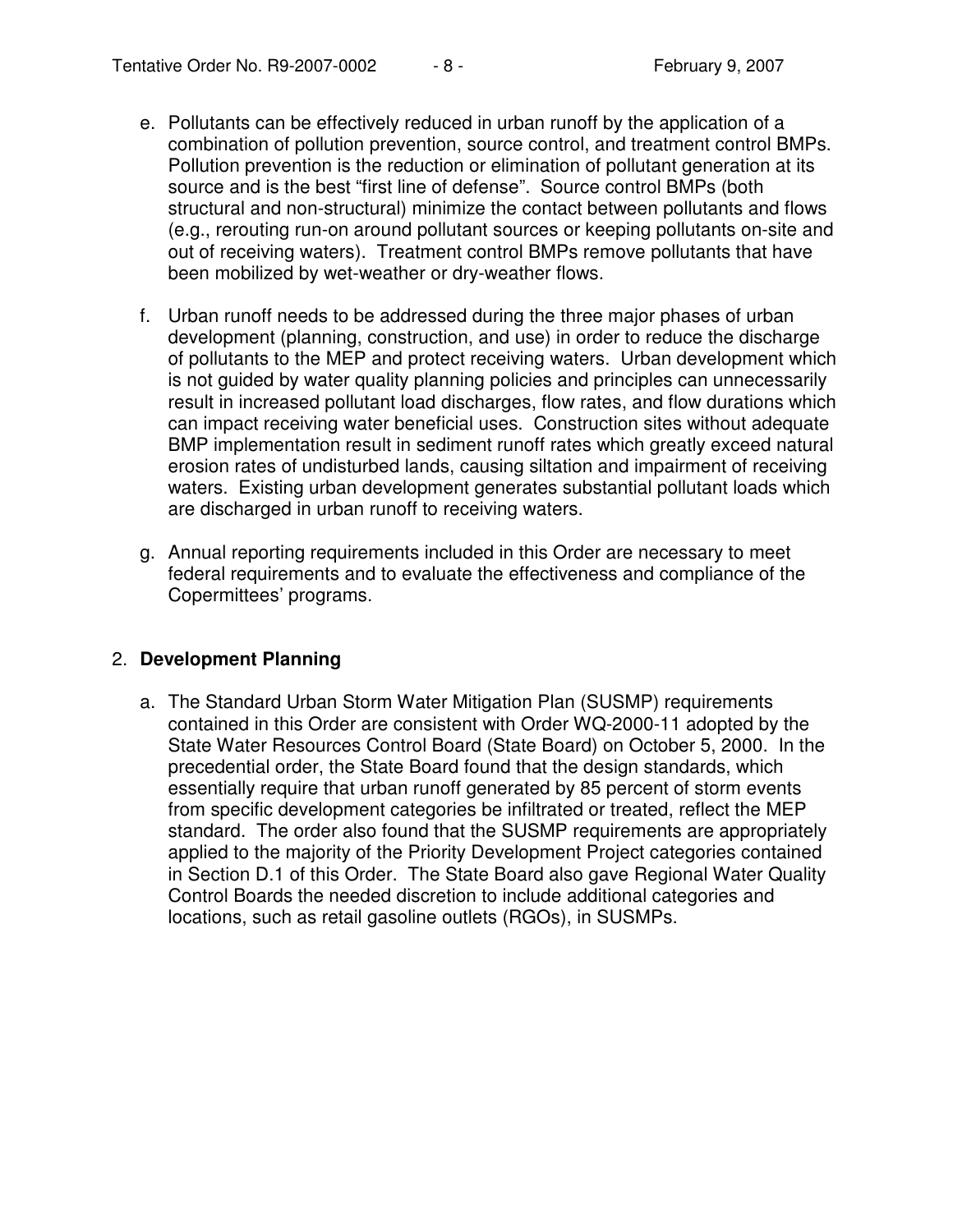- b. Controlling urban runoff pollution by using a combination of onsite source control and site design BMPs augmented with treatment control BMPs before the runoff enters the MS4 is important for the following reasons: (1) Many end-of-pipe BMPs (such as diversion to the sanitary sewer) are typically ineffective during significant storm events. Whereas, onsite source control BMPs can be applied during all runoff conditions; (2) End-of-pipe BMPs are often incapable of capturing and treating the wide range of pollutants which can be generated on a sub-watershed scale; (3) End-of-pipe BMPs are more effective when used as polishing BMPs, rather than the sole BMP to be implemented; (4) End-of-pipe BMPs do not protect the quality or beneficial uses of receiving waters between the pollutant source and the BMP; and (5) Offsite end-of-pipe BMPs do not aid in the effort to educate the public regarding sources of pollution and their prevention.
- c. Use of Low-Impact Development (LID) site design BMPs at new development projects can be an effective means for minimizing the impact of urban runoff discharges from the development projects on receiving waters. LID is a site design strategy with a goal of maintaining or replicating the pre-development hydrologic regime through the use of design techniques. LID site design BMPs help preserve and restore the natural hydrologic cycle of the site, allowing for filtration and infiltration which can greatly reduce the volume, peak flow rate, velocity, and pollutant loads of urban runoff.
- d. Retail Gasoline Outlets (RGOs) are significant sources of pollutants in urban runoff. RGOs are points of convergence for motor vehicles for automotive related services such as repair, refueling, tire inflation, and radiator fill-up and consequently produce significantly higher loadings of hydrocarbons and trace metals (including copper and zinc) than other urban areas.
- e. Heavy industrial sites are significant sources of pollutants in urban runoff. Pollutant concentrations and loads in runoff from industrial sites are similar or exceed pollutant concentrations and loads in runoff from other land uses, such as commercial or residential land uses. As with other land uses, LID site design, source control, and treatment control BMPs are needed at heavy industrial sites in order to meet the MEP standard. These BMPs are necessary where the heavy industrial site is larger than one acre. The one acre threshold is appropriate, since it is consistent with requirements in the Phase II NPDES storm water regulations that apply to small municipalities.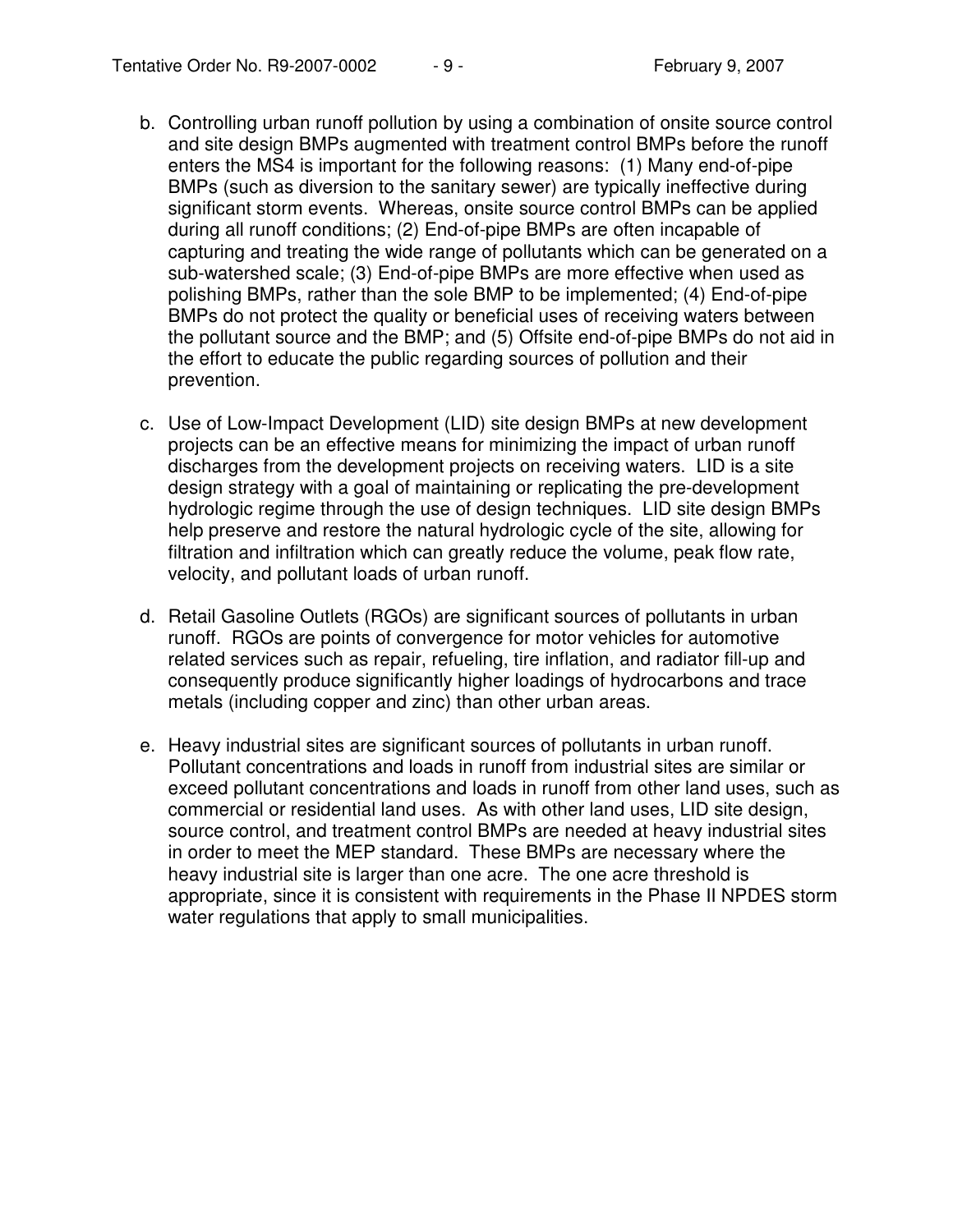f. If not properly designed or maintained, certain BMPs implemented or required by municipalities for urban runoff management may create a habitat for vectors (e.g. mosquitoes and rodents). However, proper BMP design to avoid standing water can prevent the creation of vector habitat. Nuisances and public health impacts resulting from vector breeding can be prevented with close collaboration and cooperative effort between municipalities and local vector control agencies and the State Department of Health Services during the development and implementation of urban runoff management programs.

### 3. **Construction and Existing Development**

- a. In accordance with federal NPDES regulations and to ensure the most effective oversight of industrial and construction site discharges, discharges of runoff from industrial and construction sites are subject to dual (state and local) storm water regulation. Under this dual system, each Copermittee is responsible for enforcing its local permits, plans, and ordinances, and the Regional Board is responsible for enforcing the General Construction Activities Storm Water Permit, State Board Order 99-08 DWQ, NPDES No. CAS000002 (General Construction Permit) and the General Industrial Activities Storm Water Permit, State Board Order 97-03 DWQ, NPDES No. CAS000001 (General Industrial Permit). NPDES municipal regulations require that municipalities develop and implement measures to address runoff from industrial and construction activities. Those measures may require the implementation of additional BMPs than are required under the statewide general permits for activities subject to both state and local regulation.
- b. Identification of sources of pollutants in urban runoff (such as municipal areas and activities, industrial and commercial sites/sources, construction sites, and residential areas), development and implementation of BMPs to address those sources, and updating ordinances and approval processes are necessary for the Copermittees to ensure that discharges of pollutants into and from its MS4 are reduced to the MEP. Inspections and other compliance verification methods are needed to ensure minimum BMPs are implemented. Inspections are especially important at high risk areas for pollutant discharges.
- c. Historic and current development makes use of natural drainage patterns and features as conveyances for urban runoff. Urban streams used in this manner are part of the municipalities MS4 regardless of whether they are natural, manmade, or partially modified features. In these cases, the urban stream is both an MS4 and a receiving water.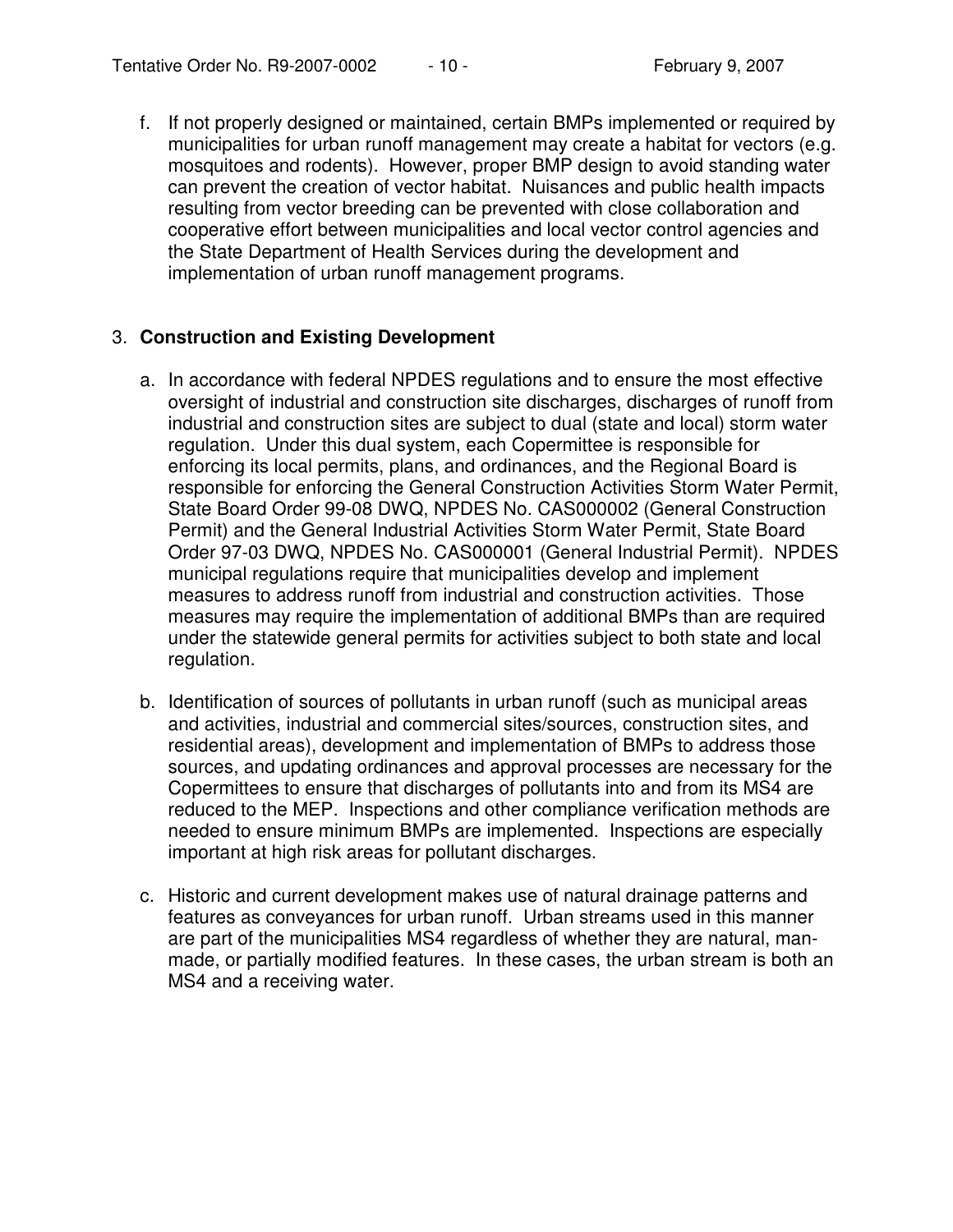- d. As operators of the MS4s, the Copermittees cannot passively receive and discharge pollutants from third parties. By providing free and open access to an MS4 that conveys discharges to waters of the U.S., the operator essentially accepts responsibility for discharges into the MS4 that it does not prohibit or control. These discharges may cause or contribute to a condition of contamination or a violation of water quality standards.
- e. Waste and pollutants which are deposited and accumulate in MS4 drainage structures will be discharged from these structures to waters of the U.S. unless they are removed. These discharges may cause or contribute to, or threaten to cause or contribute to, a condition of pollution in receiving waters. For this reason, pollutant discharges into MS4s must be reduced to the MEP.
- f. Enforcement of local urban runoff related ordinances, permits, and plans is an essential component of every urban runoff management program and is specifically required in the federal storm water regulations and this Order. Each Copermittee is individually responsible for adoption and enforcement of ordinances and/or policies, implementation of identified control measures/BMPs needed to prevent or reduce pollutants in storm water runoff, and for the allocation of funds for the capital, operation and maintenance, administrative, and enforcement expenditures necessary to implement and enforce such control measures/BMPs under its jurisdiction.
- g. Education is an important aspect of every effective urban runoff management program and the basis for changes in behavior at a societal level. Education of municipal planning, inspection, and maintenance department staffs is especially critical to ensure that in-house staffs understand how their activities impact water quality, how to accomplish their jobs while protecting water quality, and their specific roles and responsibilities for compliance with this Order. Public education, designed to target various urban land users and other audiences, is also essential to inform the public of how individual actions affect receiving water quality and how adverse effects can be minimized.
- h. Public participation during the development of urban runoff management programs is necessary to ensure that all stakeholder interests and a variety of creative solutions are considered.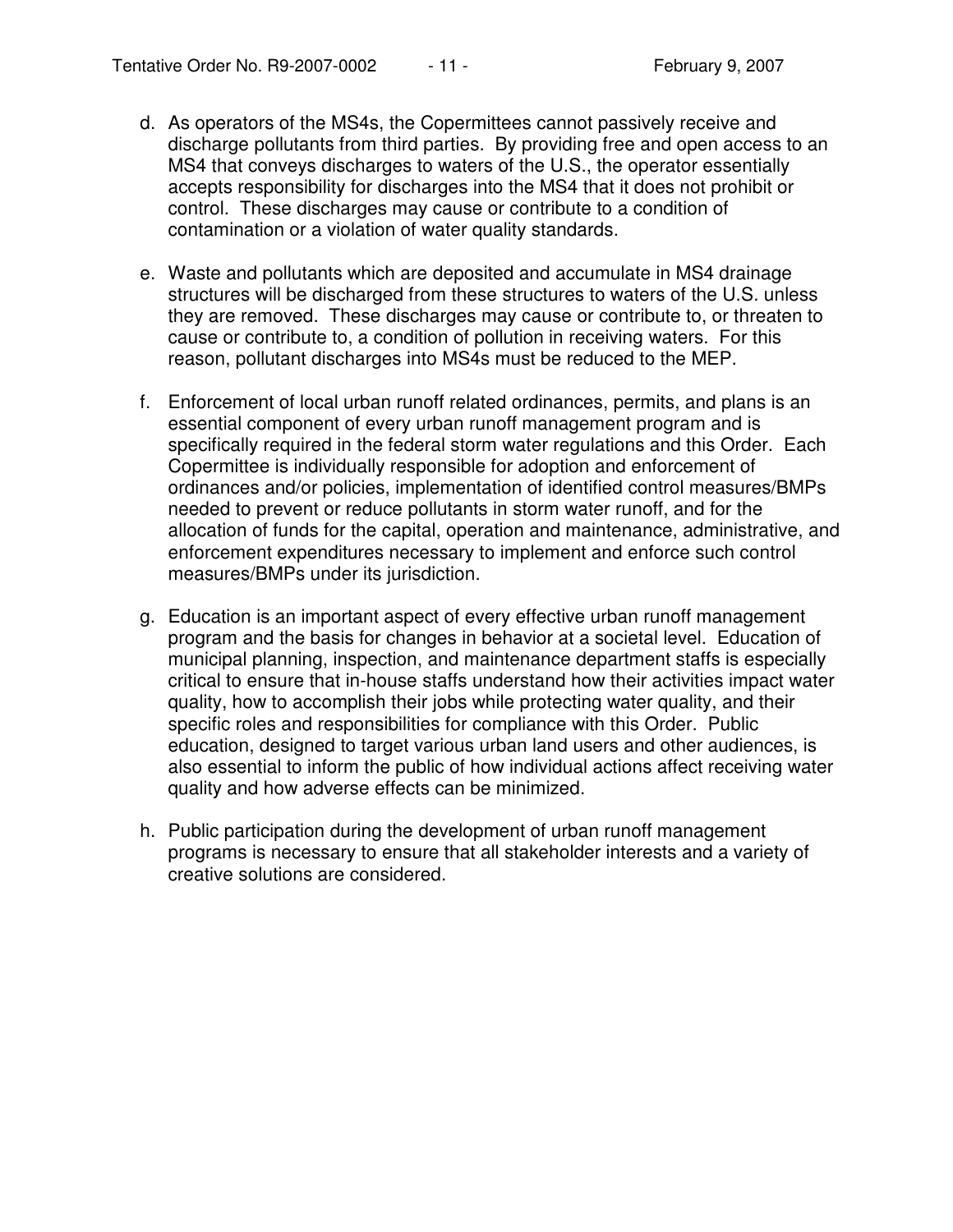### 4. **Watershed Urban Runoff Management**

- a. Since urban runoff does not recognize political boundaries, watershed-based urban runoff management can greatly enhance the protection of receiving waters within a watershed. Such management provides a means to focus on the most important water quality problems in each watershed. By focusing on the most important water quality problems, watershed efforts can maximize protection of beneficial use in an efficient manner. Effective watershed-based urban runoff management actively reduces pollutant discharges and abates pollutant sources causing or contributing to watershed water quality problems. Watershed-based urban runoff management that does not actively reduce pollutant discharges and abate pollutant sources causing or contributing to watershed water quality problems can necessitate implementation of the iterative process outlined in section A.3 of the Tentative Order. Watershed management of urban runoff does not require Copermittees to expend resources outside of their jurisdictions. Watershed management requires the Copermittees within a watershed to develop a watershed-based management strategy, which can then be implemented on a jurisdictional basis.
- b. Some urban runoff issues, such as general education and training, can be effectively addressed on a regional basis. Regional approaches to urban runoff management can improve program consistency and promote sharing of resources, which can result in implementation of more efficient programs.
- c. It is important for the Copermittees to coordinate their water quality protection and land use planning activities to achieve the greatest protection of receiving water bodies. Copermittee coordination with other watershed stakeholders, especially Caltrans, the Department of Defense, and water and sewer districts, is also important.

### **E. STATUTE AND REGULATORY CONSIDERATIONS**

1. The Receiving Water Limitations (RWL) language specified in this Order is consistent with language recommended by the USEPA and established in State Board Water Quality Order 99-05, *Own Motion Review of the Petition of Environmental Health Coalition to Review Waste Discharge Requirements Order No. 96-03, NPDES Permit No. CAS0108740*, adopted by the State Board on June 17, 1999. The RWL in this Order require compliance with water quality standards, which is to be achieved through an iterative approach requiring the implementation of improved and better-tailored BMPs over time. Compliance with receiving water limits based on applicable water quality standards is necessary to ensure that MS4 discharges will not cause or contribute to violations of water quality standards and the creation of conditions of pollution.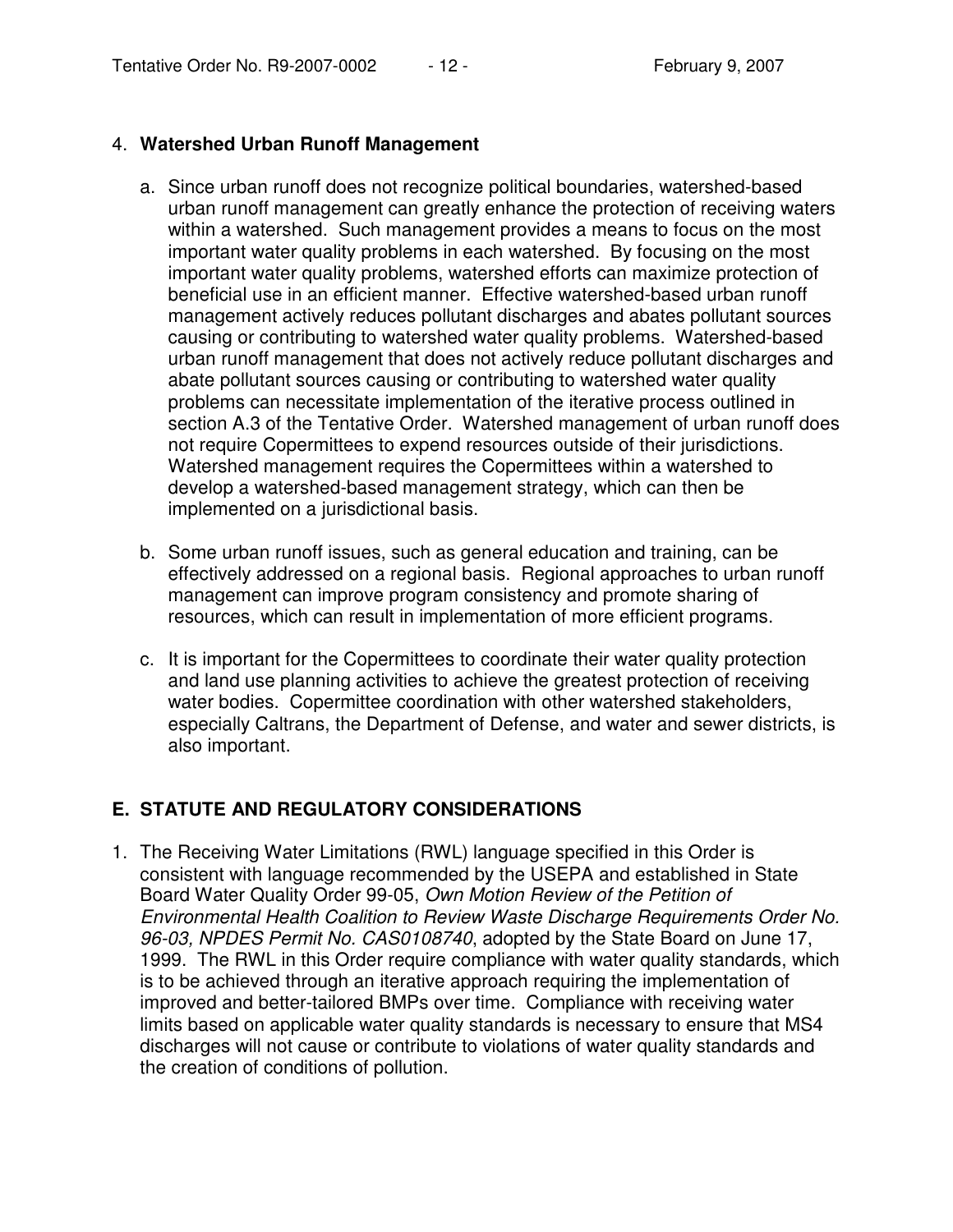- 2. The Water Quality Control Plan for the San Diego Basin (Basin Plan), identifies the following beneficial uses for surface waters in Orange County: Municipal and Domestic Supply (MUN), Agricultural Supply (AGR), Industrial Process Supply (PROC), Industrial Service Supply (IND), Ground Water Recharge (GWR), Contact Water Recreation (REC1) Non-contact Water Recreation (REC2), Warm Freshwater Habitat (WARM), Cold Freshwater Habitat (COLD), Wildlife Habitat (WILD), Rare, Threatened, or Endangered Species (RARE), Freshwater Replenishment (FRSH), Hydropower Generation (POW), and Preservation of Biological Habitats of Special Significance (BIOL). The following additional beneficial uses are identified for coastal waters of Orange County: Navigation (NAV), Commercial and Sport Fishing (COMM), Estuarine Habitat (EST), Marine Habitat (MAR), Aquaculture (AQUA), Migration of Aquatic Organisms (MIGR), Spawning, Reproduction, and/or Early Development (SPWN), and Shellfish Harvesting (SHELL).
- 3. This Order is in conformance with State Board Resolution No. 68-16, *Statement of Policy with Respect to Maintaining High Quality Waters in California*, and the federal Antidegradation Policy described in 40 CFR 131.12.
- 4. Section 6217(g) of the Coastal Zone Act Reauthorization Amendments of 1990 (CZARA) requires coastal states with approved coastal zone management programs to address non-point pollution impacting or threatening coastal water quality. CZARA addresses five sources of non-point pollution: agriculture, silviculture, urban, marinas, and hydromodification. This NPDES permit addresses the management measures required for the urban category, with the exception of septic systems. The adoption and implementation of this NPDES permit relieves the Permittee from developing a non-point source plan, for the urban category, under CZARA. The Regional Board addresses septic systems through the administration of other programs.
- 5. Section 303(d)(1)(A) of the CWA requires that "Each state must identify those waters within its boundaries for which the effluent limitations...are not stringent enough to implement any water quality standard (WQS) applicable to such waters." The CWA also requires states to establish a priority ranking of impaired waterbodies known as Water Quality Limited Segments and to establish Total Maximum Daily Loads (TMDLs) for such waters. This priority list of impaired waterbodies is called the Section 303(d) List. The current Section 303(d) List was approved by the State Board on October 25, 2006 and by USEPA on November 30, 2006.
- 6. Requirements in this Order that are more explicit than the federal storm water regulations in 40 CFR 122.26 are prescribed in accordance with the CWA section 402(p)(3)(B)(iii) and are necessary to meet the MEP standard.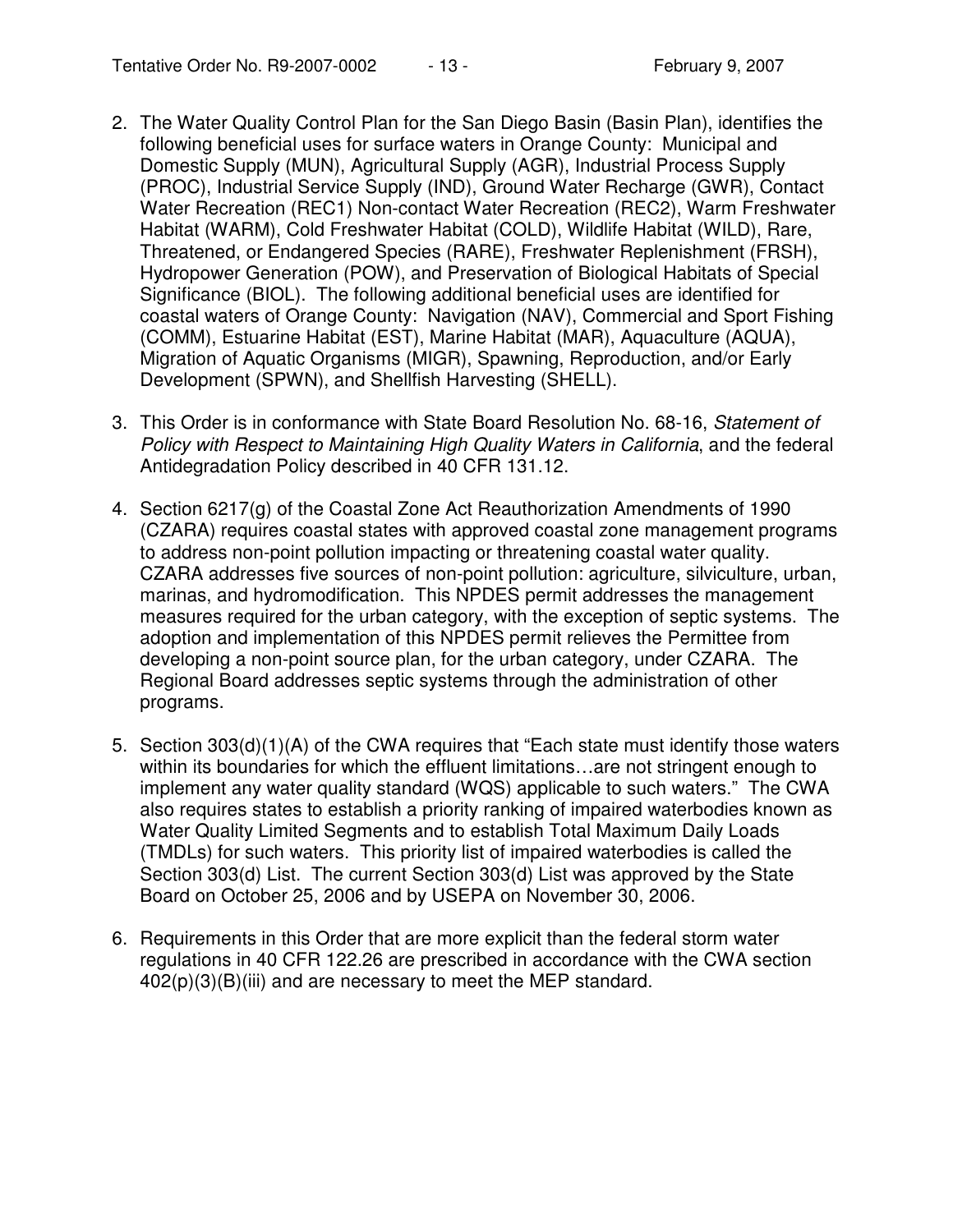- 7. Urban runoff treatment and/or mitigation must occur prior to the discharge of urban runoff into a receiving water. Federal regulations at 40 CFR 131.10(a) state that in no case must a state adopt waste transport or waste assimilation as a designated use for any waters of the U.S. Authorizing the construction of an urban runoff treatment facility within a water of the U.S., or using the water body itself as a treatment system or for conveyance to a treatment system, would be tantamount to accepting waste assimilation as an appropriate use for that water body. Furthermore, the construction, operation, and maintenance of a pollution control facility in a water body can negatively impact the physical, chemical, and biological integrity, as well as the beneficial uses, of the water body. This is consistent with USEPA guidance to avoid locating structural controls in natural wetlands.
- 8. The issuance of waste discharge requirements and an NPDES permit for the discharge of urban runoff from MS4s to waters of the U.S. is exempt from the requirement for preparation of environmental documents under the California Environmental Quality Act (CEQA) (Public Resources Code, Division 13, Chapter 3, section 21000 et seq.) in accordance with the CWC section 13389.

# **F. PUBLIC PROCESS**

- 1. The Regional Board has notified the Copermittees, all known interested parties, and the public of its intent to consider adoption of an Order prescribing waste discharge requirements that would serve to renew an NPDES permit for the existing discharge of urban runoff.
- 2. The Regional Board has, at public meetings on (DATE), held public hearings and heard and considered all comments pertaining to the terms and conditions of this Order.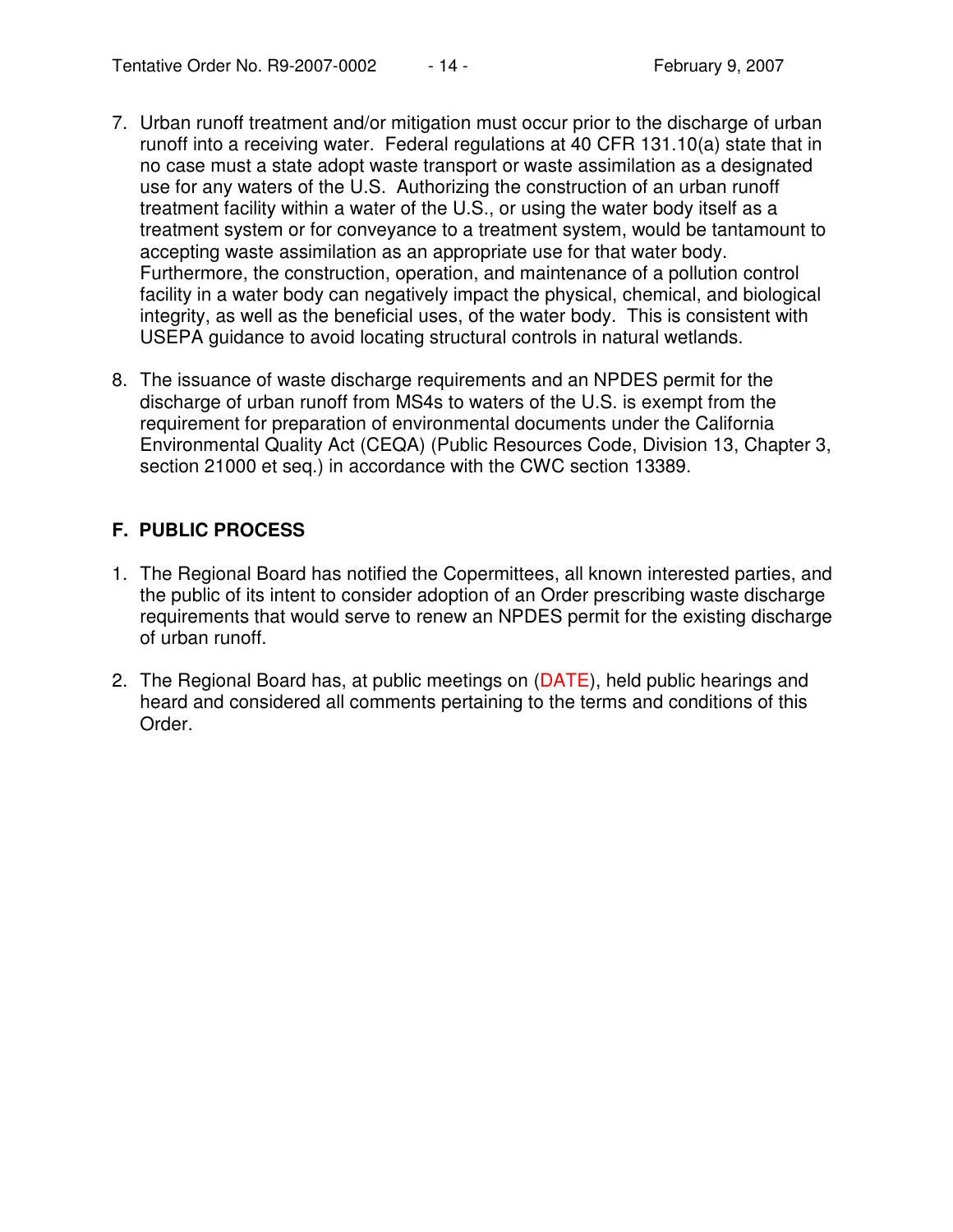**IT IS HEREBY ORDERED** that the Copermittees, in order to meet the provisions contained in Division 7 of the California Water Code (CWC) and regulations adopted thereunder, and the provisions of the Clean Water Act (CWA) and regulations adopted thereunder, must each comply with the following:

### **A. PROHIBITIONS AND RECEIVING WATER LIMITATIONS**

- **1.** Discharges into and from municipal separate storm sewer systems (MS4s) in a manner causing, or threatening to cause, a condition of pollution, contamination, or nuisance (as defined in CWC section 13050), in waters of the state are prohibited.
- **2.** Discharges from MS4s containing pollutants which have not been reduced to the maximum extent practicable (MEP) are prohibited.<sup>2</sup>
- **3.** Discharges from MS4s that cause or contribute to the violation of water quality standards (designated beneficial uses and water quality objectives developed to protect beneficial uses) are prohibited.
	- **a.** Each Copermittee must comply with section A.3 and section A.4 as it applies to Prohibition 5 in Attachment A of this Order through timely implementation of control measures and other actions to reduce pollutants in urban runoff discharges in accordance with the Jurisdictional Urban Runoff Management Program and other requirements of this Order including any modifications. The Jurisdictional Urban Runoff Management Program must be designed to achieve compliance with section A.3 and section A.4 as it applies to Prohibition 5 in Attachment A of this Order. If exceedance(s) of water quality standards persist notwithstanding implementation of the Jurisdictional Urban Runoff Management Program and other requirements of this Order, the Copermittee must assure compliance with section A.3 and section A.4 as it applies to Prohibition 5 in Attachment A of this Order by complying with the following procedure:

 $2$  This prohibition does not apply to MS4 discharges which receive subsequent treatment to reduce pollutants to the MEP prior to entering receiving waters (e.g., low flow diversions to the sanitary sewer).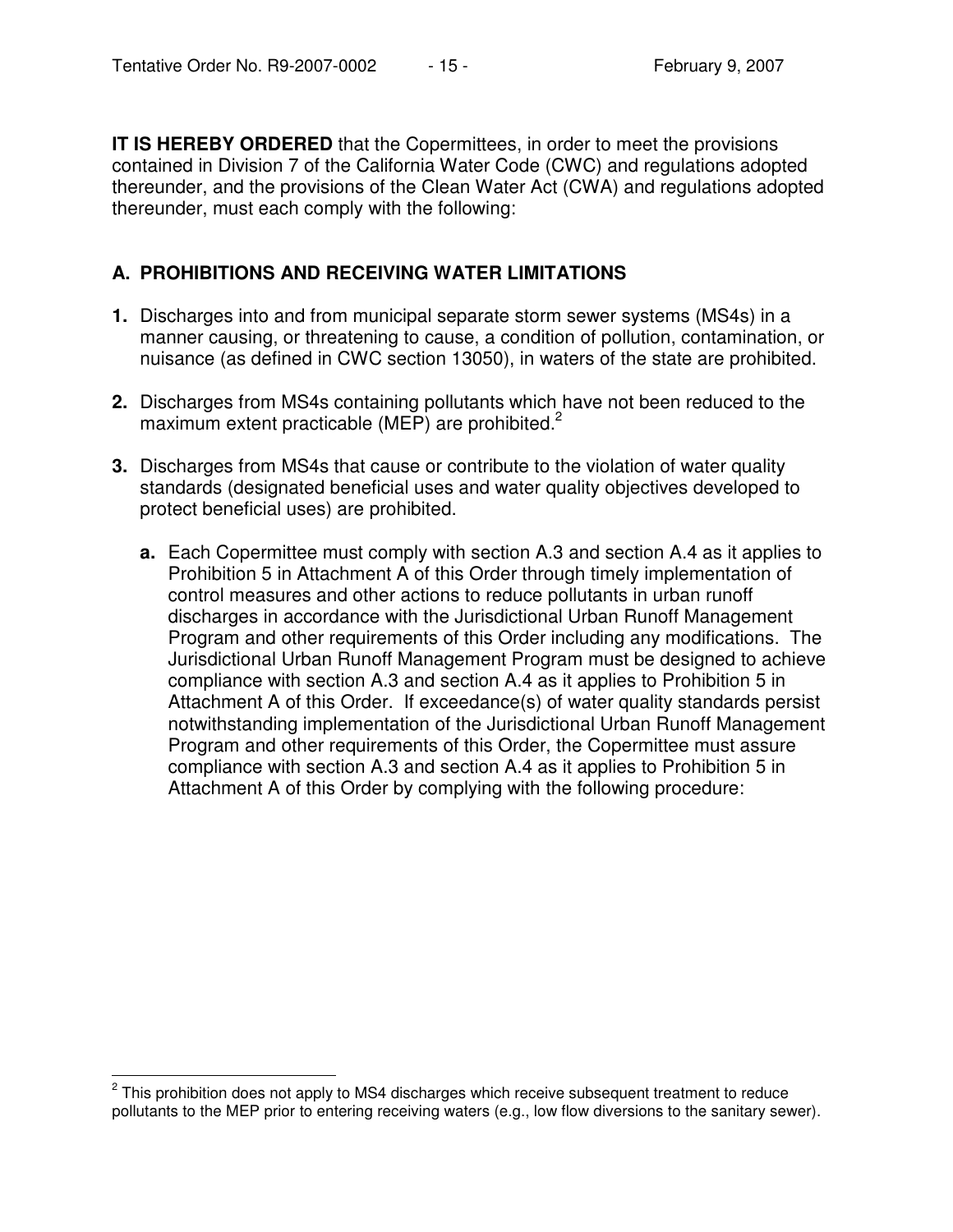- (1) Upon a determination by either the Copermittee or the Regional Board that MS4 discharges are causing or contributing to an exceedance of an applicable water quality standard, the Copermittee must promptly notify and thereafter submit a report to the Regional Board that describes best management practices (BMPs) that are currently being implemented and additional BMPs that will be implemented to prevent or reduce any pollutants that are causing or contributing to the exceedance of water quality standards. The report may be incorporated in the annual update to the Jurisdictional Urban Runoff Management Program unless the Regional Board directs an earlier submittal. The report must include an implementation schedule. The Regional Board may require modifications to the report;
- (2) Submit any modifications to the report required by the Regional Board within 30 days of notification;
- (3) Within 30 days following approval of the report described above by the Regional Board, the Copermittee must revise its Jurisdictional Urban Runoff Management Program and monitoring program to incorporate the approved modified BMPs that have been and will be implemented, the implementation schedule, and any additional monitoring required;
- (4) Implement the revised Jurisdictional Urban Runoff Management Program and monitoring program in accordance with the approved schedule.
- **b.** So long as the Copermittee has complied with the procedures set forth above and is implementing the revised Jurisdictional Urban Runoff Management Program, the Copermittee does not have to repeat the same procedure for continuing or recurring exceedances of the same receiving water limitations unless directed by the Regional Board to do so.
- **c.** Nothing in section A.3 must prevent the Regional Board from enforcing any provision of this Order while the Copermittee prepares and implements the above report.
- **4.** In addition to the above prohibitions, discharges from MS4s are subject to all Basin Plan prohibitions cited in Attachment A to this Order.

### **B. NON-STORM WATER DISCHARGES**

**1.** Each Copermittee must effectively prohibit all types of non-storm water discharges into its MS4 unless such discharges are either authorized by a separate National Pollutant Discharge Elimination System (NPDES) permit; or not prohibited in accordance with sections B.2 and B.3 below.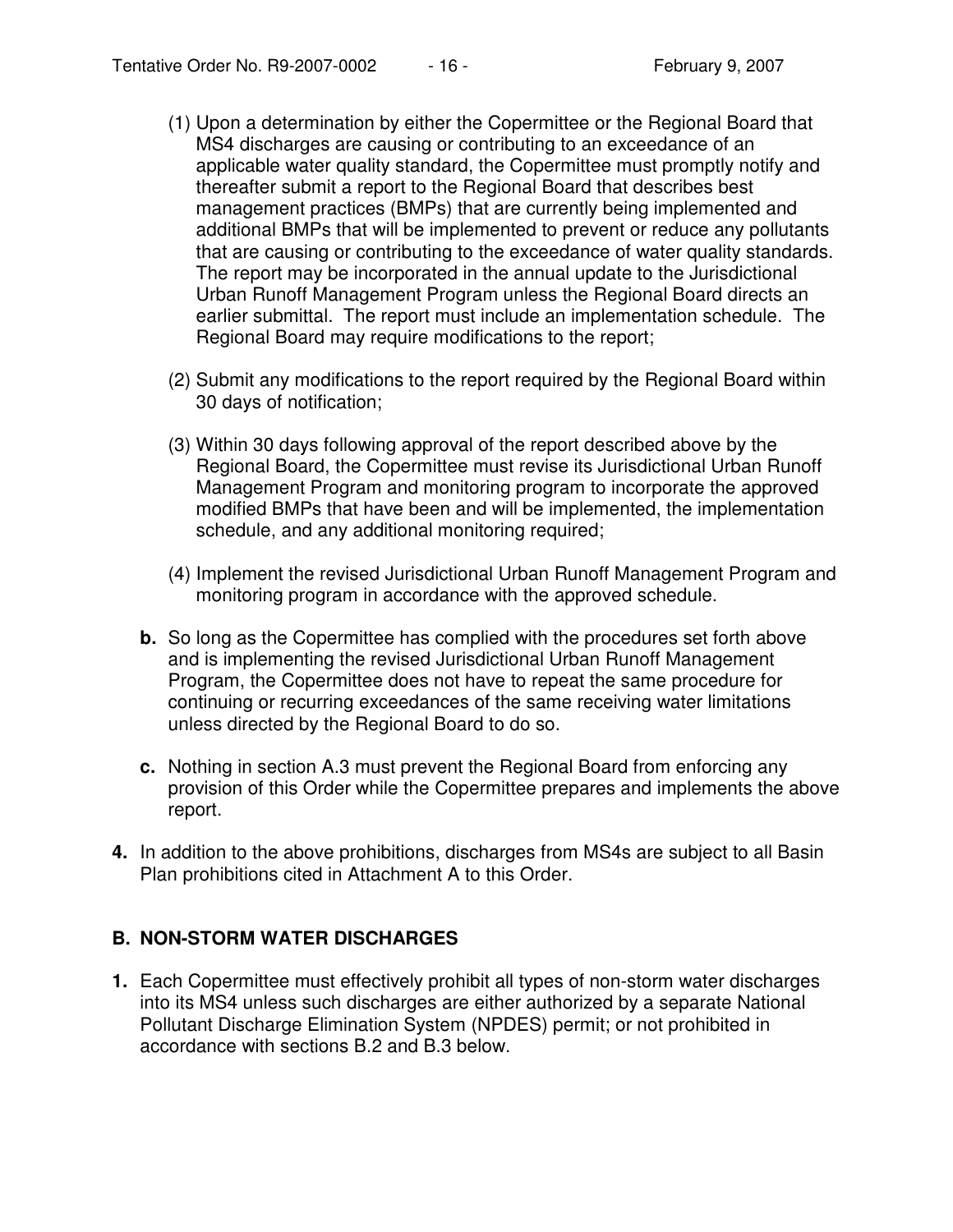- **2.** The following categories of non-storm water discharges are not prohibited unless a Copermittee or the Regional Board identifies the discharge category as a significant source of pollutants to waters of the U.S. For such a discharge category, the Copermittee must either prohibit the discharge category or develop and implement appropriate control measures to reduce the discharge of pollutants to the MEP and report to the Regional Board pursuant to Section H.1 and H.3 of this Order.
	- **a.** Diverted stream flows;
	- **b.** Rising ground waters;
	- **c.** Uncontaminated ground water infiltration [as defined at 40 CFR 35.2005(20)] to MS4s;
	- **d.** Uncontaminated pumped ground water;
	- **e.** Foundation drains;
	- **f.** Springs;
	- **g.** Water from crawl space pumps;
	- **h.** Footing drains;
	- **i.** Air conditioning condensation;
	- **j.** Flows from riparian habitats and wetlands;
	- **k.** Water line flushing;
	- **l.** Landscape irrigation;
	- **m.** Discharges from potable water sources not subject to NPDES Permit No. CAG679001, other than water main breaks;
	- **n.** Irrigation water;
	- **o.** Lawn watering;
	- **p.** Individual residential car washing; and
	- **q.** Dechlorinated swimming pool discharges.
- **3.** Emergency fire fighting flows (i.e., flows necessary for the protection of life or property) do not require BMPs and need not be prohibited. As part of the Jurisdictional Urban Runoff Management Plan (JURMP), each Copermittee must develop and implement a program to reduce pollutants from non-emergency fire fighting flows (i.e., flows from controlled or practice blazes and maintenance activities) identified by the Copermittee to be significant sources of pollutants to waters of the United States.
- **4.** Each Copermittee must examine all dry weather field screening and analytical monitoring results collected in accordance with section D.4 of this Order and Receiving Waters Monitoring and Reporting Program No. R9-2007-0002 to identify water quality problems which may be the result of any non-prohibited discharge category(ies) identified above in section B.2. Follow-up investigations must be conducted as necessary to identify and control any non-prohibited discharge category(ies) listed above.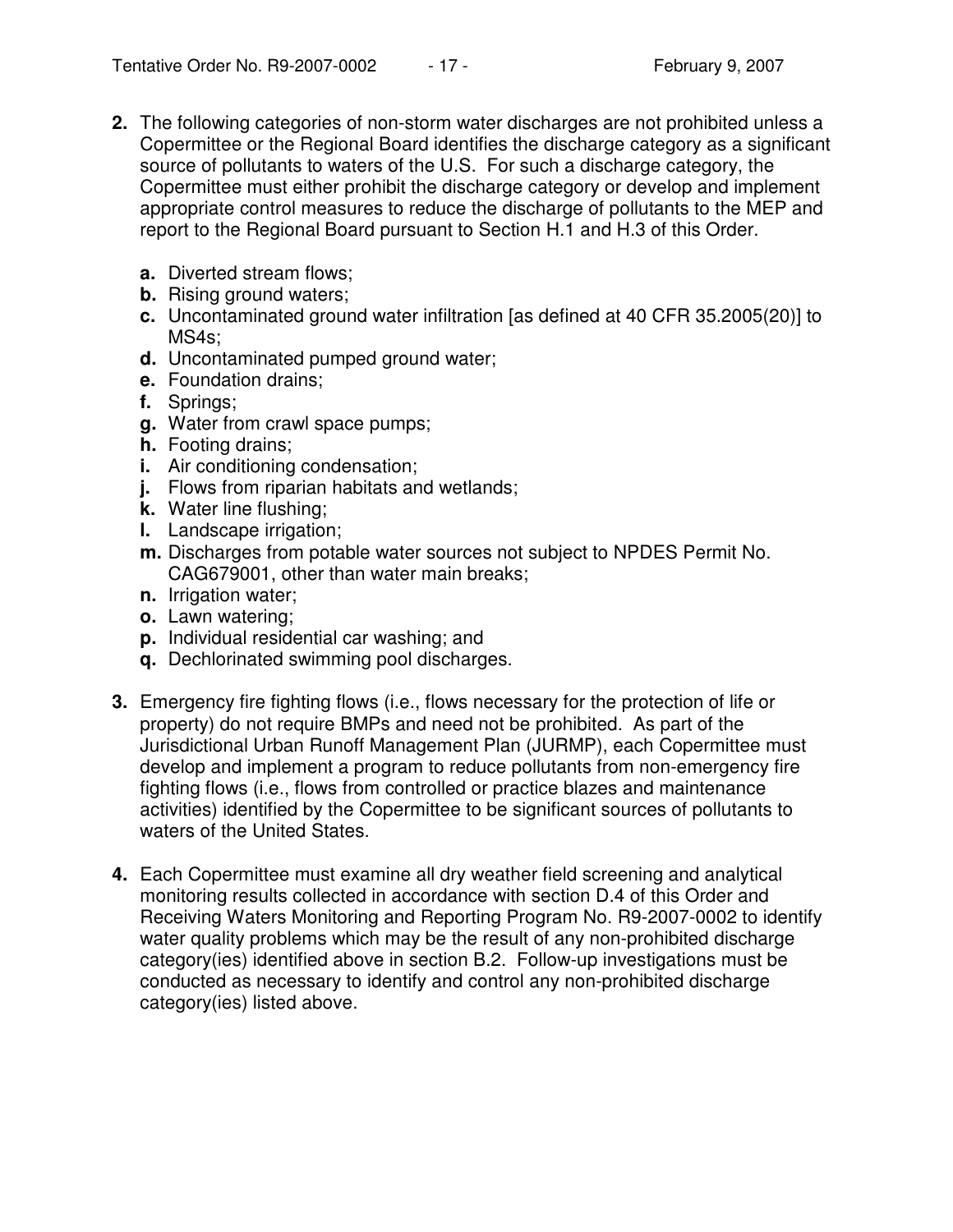# **C. LEGAL AUTHORITY**

- **1.** Each Copermittee must establish, maintain, and enforce adequate legal authority to control pollutant discharges into and from its MS4 through ordinance, statute, permit, contract or similar means. This legal authority must, at a minimum, authorize the Copermittee to:
	- **a.** Control the contribution of pollutants in discharges of runoff associated with industrial and construction activity to its MS4 and control the quality of runoff from industrial and construction sites. This requirement applies both to industrial and construction sites which have coverage under the statewide general industrial or construction storm water permits, as well as to those sites which do not. Grading ordinances must be upgraded and enforced as necessary to comply with this Order.
	- **b.** Prohibit all identified illicit discharges not otherwise allowed pursuant to section B.2 including but not limited to:
		- (1) Sewage;
		- (2) Discharges of wash water resulting from the hosing or cleaning of gas stations, auto repair garages, or other types of automotive services facilities;
		- (3) Discharges resulting from the cleaning, repair, or maintenance of any type of equipment, machinery, or facility including motor vehicles, cement-related equipment, and port-a-potty servicing, etc.;
		- (4) Discharges of wash water from mobile operations such as mobile automobile washing, steam cleaning, power washing, and carpet cleaning, etc.;
		- (5) Discharges of wash water from the cleaning or hosing of impervious surfaces in municipal, industrial, commercial, and residential areas including parking lots, streets, sidewalks, driveways, patios, plazas, work yards and outdoor eating or drinking areas, etc.;
		- (6) Discharges of runoff from material storage areas containing chemicals, fuels, grease, oil, or other hazardous materials;
		- (7) Discharges of pool or fountain water containing chlorine, biocides, toxic amounts of salt, or other chemicals; discharges of pool or fountain filter backwash water;
		- (8) Discharges of sediment, pet waste, vegetation clippings, or other landscape or construction-related wastes; and
		- (9) Discharges of food-related wastes (e.g., grease, fish processing, and restaurant kitchen mat and trash bin wash water, etc.).
	- **c.** Prohibit and eliminate illicit connections to the MS4;
	- **d.** Control the discharge of spills, dumping, or disposal of materials other than storm water to its MS4;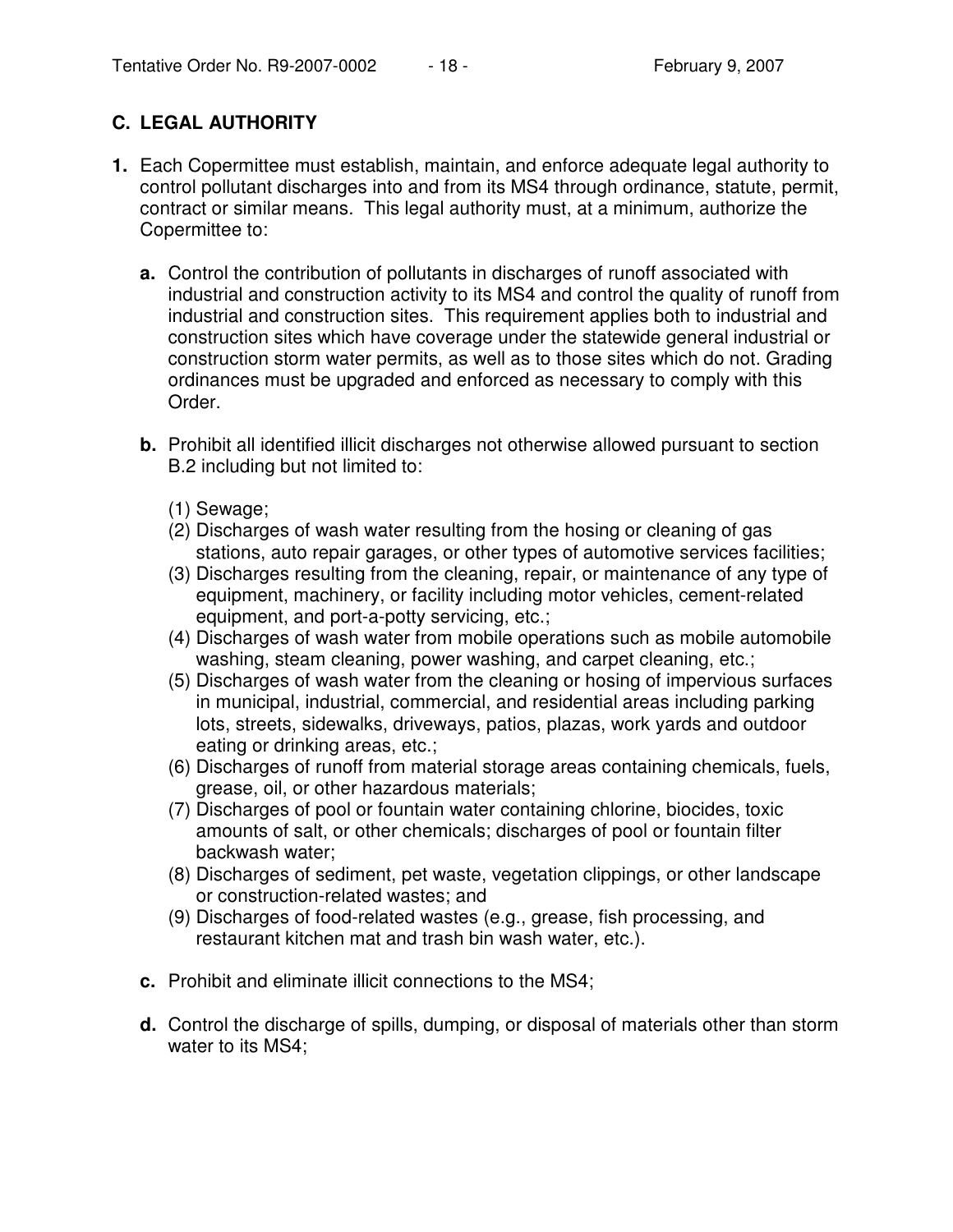- **e.** Require compliance with conditions in Copermittee ordinances, permits, contracts or orders (i.e., hold dischargers to its MS4 accountable for their contributions of pollutants and flows);
- **f.** Utilize enforcement mechanisms to require compliance with Copermittee storm water ordinances, permits, contracts, or orders;
- **g.** Control the contribution of pollutants from one portion of the shared MS4 to another portion of the MS4 through interagency agreements among Copermittees. Control of the contribution of pollutants from one portion of the shared MS4 to another portion of the MS4 through interagency agreements with other owners of the MS4 such as Caltrans, the Department of Defense, or Native American Tribes is encouraged;
- **h.** Carry out all inspections, surveillance, and monitoring necessary to determine compliance and noncompliance with local ordinances and permits and with this Order, including the prohibition on illicit discharges to the MS4. This means the Copermittee must have authority to enter, monitor, inspect, take measurements, review and copy records, and require regular reports from industrial facilities discharging into its MS4, including construction sites;
- **i.** Require the use of BMPs to prevent or reduce the discharge of pollutants into MS4s to the MEP; and
- **j.** Require documentation on the effectiveness of BMPs implemented to reduce the discharge of pollutants to the MS4 to the MEP.
- **2.** Each Permittee must include as part of its JURMP a statement certified by its chief legal counsel that the Copermittee has taken the necessary steps to obtain and maintain full legal authority to implement and enforce each of the requirements contained in 40 CFR 122.26(d)(2)(i)(A-F) and this Order. This statement must include:
	- **a.** Identification of all departments within the jurisdiction that conduct urban runoff related activities, and their roles and responsibilities under this Order. Include an up to date organizational chart specifying these departments and key personnel.
	- **b.** Citation of urban runoff related ordinances and the reasons they are enforceable;
	- **c.** Identification of the local administrative and legal procedures available to mandate compliance with urban runoff related ordinances and therefore with the conditions of this Order;
	- **d.** A description of how urban runoff related ordinances are implemented and appealed; and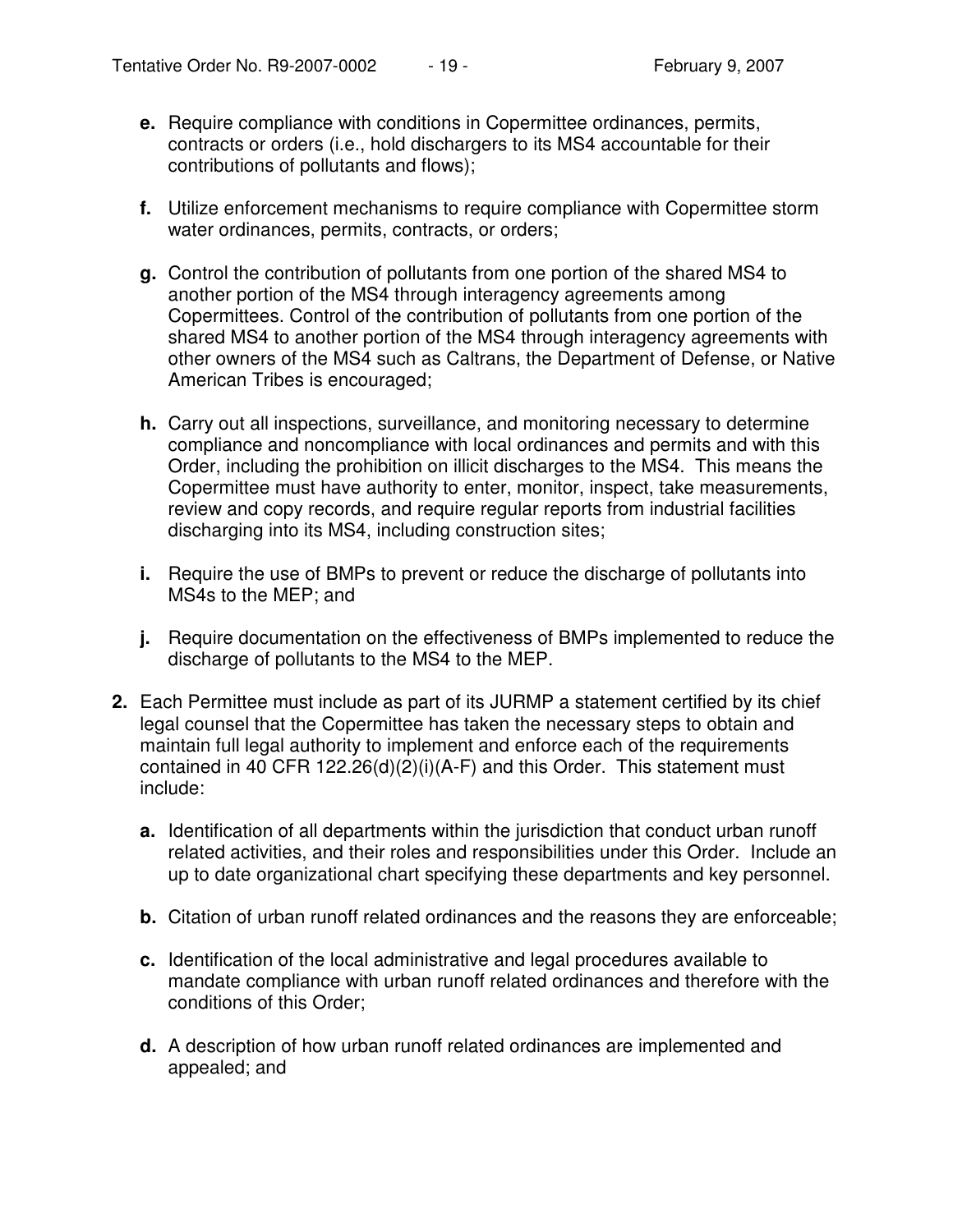**e.** Description of whether the municipality can issue administrative orders and injunctions or if it must go through the court system for enforcement actions.

### **D. JURISDICTIONAL URBAN RUNOFF MANAGEMENT PROGRAM (JURMP)**

Each Copermittee must implement all requirements of section D of this Order no later than 365 days after adoption of the Order, unless otherwise specified in this Order. Prior to 365 days after adoption of the Order, each Copermittee must at a minimum implement its Jurisdictional URMP document, as the document was developed and amended to comply with the requirements of Order No. R9-2002-01.

Each Copermittee must develop and implement an updated Jurisdictional Urban Runoff Management Program (JURMP) for its jurisdiction. Each updated JURMP must meet the requirements of section D of this Order, reduce the discharge of pollutants from the MS4 to the MEP, and prevent urban runoff discharges from the MS4 from causing or contributing to a violation of water quality standards.

## **1. DEVELOPMENT PLANNING COMPONENT**

Each Copermittee must implement a program which meets the requirements of this section and (1) reduces Development Project discharges of pollutants from the MS4 to the MEP, (2) prevents Development Project discharges from the MS4 from causing or contributing to a violation of water quality standards, (3) prevents illicit discharges into the MS4; and (4) manages increases in runoff discharge rates and durations from Development Projects that are likely to cause increased erosion of stream beds and banks, silt pollutant generation, or other impacts to beneficial uses and stream habitat due to increased erosive force.

### **a. GENERAL PLAN**

Each Copermittee must revise as needed its General Plan or equivalent plan (e.g., Comprehensive, Master, or Community Plan) for the purpose of providing effective water quality and watershed protection principles and policies that direct land-use decisions and require implementation of consistent water quality protection measures for Development Projects.

### **b. ENVIRONMENTAL REVIEW PROCESS**

Each Copermittee must revise as needed its current environmental review processes to accurately evaluate water quality impacts and cumulative impacts and identify appropriate measures to avoid, minimize and mitigate those impacts for all Development Projects.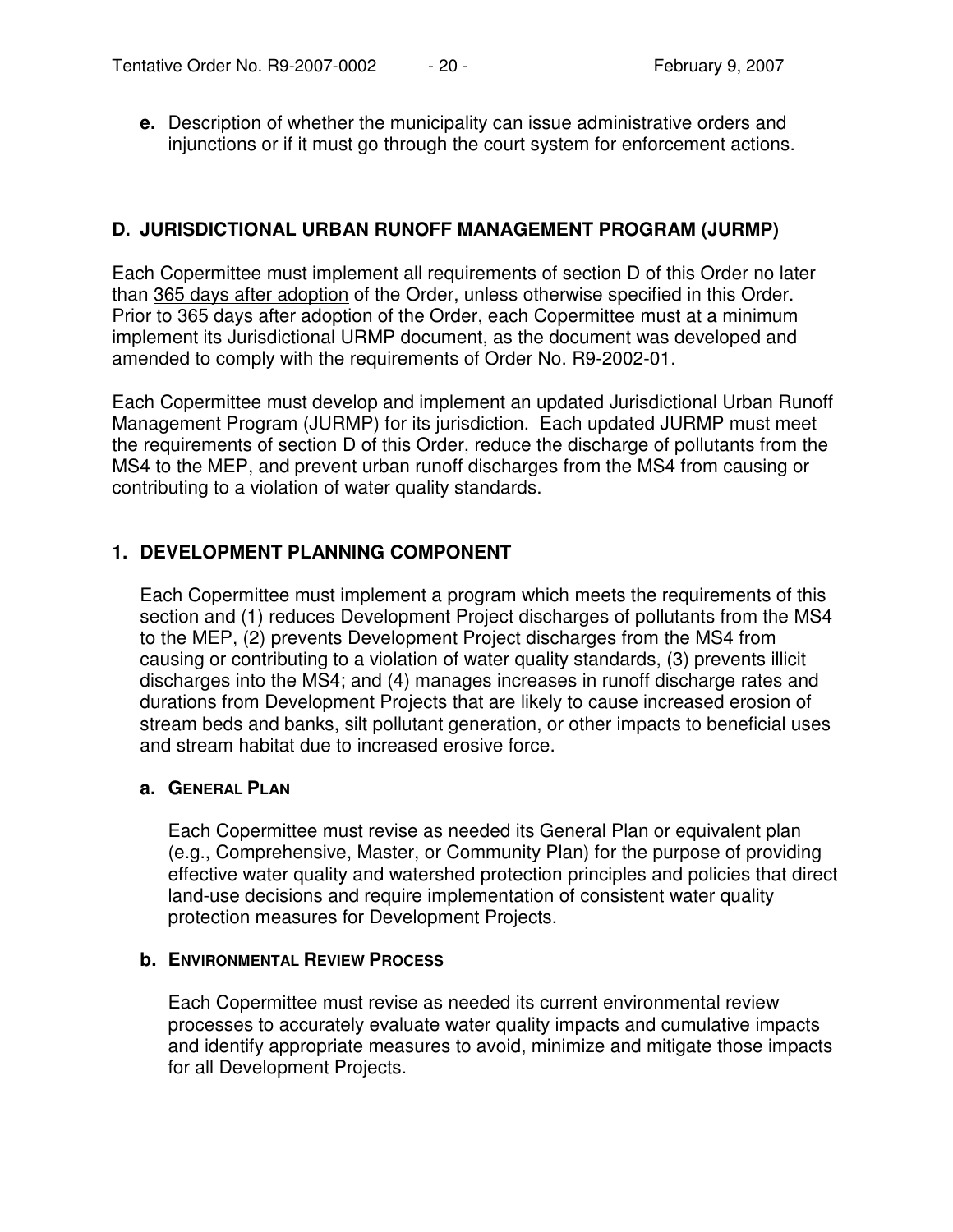#### **c. APPROVAL PROCESS CRITERIA AND REQUIREMENTS FOR ALL DEVELOPMENT PROJECTS**

For all proposed Development Projects, each Copermittee during the planning process, and prior to project approval and issuance of local permits, must prescribe the necessary requirements so that Development Project discharges of pollutants from the MS4 will be reduced to the MEP, will not cause or contribute to a violation of water quality standards, and will comply with Copermittee's ordinances, permits, plans, and requirements, and with this Order.

The requirements must include, but not be limited to, implementation by the project proponent or municipality of the following:

- (1) Source control BMPs that reduce storm water pollutants of concern in urban runoff, including prevention of illicit discharges into the MS4; minimization of irrigation runoff; storm drain system stenciling or signage; properly designed outdoor material storage areas; properly designed outdoor work areas; and properly designed trash storage areas;
- (2) Site design BMPs where feasible which maximize infiltration, provide retention, slow runoff, minimize impervious footprint, direct runoff from impervious areas into landscaping, and construct impervious surfaces to minimum widths necessary;
- (3) Buffer zones for natural water bodies, where feasible. Where buffer zones are infeasible, require project proponent to implement other buffers such as trees, access restrictions, etc;
- (4) Measures necessary so that grading or other construction activities meet the provisions specified in section D.2 of this Order; and
- (5) Submittal of proof of a mechanism under which ongoing long-term maintenance of all structural post-construction BMPs will be conducted.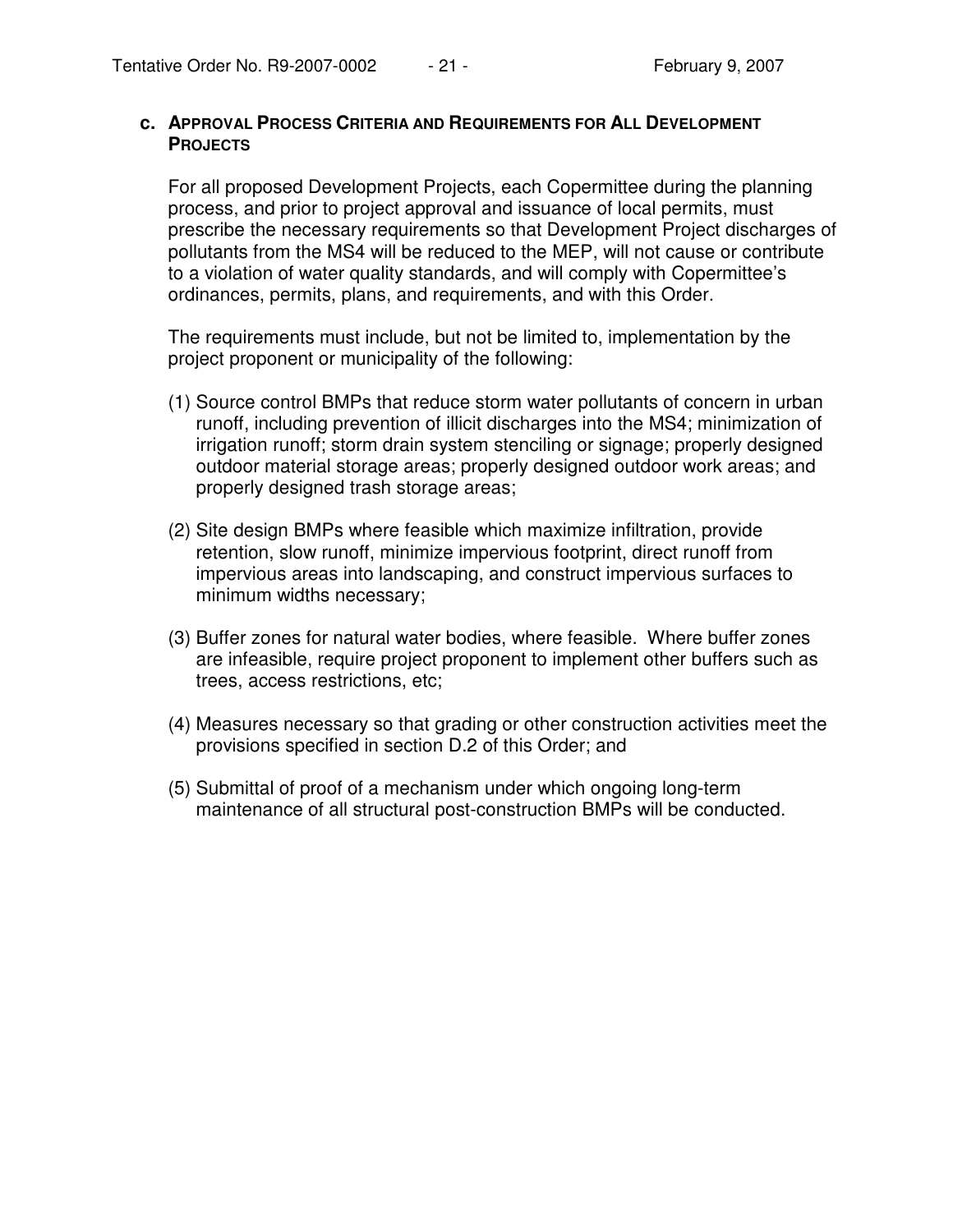#### (6) Infiltration and Groundwater Protection

To protect groundwater quality, each Copermittee must apply restrictions to the use of treatment control BMPs that are designed to primarily function as centralized infiltration devices (such as large infiltration trenches and infiltration basins). Such restrictions must be designed so that the use of such infiltration treatment control BMPs must not cause or contribute to an exceedance of groundwater quality objectives. At a minimum, each treatment control BMP designed to primarily function as a centralized infiltration device must meet the restrictions below, unless it is demonstrated that a restriction is not necessary to protect groundwater quality. The Copermittees may collectively or individually develop alternative restrictions on the use of treatment control BMPs which are designed to primarily function as centralized infiltration devices. Alternative restrictions developed by the Copermittees can partially or wholly replace the restrictions listed below. The restrictions are not intended to be applied to small infiltration systems dispersed throughout a development project.

- (a) Urban runoff must undergo pretreatment such as sedimentation or filtration prior to infiltration;
- (b) All dry weather flows containing significant pollutant loads must be diverted from infiltration devices;
- (c) Pollution prevention and source control BMPs must be implemented at a level appropriate to protect groundwater quality at sites where infiltration treatment control BMPs are to be used;
- (d) Infiltration treatment control BMPs must be adequately maintained so that they remove pollutants to the MEP;
- (e) The vertical distance from the base of any infiltration treatment control BMP to the seasonal high groundwater mark must be at least 10 feet. Where groundwater basins do not support beneficial uses, this vertical distance criteria may be reduced, provided groundwater quality is maintained;
- (f) The soil through which infiltration is to occur must have physical and chemical characteristics (such as appropriate cation exchange capacity, organic content, clay content, and infiltration rate) which are adequate for proper infiltration durations and treatment of urban runoff for the protection of groundwater beneficial uses;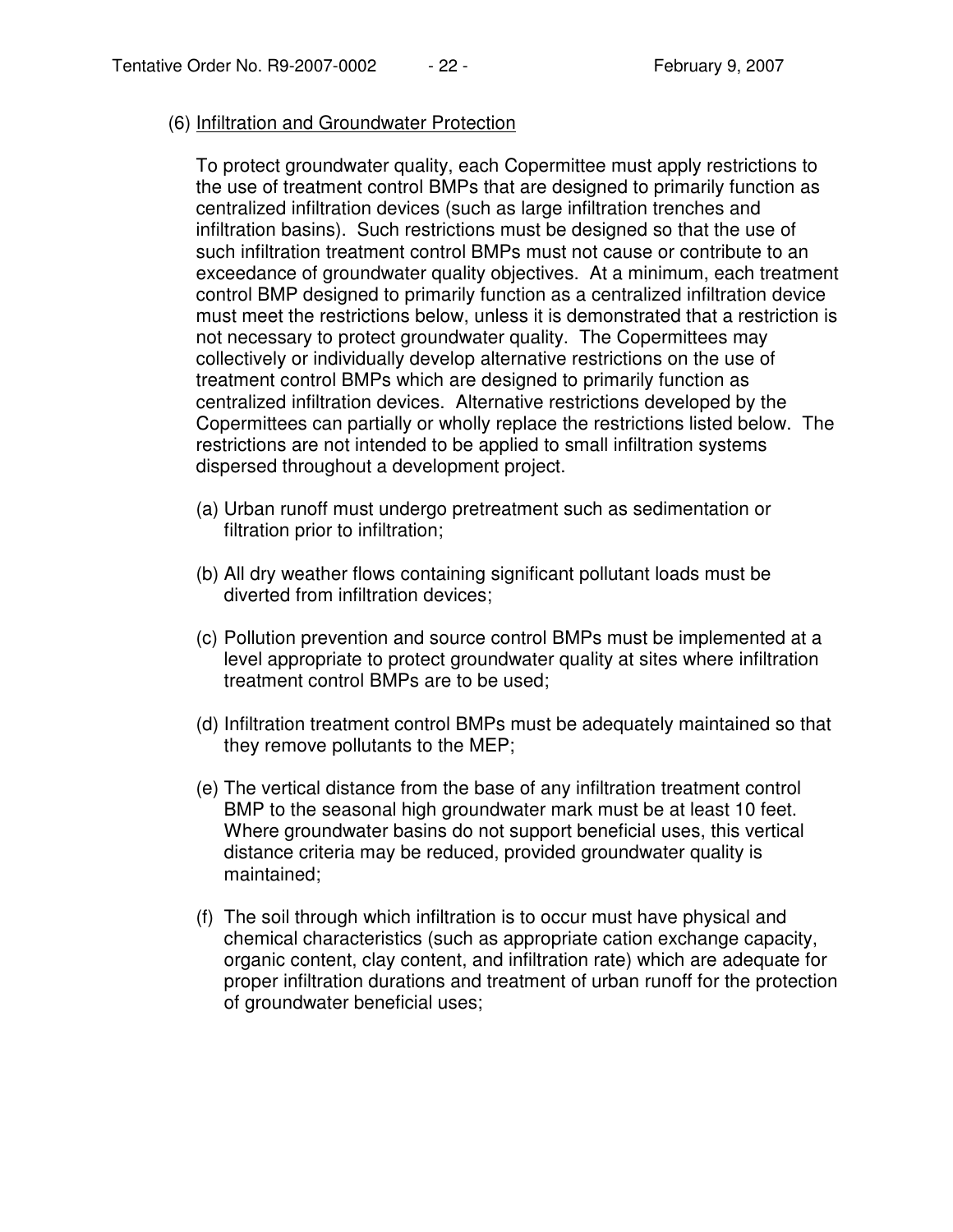- (g) Infiltration treatment control BMPs must not be used for areas of industrial or light industrial activity; areas subject to high vehicular traffic (25,000 or greater average daily traffic on main roadway or 15,000 or more average daily traffic on any intersecting roadway); automotive repair shops; car washes; fleet storage areas (bus, truck, etc.); nurseries;<sup>3</sup> and other high threat to water quality land uses and activities as designated by each Permittee; and
- (h) Infiltration treatment control BMPs must be located a minimum of 100 feet horizontally from any water supply wells

#### **d. STANDARD URBAN STORM WATER MITIGATION PLANS (SUSMPS) – APPROVAL PROCESS CRITERIA AND REQUIREMENTS FOR PRIORITY DEVELOPMENT PROJECTS**

Each Copermittee must implement an updated local SUSMP, within twelve months of adoption of this Order, which meets the requirements of section D.1.d of this Order and (1) reduces Priority Development Project discharges of pollutants from the MS4 to the MEP, (2) prevents Priority Development Project runoff discharges from the MS4 from causing or contributing to a violation of water quality standards, and (3) manages increases in runoff discharge rates and durations from Priority Development Projects that are likely to cause increased erosion of stream beds and banks, silt pollutant generation, or other impacts to beneficial uses and stream habitat due to increased erosive force.<sup>4</sup>

(1) Definition of Priority Development Project

Priority Development Projects are:

(a) All new Development Projects that fall under the project categories or locations listed in section D.1.d.(2), and

 $3$  Except with regard to treated nursery runoff or clean storm water runoff.

<sup>4</sup> Updated SUSMP and hydromodification requirements must apply to all priority projects or phases of priority projects which have not yet begun grading or construction activities at the time any updated SUSMP or hydromodification requirement commences. If lawful prior approval of a project exists, whereby application of an updated SUSMP or hydromodification requirement to the project is illegal, the updated SUSMP or hydromodification requirement need not apply to the project. Where feasible, the Copermittees must utilize the SUSMP and hydromodification update periods to ensure that projects undergoing approval processes include application of the updated SUSMP and hydromodification requirements in their plans.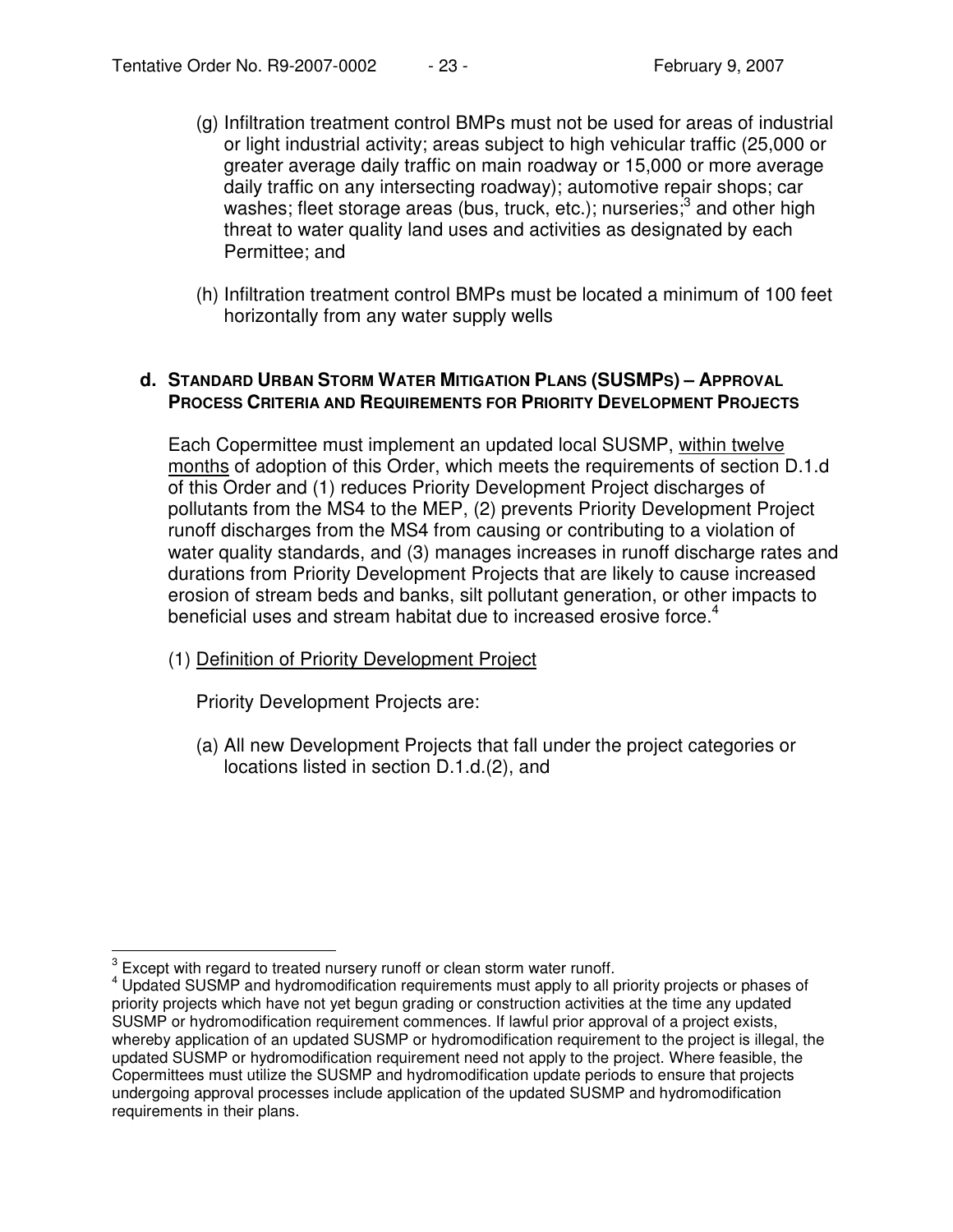- (b) Those redevelopment projects that create, add, or replace at least 5,000 square feet of impervious surfaces on an already developed site that falls under the project categories or locations listed in section D.1.d.(2). Where redevelopment results in an increase of less than fifty percent of the impervious surfaces of a previously existing development, and the existing development was not subject to SUSMP requirements, the numeric sizing criteria discussed in section D.1.d.(6) applies only to the addition or replacement, and not to the entire development. Where redevelopment results in an increase of more than fifty percent of the impervious surfaces of a previously existing development, the numeric sizing criteria applies to the entire development.
- (c) One acre threshold: In addition to the Priority Development Project Categories identified in section D.1.d.(2), Priority Development Projects must also include all other pollutant-generating Development Projects that result in the disturbance of one acre or more of land within three years of adoption of this Order.<sup>5</sup> As an alternative to this one acre threshold, the Copermittees may collectively identify a different threshold, provided the Copermittees' threshold is at least as inclusive of Development Projects as the one acre threshold.
- (2) Priority Development Project Categories

Where a new Development Project feature, such as a parking lot, falls into a Priority Development Project Category, the entire project footprint is subject to SUSMP requirements.

- (a) Housing subdivisions of 10 or more dwelling units. This category includes single-family homes, multi-family homes, condominiums, and apartments.
- (b) Commercial developments greater than one acre. This category is defined as any development on private land that is not for heavy industrial or residential uses where the land area for development is greater than one acre. The category includes, but is not limited to: hospitals; laboratories and other medical facilities; educational institutions; recreational facilities; municipal facilities; commercial nurseries; multiapartment buildings; car wash facilities; mini-malls and other business complexes; shopping malls; hotels; office buildings; public warehouses; automotive dealerships; airfields; and other light industrial facilities.
- (c) Developments of heavy industry greater than one acre. This category includes, but is not limited to, manufacturing plants, food processing plants, metal working facilities, printing plants, and fleet storage areas (bus, truck, etc.).

<sup>&</sup>lt;sup>5</sup> Pollutant generating Development Projects are those projects that generate pollutants at levels greater than natural background levels.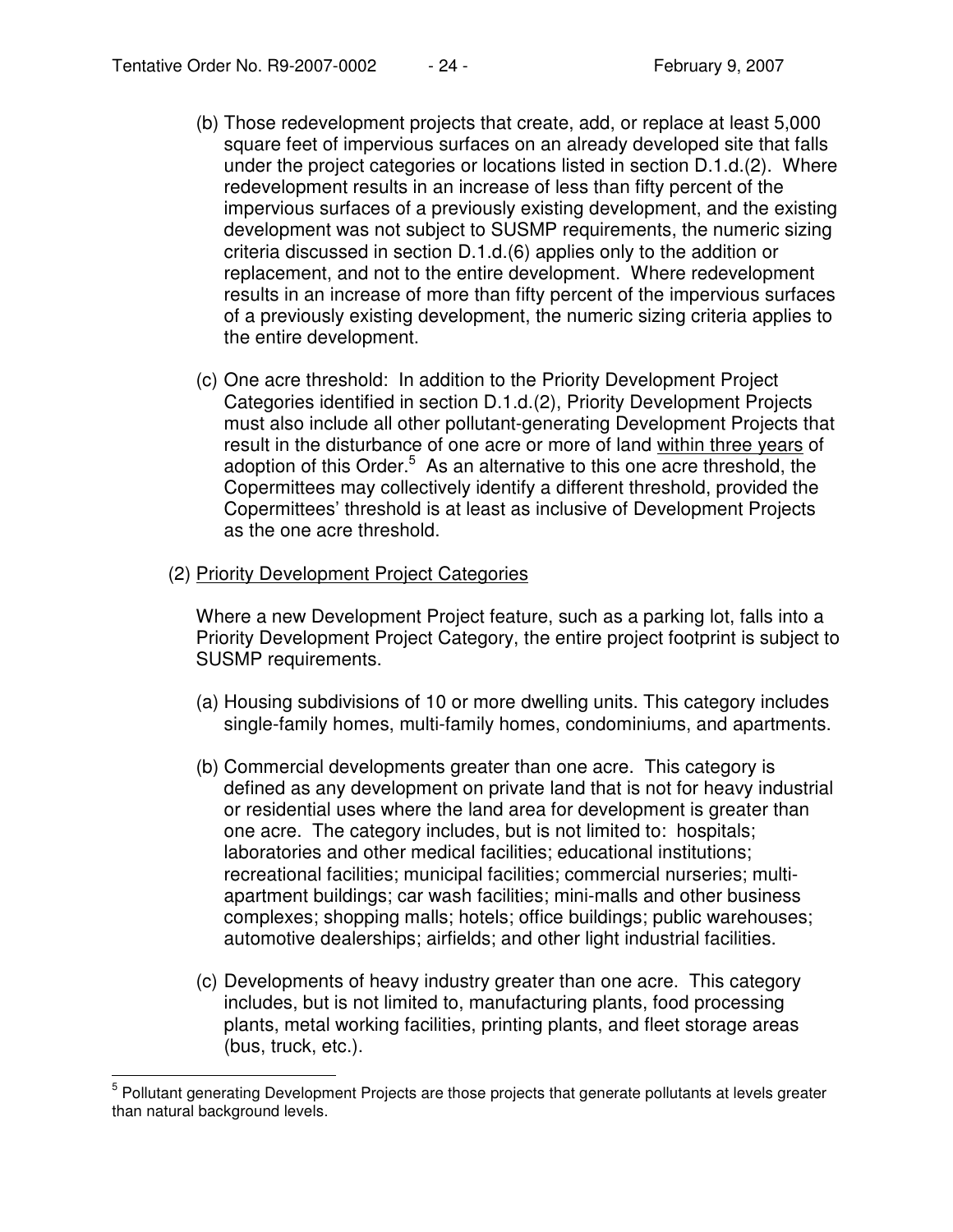- (d) Automotive repair shops. This category is defined as a facility that is categorized in any one of the following Standard Industrial Classification (SIC) codes: 5013, 5014, 5541, 7532-7534, or 7536-7539.
- (e) Restaurants. This category is defined as a facility that sells prepared foods and drinks for consumption, including stationary lunch counters and refreshment stands selling prepared foods and drinks for immediate consumption (SIC code 5812), where the land area for development is greater than 5,000 square feet. Restaurants where land development is less than 5,000 square feet must meet all SUSMP requirements except for structural treatment BMP and numeric sizing criteria requirement D.1.d.(6) and hydromodification requirement D.1.h.
- (f) All hillside development greater than 5,000 square feet. This category is defined as any development which creates 5,000 square feet of impervious surface which is located in an area with known erosive soil conditions, where the development will grade on any natural slope that is twenty-five percent or greater.
- (g) Environmentally Sensitive Areas (ESAs). All development located within or directly adjacent to or discharging directly to an ESA (where discharges from the development or redevelopment will enter receiving waters within the ESA), which either creates 2,500 square feet of impervious surface on a proposed project site or increases the area of imperviousness of a proposed project site to 10% or more of its naturally occurring condition. "Directly adjacent" means situated within 200 feet of the ESA. "Discharging directly to" means outflow from a drainage conveyance system that is composed entirely of flows from the subject development or redevelopment site, and not commingled with flows from adjacent lands.
- (h) Parking lots 5,000 square feet or more or with 15 or more parking spaces and potentially exposed to urban runoff. Parking lot is defined as a land area or facility for the temporary parking or storage of motor vehicles used personally, for business, or for commerce.
- (i) Street, roads, highways, and freeways. This category includes any paved surface that is 5,000 square feet or greater used for the transportation of automobiles, trucks, motorcycles, and other vehicles.
- (j) Retail Gasoline Outlets (RGOs). This category includes RGOs that meet the following criteria: (a) 5,000 square feet or more or (b) a projected Average Daily Traffic (ADT) of 100 or more vehicles per day.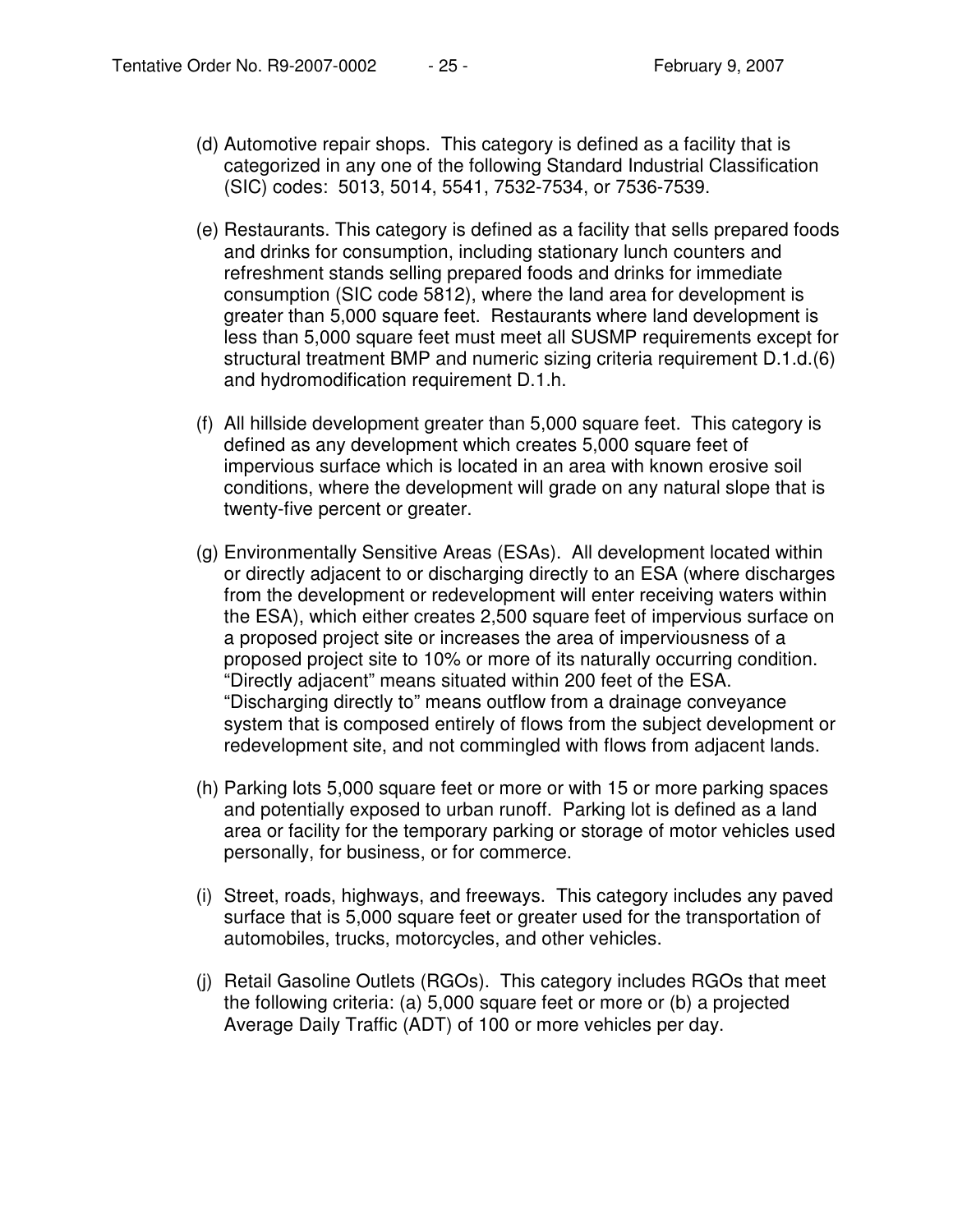### (3) Pollutants of Concern

As part of its local SUSMP, each Copermittee must implement an updated procedure for identifying pollutants of concern for each Priority Development Project. The procedure must address, at a minimum: (1) Receiving water quality (including pollutants for which receiving waters are listed as impaired under CWA section 303(d)); (2) Land-use type of the Development Project and pollutants associated with that land use type; and (3) Pollutants expected to be present on site.

- (4) Site Design BMP Requirements
	- (a) Each Copermittee must require each Priority Development Project to implement site design BMPs which will collectively minimize directly connected impervious areas, limit loss of existing infiltration capacity, and protect areas that provide important water quality benefits necessary to main riparian and aquatic biota, and/or are particularly susceptible to erosion and sediment loss.
	- (b) The following site design BMPs must be implemented at all Priority Development Projects as required below:
		- (i) Maintain or restore natural storage reservoirs and drainage corridors (including depressions, areas of permeable soils, swales, and ephemeral and intermittent streams) in drainage networks in preference to pipes, culverts, and engineered ditches.
		- (ii) For Priority Development Projects with landscaped or other pervious areas, properly design and construct the pervious areas to effectively receive and infiltrate or treat runoff from at least a portion of impervious areas prior to discharge to the MS4. The amount of the impervious areas that are to drain to pervious areas must be based upon the total size, soil conditions, slopes, and other pertinent factors of the project.
		- (iii) For Priority Development Projects with low traffic areas and appropriate soil conditions, construct a portion of walkways, trails, overflow parking lots, alleys, or other low-traffic areas with permeable surfaces, such as pervious concrete, porous asphalt, unit pavers, and granular materials.
	- (c) The following site design BMPs listed below must be implemented at all Priority Development Projects where applicable and feasible. Each Copermittee must require each Priority Development Project to demonstrate applicability and feasibility, or lack thereof, for each site design BMP listed below.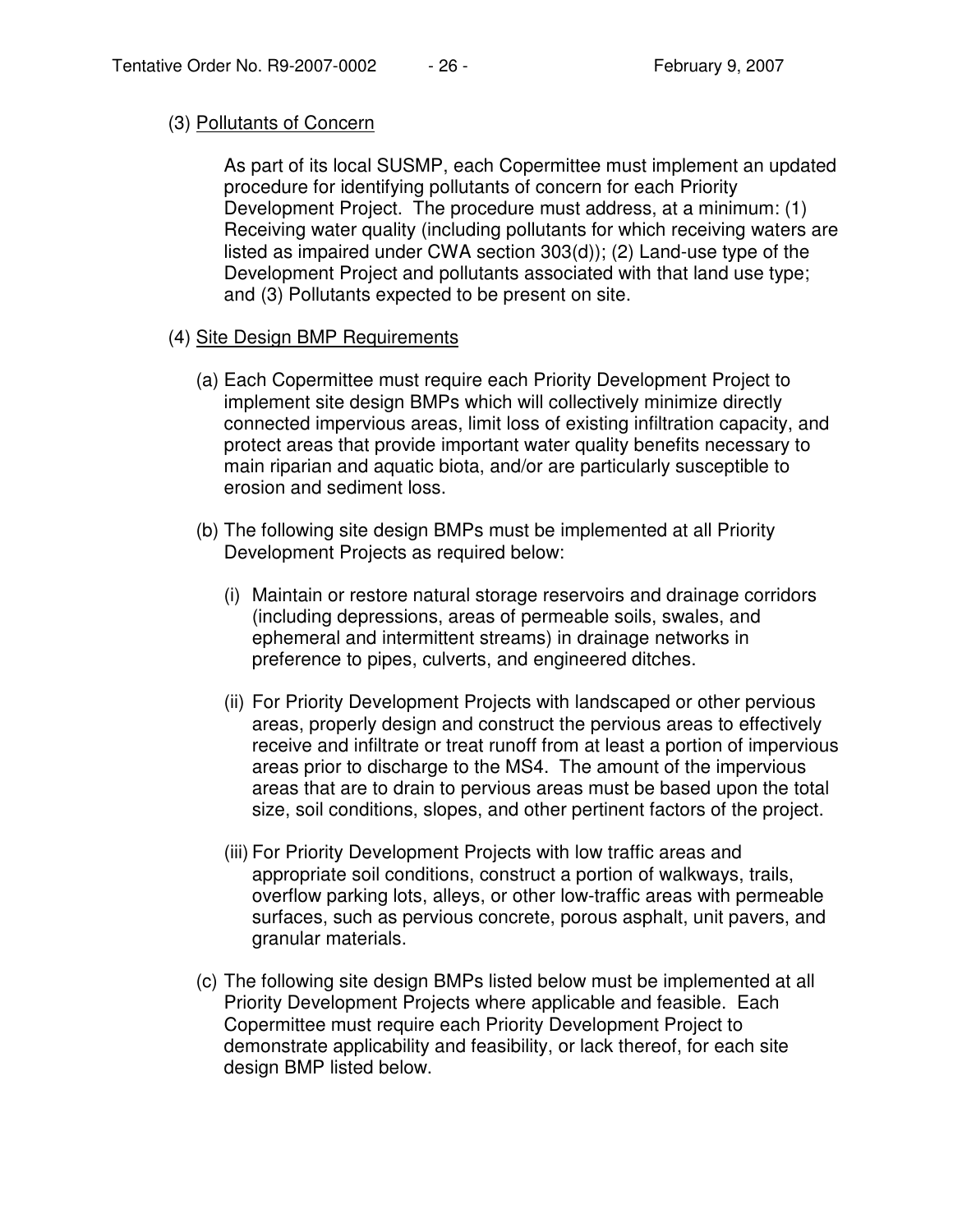- (i) Minimize disturbances to natural drainages (e.g., creeks, natural swales, topographic depressions, etc.);
- (ii) Conserve natural areas, including existing vegetation and soils;
- (iii) Protect slopes and channels;
- (iv) Minimize soil compaction of permeable soils;
- (v) Construct streets to the minimum widths necessary based on anticipated usage and public safety;
- (vi) Design parking lots to reduce the impervious land coverage of parking areas and to filter runoff before it reaches the storm drain system;
- (vii) Minimize the impervious footprint of the project;
- (viii) Disconnect impervious surfaces through distributed pervious areas;
- (ix) Provide pervious areas for parking and walking; and
- (x) Design the layout of buildings to reduce street length and preserve open space.

### (5) Source Control BMP Requirements

Each Copermittee must require each Priority Development Project to implement source control BMPs. The source control BMPs to be required must:

- (a) Prevent illicit discharges into the MS4;
- (b) Minimize storm water pollutants of concern in urban runoff;
- (c) Minimize irrigation runoff;
- (d) Include storm drain system stenciling or signage;
- (e) Include properly designed outdoor material storage areas;
- (f) Include properly designed outdoor work areas;
- (g) Include properly designed trash storage areas; and
- (h) Include water quality requirements applicable to individual priority project categories.
- (6) Treatment Control BMP Requirements<sup>6</sup>

Each Copermittee must require each Priority Development Project to implement treatment control BMPs which meet the following requirements:

(a) All treatment control BMPs for a single Priority Development Project must collectively be sized to comply with the following numeric sizing criteria:

 $^6$  Low-Impact Development (LID) and other site design BMPs that are correctly designed to effectively infiltrate, filter, or treat runoff can be considered treatment control BMPs.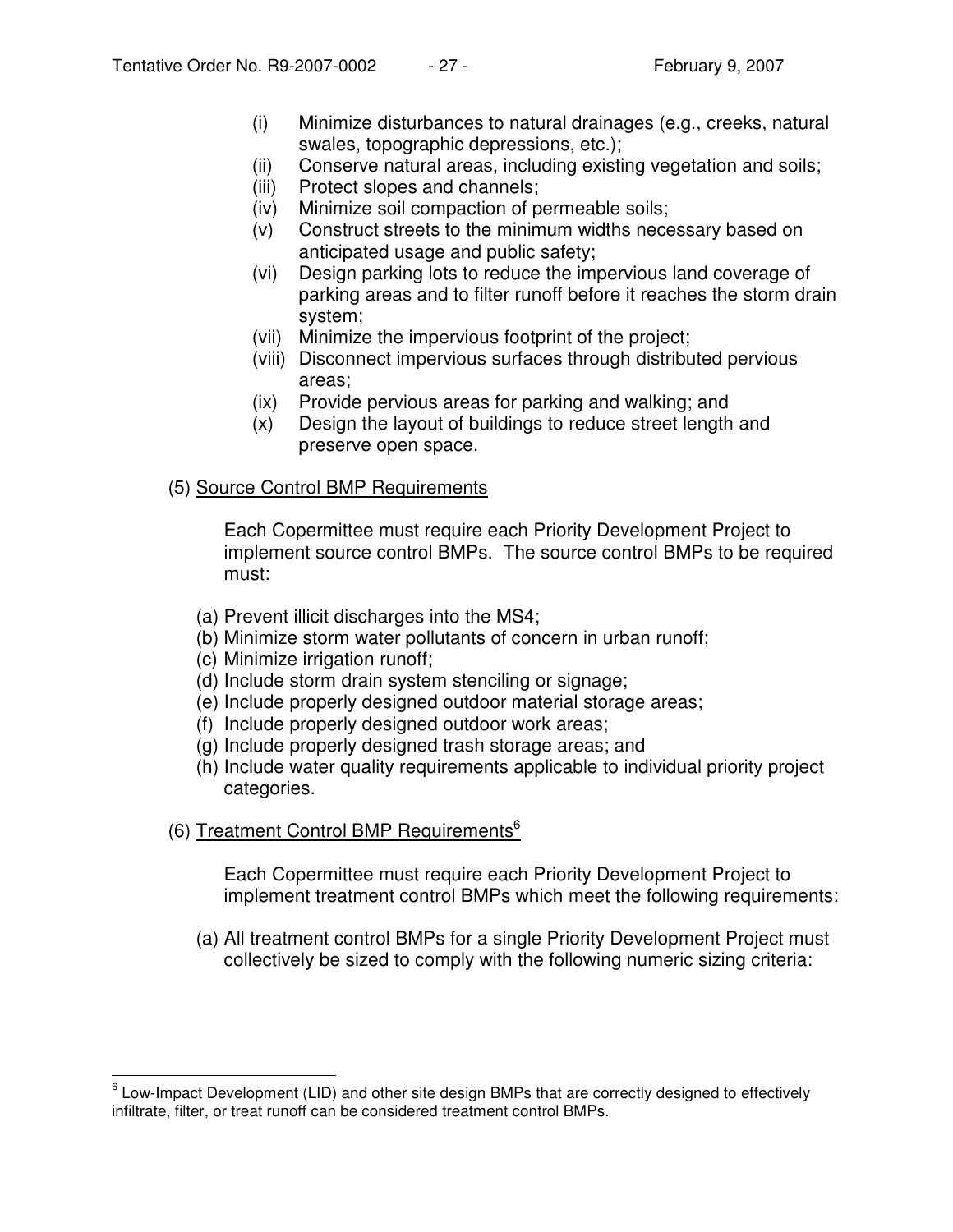- (i) Volume-based treatment control BMPs must be designed to mitigate (infiltrate, filter, or treat) the volume of runoff produced from a 24-hour 85th percentile storm event, as determined from the County of Orange's 85th Percentile Precipitation Isopluvial Map; or
- (ii) Flow-based treatment control BMPs must be designed to mitigate (infiltrate, filter, or treat) either: a) the maximum flow rate of runoff produced from a rainfall intensity of 0.2 inch of rainfall per hour, for each hour of a storm event; or b) the maximum flow rate of runoff produced by the 85th percentile hourly rainfall intensity (for each hour of a storm event), as determined from the local historical rainfall record, multiplied by a factor of two.
- (b) Treatment control BMPs for all Priority Development Projects must mitigate (infiltrate, filter, or treat) the required volume or flow of runoff from all developed portions of the project, including landscaped areas.
- (c) All treatment control BMPs must be located so as to infiltrate, filter, or treat runoff prior to its discharge to any waters of the U.S. Multiple Priority Development Projects may use shared treatment control BMPs as long as construction of any shared treatment control BMP is completed prior to the use or occupation of any Priority Development Project from which the treatment control BMP will receive runoff.
- (d) All treatment control BMPs for Priority Development Projects must, at a minimum:
	- (i) Be ranked with high or medium pollutant removal efficiency for the project's most significant pollutants of concern, as the pollutant removal efficiencies are identified in the Copermittees' Model SUSMP or in the Copermittees' local SUSMPs as they are updated. Treatment control BMPs with a low removal efficiency ranking must only be approved by a Copermittee when a feasibility analysis has been conducted which exhibits that implementation of treatment control BMPs with high or medium removal efficiency rankings are infeasible for a Priority Development Project or portion of a Priority Development Project.
	- (ii) Be correctly sized and designed so as to remove pollutants to the MEP.
		- (e) Target removal of pollutants of concern from urban runoff.
		- (f) Be implemented close to pollutant sources (where shared BMPs are not proposed), and prior to discharging into waters of the U.S.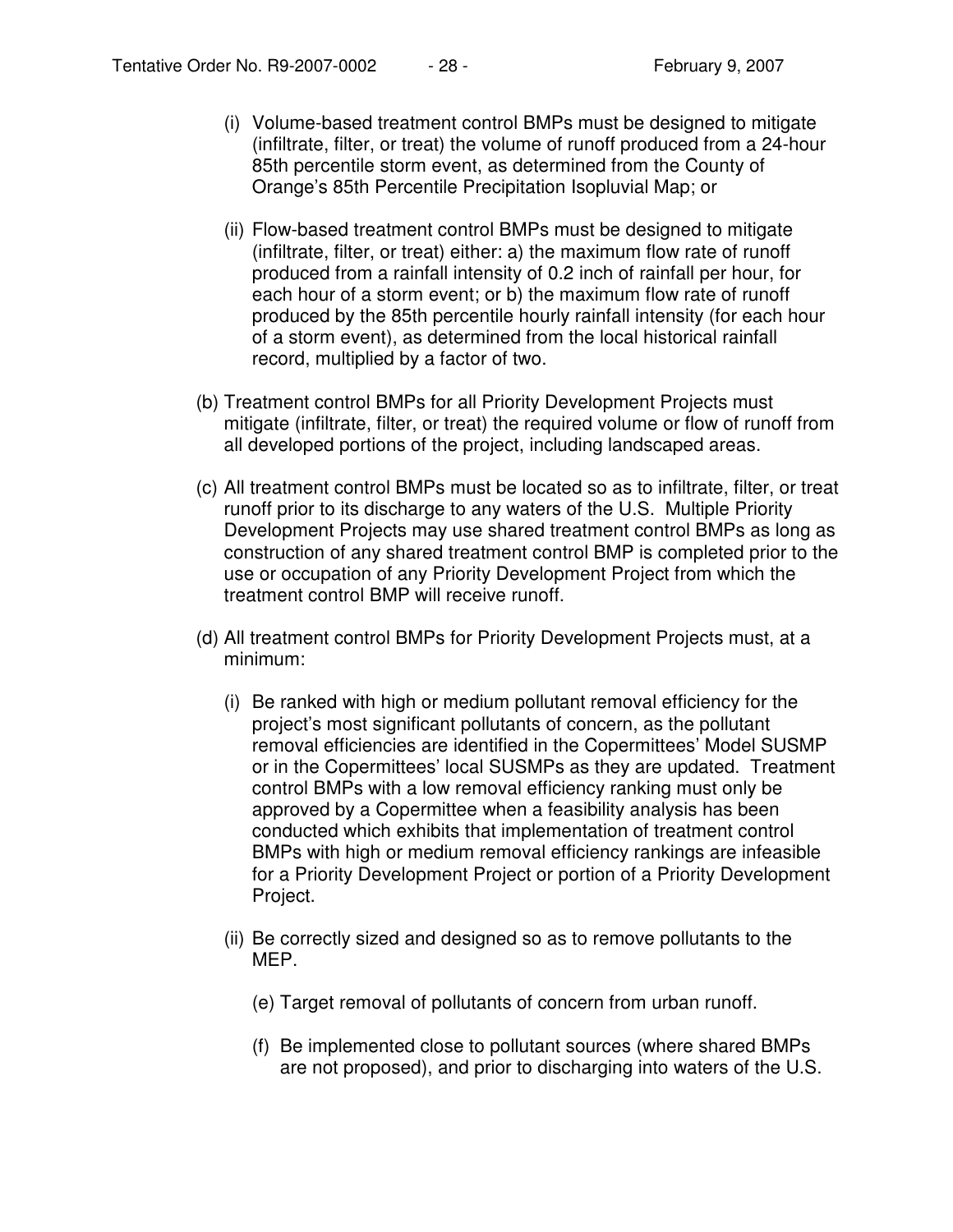- (g) Not be constructed within a waters of the U.S. or waters of the State.
- (h) Include proof of a mechanism under which ongoing long-term maintenance will be conducted to ensure pollutants are reduced to the MEP for the life of the project. The mechanisms may be provided by the project proponent or Copermittee.

### (7) Waiver Provision for Numeric Sizing of Treatment Control BMP Requirements

- (a) A Copermittee may provide for a project to be waived from the requirement of implementing treatment BMPs with numeric sizing criteria (*section D.1.d.(6*)) if infeasibility can be established. A waiver of infeasibility must only be granted by a Copermittee when all available treatment BMPs have been considered and rejected as infeasible under the numeric sizing criteria. Copermittees must notify the Regional Board within five days of each waiver issued and must include the following information in the notification:
	- (i) Name of the person granting each waiver;
	- (ii) Name of developer receiving the waiver;
	- (iii) Site location;
	- (iv) Reason for waiver; and
	- (v) Description of BMPs required.
- (b) The Copermittees may collectively or individually develop a program to require project proponents who have received waivers to transfer the savings in cost, as determined by the Copermittee(s), to a storm water mitigation fund. This program may be implemented by all Copermittees that issue waivers. Funds may be used on projects to improve urban runoff quality within the watershed of the waived project. The waiver mitigation program should, at a minimum, identify:
	- (i) The entity or entities that will manage the storm water mitigation fund (i.e., assume full responsibility for);
	- (ii) The range and types of acceptable projects for which mitigation funds may be expended;
	- (iii) The entity or entities that will assume full responsibility for each mitigation project including its successful completion; and
	- (iv)How the dollar amount of fund contributions will be determined.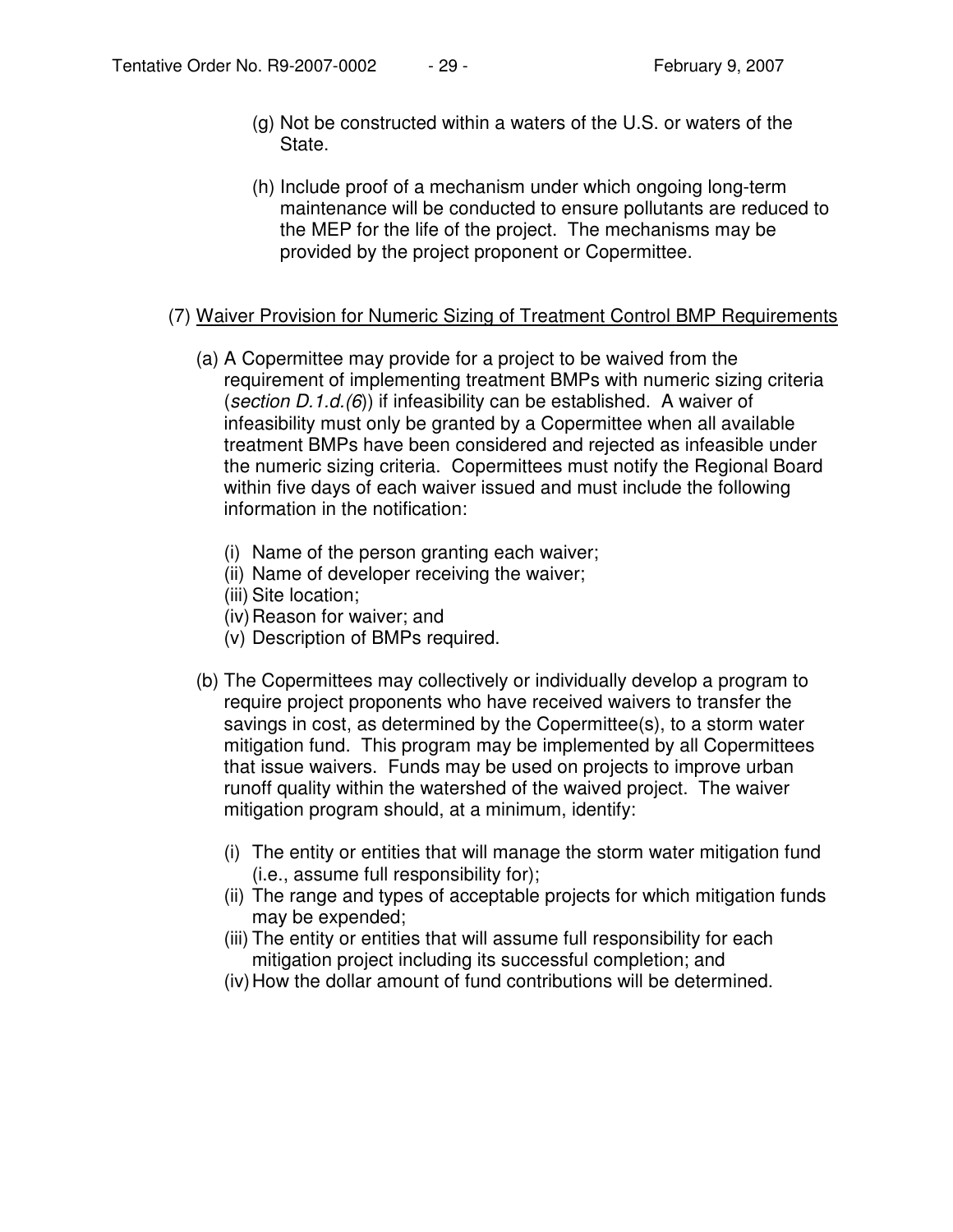#### (8) Low Impact Development (LID) Site Design BMP Substitution Program

The Copermittees may develop a LID site design BMP substitution program for incorporation into local SUSMPs, which would allow a Priority Development Project to substitute implementation of a high level of site design BMPs for implementation of some or all treatment control BMPs. At a minimum, the program must meet the requirements below:

- (a) Prior to implementation, the program must clearly exhibit that it will achieve equal or better runoff quality from each Priority Development Project which participates in the program;
- (b) For each Priority Development Project participating, the program must require all applicable source control BMPs listed in section D.1.d.(5) to be implemented;
- (c) For each Priority Development Project participating, the program must require that runoff originating from exposed impervious parking areas, work areas, storage areas, staging areas, trash areas, and other similar areas where pollutants are generated and/or collected, must be routed through pervious areas prior to entering the MS4;
- (d) For each Priority Development Project participating, the program must require that all site design BMPs listed in section D.1.d.(4) be implemented;
- (e) The program must only apply to Priority Development Projects and Priority Development Project categories with a relatively low potential to generate high levels of pollutants. The program must not apply to automotive repair shops or streets, roads, highways, or freeways that have high levels of average daily traffic;
- (f) The program must develop and utilize specific design criteria for each site design BMP to be utilized by the program;
- (g) The program must include mechanisms to verify that each Priority Development Project participating in the program is in compliance with all applicable SUSMP requirements; and
- (h) The program must develop and implement a review process which verifies that each LID site design BMP to be implemented meets the designated design criteria. The review process must also verify that each Priority Development Project participating in the program is in compliance with all applicable SUSMP requirements.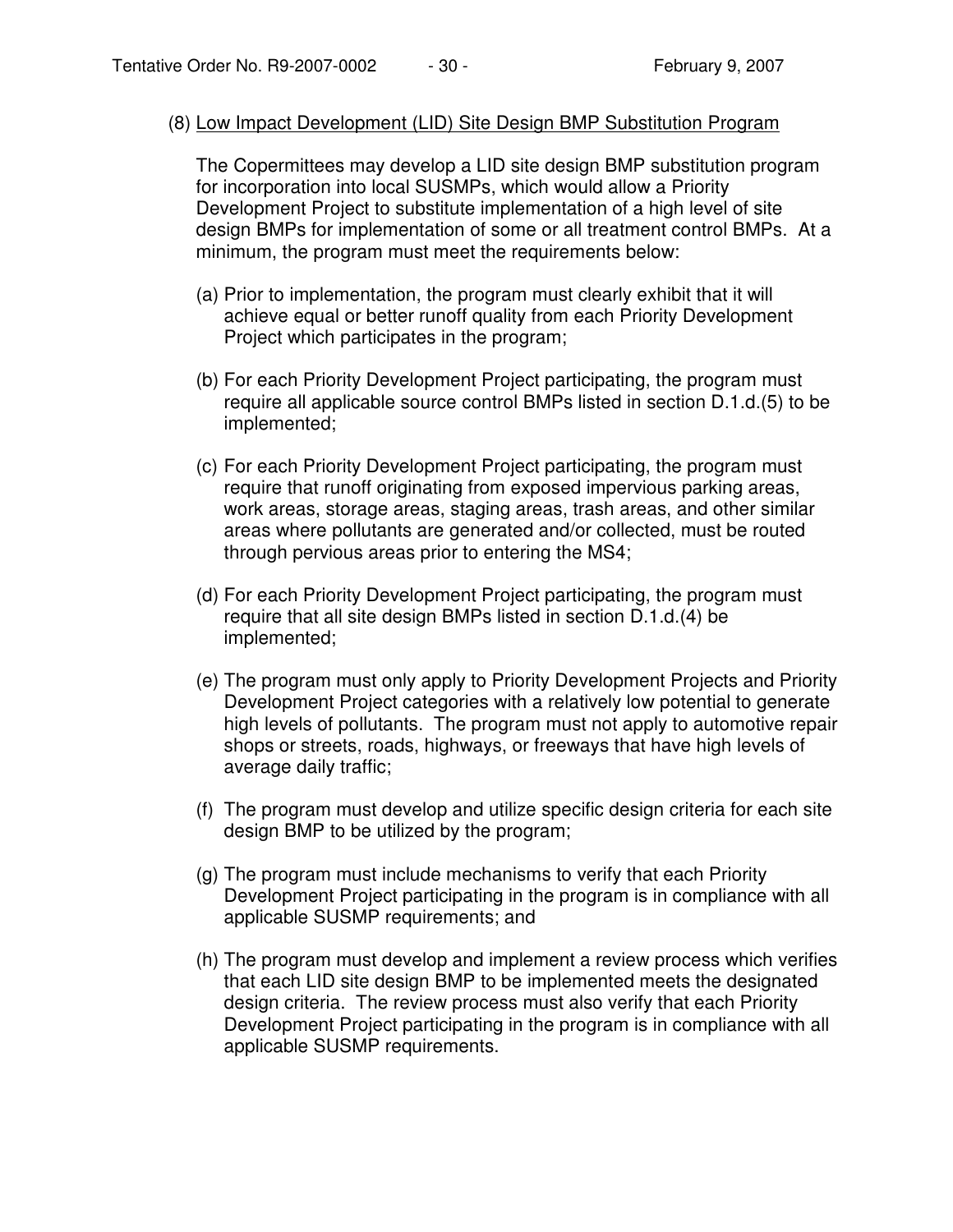#### (9) Site Design and Treatment Control BMP Design Standards

As part of its local SUSMP, each Copermittee must develop and require Priority Development Projects to implement siting, design, and maintenance criteria for each site design and treatment control BMP listed in its local SUSMP so that implemented site design and treatment control BMPs are constructed correctly and are effective at pollutant removal and runoff control. LID techniques, such as soil amendments, must be incorporated into the criteria for appropriate treatment control BMPs. Development of BMP design worksheets which can be used by project proponents is encouraged.

#### (10) Implementation Process

As part of its local SUSMP, each Copermittee must implement a process to verify compliance with SUSMP requirements. The process must identify at what point in the planning process Priority Development Projects will be required to meet SUSMP requirements. The process must also include identification of the roles and responsibilities of various municipal departments in implementing the SUSMP requirements, as well as any other measures necessary for the implementation of SUSMP requirements.

#### (11) Annual Treatment BMP Review:

The Copermittees must annually review and update the BMPs that are listed in their local SUSMPs as options for treatment control. At a minimum, the update must include removal of obsolete or ineffective BMPs and addition of LID BMPs that can be used for treatment, such as bioretention cells, bioretention swales, etc. The update must also add appropriate LID BMPs to any tables or discussions in the local SUSMPs addressing pollutant removal efficiencies of treatment control BMPs. In addition, the update must include review and revision where necessary of treatment control BMP pollutant removal efficiencies.

(a) The update must incorporate findings from BMP effectiveness studies conducted by the Copermittees for projects funded wholly or in part by the State Board or Regional Board.

### **e. BMP CONSTRUCTION VERIFICATION**

Prior to occupancy of each Priority Development Project subject to SUSMP requirements, each Copermittee must inspect the constructed site design, source control, and treatment control BMPs to verify that they have been constructed in compliance with all specifications, plans, permits, ordinances, and this Order.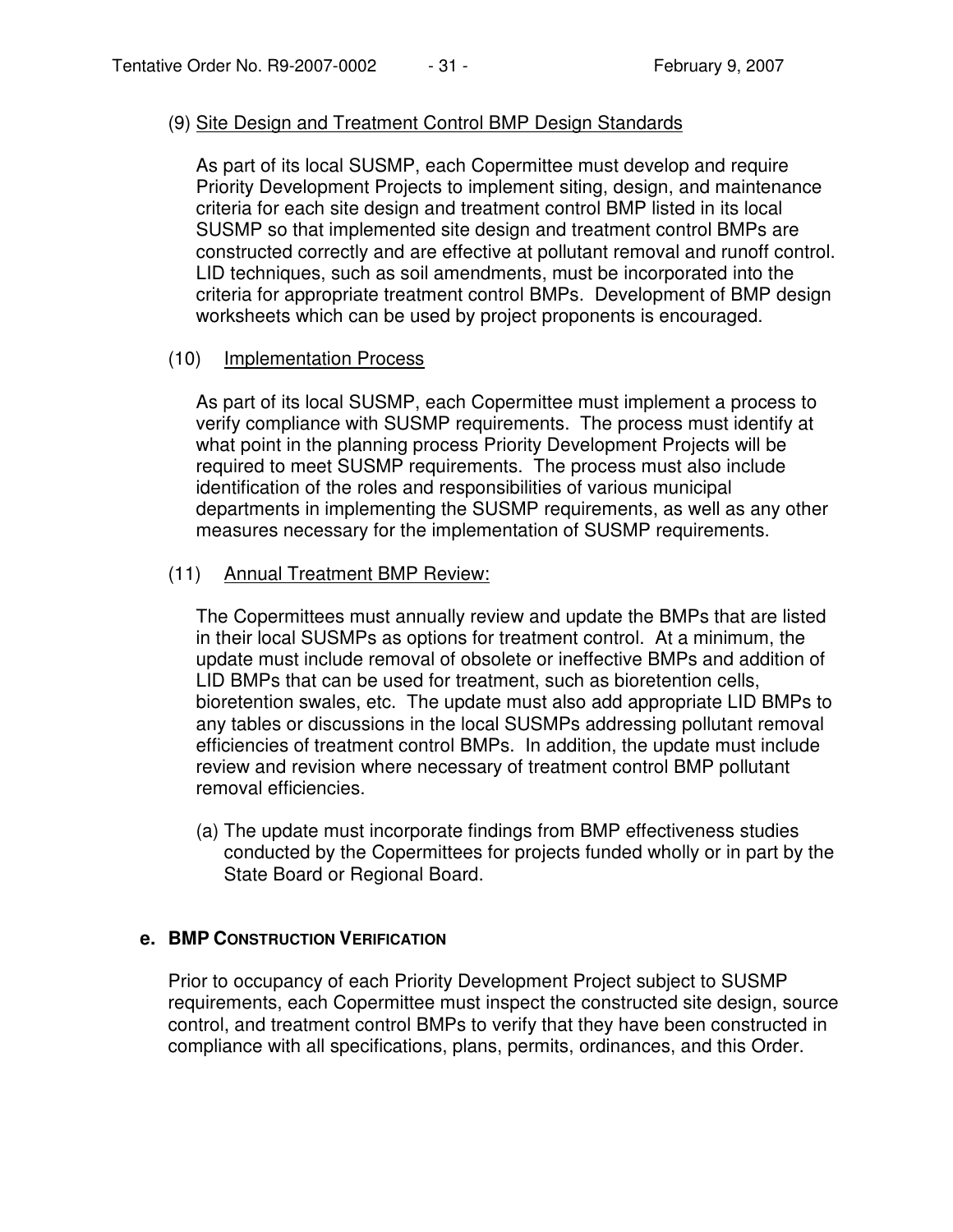### **f. TREATMENT CONTROL BMP MAINTENANCE TRACKING**

- (1) Each Copermittee must maintain a watershed-based database to track and inventory approved treatment control BMPs and treatment control BMP maintenance within its jurisdiction. At a minimum, the database must include information on treatment control BMP type, location, watershed, date of construction, party responsible for maintenance, maintenance certifications or verifications, inspections, inspection findings, and corrective actions.
- (2) Each Copermittee must verify that approved treatment control BMPs are operating effectively and have been adequately maintained by implementing the following measures:
	- (a) An annual inventory of all approved treatment control BMPs within the Copermittee's jurisdiction. The inventory must also include all treatment control BMPs approved for Priority Development Projects since July 2001.
	- (b) The designation of high priority treatment control BMPs. High-priority designation must include consideration of treatment control BMP size, recommended maintenance frequency, likelihood of operational and maintenance issues, location, receiving water quality, and other pertinent factors.
	- (c) Verify implementation, operation, and maintenance of treatment BMPs by inspection, self-certification, surveys, or other equally effective approaches with the following conditions:
		- (i) The implementation, operation, and maintenance of at least 90% of approved final project public and private SUSMPs (a.k.a. WQMPs) must be verified annually;
		- (ii) Operation and maintenance verifications must be required prior to each rainy season;
		- (iii) All (100%) projects with treatment control BMPs that are high priority must be inspected by the Copermittee annually prior to each rainy season;
		- (iv)All (100%) public agency projects with treatment control BMPs must be inspected annually;
		- (v) At least 25% of projects with drainage insert treatment control BMPs must be inspected by the Copermittee annually;
		- (vi)At least 20% of the total number of projects with approved treatment control BMPs must be inspected annually;
		- (vii) Appropriate follow-up measures (including re-inspections, enforcement, maintenance, etc.) must be conducted to ensure the treatment BMPs continue to reduce pollutants to the MEP; and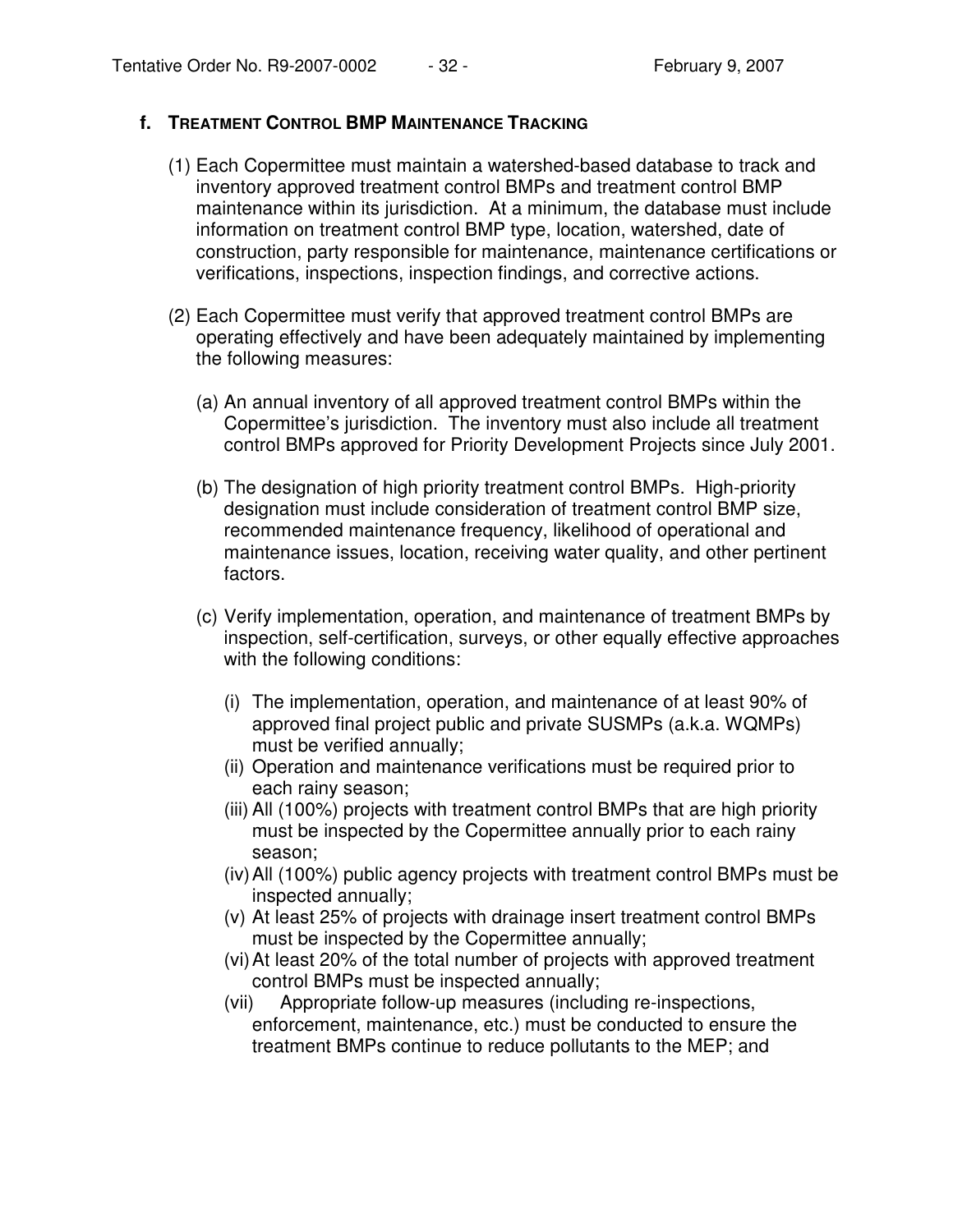(viii) All inspections must verify effective operation and maintenance of the treatment control BMPs, as well as compliance with all ordinances, permits, and this Order.

#### **g. ENFORCEMENT OF DEVELOPMENT SITES**

Each Copermittee must enforce its storm water ordinance for all Development Projects and at all development sites as necessary to maintain compliance with this Order. Copermittee ordinances or other regulatory mechanisms must include appropriate sanctions to achieve compliance. Sanctions must include the following or their equivalent: Non-monetary penalties, fines, bonding requirements, and/or permit or occupancy denials for non-compliance.

#### **h. REQUIREMENTS FOR HYDROMODIFICATION AND DOWNSTREAM EROSION**

Each Copermittee must ensure its local SUSMP/WQMP includes effective hydromodification requirements for Priority Development Projects so that local hydrologic conditions of concern are identified and addressed. Site-specific hydromodification management measures must be required to protect downstream beneficial uses and prevent physical changes to downstream stream channels that would adversely affect the physical structure, biologic condition, and water quality of streams.

As part of its local SUSMP, each Copermittee must develop and apply requirements to Priority Development Projects so that runoff discharge rates, durations, and velocities from Priority Development Projects are controlled to maintain or reduce downstream erosion conditions and protect stream habitat. During SUSMP reviews, each Copermittee must consider the downstream channel conditions and the proposed changes in duration of time that erosive flows would occur, as described in the following sections.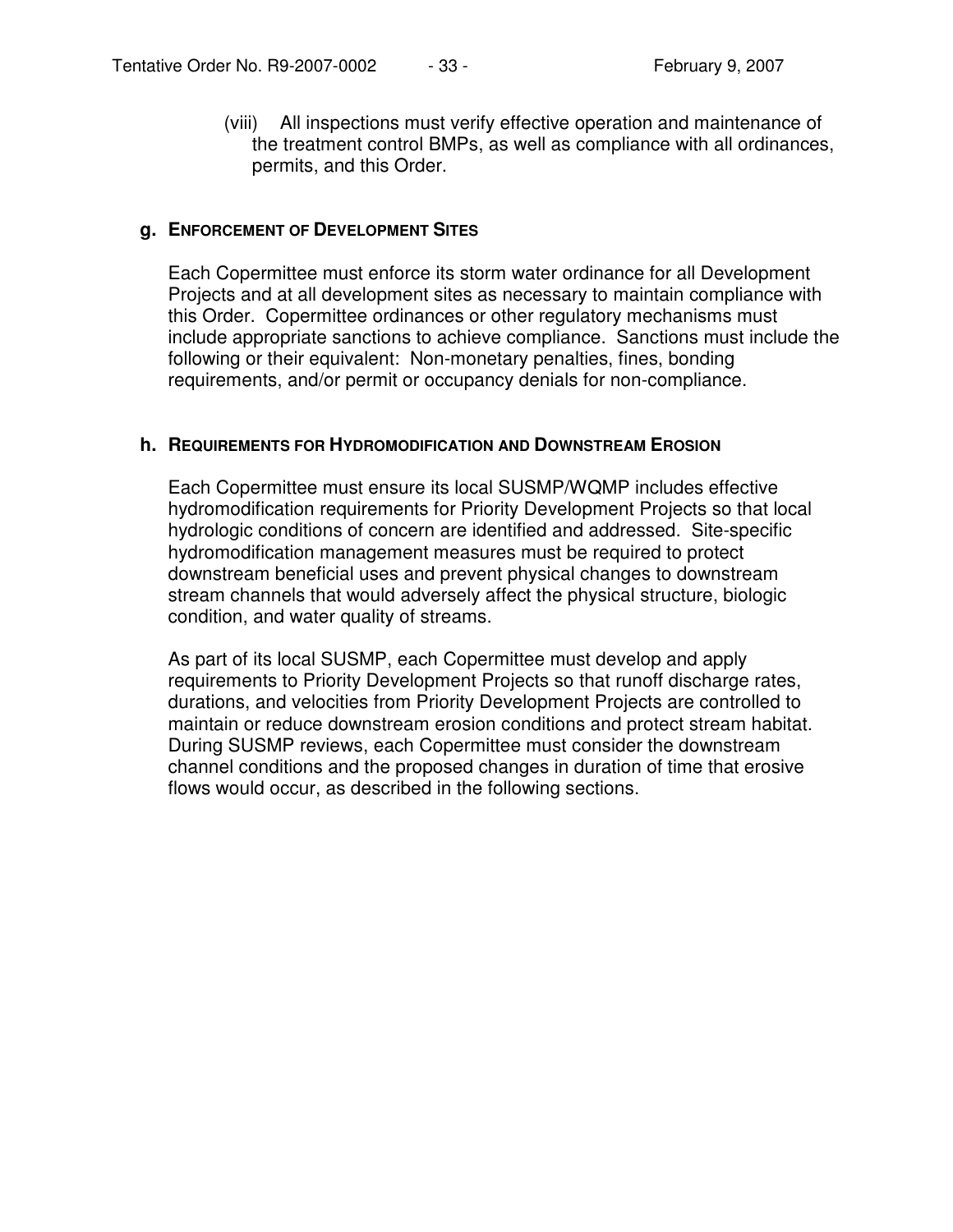#### (1) Assessment of Downstream Erosion

Each Copermittee must require evaluation of the adjacent and downstream conditions of receiving waters (i.e., waters of the U.S. and State) when evaluating Priority Development Projects. Factors to evaluate must include the designated beneficial uses of the receiving waters, type of channel receiving discharges, the stage of channel adjustment/alteration, channel slope, composition of bed and bank materials, underlying geology, watershed position (e.g., stream order and location), and connections between the streams and adjacent floodplains.

(2) Assessment of Discharge Hydrology

Each Copermittee must require evaluation of the proposed post-construction hydrology and hydraulics of Priority Development Projects in order to assess effects on adjacent and downstream conditions of receiving waters (i.e., waters of the U.S. and State). Factors to evaluate must include the local natural flow regime and the proposed flow regime of discharges from the MS4. Evaluation of factors for proposed discharges must include proposed changes in the discharge volumes, frequency of erosive discharges, duration of erosive discharges, and patterns of flow variability.

#### (3) Implement Hydromodification Management Strategy

Each Copermittee must implement, or require implementation of, a suite of management measures within each Priority Development Project to protect downstream beneficial uses and prevent adverse physical changes to downstream stream channels.

- (a) The measures must be based on the assessments of downstream channel conditions and proposed discharge hydrology.
- (b) The management measures must be based on a sequenced consideration of site design measures, on-site management controls, and then in-stream controls.
	- (i) Site design measures for hydromodification must be implemented on all Priority Development Projects.
	- (ii) Preference must be given to on-site controls over in-stream controls in situations where beneficial uses within the channels have not been adversely affected by hydromodification.
	- (iii) Implementation of in-stream controls must not adversely affect beneficial uses or result in sustained degradation of water quality of waters of the U.S./State.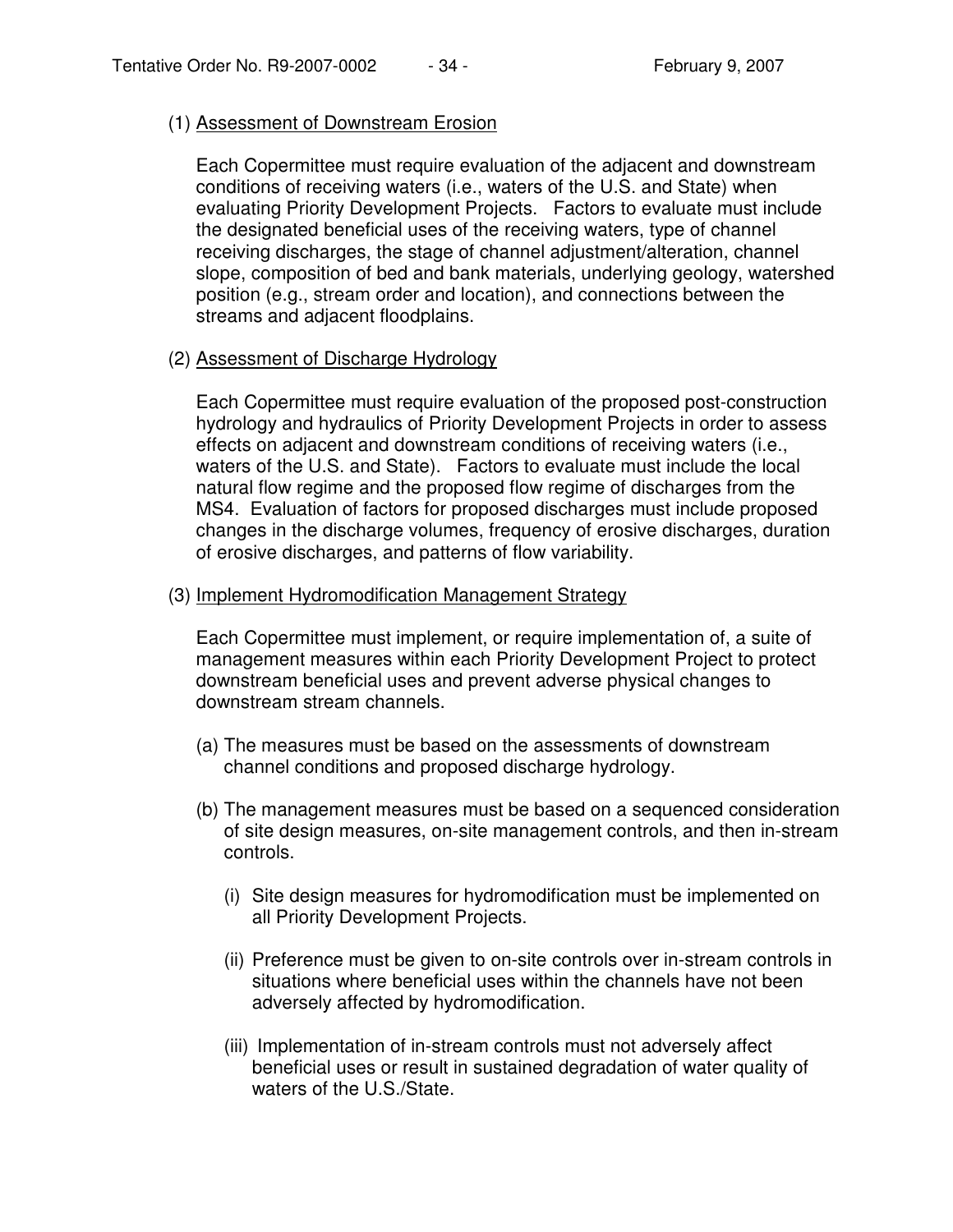- (c) On-site hydromodification control waivers: Copermittees may develop a strategy for waiving hydromodification requirements for on-site controls (not site design BMPs) in situations where assessments of downstream channel conditions and proposed discharge hydrology clearly indicate that adverse hydromodification effects to present and future beneficial uses are unlikely. The waivers must be based on the following determinations:
	- (i) Lack of discharge-caused hydrology changes: Waivers may be implemented where the total impervious cover on a site is increased by less than 5% in new developments and decreased by at least 30% in redevelopments.
	- (ii) Degraded stream channel condition: Conditional waivers may be implemented in situations where receiving waters are severely degraded (highly unstable due to irrevocable changes to its form); concrete-lined or significantly hardened (e.g., with rip-rap, sackcrete, etc.) downstream to their outfall in bays or the ocean; or the project would discharge into underground storm drains discharging directly to bays or the ocean.
		- [a] Dry-weather discharges: All conditional waivers must include site design and on-site control measures for dry-weather discharges.
		- [b] Modified channel conditions: Conditional waivers in situations where receiving waters are severely degraded or significantly hardened must include requirements for in-stream measures designed to improve the beneficial uses adversely affected by hydromodification. The measures must be implemented within the same watershed as the Priority Development Project.

#### (4) Develop and Implement Hydromodification Criteria

Within two years of adoption of this Order, each Copermittee must revise its SUSMP/WQMP (see Section D.1.d) to implement updated hydromodification criteria for all Priority Development Projects. Criteria must be based upon findings from hydromodification publications produced by the Stormwater Monitoring Coalition (SMC) and Southern California Coastal Water Research Project (SCCWRP), as appropriate to conditions in the San Juan Hydrologic Unit. If SMC and SCCWRP publications include descriptive or numeric criteria applicable to the San Juan Hydrologic Unit, then those criteria must be used.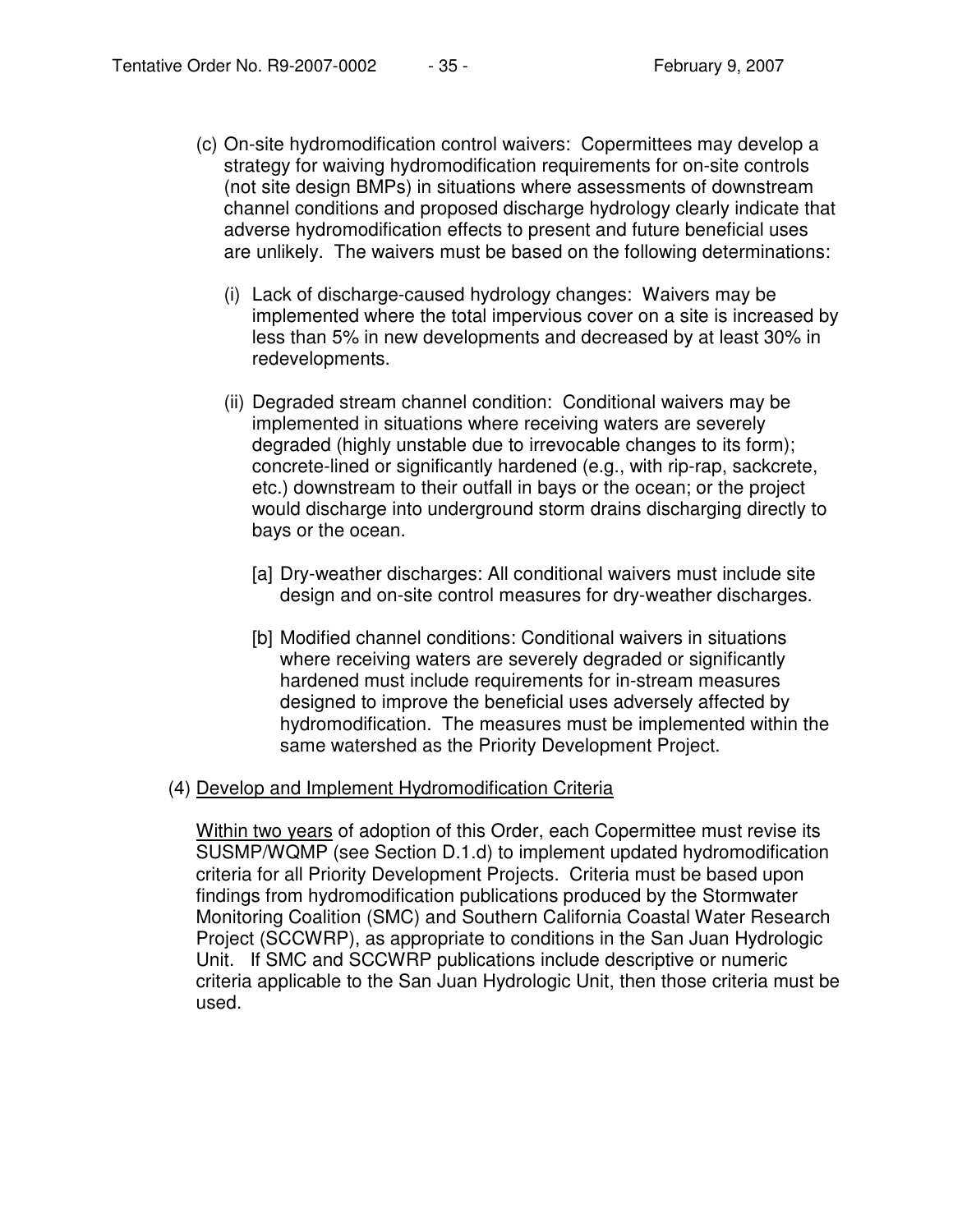#### (5) Interim Requirements or Large Projects

- (a) Within 180 days of adoption of this Order, each municipality must ensure that projects disturbing 20 acres or more include and implement the following management measures.
	- (i) On-site storm water reuse, evapotranspiration, and/or infiltration for small precipitation events, based on limitations imposed by soil conditions and groundwater contamination potential;
	- (ii) Disconnect impervious areas from the drainage network and adjacent impervious areas;
	- (iii) Control runoff through hydrograph matching for a range of return periods from 1 year to 10 years. Interim criteria for hydrograph matching must demonstrate that the pattern of storm water discharges over time (hydrograph) during evaluated storm events in the postconstruction environment will closely mimic that which occurs in the pre-construction condition; and
	- (iv)Establish buffer zones and setbacks for channel movement. Consider various alternatives where in-stream controls are necessary.

#### **i. TRAINING AND EDUCATION**

(1) Municipal Departments and Personnel Education

Municipal Development Planning: Each Copermittee must implement an education program so that its planning and development review staffs and contractors (and Planning Boards and Elected Officials, if applicable) have an understanding of:

- (a) Federal, state, and local water quality laws and regulations applicable to Development Projects;
- (b) The connection between land use decisions and short and long-term water quality impacts (i.e., impacts from land development and urbanization); and
- (c) Methods of minimizing impacts to receiving water quality resulting from development, including:
	- (i) Storm water management plan development and review;
	- (ii) Local sensitive water bodies, including 303(d)-impairments and ESAs;
	- (iii) Methods to control downstream erosion impacts;
	- (iv) Identification of pollutants of concern;
	- (v) Site design BMP techniques;
	- (vi)Source control BMPs; and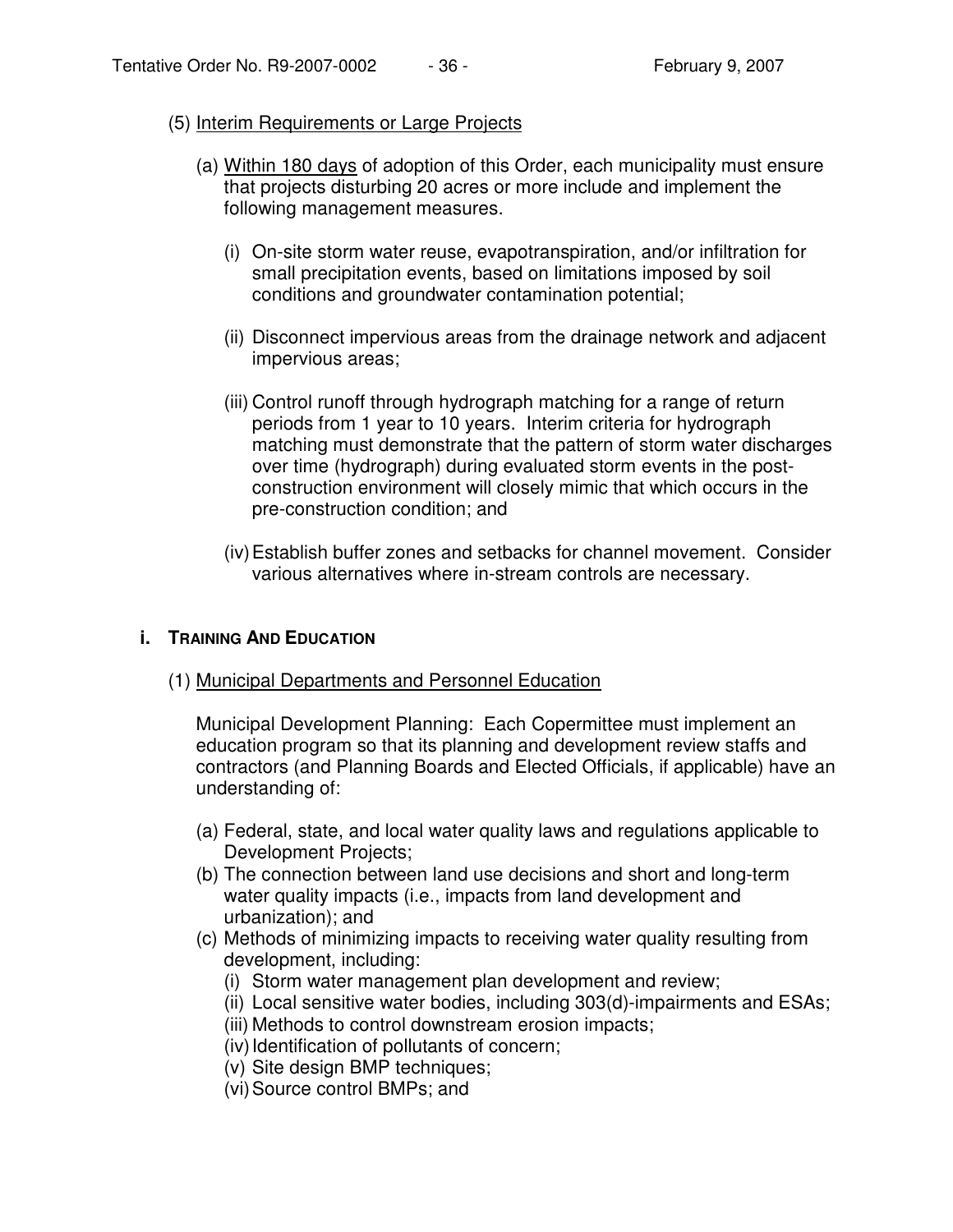- (vii) Selection of the most effective treatment control BMPs for the pollutants of concern.
- (2) Project Applicants, Developers, Contractors, Property Owners, and other Responsible Parties
	- (a) Each Copermittee must implement a New Development / Redevelopment education program using all media as appropriate to:
		- (i) Measurably increase the knowledge of the target communities regarding MS4s, impacts of urban runoff on receiving waters, and potential BMP solutions for the target audience; and
		- (ii) To measurably change the behavior of target communities and thereby reduce pollutant releases to MS4s and the environment.
	- (b) Each Copermittee must educate each target community on the following topics where appropriate:
		- (i) The importance of educating all construction workers in the field about stormwater issues and BMPs though formal or informal training;
		- (ii) Federal, state, and local water quality laws and regulations applicable to new development and redevelopment activities;
		- (iii) Site design, source control, pollution prevention, and treatment BMPs;
		- (iv)General urban runoff concepts; and
		- (v) Other topics of local importance, including local water quality conditions, impaired waterbodies and environmentally sensitive areas.

### **j. REPORTING**

Each Copermittee must submit an annual report that verifies and documents compliance with the requirements of this Order. The New Development / Redevelopment component of the annual report must include the following information:

- (1) Updated relevant sections of the General Plan and environmental review process and a description of planned updates within the next annual reporting period, if applicable;
- (2) Revisions to the local SUSMP, including where applicable: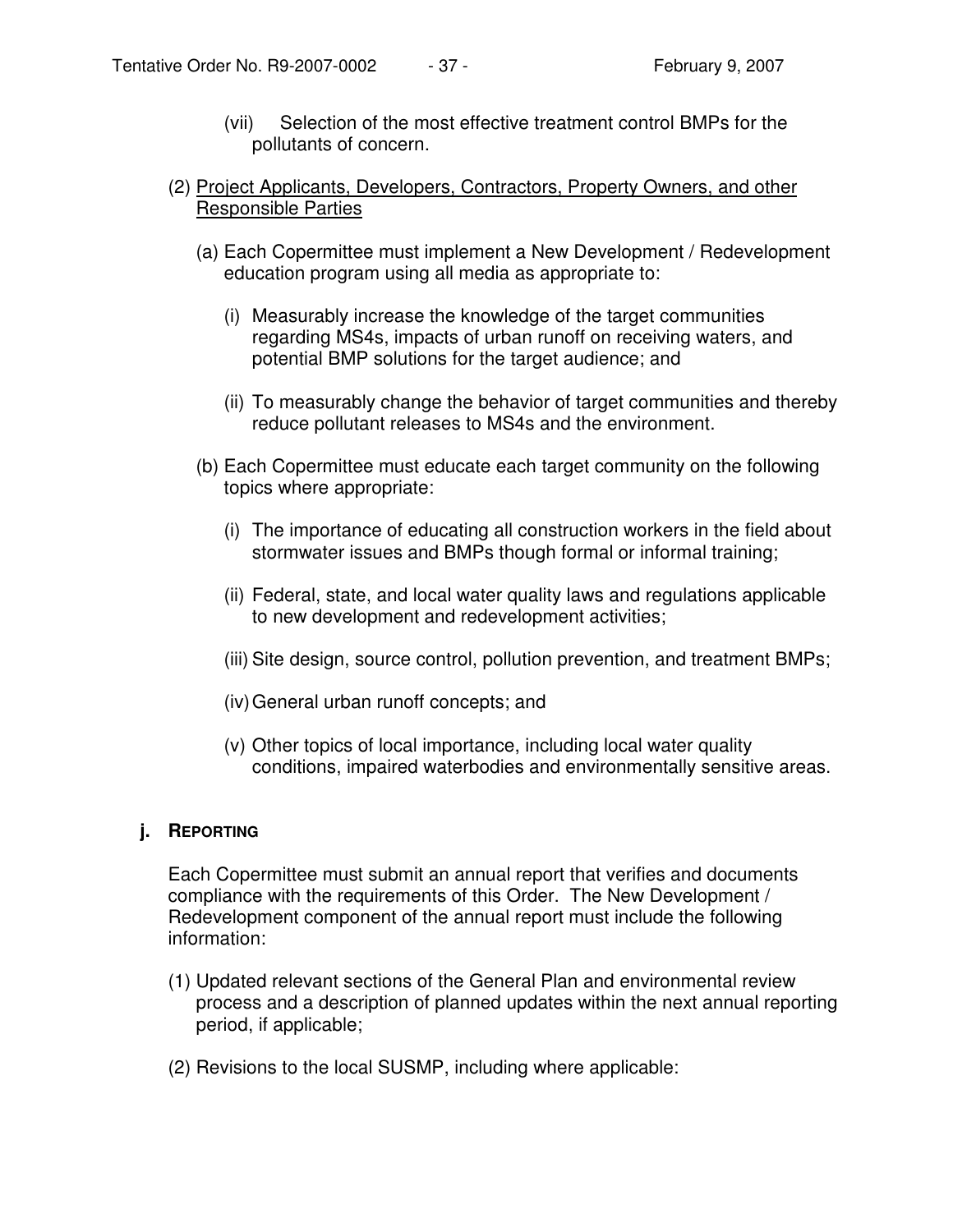- (a) Identification and summary of where the SUSMP fails to meet the requirements of this Order;
- (b) Updated procedures for identifying pollutants of concern for each Priority Development Project;
- (c) Updated treatment BMP ranking matrix;
- (d) Updated site design and treatment control BMP design standards;
- (3) Verification that site design, source control, and treatment BMPs were required on all applicable Priority Development Projects;
- (4) Description of the application of LID and site design BMPs in the planning and approval process;
- (5) Description of projects subject to the local waiver provision for numeric sizing of treatment control BMP requirements;
- (6) Description and summary of LID site design BMP substitution program, if applicable;
- (7) Description and summary of the process to verify compliance with SUSMP requirements;
- (8) Updates to the BMPs that are listed in the local SUSMP as options for treatment control;
- (9) Description of the treatment control maintenance tracking process and verification that the requirements of this Order were met during the reporting period;
	- (a) Updated watershed-based database of approved treatment control BMPs and treatment control BMP maintenance within its jurisdiction, including updates to the list of high-priority treatment BMPs;
- (10) Description of the process for identifying and evaluating hydrologic conditions of concern and requiring a suite of management measures within all Priority Development Projects to protect downstream beneficial uses and prevent adverse physical changes to downstream stream channels;
- (11) Description of enforcement activities applicable to the new development and redevelopment component and a summary of the effectiveness of those activities;
- (12) A narrative summary of the effectiveness of the program based on an evaluation of findings from staff and water quality data; and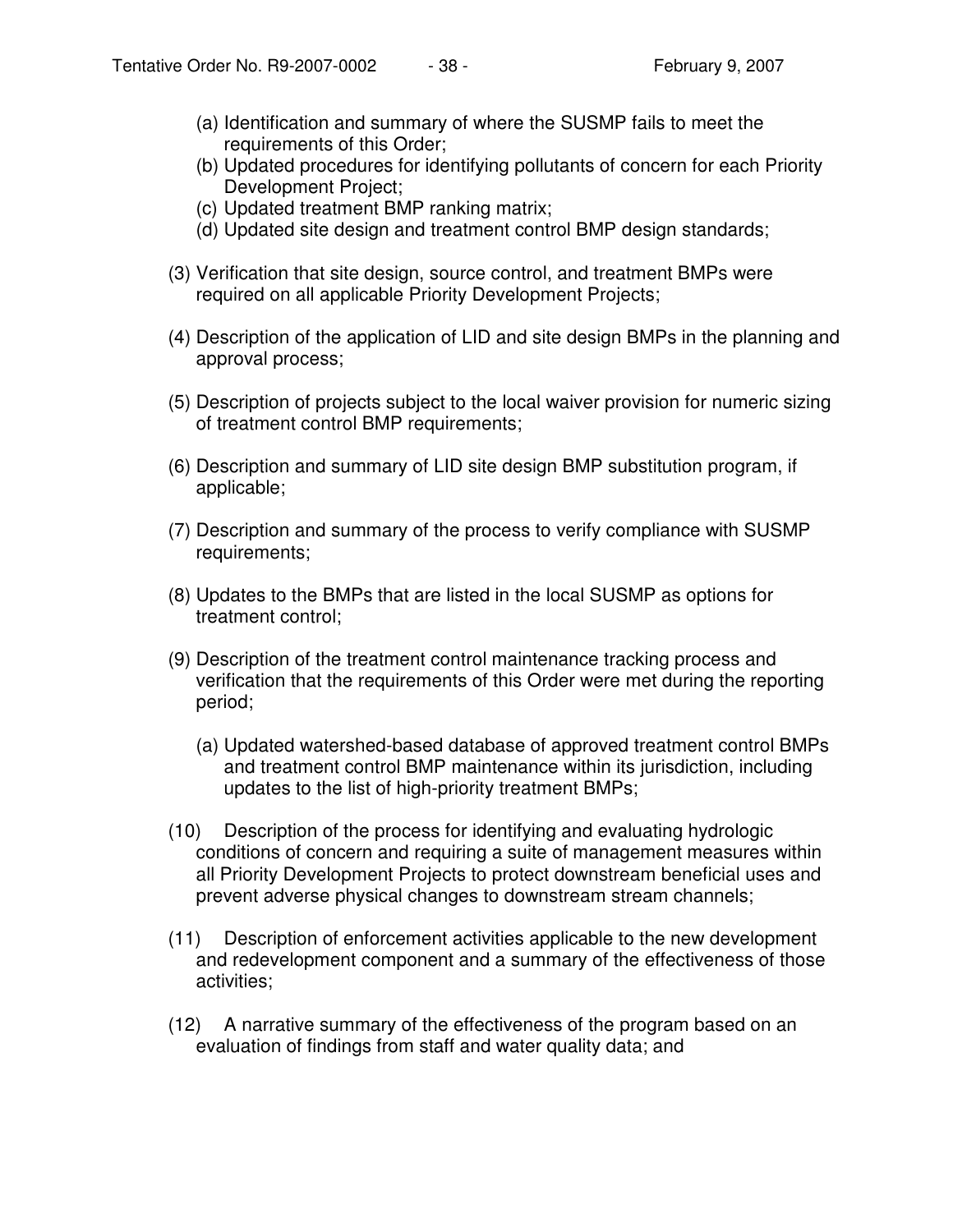(13) Planned modifications to the new development / redevelopment component during the next reporting period.

# **2. CONSTRUCTION COMPONENT**

Each Copermittee must implement a construction program which meets the requirements of this section, prevents illicit discharges into the MS4, implements and maintains structural and non-structural BMPs to reduce pollutants in stormwater runoff from construction sites to the MS4, reduces construction site discharges of pollutants from the MS4 to the MEP, and prevents construction site discharges from the MS4 from causing or contributing to a violation of water quality standards.

### **a. ORDINANCE UPDATE**

Within 365 days of adoption of this Order, each Copermittee must review and update its grading ordinances and other ordinances as necessary to achieve full compliance with this Order, including requirements for the implementation of all designated BMPs and other measures.

### **b. SOURCE IDENTIFICATION**

Each Copermittee must maintain an updated watershed based inventory of all construction sites within its jurisdiction. The use of an automated database system, such as Geographical Information System (GIS) is highly recommended.

### **c. SITE PLANNING AND PROJECT APPROVAL PROCESS**

Each Copermittee must incorporate consideration of potential water quality impacts prior to approval and issuance of construction and grading permits.

- (1) Each construction and grading permit must require proposed construction sites to implement designated BMPs and other measures so that illicit discharges into the MS4 are prevented and stormwater pollutants discharged from the site will be reduced to the maximum extent practicable and will not cause or contribute to a violation of water quality standards.
- (2) Prior to permit issuance, the project proponent's storm water management plan must be required and reviewed to verify compliance with the local grading ordinance, other applicable local ordinances, and this Order.
- (3) Prior to permit issuance, each Copermittee must verify that project proponents subject to California's statewide General NPDES Permit for Storm Water Discharges Associated With Construction Activities, (hereinafter General Construction Permit), have existing coverage under the General Construction Permit.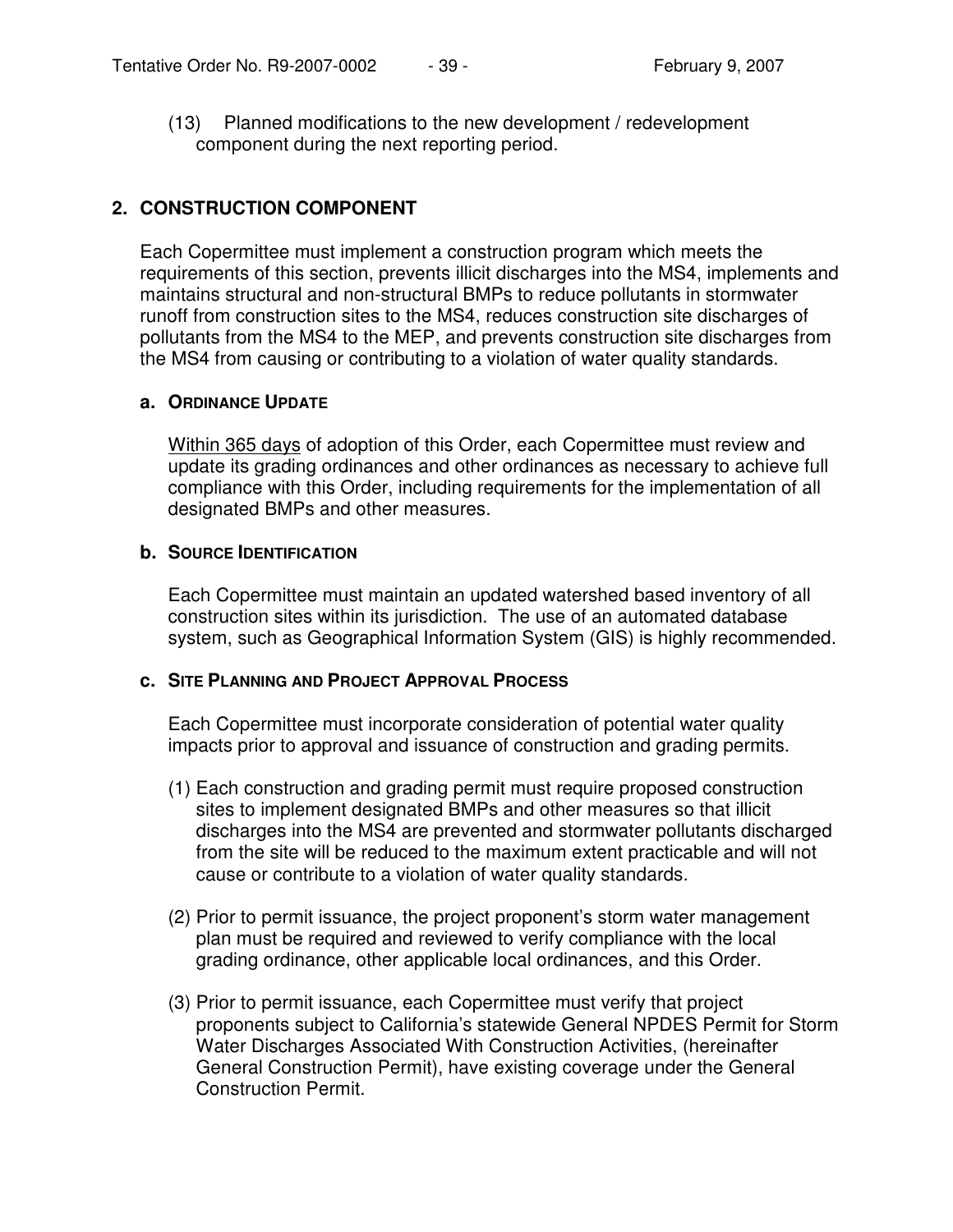## **d. BMP IMPLEMENTATION**

- (1) Designate BMPs: Each Copermittee must designate a minimum set of BMPs and other measures to be implemented at all construction sites. The designated minimum set of BMPs must include:
	- (a) General Site Management:
		- (i) Pollution prevention, where appropriate;
		- (ii) Development and implementation of a site-specific storm water management plan;
		- (iii) Minimization of areas that are cleared and graded to only the portion of the site that is necessary for construction;
		- (iv)Minimization of exposure time of disturbed soil areas;
		- (v) Minimization of grading during the wet season and correlation of grading with seasonal dry weather periods to the extent feasible;
		- (vi)Limitation of grading to a maximum disturbed area as determined by each Copermittee before either temporary or permanent erosion controls are implemented to prevent storm water pollution. The Copermittee has the option of temporarily increasing the size of disturbed soil areas by a set amount beyond the maximum, if the individual site is in compliance with applicable storm water regulations and the site has adequate control practices implemented to prevent storm water pollution;
		- (vii) Temporary stabilization and reseeding of disturbed soil areas as rapidly as feasible;
		- (viii) Wind erosion controls;
		- (ix) Tracking controls;
		- (x) Non-stormwater management measures to prevent illicit discharges and control stormwater pollution sources;
		- (xi) Waste management measures;
		- (xii) Preservation of natural hydrologic features where feasible;
		- (xiii) Preservation of riparian buffers and corridors where feasible;
		- (xiv) Evaluation and maintenance of all BMPs, until removed; and
		- (xv) Retention, reduction, and proper management of all pollutant discharges on site to the MEP standard.
	- (b) Erosion and Sediment Controls:
		- (i) Erosion prevention. Erosion prevention is to be used as the most important measure for keeping sediment on site during construction;
		- (ii) Sediment controls. Sediment controls are to be used as a supplement to erosion prevention for keeping sediment on-site during construction;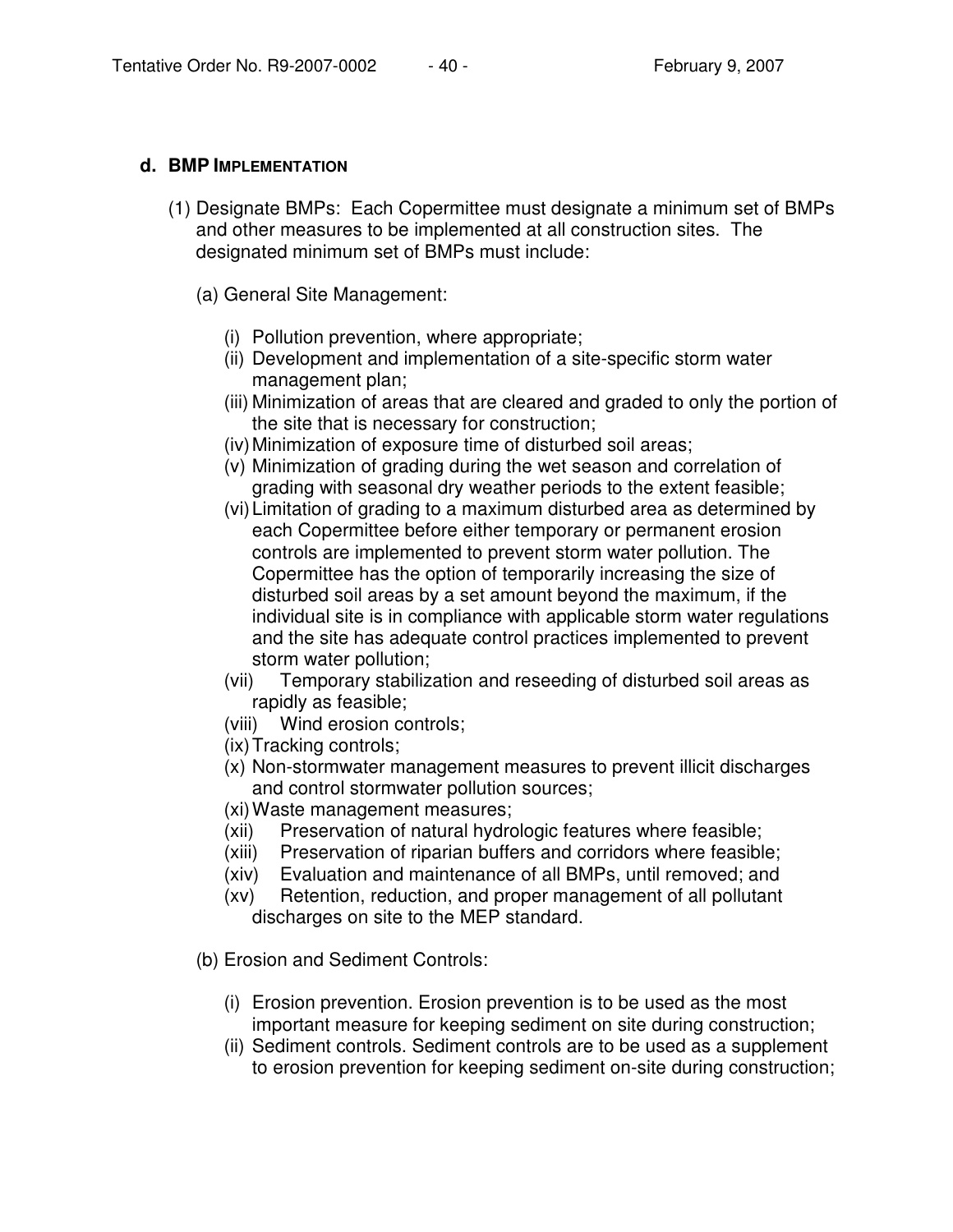- (iii) Slope stabilization. Slope stabilization must be used on all active slopes during rain events regardless of the season, on all inactive slopes during the rainy season, and during rain events in the dry season;
- (iv)Permanent revegetation or landscaping as early as feasible.
- (c) Designate enhanced BMPs for 303(d) impairments and ESAs: Each Copermittee must implement, or require implementation of, enhanced measures to address the exceptional threat to water quality posed by all construction sites tributary to CWA section 303(d) water body segments impaired for sediment or turbidity. Each Copermittee must also implement, or require implementation of, enhanced, site-specific measures for construction sites within or adjacent to or discharging directly to coastal lagoons, the ocean, or other receiving waters within environmentally sensitive areas (as defined in section Attachment C of this Order).
	- (i) Advanced Sediment Treatment: Each Copermittee must require implementation of advanced treatment for sediment at construction sites (or portions thereof) that are determined by the Copermittee to be an exceptional threat to water quality. In evaluating the threat to water quality, the following factors must be considered by the Copermittee:
		- [a] Soil erosion potential or soil type;
		- [b] The site's slopes;
		- [c] Project size and type;
		- [d] Sensitivity of receiving water bodies;
		- [e] Proximity to receiving water bodies;
		- [f] Non-storm water discharges;
		- [g] Ineffectiveness of other BMPs; and
		- [h] Any other relevant factors.
- (d) Implement BMPs: Each Copermittee must implement, or require the implementation of, the designated minimum BMPs and any additional measures necessary to comply with this Order at each construction site within its jurisdiction year round. However, BMP implementation requirements can vary based on wet and dry seasons. Dry season BMP implementation must plan for and address unseasonal rain events that may occur during the dry season.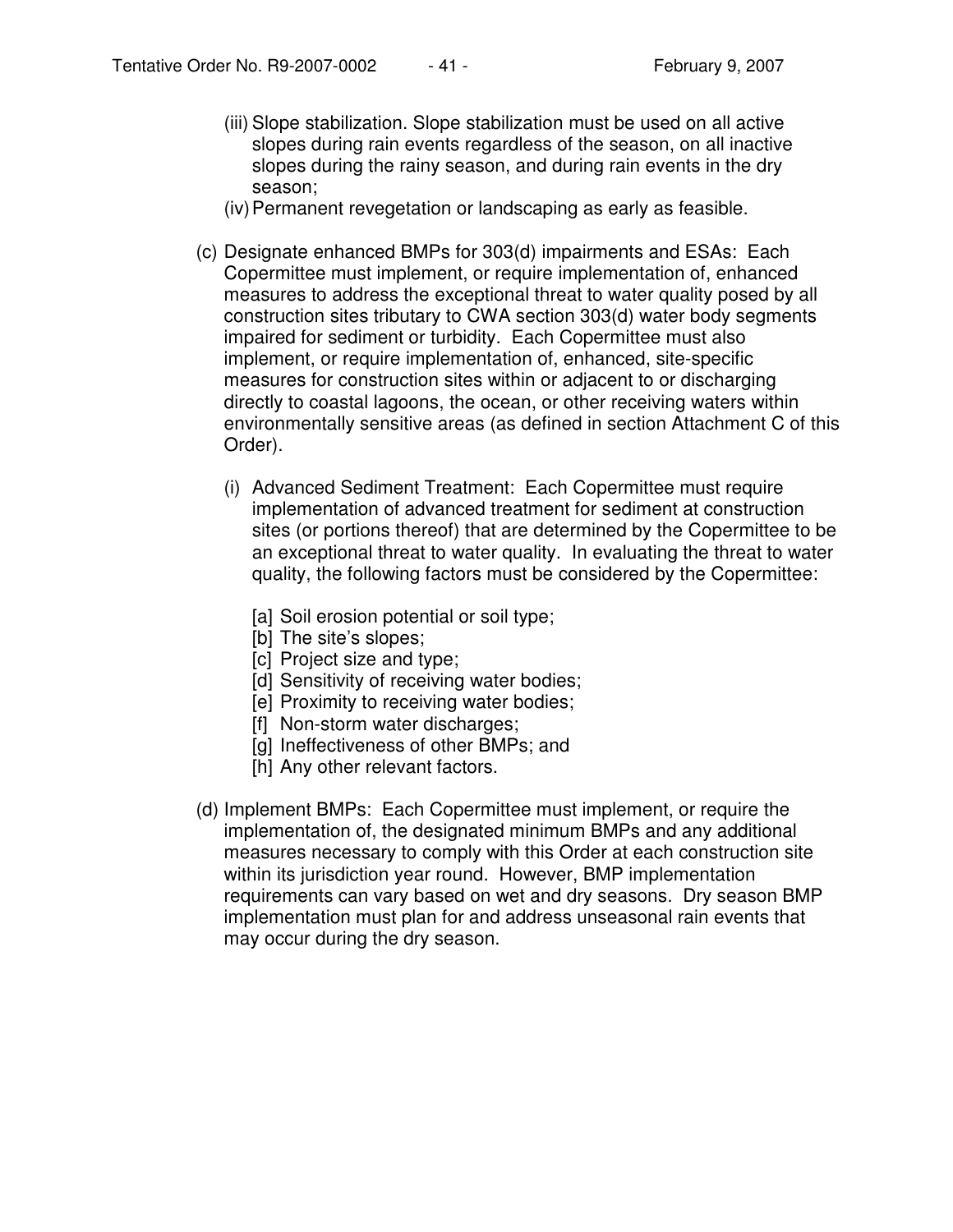#### **e. INSPECTION OF CONSTRUCTION SITES**

Each Copermittee must conduct construction site inspections for compliance with its ordinances (grading, storm water, etc.), permits (construction, grading, etc.), and this Order. Priorities for inspecting sites must consider the nature and size of the construction activity, topography, and the characteristics of soils and receiving water quality.

- (1) During the wet season, each Copermittee must inspect at least biweekly (every two weeks), all construction sites within its jurisdiction meeting any of the following criteria:
	- (a) All sites 30 acres or more in size with rough grading or active slopes occurring during the wet season;
	- (b) All sites one acre or more, and tributary to a CWA section 303(d) water body segment impaired for sediment or within or directly adjacent to, or discharging directly to, the ocean or a receiving water within an ESA; and
	- (c) Other sites determined by the Copermittees or the Regional Board as a significant threat to water quality. In evaluating threat to water quality, the following factors must be considered: (1) soil erosion potential; (2) site slope; (3) project size and type; (4) sensitivity of receiving water bodies; (5) proximity to receiving water bodies; (6) non-storm water discharges; (7) past record of non-compliance by the operators of the construction site; and (8) any other relevant factors.
- (2) During the wet season, each Copermittee must inspect at least monthly, all construction sites with one acre or more of soil disturbance not meeting the criteria specified above in section D.2.e.(1).
- (3) During the wet season, each Copermittee must inspect construction sites less than one acre in size as needed to ensure compliance with its ordinances and this Order.
- (4) Each Copermittee must inspect all construction sites as needed during the dry season. Sites meeting the criteria in section D.2.e.(1) must be inspected at least once in August or September each year.
- (5) Re-inspections: Based upon site inspection findings, each Copermittee must implement all follow-up actions (i.e., reinspection, enforcement) necessary to comply with this Order. Reinspection frequencies must be determined by each Copermittee based upon the severity of deficiencies, the nature of the construction activity, and the characteristics of soils and receiving water quality.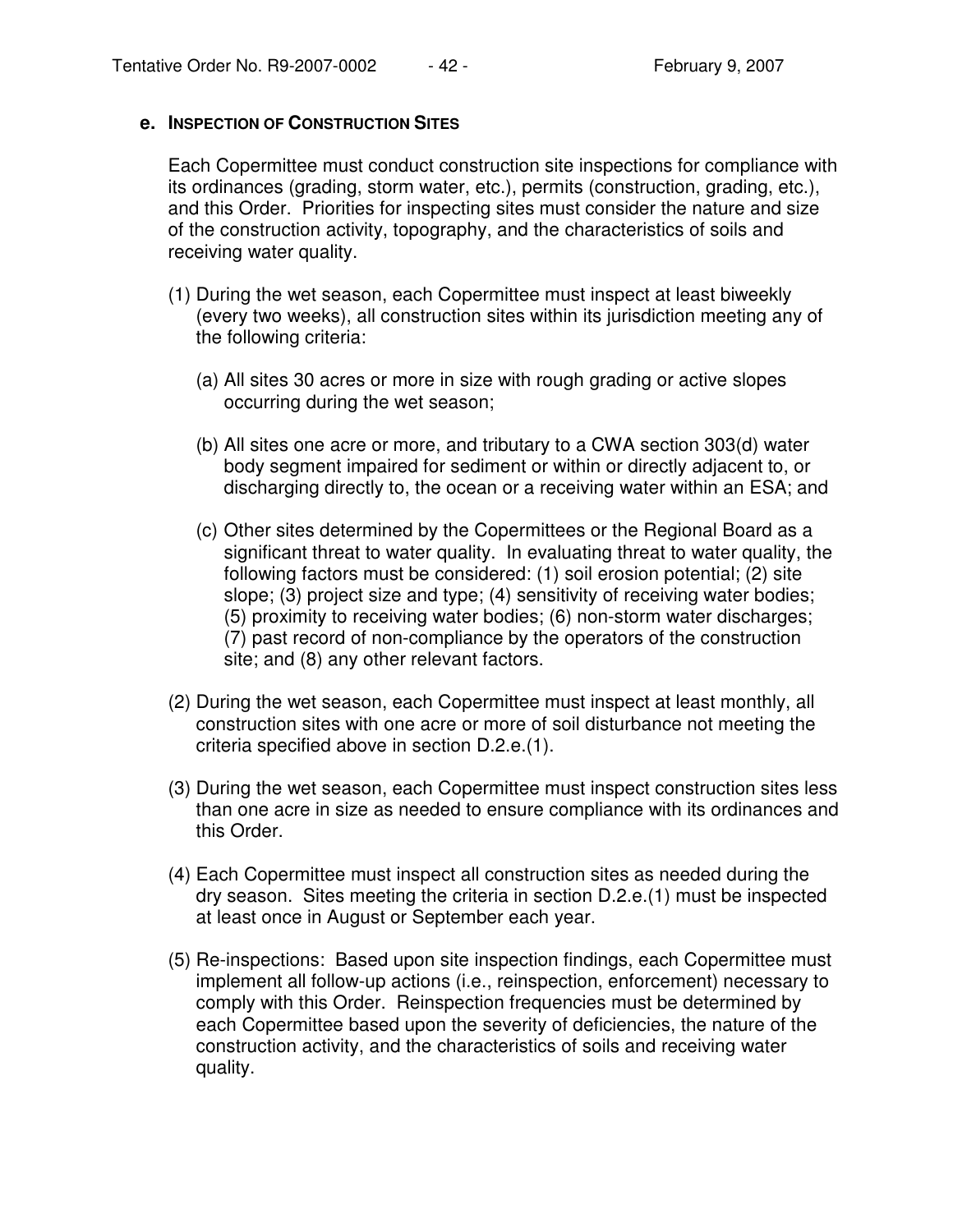- (6) Inspections of construction sites must include, but not be limited to:
	- (a) Check for coverage under the General Construction Permit (Notice of Intent (NOI) and/or Waste Discharge Identification No.) during initial inspections;
	- (b) Assessment of compliance with Permittee ordinances and permits related to urban runoff, including the implementation and maintenance of designated minimum BMPs;
	- (c) Assessment of BMP effectiveness;
	- (d) Visual observations for non-storm water discharges, potential illicit connections, and potential discharge of pollutants in storm water runoff;
	- (e) Education and outreach on storm water pollution prevention, as needed; and
	- (f) Creation of a written or electronic inspection report.
- (7) The Copermittees must track the number of inspections for each inventoried construction site throughout the reporting period to verify that each site is inspected at the minimum frequencies required.

### **f. ENFORCEMENT OF CONSTRUCTION SITES**

- (1) Each Copermittee must develop and implement an escalating enforcement process that achieves prompt corrective actions at construction sites for violations of the Copermittee's water quality protection permit requirements and ordinances. This enforcement process must include authorizing the Copermittee's construction site inspectors to take immediate enforcement actions when appropriate and necessary. The enforcement process must include appropriate sanctions such as stop work orders, non-monetary penalties, fines, bonding requirements, and/or permit denials for noncompliance.
- (2) Each Copermittee must be able to respond to complaints received from thirdparties and to ensure the Regional Board that corrective actions have been implemented.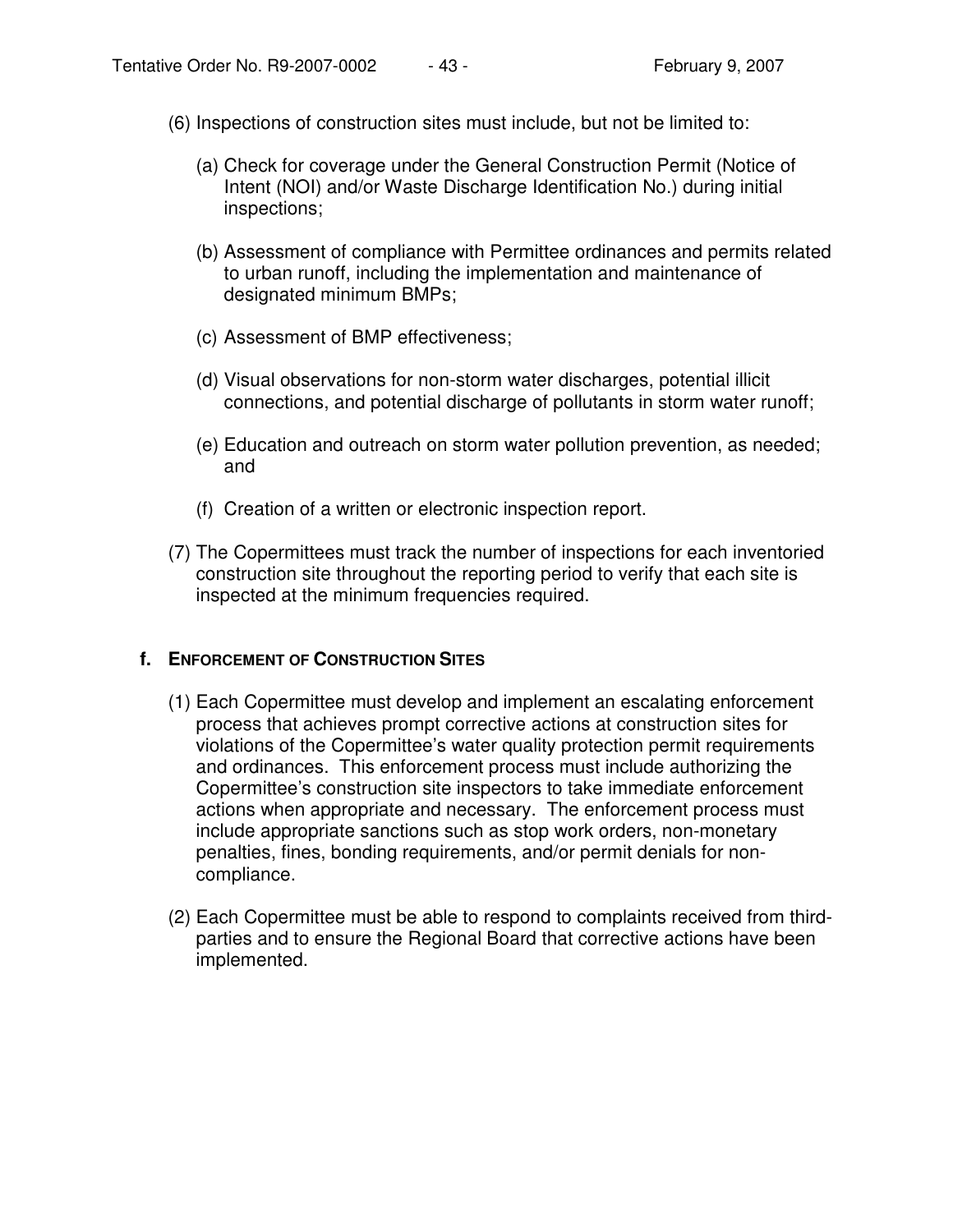### **g. REPORTING OF NON-COMPLIANT SITES**

In addition to the notification requirements in Attachment B, each Copermittee must notify the Regional Board when the Copermittee issues a stop work order or other high level enforcement to a construction site in its jurisdiction as a result of storm water violations.

# **h. TRAINING AND EDUCATION**

- (1) Municipal Staff and Contractors: Requirements for municipal staff and contractors are described in the Municipal Component section of this Order.
- (2) Construction Site Owner / Operator Responsibilities:

As early in the planning and development process as possible and all through the permitting and construction process, each Copermittee must implement a program to educate project applicants, developers, contractors, property owners, and other responsible parties. The education program must provide an understanding of the topics listed below, as appropriate for the audience being educated.

- (a) The importance of educating all construction workers in the field about stormwater issues and BMPs though formal or informal training;
- (b) Federal, state, and local water quality laws and regulations applicable to construction and grading activities;
- (c) Site design, source control, pollution prevention, and treatment BMPs;
- (d) General urban runoff concepts; and
- (e) Other topics of local importance, including local water quality conditions, impaired waterbodies and environmentally sensitive areas.

### **i. ANNUAL REPORTING**

Each Copermittee must submit an annual report that verifies and documents compliance with the requirements of this Order. The Construction component of the annual report must include the following information:

- (1) Updated relevant ordinances and description of planned ordinance updates within the next annual reporting period, if applicable;
- (2) The inventory of construction sites active at the time of report preparation;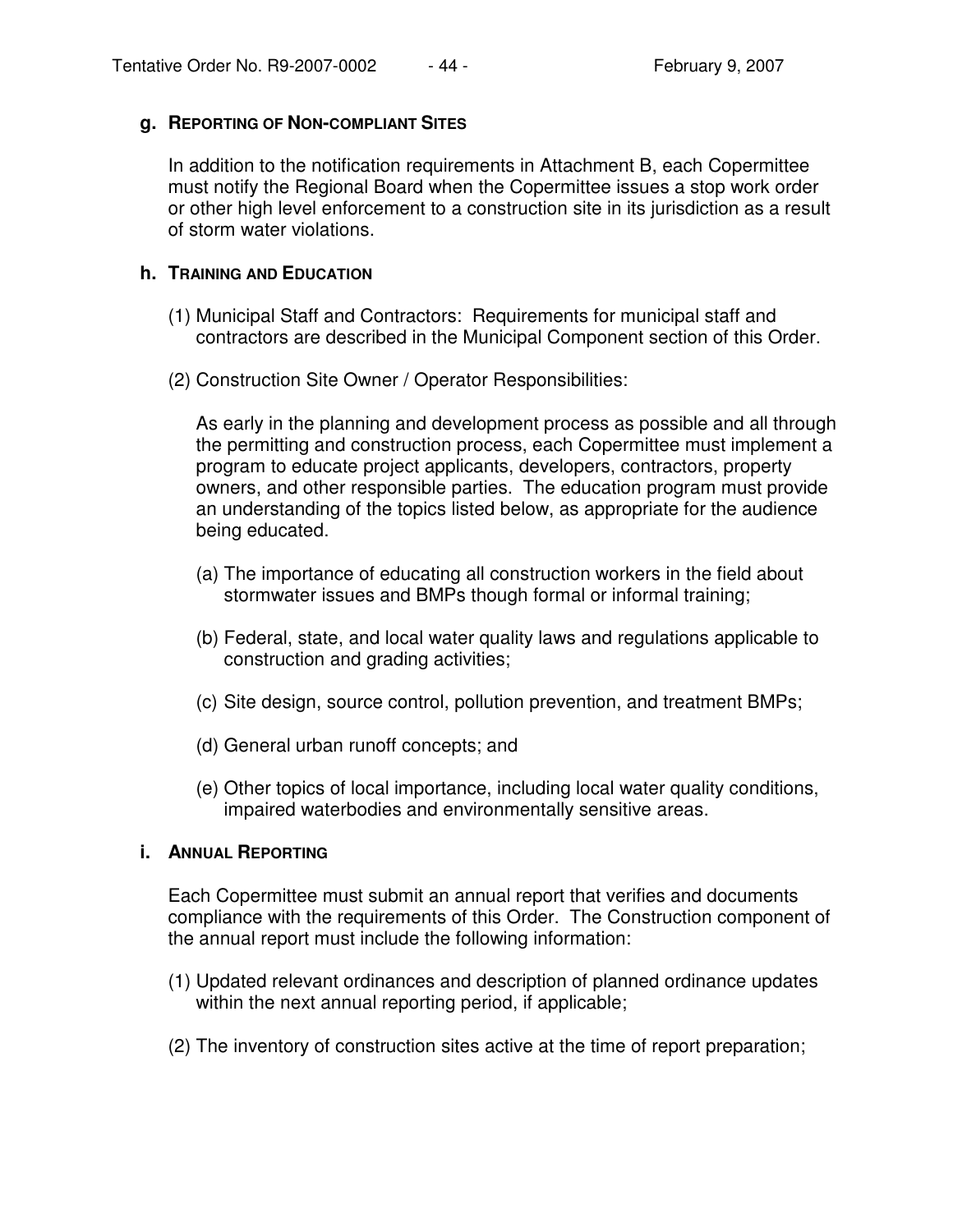- (3) A description of procedures used for identifying priorities for inspecting sites and enforcing control measures which consider the nature of the construction activity, topography, and the characteristics of soils and receiving water quality;
- (4) Designated minimum and enhanced BMPs;
- (5) Summary of the inspection program, including the following information: (a) Number of inspections conducted and number of facilities inspected;
	- (b) Number of facilities lacking adequate BMPs;
	- (c) The most common types of BMP violations;
	- (d) Number and types of enforcement actions;
	- (e) Narrative description of inspection findings and follow-up activities;
- (6) Narrative description of the effectiveness of the construction program, as determined by inspections, incident responses, water quality data and other pertinent information.
- (7) Verification of the education and training program, including a narrative description of the effectiveness of those measures; and
- (8) Planned actions to address shortcomings or needs.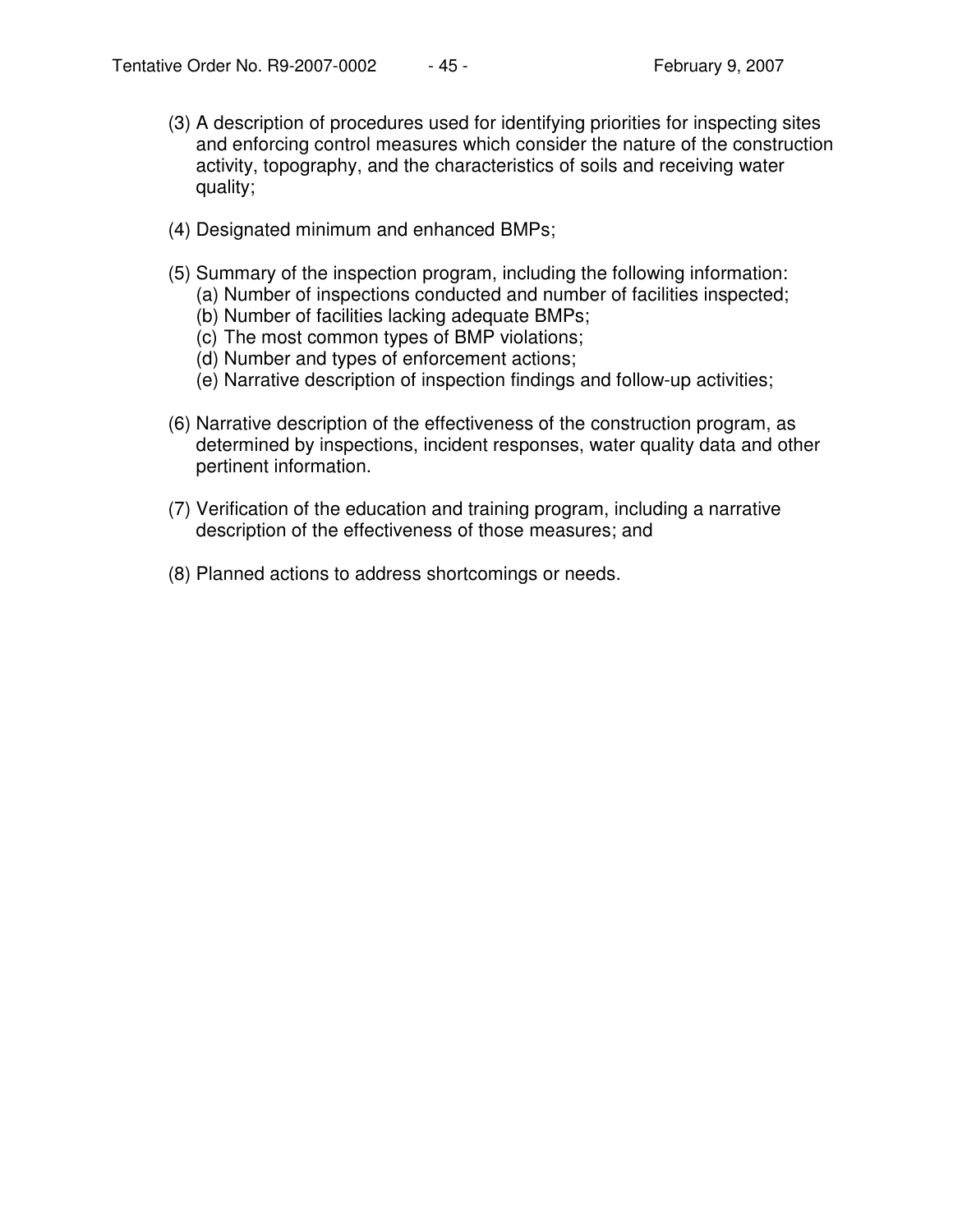# **3. EXISTING DEVELOPMENT COMPONENT**

#### **a. MUNICIPAL**

Each Copermittee must implement a municipal program which meets the requirements of this section, prevents illicit discharges into the MS4, reduces municipal discharges of pollutants from the MS4 to the MEP, and prevents municipal discharges from the MS4 from causing or contributing to a violation of water quality standards.

#### (1) Source Identification / Inventory

Each Copermittee must maintain an updated watershed-based inventory of municipal areas and activities. The inventory must include the name, address (if applicable), and a description of the area/activity; which pollutants are potentially generated by the area/activity; whether the area/activity is adjacent to an ESA; and identification of whether the area/activity is tributary to a CWA section 303(d) water body segment and generates pollutants for which the water body segment is impaired. The use of an automated database system, such as Geographical Information System (GIS) is highly recommended when applicable, but not required.

### (2) General BMP Implementation

- (a) Pollution Prevention: Each Copermittee must implement pollution prevention methods in its municipal program and must require their use by appropriate municipal departments, personnel, and contractors, where appropriate.
- (b) Designate Minimum BMPs: Each Copermittee must designate a minimum set of BMPs for all municipal areas and activities. The designated minimum BMPs for municipal areas and activities must be area or activity specific as appropriate. BMPs must be designated for special events that are expected to generate significant trash and litter.
- (c) Designate BMPs for ESAs and 303(d) Impairments: Each Copermittee must designate enhanced measures for municipal areas and activities tributary to CWA section 303(d) impaired water body segments when an area or activity generates pollutants for which the water body segment is impaired. Each Copermittee must also designate additional controls for municipal areas and activities within or directly adjacent to or discharging directly to coastal lagoons, the ocean, or other receiving waters within environmentally sensitive areas (as defined in Attachment C of this Order).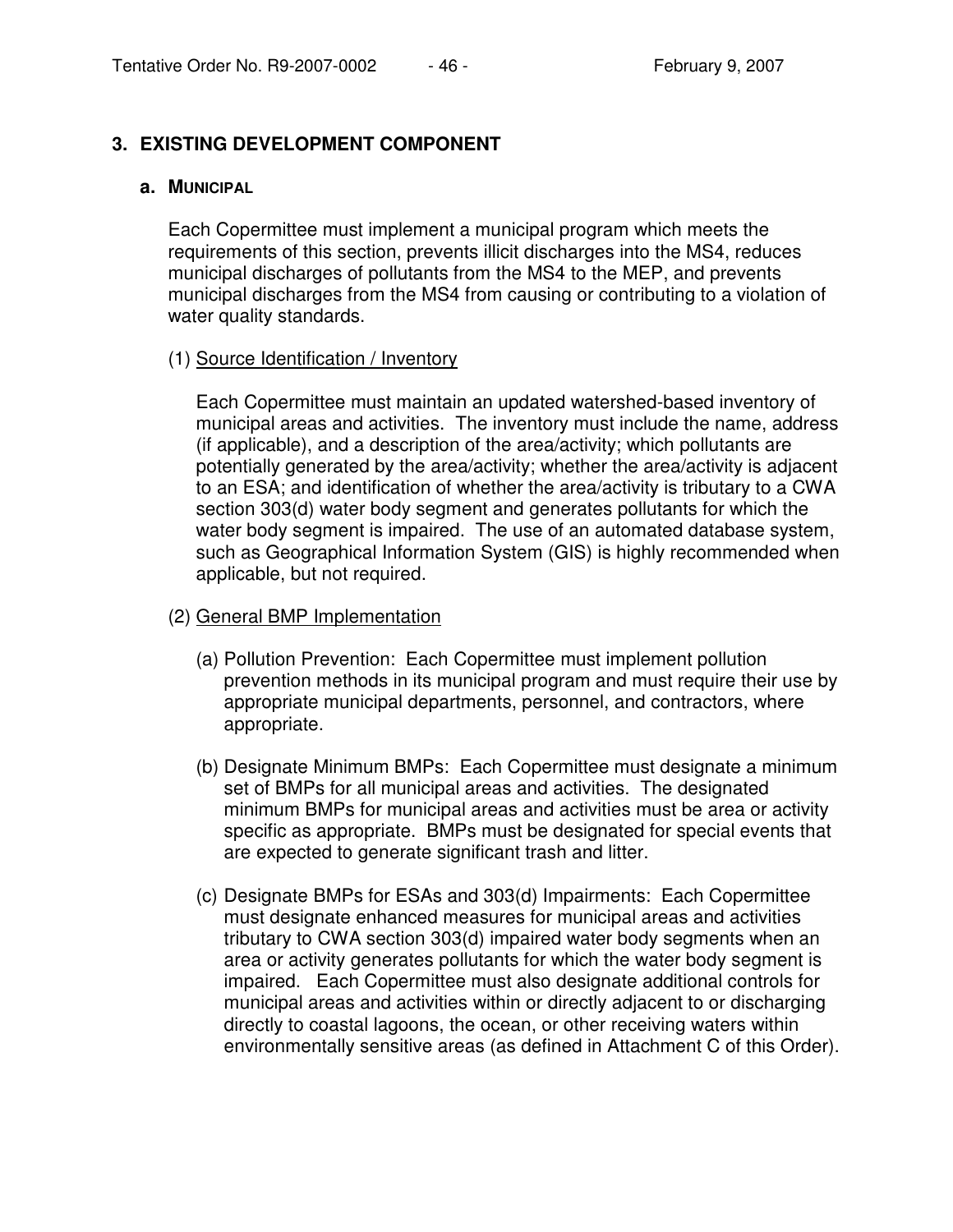(d) Implement BMPs: Each Copermittee must implement, or require the implementation of, the designated minimum and enhanced BMPs and any additional measures necessary based on its inventory to comply with this Order for each municipal area or activity within its jurisdiction.

### (3) BMP Implementation for Management of Pesticides, Herbicides, and **Fertilizers**

Each Copermittee must implement BMPs to reduce the contribution of pollutants associated with the application, storage, and disposal of pesticides, herbicides and fertilizers from municipal areas and activities to MS4s. Such BMPs must include, at a minimum:

- (a) educational activities, permits, certifications and other measures for municipal applicators and distributors;
- (b) Integrated Pest Management (IPM) measures that rely on non-chemical solutions;
- (c) the use of native vegetation;
- (d) schedules for irrigation and chemical application; and
- (e) the collection and proper disposal of unused pesticides, herbicides, and fertilizers.
- (4) BMP implementation for Flood Control Structures
	- (a) Each Copermittee must implement procedures to assure that flood management projects assess the impacts on the water quality of receiving water bodies.
	- (b) Each Copermittee must include water quality protection measures, where feasible, when retrofitting existing flood control structural devices.
	- (c) Each Copermittee must evaluate its existing flood control devices, identify devices causing or contributing to a condition of pollution, identify measures to reduce or eliminate the structure's effect on pollution, and evaluate the feasibility of retrofitting the structural flood control device. The inventory and evaluation must be completed by July 1, 2008 and submitted to the Regional Board with the **Fall 2008** annual report.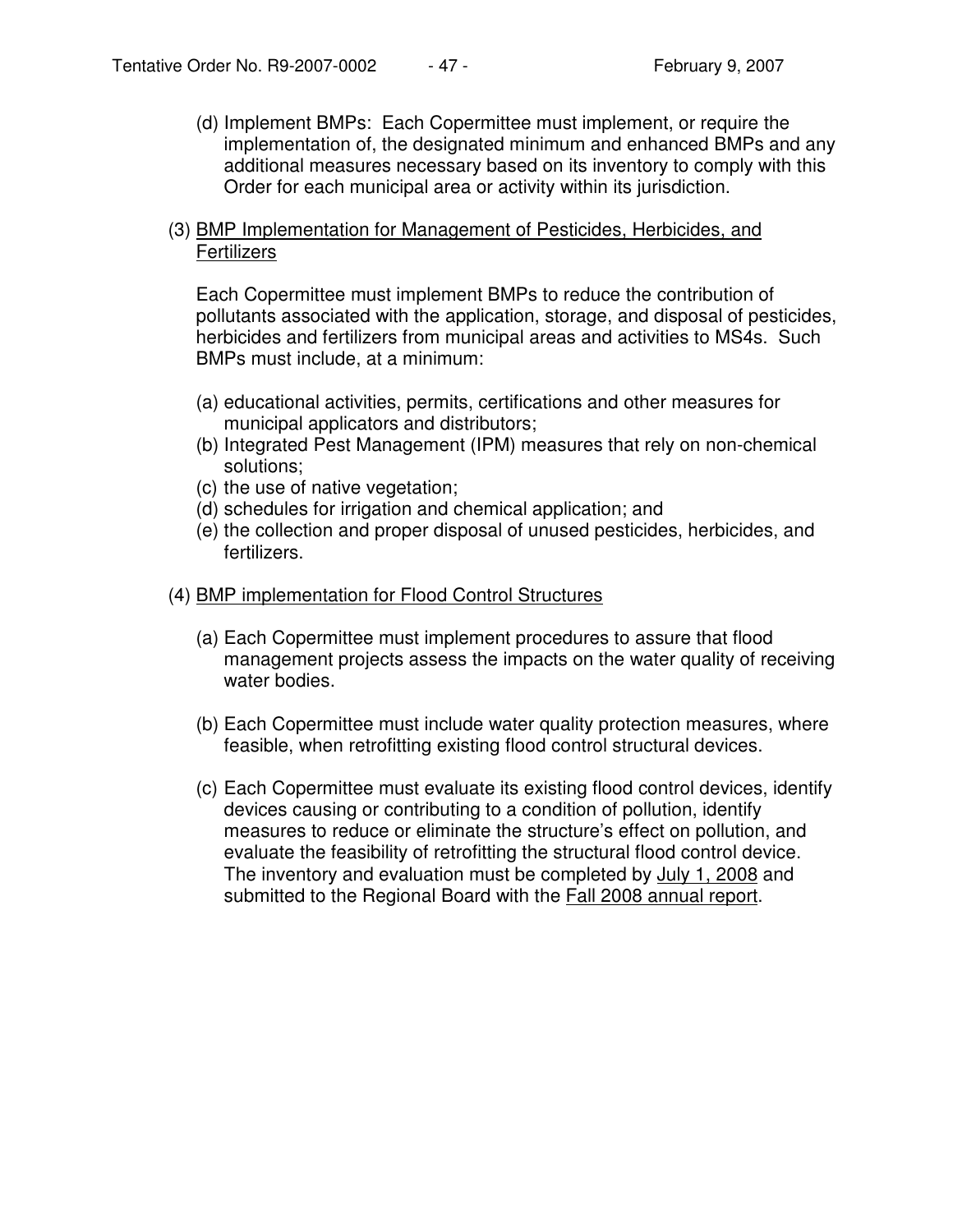### (5) BMP Implementation for Sweeping of Municipal Areas

Where municipal area sweeping is implemented as an MS4 BMP for municipal roads, streets, highways, and parking facilities, each Copermittee must design and implement the program based on the following criteria:

- (a) Optimize pickup of toxic automotive byproducts based on traffic counts.
- (b) Optimize pickup of trash and debris based on land uses, trash collection schedules, seasonal factors (e.g., special events, tourism, etc,) and inspections of municipal areas/activities.
- (6) Operation and Maintenance of Municipal Separate Storm Sewer System (MS4) and Structural Controls
	- (a) Treatment Controls: Each Copermittee must implement a schedule of inspection and maintenance activities to verify proper operation of all municipal structural treatment controls designed to reduce pollutant discharges to or from its MS4s and related drainage structures.
	- (b) MS4 and Facilities: Each Copermittee must implement a schedule of maintenance activities for the MS4 and MS4 facilities (catch basins, storm drain inlets, open channels, etc). The maintenance activities must, at a minimum, include:
		- (i) Inspection and removal of accumulated waste at least once a year between May 1 and September 30 of each year for all MS4 facilities.
		- (ii) Additional cleaning as necessary between October 1 and April 30 of each year for facilities that receive or collect high volumes of trash and debris.
		- (iii) Following two years of inspections, any MS4 facility that requires inspection and cleaning less than annually may be inspected as needed, but not less that every other year.
		- (iv)Open channels must be cleaned of observed anthropogenic litter in a timely manner.
		- (v) Record keeping of the maintenance and cleaning activities including the overall quantity of waste removed.
		- (vi)Proper disposal of waste removed pursuant to applicable laws.
		- (vii) Measures to eliminate waste discharges during MS4 maintenance and cleaning activities.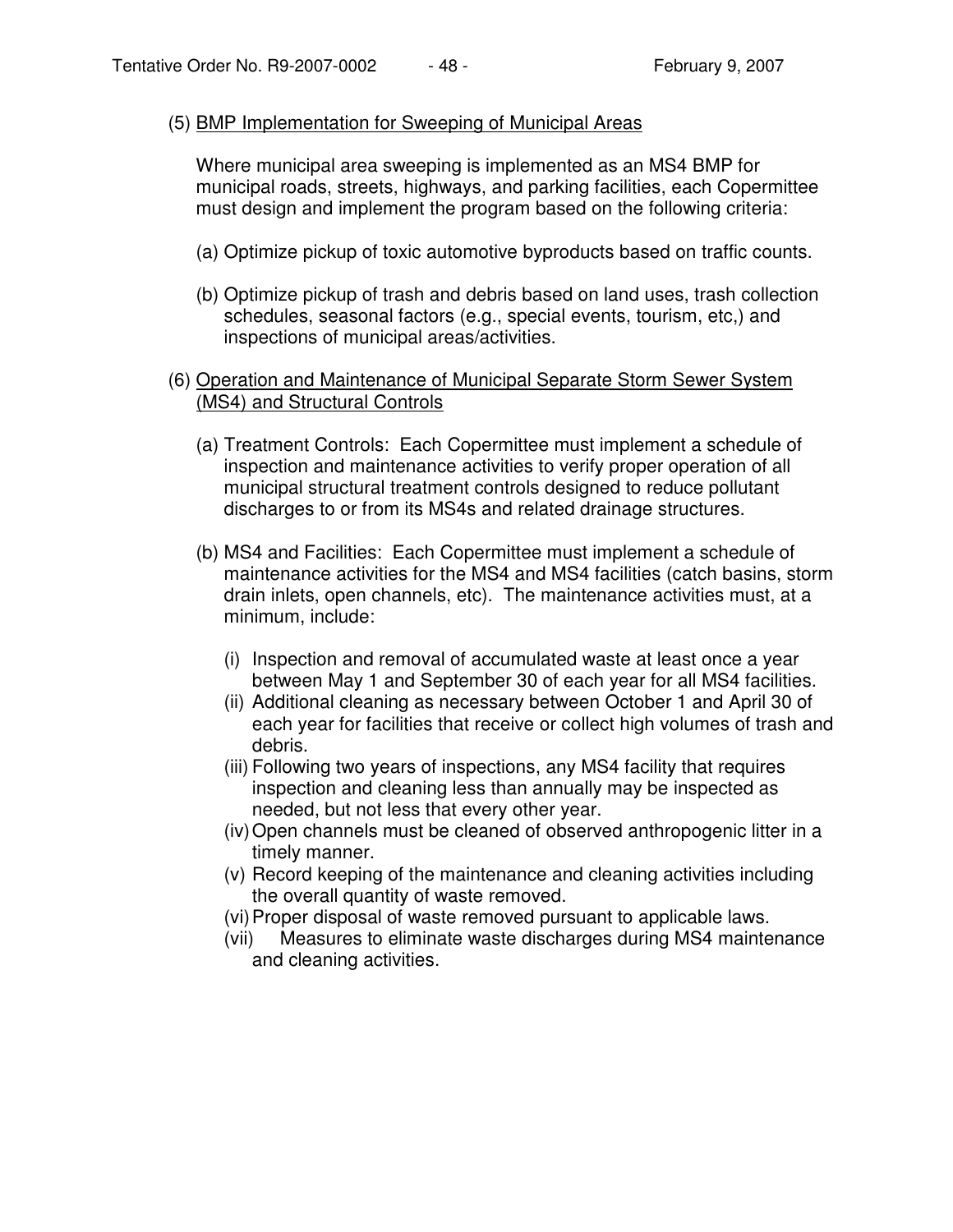## (7) Infiltration From Sanitary Sewer to MS4/Provide Preventive Maintenance of Both

- (a) Each Copermittee must implement controls and measures to prevent and eliminate infiltration of seepage from municipal sanitary sewers to MS4s through thorough, routine preventive maintenance of the MS4. Each Copermittee that operates both a municipal sanitary sewer system and a MS4 must implement controls and measures to prevent and eliminate infiltration of seepage from the municipal sanitary sewers to the MS4s that must include overall sanitary sewer and MS4 surveys and thorough, routine preventive maintenance of both.
- (b) Each Copermittee must implement controls to limit infiltration of seepage from municipal sanitary sewers to municipal separate storm sewer systems where necessary. Such controls must include:
	- (i) Adequate plan checking for construction and new development,
	- (ii) Incident response training for municipal employees that identify sanitary sewer spills;
	- (iii) Code enforcement inspections;
	- (iv)MS4 maintenance and inspections;
	- (v) Interagency coordination with sewer agencies; and
	- (vi)Proper education of municipal staff and contractors conducting field operations on the MS4 or municipal sanitary sewer (if applicable).

# (8) Inspection of Municipal Areas and Activities

- (a) At a minimum, each Copermittee must inspect the following high priority municipal areas and activities annually:
	- (i) Roads, Streets, Highways, and Parking Facilities;
	- (ii) Flood Management Projects and Flood Control Devices;
	- (iii) Areas and activities tributary to a CWA section 303(d) impaired water body segment, where an area or activity generates pollutants for which the water body segment is impaired.
	- (iv)Areas and activities within or adjacent to or discharging directly to coastal lagoons, the ocean, or other receiving waters within environmentally sensitive areas (as defined in Attachment C of this Order);
	- (v) Municipal Facilities:
		- [a] Active or closed municipal landfills;
		- [b] Publicly owned treatment works (including water and wastewater treatment plants) and sanitary sewage collection systems;
		- [c] Solid waste transfer facilities;
		- [d] Land application sites;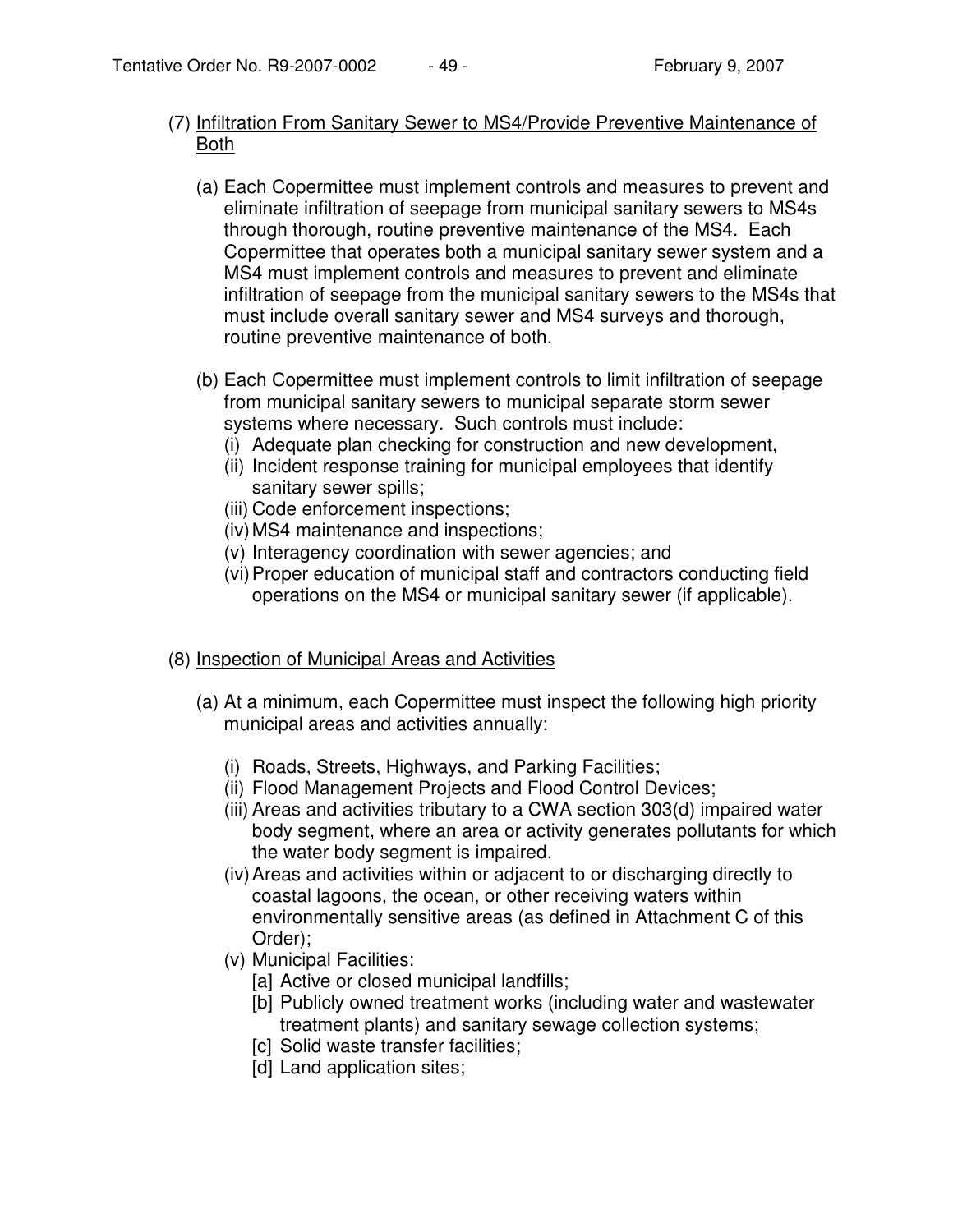- [e] Corporate yards including maintenance and storage yards for materials, waste, equipment and vehicles; and
- [f] Household hazardous waste collection facilities.
- (vi) Municipal airfields;
- (vii) Parks and recreation facilities;
- (viii) Special event venues following special events (festivals, sporting events, etc.);
- (ix)Power washing; and
- (x) Other municipal areas and activities that the Copermittee determines may contribute a significant pollutant load to the MS4.
- (b) Other municipal areas and activities must be inspected as needed and in response to water quality data, valid public complaints, and findings from municipal or contract staff.
- (c) Based upon site inspection findings, each Copermittee must implement all follow-up actions necessary to comply with this Order.
- (9) Enforcement of Municipal Areas and Activities

Each Copermittee must enforce its storm water ordinance for all municipal areas and activities as necessary to maintain compliance with this Order.

### (10) Training and Education

Each Copermittee must ensure that all municipal personnel and contractors that have responsibilities for selecting, implementing, and evaluating BMPs for municipal areas and activities are adequately trained and educated to perform such tasks.

- (a) Municipal Departments and Personnel Education
	- (i) Municipal Construction Activities: Each Copermittee must implement an education program that includes annual training prior to the rainy season so that its construction, building, code enforcement, and grading review staffs, inspectors, and other responsible construction staff have, at a minimum, an understanding of the following topics, as appropriate for the target audience:
		- [a] Federal, state, and local water quality laws and regulations applicable to construction and grading activities.
		- [b] The connection between construction activities and water quality impacts (i.e., impacts from land development and urbanization and impacts from construction material such as sediment).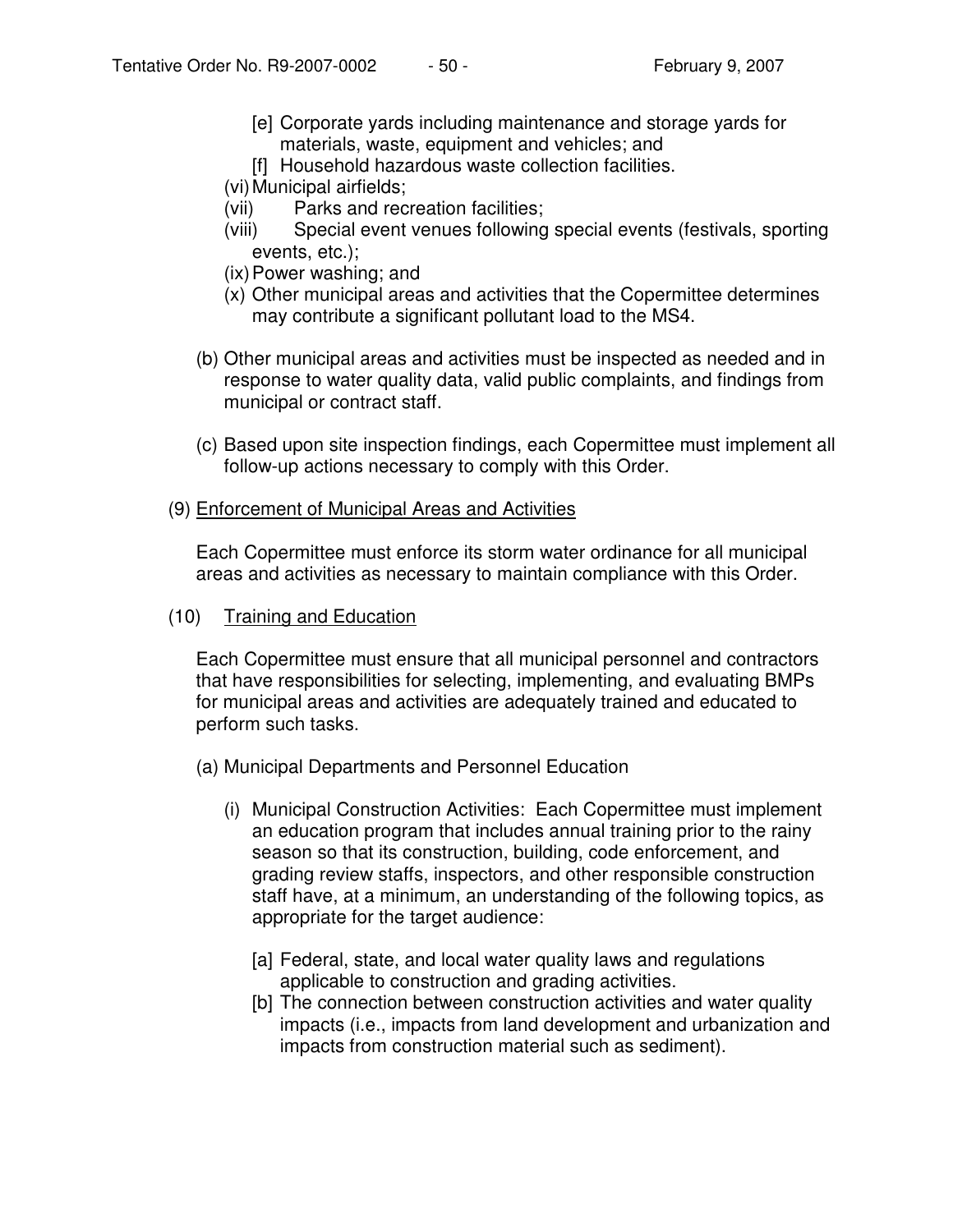- [c] Proper implementation of erosion and sediment control and other BMPs to minimize the impacts to receiving water quality resulting from construction activities.
- [d] The Copermittee's inspection, plan review, and enforcement policies and procedures to verify consistent application.
- [e] Current advancements in BMP technologies.
- [f] SUSMP Requirements including treatment options, site design, source control, and applicable tracking mechanisms.
- [g] Other topics of local importance, including local water quality conditions, impaired waterbodies and environmentally sensitive areas.
- (ii) Municipal Industrial/Commercial Activities: Each Copermittee must train staff responsible for conducting storm water compliance inspections and enforcement of industrial and commercial facilities at least once a year. Training must cover inspection and enforcement procedures, BMP implementation, and reviewing monitoring data
- (iii) Municipal Other Activities: Each Copermittee must implement an education program so that municipal personnel and contractors performing activities which generate pollutants have an understanding of the activity specific BMPs for each activity to be performed.

### (11) Annual Reporting

Each Copermittee must submit an annual report that verifies and documents compliance with the requirements of this Order. The Municipal component of the annual report must include the following information:

- (a) Updated source inventory;
- (b) Changes to the designated municipal BMPs;
- (c) Identification of implemented BMPs during the reporting period for projects tributary or adjacent to 303(d) impaired areas or ESAs;
- (d) Summary and assessment of BMPs implemented for management of pesticides, herbicides, and fertilizers;
- (e) Descriptions of procedures to assure that flood management projects assess the impacts on the water quality of receiving water bodies;
- (f) Summary and assessment of BMPs implemented at retrofitted flood control structures, including;
	- (i) List of projects with BMP retrofits;
	- (ii) List and description of structures retrofitted without BMPs;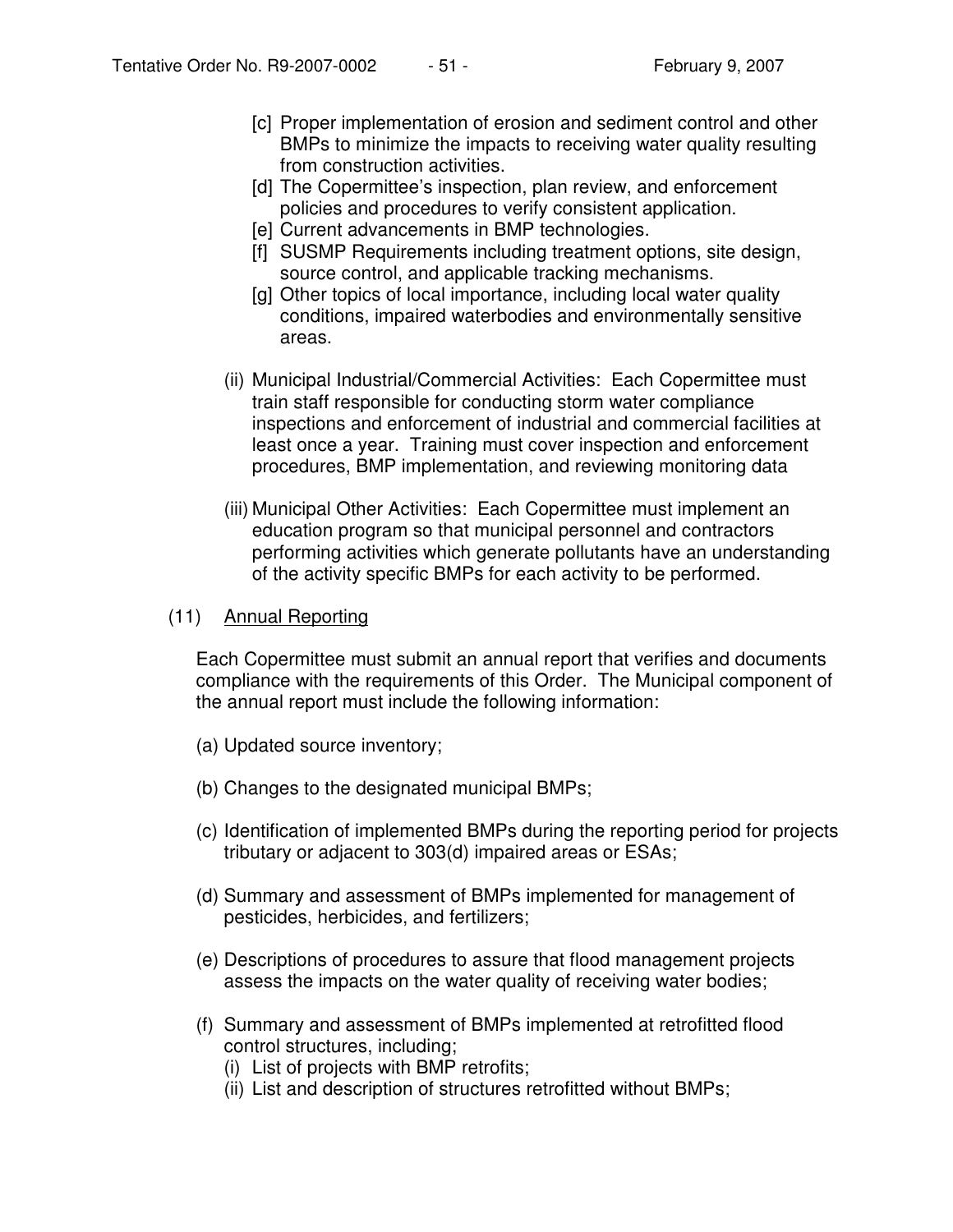- (g) Description of the effectiveness of street sweeping and verification that schedules were implemented in accordance with Section D.3a.5;
- (h) Description and assessment of the municipal structural treatment control operations and maintenance activities, including:
	- (i) Number of inspections and types of facilities;
	- (ii) Summary of findings;
- (i) Description of the municipal areas/facilities operations and maintenance activities, including:
	- (i) Number and types of facilities maintained;
	- (ii) Amount of material removed and how that material was disposed;
	- (iii) List of facilities planned for bi-annual inspections and the justification;
- (j) Description of the municipal areas/programs inspection activities, including:
	- (i) Number of inspections conducted and number of facilities inspected;
	- (ii) Number of facilities lacking adequate BMPs;
	- (iii) The most common types of BMP violations;
	- (iv) Number and types of enforcement actions;
	- (v) Narrative description of inspection findings and follow-up activities;
- (k) Description of activities implemented to address sewage infiltration into the MS4; and
- (l) Verification of the municipal education and training program, including a narrative description of the effectiveness of those measures.

### **b. COMMERCIAL / INDUSTRIAL**

Each Copermittee must implement a commercial / industrial program that meets the requirements of this section, prevents illicit discharges into the MS4, reduces commercial / industrial discharges of pollutants from the MS4 to the MEP, and prevents commercial / industrial discharges from the MS4 from causing or contributing to a violation of water quality standards.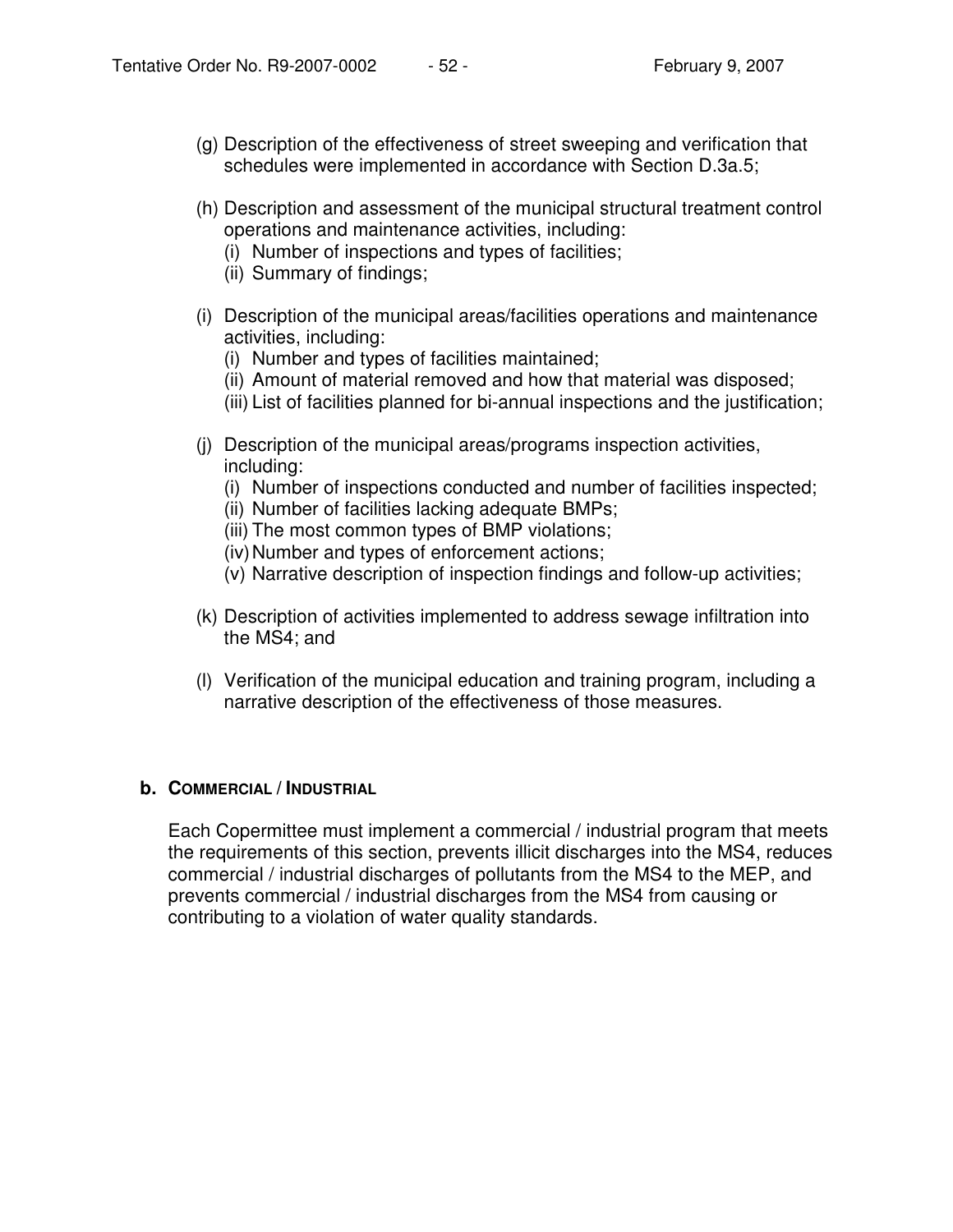### (1) Source Identification

(a) Each Copermittee must maintain an updated watershed-based inventory of all industrial and commercial sites/sources within its jurisdiction (regardless of ownership) that could contribute a significant pollutant load to the MS4. The inventory must include the following minimum information for each industrial and commercial site/source: name; address; pollutants potentially generated by the site/source; and identification of whether the site/source is tributary to a Clean Water Act section 303(d) water body segment and generates pollutants for which the water body segment is impaired; and a narrative description including SIC codes which best reflects the principal products or services provided by each facility.

At a minimum, the following sites/sources must be included in the inventory:

- (i) Commercial Sites/Sources:
	- [a] Automobile repair, maintenance, fueling, or cleaning;
	- [b] Airplane repair, maintenance, fueling, or cleaning;
	- [c] Boat repair, maintenance, fueling, or cleaning;
	- [d] Equipment repair, maintenance, fueling, or cleaning;
	- [e] Automobile and other vehicle body repair or painting;
	- [f] Mobile automobile or other vehicle washing;
	- [g] Automobile (or other vehicle) parking lots and storage facilities;
	- [h] Retail or wholesale fueling;
	- [i] Pest control services;
	- [j] Eating or drinking establishments, including food markets;
	- [k] Mobile carpet, drape or furniture cleaning;
	- [l] Cement mixing or cutting;
	- [m]Masonry;
	- [n] Painting and coating;
	- [o] Botanical or zoological gardens and exhibits;
	- [p] Landscaping;
	- [q] Nurseries and greenhouses;
	- [r] Golf courses, parks and other recreational areas/facilities;
	- [s] Cemeteries;
	- [t] Pool and fountain cleaning;
	- [u] Marinas;
	- [v] Portable sanitary services;
	- [w] Building material retailers and storage;
	- [x] Animal facilities;
	- [y] Power washing services; and
	- [z] Other sites and sources with a history of un-authorized discharges to the MS4.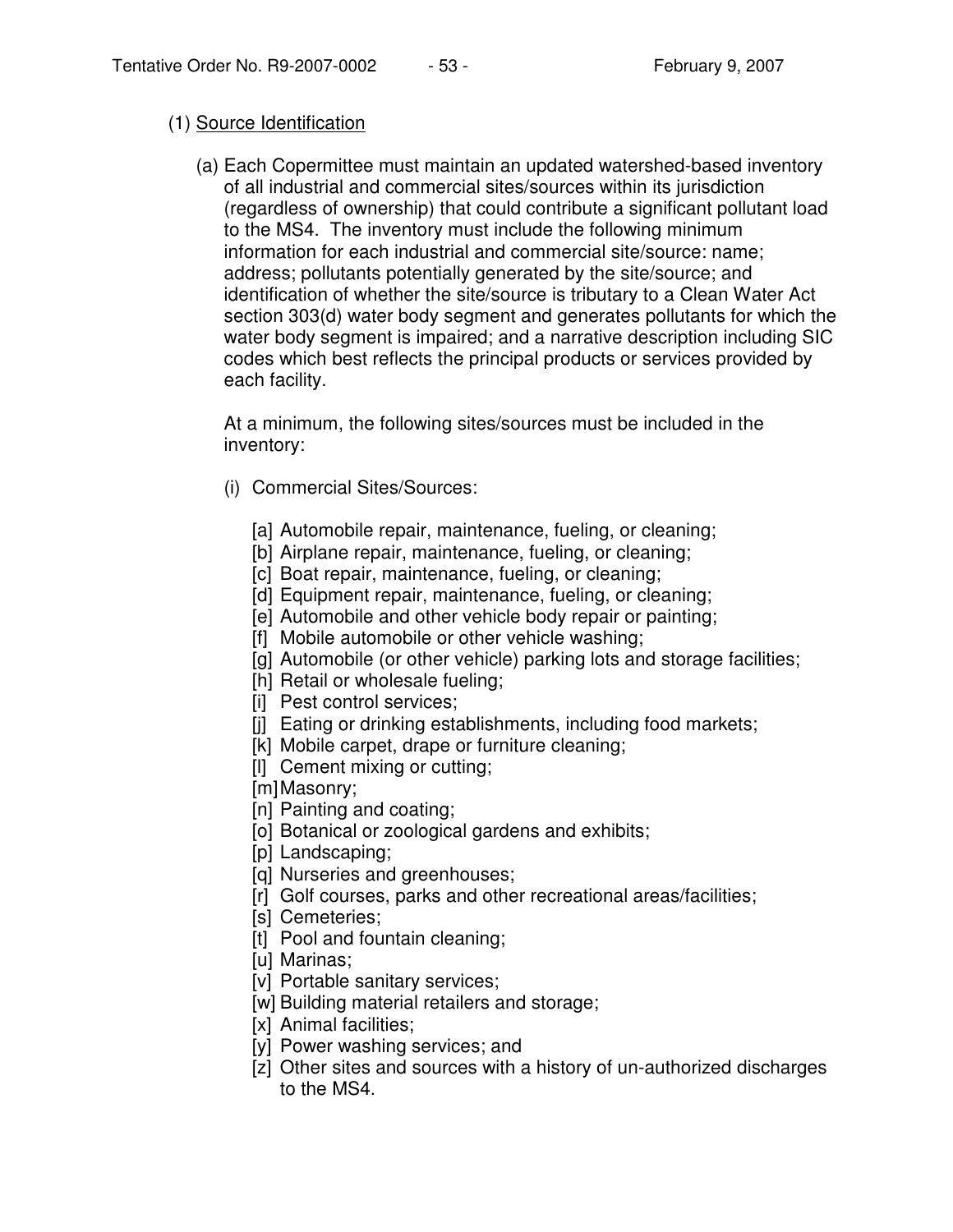- (ii) Industrial Sites/Sources:
	- [a] Industrial Facilities, as defined at 40 CFR § 122.26(b)(14), including those subject to the General Industrial Permit or other individual NPDES permit;
	- [b] Operating and closed landfills;
	- [c] Facilities subject to SARA Title III; and
	- [d] Hazardous waste treatment, disposal, storage and recovery facilities.
- (iii) ESAs and 303(d) Listed Waterbodies: All other commercial or industrial sites/sources tributary to a CWA Section 303(d) impaired water body segment, where the site/source generates pollutants for which the water body segment is impaired. All other commercial or industrial sites/sources within or directly adjacent to or discharging directly to coastal lagoons, the ocean, or other receiving waters within environmentally sensitive areas (as defined in Attachment C of this Order).
- (iv)All other commercial or industrial sites/sources that the Copermittee determines may contribute a significant pollutant load to the MS4.
- (2) General BMP Implementation
	- (a) Pollution Prevention: Each Copermittee must require the use of pollution prevention methods by industrial and commercial sites/sources.
	- (b) Designate / Update Minimum BMPs: Each Copermittee must designate a minimum set of BMPs for all industrial and commercial sites/sources. Where BMPs have already been designated, each Copermittee must review its existing BMPs for adequacy. The designated minimum BMPs must be specific to facility types and pollutant-generating activities, as appropriate.
	- (c) Designate Enhanced BMPs for ESAs and 303(d) Impairments: Each Copermittee must designate enhanced measures for industrial and commercial sites/sources tributary to CWA section 303(d) impaired water body segments (where a site/source generates pollutants for which the water body segment is impaired). Each Copermittee must also designate additional controls for industrial and commercial sites/sources within or directly adjacent to or discharging directly to coastal lagoons, the ocean, or other receiving waters within environmentally sensitive areas (as defined in Attachment C of this Order).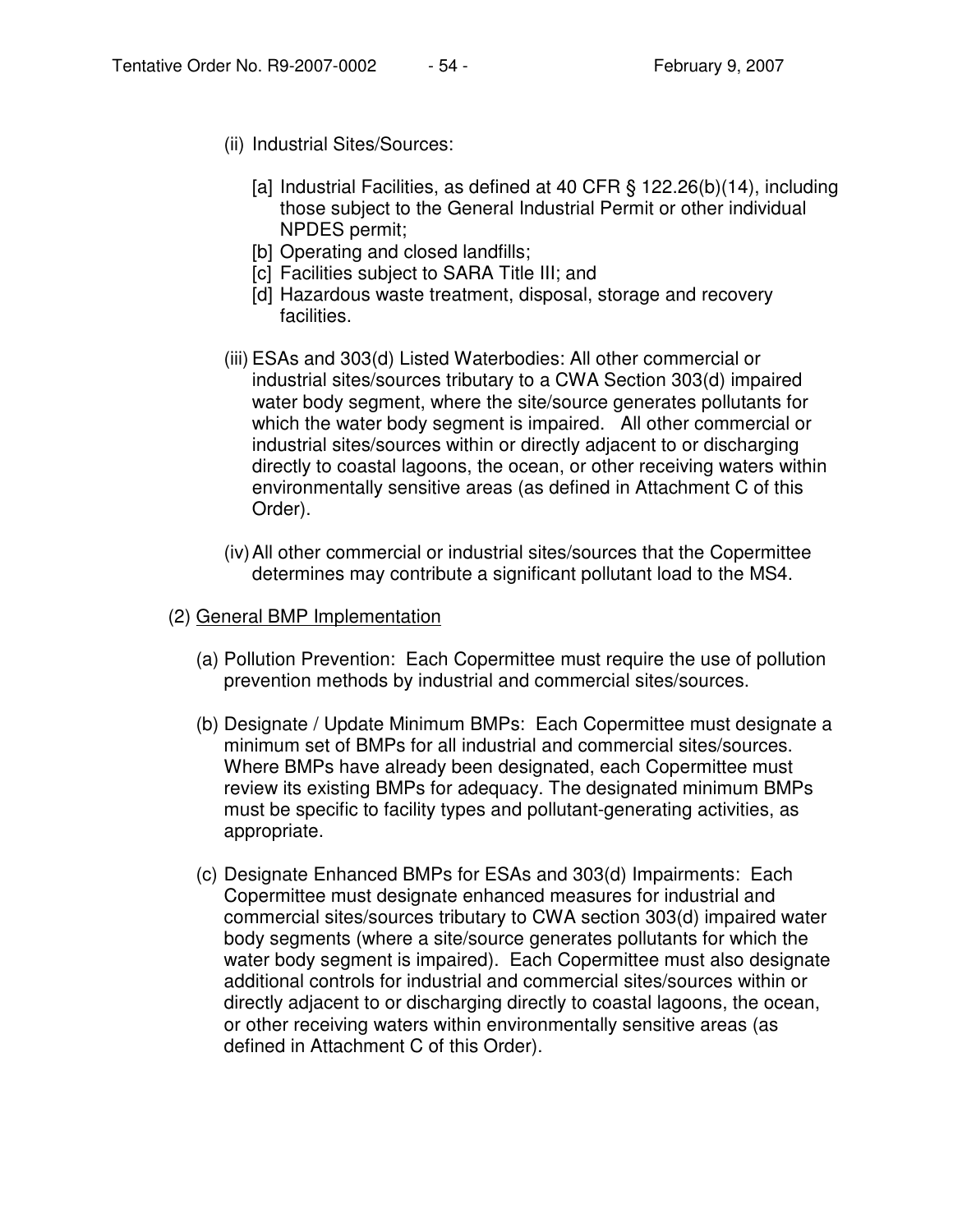(d) Implement BMPs: Each Copermittee must implement, or require the implementation of, the designated minimum and enhanced BMPs and any additional measures necessary based on inspections, incident responses, and water quality data to comply with this Order at each industrial and commercial site/source within its jurisdiction.

## (3) BMP Implementation for Mobile Businesses

- (a) Each Copermittee must develop and implement a program to reduce the discharge of pollutants from mobile businesses to the MEP. Each Copermittee must keep as part of their commercial source inventory a listing of mobile businesses known to operate within its jurisdiction. The program must include:
	- (i) Development and implementation of minimum standards and BMPs to be required for each of the various types of mobile businesses;
	- (ii) Development and implementation of an enforcement strategy which specifically addresses the unique characteristics of mobile businesses;
	- (iii) Notification of those mobile businesses known to operate within the Copermittee's jurisdiction of the minimum standards and BMP requirements and local ordinances;
	- (iv)Development and implementation of an outreach and education strategy; and
	- (v) Inspection of mobile businesses as needed to implement the program.
- (b) If they choose to, the Copermittees may cooperate in developing and implementing their programs for mobile businesses, including sharing of mobile business inventories, BMP requirements, enforcement action information, and education.

### (4) Inspection of Industrial and Commercial Sites/Sources

Each Copermittee must conduct industrial and commercial site inspections for compliance with its ordinances, permits, and this Order.

- (a) Inspection Procedures: Inspections must include but not be limited to:
	- (i) Review of BMP implementation plans, if the site uses or is required to use such a plan;
	- (ii) Review of facility monitoring data, if the site monitors its runoff;
	- (iii) Check for coverage under the General Industrial Permit (Notice of Intent (NOI) and/or Waste Discharge Identification Number), if applicable;
	- (iv)Assessment of compliance with Copermittee ordinances and permits related to urban runoff;
	- (v) Assessment of BMP implementation, maintenance and effectiveness;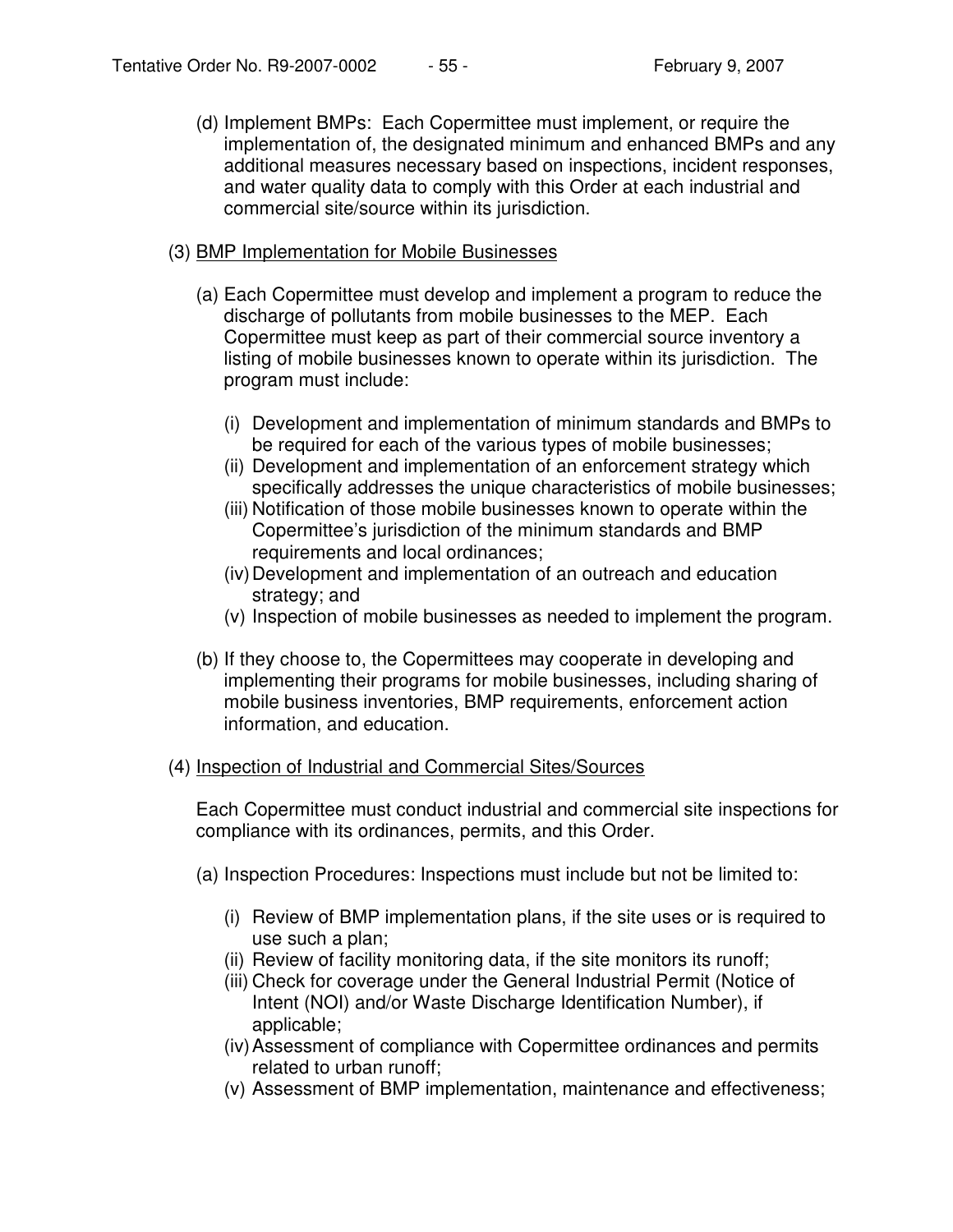- (vi)Visual observations for non-storm water discharges, potential illicit connections, and potential discharge of pollutants in storm water runoff; and
- (vii) Education and training on storm water pollution prevention, as conditions warrant.
- (b) Frequencies: At a minimum, 20% of the sites inventoried as required in section D.3.b.(1) above (excluding mobile sources and food facilities) must be inspected each year. Mobile businesses must be inspected pursuant to the enforcement strategy developed pursuant to section D.3.b.(3). Other inspection frequencies must be based upon findings of the Copermittee's existing program and the following factors:
	- (i) Type of activity (SIC code);
	- (ii) Materials used at the facility;
	- (iii) Wastes generated;
	- (iv)Pollutant discharge potential;
	- (v) Non-storm water discharges;
	- (vi)Size of facility;
	- (vii) Proximity to receiving water bodies;
	- (viii) Sensitivity of receiving water bodies;
	- (ix)Whether the facility is subject to the General Industrial Permit or an individual NPDES permit;
	- (x) Whether the facility has filed a No Exposure Certification/Notice of Non-Applicability;
	- (xi)Facility design;
	- (xii) Total area of the site, area of the site where industrial or commercial activities occur, and area of the site exposed to rainfall and runoff;
	- (xiii) The facility's compliance history; and
	- (xiv) Any other relevant factors.
- (c) Food Facilities: Each food facility must be inspected annually for compliance with the Copermittee's water quality ordinances and this Order. Each inspection of a food facility must, at a minimum, address the following concerns:
	- (i) Trash storage and disposal;
	- (ii) Grease storage and disposal;
	- (iii) Washwater discharges to the MS4 (e.g., from floor mats, driveways, sidewalks, etc.);
	- (iv)Maintenance of greasy roof vents, if applicable;
	- (v) Identification of outdoor sewer and MS4 connections; and
	- (vi)Education of property managers when grease and/or trash facilities are shared by multiple facilities.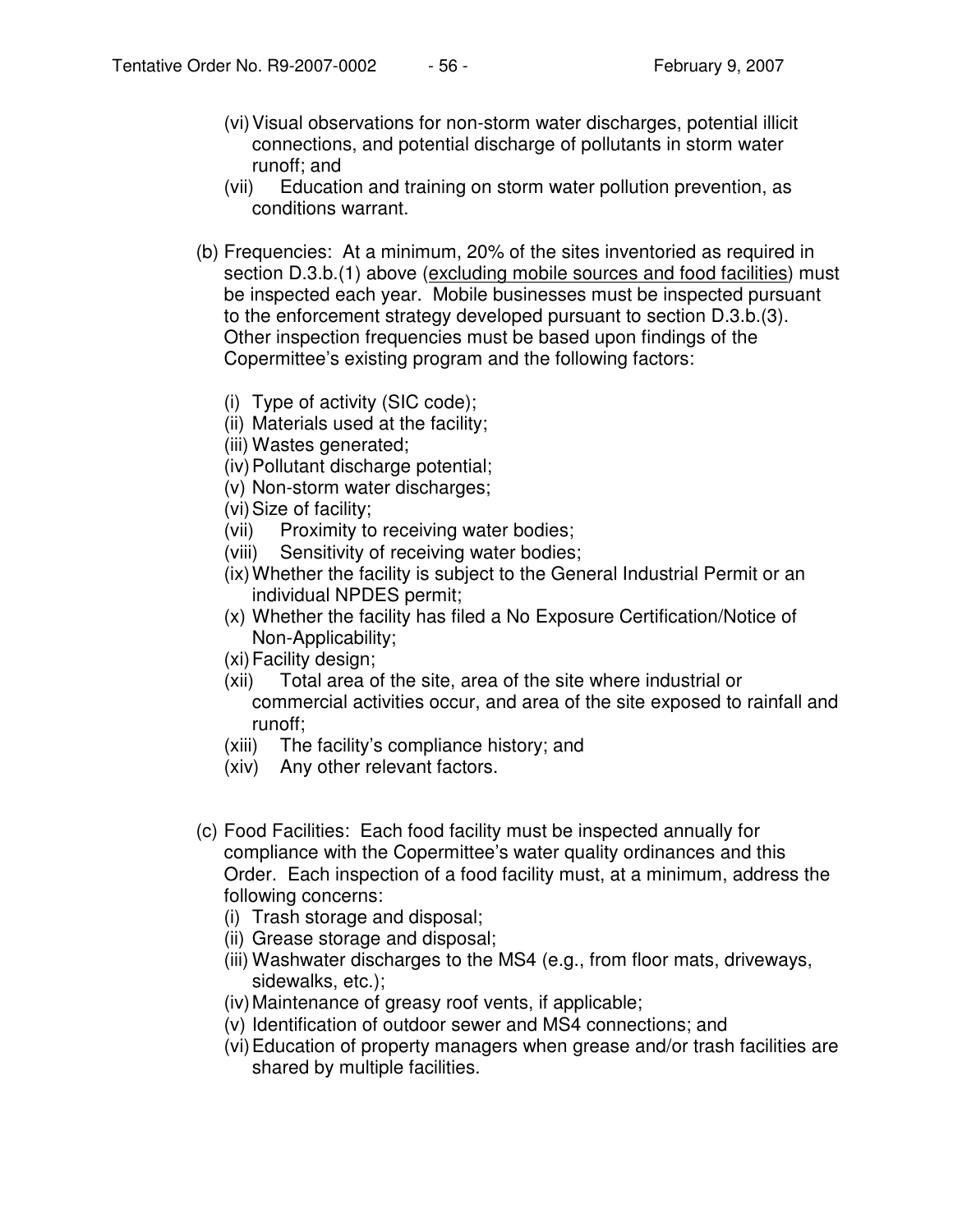- (d) Third-Party Inspections: Each Copermittee may develop and implement a third party inspection program for verifying industrial and commercial site/source compliance with its ordinances, permits, and this Order. To the extent that third party inspections are conducted to fulfill the requirements of this Order, the Copermittee will be responsible conducting and documenting quality assurance and quality control of the third-party inspections.
	- (i) Each inspection conducted by a third-party must, at a minimum, result in the following:
		- [a] Photo documentation of potential storm water violations identified during the third party inspection;
		- [b] Reporting to the Copermittee of identified significant potential violations, including imminent or observed illegal discharges, within 24 hours of the third party inspection;
		- [c] Reporting to the Copermittee of all inspection findings within one week of the inspection being conducted; and
		- [d] Copermittee follow-up and/or enforcement actions for identified potential storm water violations within two business days of the inspection or potential violation report receipt.
- (e) Based upon site inspection findings, each Copermittee must implement all follow-up actions and enforcement necessary to comply with this Order.
- (f) To the extent that the Regional Board has conducted an inspection of an industrial site during a particular year, the requirement for the responsible Copermittee to inspect this facility during the same year will be satisfied.
- (g) The Copermittees must track the number of inspections for the inventoried industrial and commercial sites/sources throughout the reporting period to verify that the sites/sources are inspected at the minimum frequencies listed in this Order.

### (5) Enforcement of Industrial and Commercial Sites/Sources

Each Copermittee must enforce its storm water ordinance for all industrial and commercial sites/sources as necessary to maintain compliance with this Order. Copermittee ordinances or other regulatory mechanisms must include appropriate sanctions to achieve compliance. Sanctions must include the following or their equivalent: Non-monetary penalties, fines, bonding requirements, and/or permit denials for non-compliance.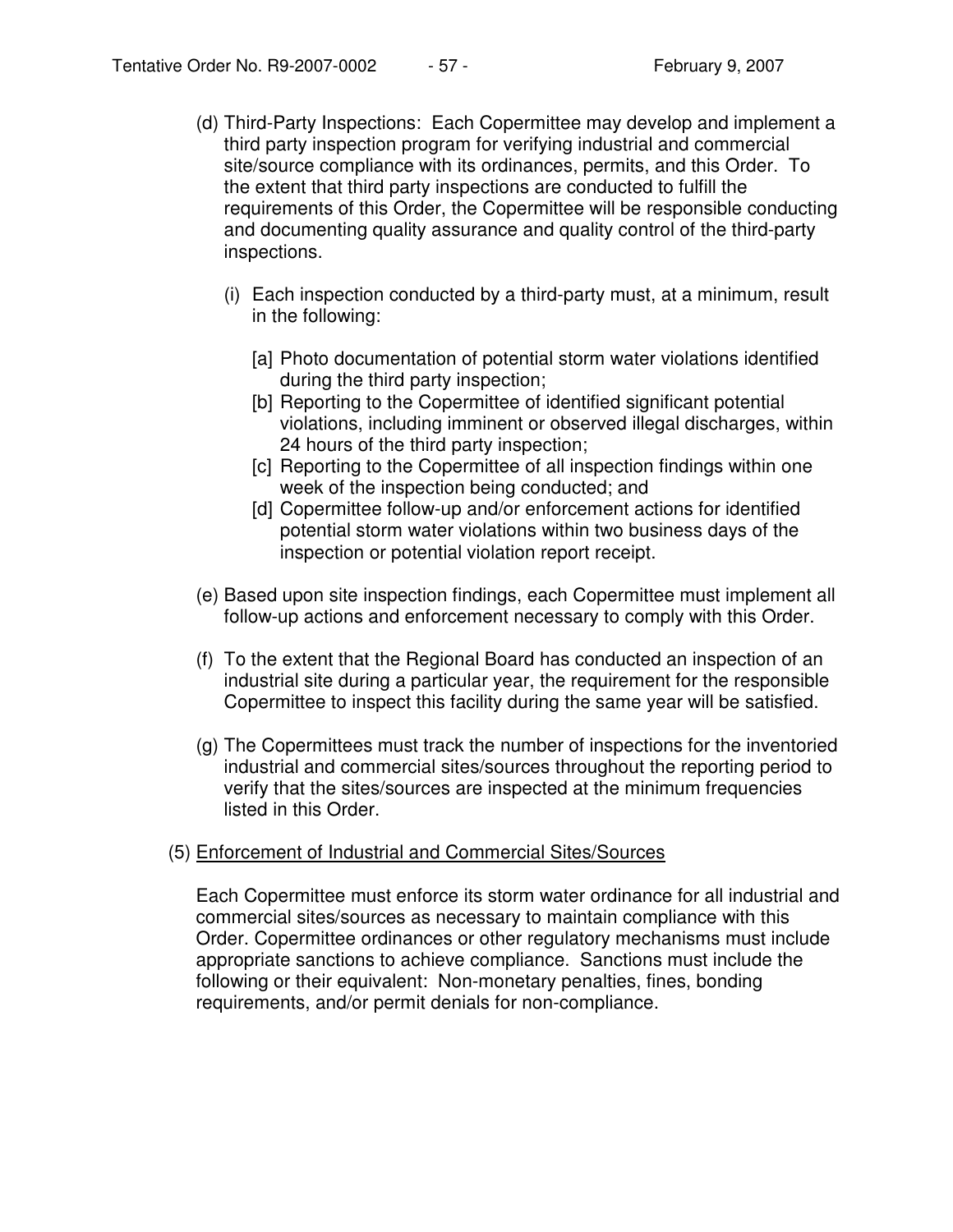- (6) Training and Education for Owners and Operators of Commercial and Industrial Activities
	- (a) Each Copermittee must implement an education program using all media as appropriate to (1) measurably increase the knowledge of owners and operators of commercial and industrial activities regarding MS4s, impacts of urban runoff on receiving waters, and potential BMP solutions for the target audience; and (2) to measurably change the behavior of target communities and thereby reduce pollutant releases to MS4s and the environment. At a minimum, the education program must meet the requirements of this section and address the following issues:
		- (i) Laws, regulations, permits, & requirements;
		- (ii) Best management practices;
		- (iii) General urban runoff concepts; and
		- (iv)Other topics, including public reporting mechanisms, water conservation, low-impact development techniques;
	- (b) BMP Notification: At least twice during the five-year period of this Order, each Copermittee must notify the owner/operator of each inventoried industrial and commercial site/source of the BMP requirements applicable to the site/source.

## (7) Annual Reporting

Each Copermittee must submit an annual report that verifies and documents compliance with the requirements of this Order. The Commercial / Industrial component of the annual report must include the following information:

- (a) Annual inventory of commercial / industrial sources;
- (b) Summary of the inspection program, including the following information:
	- (i) Number of inspections conducted and number of facilities inspected;
		- (ii) Number of facilities lacking adequate BMPs;
		- (iii) The most common types of BMP violations;
		- (iv) Number and types of enforcement actions;
		- (v) Narrative description of inspection findings and follow-up activities.
- (c) Narrative description of the effectiveness of the commercial / industrial program and proposed actions to address shortcomings or needs;
- (d) Changes to designated minimum and enhanced BMPs;
- (e) A list of industrial sites, including each name, address, and SIC code, that may require coverage under the General Industrial Permit for which a NOI has not been filed.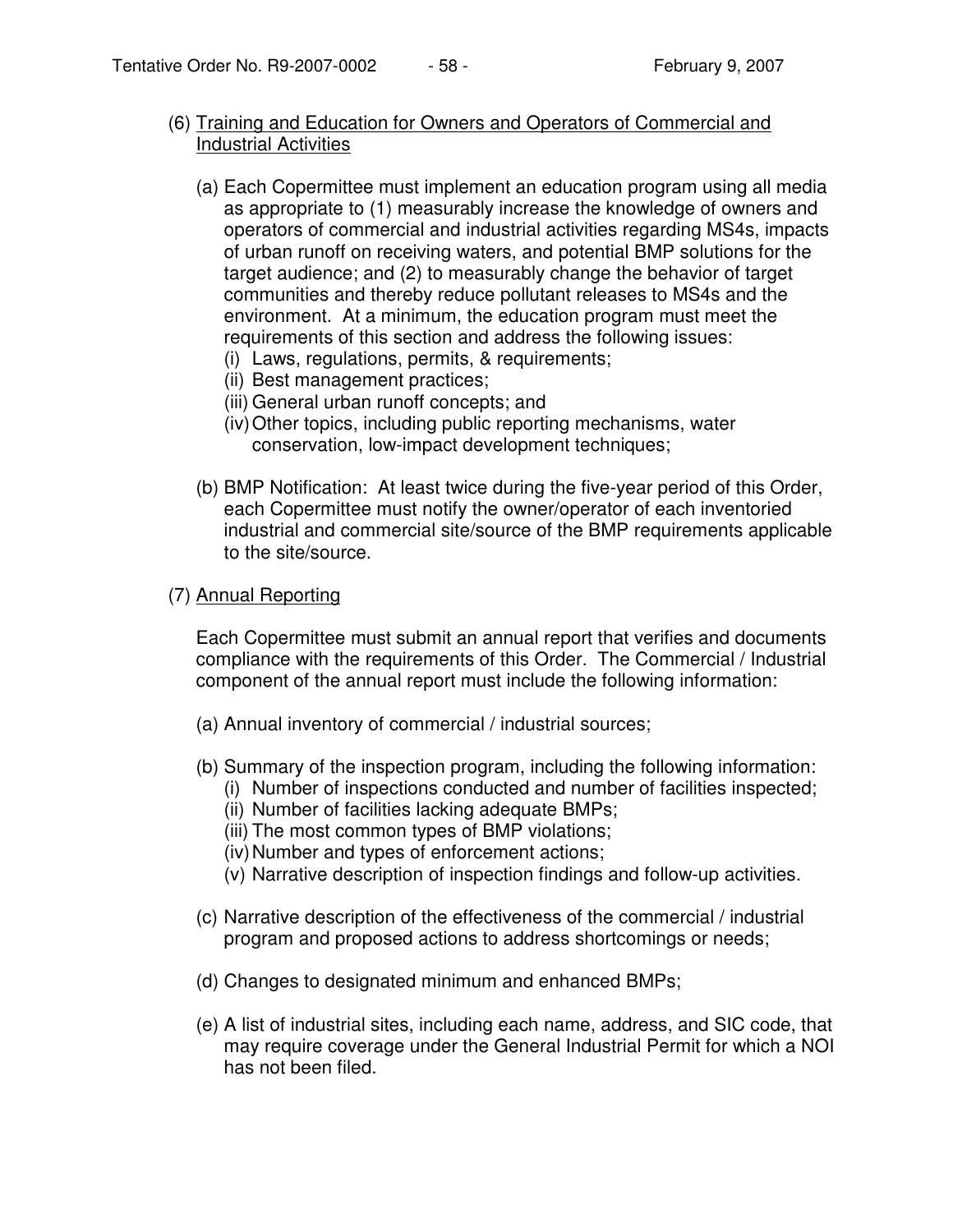#### **c. RESIDENTIAL**

Each Copermittee must implement a residential program which meets the requirements of this section, prevents illicit discharges into the MS4, reduces residential discharges of pollutants from the MS4 to the MEP, and prevents residential discharges from the MS4 from causing or contributing to a violation of water quality standards.

### (1) Threat to Water Quality Prioritization

Each Copermittee must identify residential areas and activities that pose a high threat to water quality. At a minimum, these must include:

- (a) Automobile repair, maintenance, washing, and parking;
- (b) Home and garden care activities and product use (pesticides, herbicides, and fertilizers);
- (c) Disposal of trash, pet waste, green waste, and household hazardous waste (e.g., paints, cleaning products);
- (d) Any other residential source that the Copermittee determines may contribute a significant pollutant load to the MS4;
- (e) Any residential areas tributary to a CWA section 303(d) impaired water body, where the residence generates pollutants for which the water body is impaired; and
- (f) Any residential areas within or directly adjacent to or discharging directly to a coastal lagoon, the ocean, or other receiving waters within an environmentally sensitive area (as defined in Attachment C of this Order).

### (2) BMP Implementation

- (a) Pollution Prevention: Each Copermittee must actively encourage the use of pollution prevention methods by residents.
- (b) Designate BMPs: Each Copermittee must designate minimum BMPs for high threat to water quality residential areas and activities. The designated minimum BMPs for high threat to water quality residential areas and activities must be area or activity specific.
- (c) Hazardous Waste BMPs: Each Copermittee must facilitate the proper management and disposal of used oil, toxic materials, and other household hazardous wastes. Such facilitation must include educational activities, public information activities, and establishment of collection sites operated by the Copermittee or a private entity. Curbside collection of household hazardous wastes is encouraged.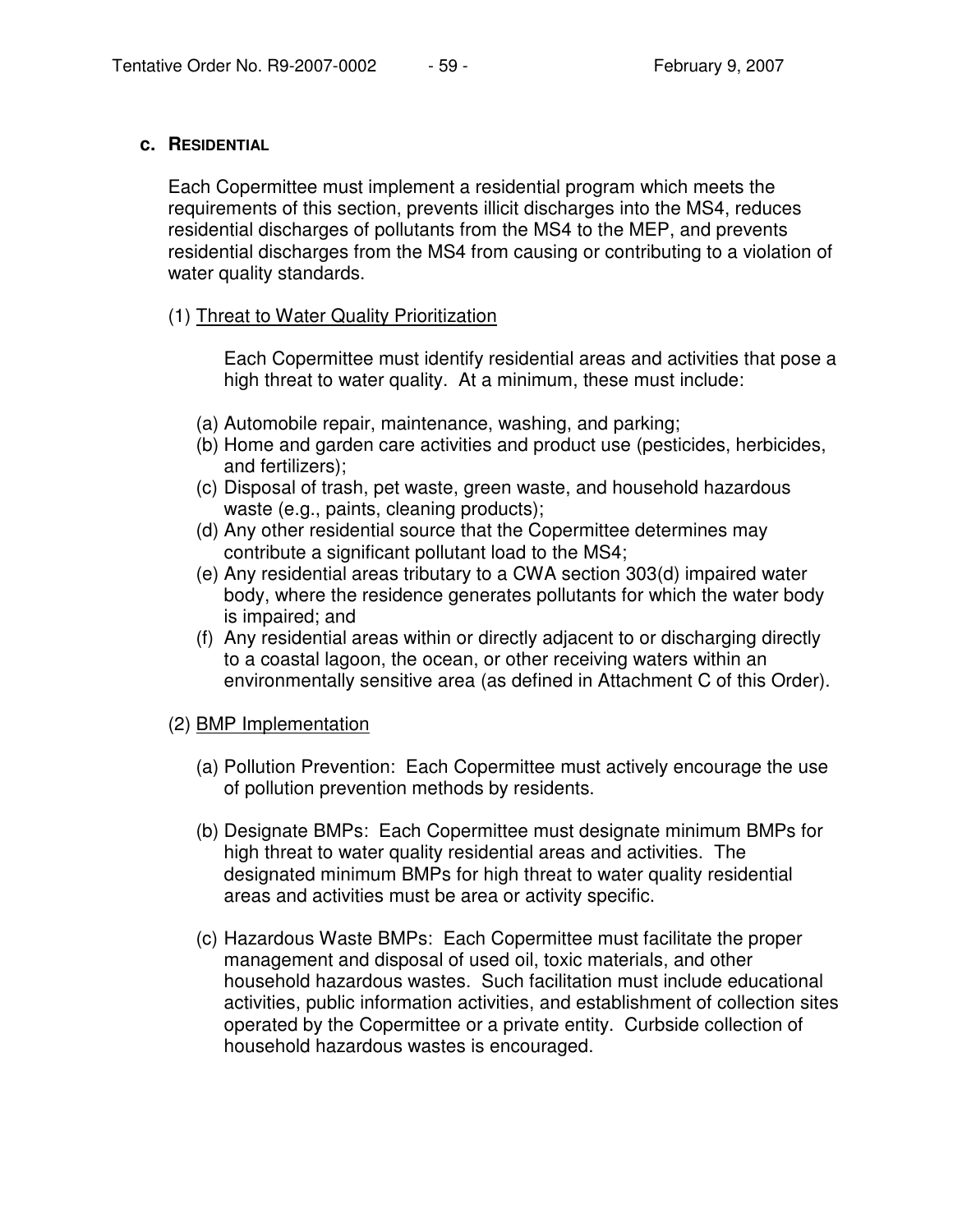- (d) Implement BMPs: Each Copermittee must implement, or require implementation of, the designated minimum BMPs and any additional measures necessary to comply with this Order for high threat to water quality residential areas and activities.
- (e) Each Copermittee must implement, or require implementation of, BMPs for residential areas and activities that have not been designated a high threat to water quality, as necessary.

#### (3) Enforcement of Residential Areas and Activities

Each Copermittee must enforce its storm water ordinance for all residential areas and activities as necessary to maintain compliance with this Order.

#### (4) Evaluation of Oversight of Residential Areas and Activities

Each Copermittee must annually review the effectiveness of efforts to reduce residential discharges of pollutants from the MS4 and eliminate illicit residential discharges into the MS4. The evaluation must consider findings from monitoring data, municipal employee comments, inspections, complaints, and other appropriate sources.

#### (5) Common Interest Areas (CIA) / Homeowner Association (HOA) Areas

Each Copermittee must implement measures specifically to ensure that urban runoff within common interest developments, including areas managed by associations, meets the objectives of this section and Order.

- (a) BMP Implementation: Each Copermittee must implement management measures based on a review of pertinent factors, including:
	- (i) Current maintenance duties and procedures used by CIA / HOA maintenance associations within its jurisdiction;
	- (ii) Whether streets and storm drains are publicly or privately owned within the CIA/HOA;
	- (iii) Whether the CIA/HOA area has been identified as a high priority residential area;
	- (iv)Proximity to 303(d)-listed waterbodies, the ocean, and environmentally sensitive areas;
	- (v) Evaluation of water quality monitoring data;
	- (vi)Evaluation of existing illegal discharge/illicit connection activities;
	- (vii) Other activities conducted or authorized by the HOA that may pose a significant risk to inland or coastal receiving waters.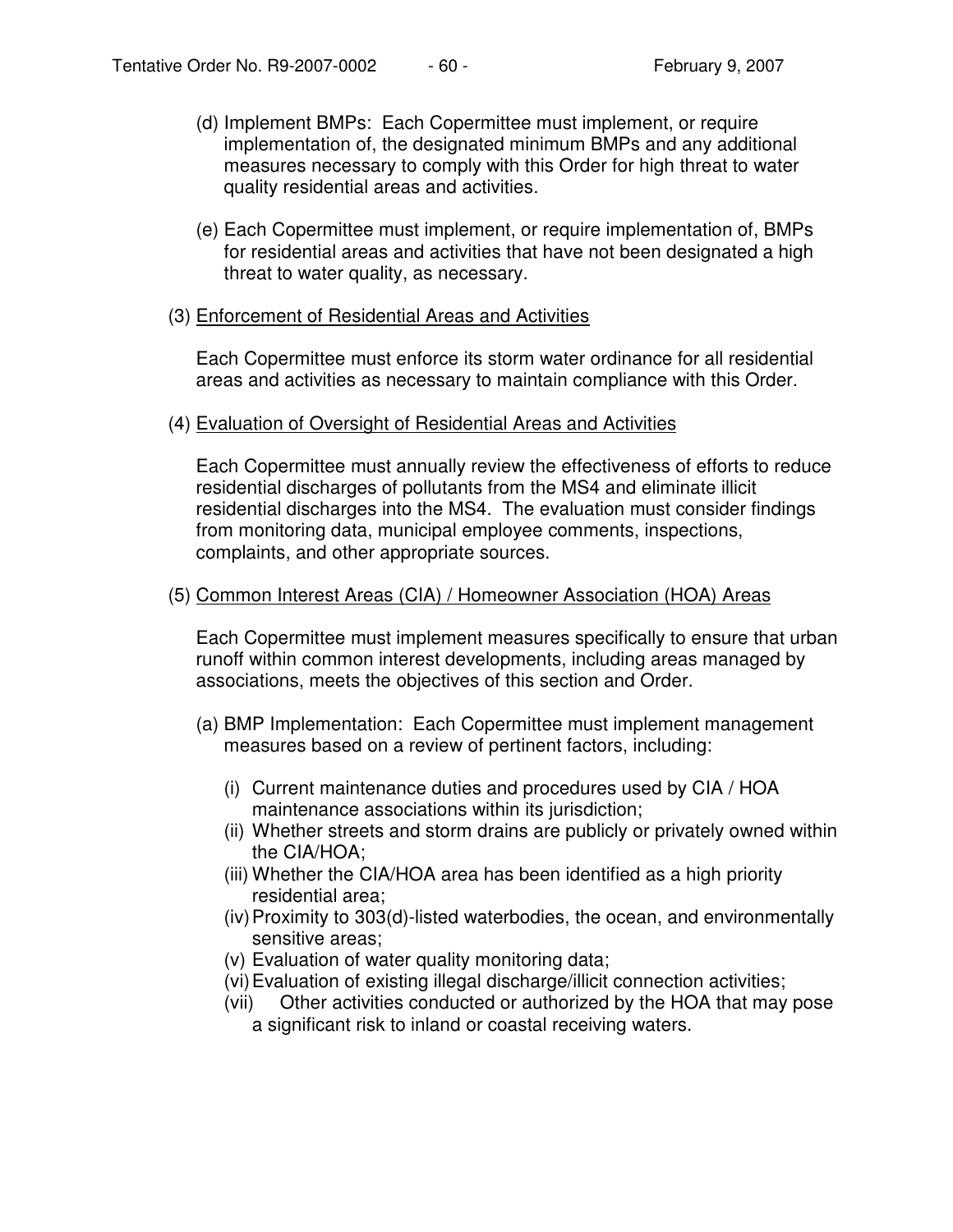(b) Legal Authority and Enforcement: Within two years of adoption of this Order, each Copermittee must review its Municipal Code to determine the most appropriate method to implement and enforce urban runoff management measures within CIA/HOA areas.

### (6) Residential Education Program

- (a) Each Copermittee must implement a Residential Education Program using all media as appropriate to (1) measurably increase the knowledge regarding MS4s, impacts of urban runoff on receiving waters, and potential BMP solutions for the target audience; and (2) to measurably change the behavior of target communities and thereby reduce pollutant releases to MS4s and the environment.
- (b) Copermittee educational programs must emphasize underserved target audiences, residents and managers of CIA/HOA areas, high-risk behaviors, and "allowable" behaviors and discharges. At a minimum, the education program must meet the requirements of this section and address the following issues:
	- (i) Laws, regulations, permits, & requirements;
	- (ii) Best management practices;
	- (iii) General urban runoff concepts;
	- (iv)Existing water quality, including local water quality conditions, impaired waterbodies and environmentally sensitive areas; and
	- (v) Other topics, including public reporting mechanisms, water conservation, and low-impact development techniques.

# (7) Annual Reporting

Each Copermittee must submit an annual report that verifies and documents compliance with the requirements of this Order. The Residential component of the annual report must include the following information:

- (a) Updated summary of residential areas and activities identified as high threat to water quality;
- (b) Updated minimum BMPs required for residential areas and activities;
- (c) Quantification and summary of applicable urban runoff and storm water enforcement actions within residential areas and activities;
- (d) Annual evaluation of the effectiveness of efforts to reduce residential discharges of pollutants from the MS4 and eliminate illicit residential discharges into the MS4;
- (e) Description of efforts to manage urban runoff and storm water pollution in common interest areas;
- (f) Verification of education and training program, including a narrative description of the effectiveness of those measures; and
- (g) Planned actions to address shortcomings or needs.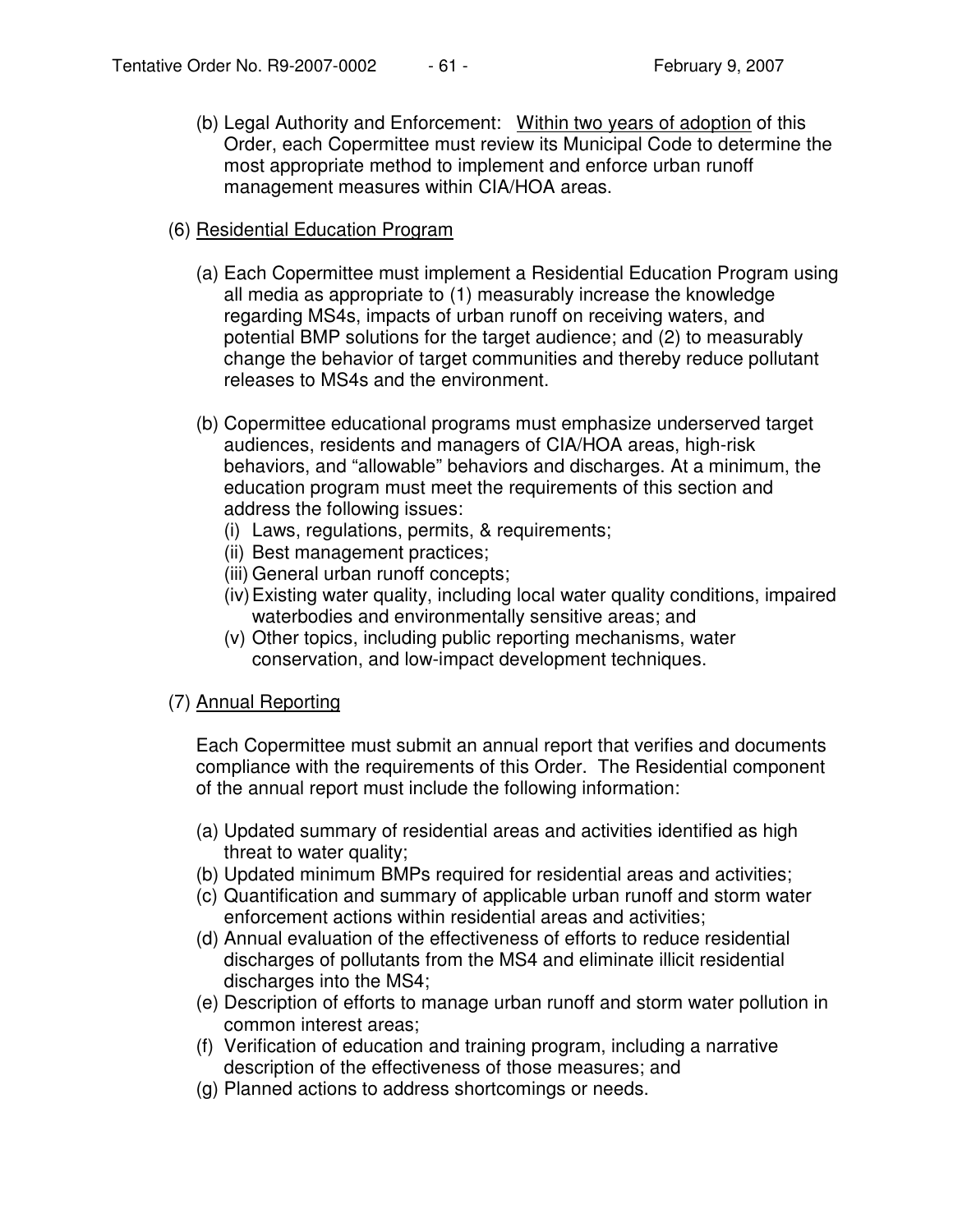# **4. ILLICIT DISCHARGE DETECTION AND ELIMINATION**

Each Copermittee must implement a program which meets the requirements of this section to actively detect and eliminate illicit discharges and disposal into the MS4. The program must address all types of illicit discharges and connections excluding those non-storm water discharges not prohibited by the Copermittee in accordance with section B of this Order.

### **a. PREVENT AND DETECT ILLICIT DISCHARGES AND CONNECTIONS**

Each Copermittee must implement measures to prevent and detect illicit discharges to the MS4.

- (1) Legal Authority: Each Copermittee must retain legal authority to prevent and eliminate illicit discharges and connections to the MS4.
- (2) Inspections: Each Copermittee must include use of appropriate municipal personnel and contractors to assist in identifying illicit discharges and connections during their daily activities.
	- (a) Inspections for illegal discharges and connections must be conducted during routine maintenance of all MS4 facilities.
	- (b) Municipal staff and contractors conducting non-MS4 field operations must be trained to report suspected illegal discharges and connections to proper municipal staff.

### **b. MAINTAIN MS4 MAP**

Each Copermittee must maintain an updated map of its entire MS4 and the corresponding drainage areas within its jurisdiction. The use of a GIS is highly recommended. The accuracy of the MS4 map must be confirmed during dry weather field screening and analytical monitoring and must be updated at least annually.

### **c. FACILITATE PUBLIC REPORTING OF ILLICIT DISCHARGES AND CONNECTIONS - PUBLIC HOTLINE**

Each Copermittee must promote, publicize and facilitate public reporting of illicit discharges or water quality impacts associated with discharges into or from MS4s. Each Copermittee must facilitate public reporting through development and operation of a public hotline. Public hotlines can be Copermittee-specific or shared by Copermittees. All storm water hotlines must be capable of receiving reports in both English and Spanish 24 hours per day and seven days per week.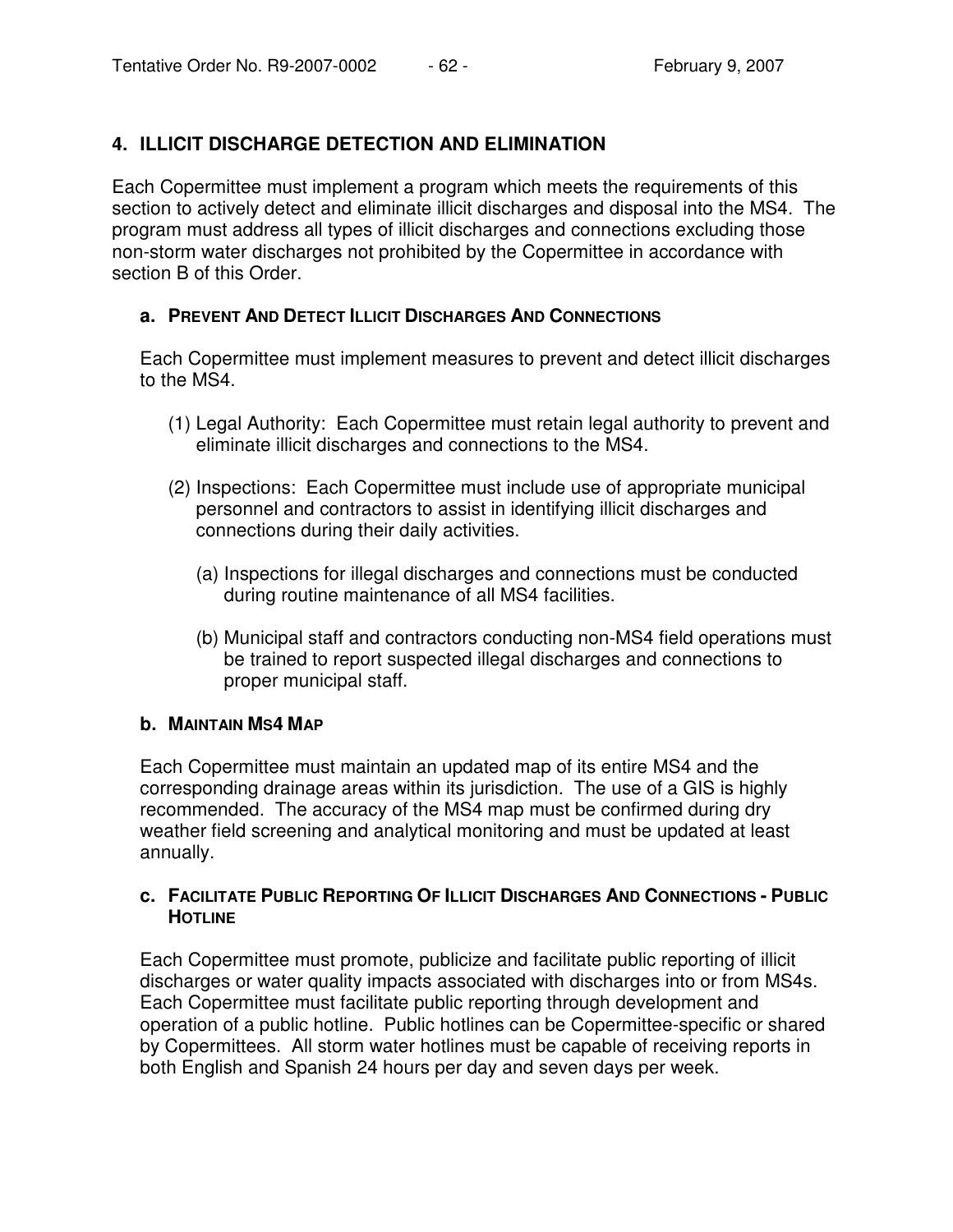### **d. DRY WEATHER FIELD SCREENING AND ANALYTICAL MONITORING**

Each Copermittee must conduct dry weather field screening and analytical monitoring of MS4 outfalls and other portions of its MS4 within its jurisdiction to detect illicit discharges and connections in accordance with Receiving Waters and Urban Runoff Monitoring and Reporting Program No. R9-2007-0002.

#### **e. INVESTIGATION / INSPECTION AND FOLLOW-UP**

Each Copermittee must implement procedures to investigate and inspect portions of the MS4 that, based on the results of field screening, analytical monitoring, or other appropriate information, indicate a reasonable potential of containing illicit discharges, illicit connections, or other sources of pollutants in non-storm water.

- (1) Develop response criteria for data: Each Copermittee must develop, update, and use numeric criteria action levels (or other actions level criteria where appropriate) to determine when follow-up investigations will be performed in response to water quality monitoring. The criteria must include consideration of 303(d)-listed waterbodies and environmentally sensitive areas.
- (2) Respond to data: Each Copermittee must investigate portions of the MS4 for which water quality data or conditions indicates a potential illegal discharge or connection.
	- (a) Obvious illicit discharges (i.e. color, odor, or significant exceedances of action levels) must be investigated immediately.
	- (b) Field screen data: Within two business days of receiving dry weather field screening results that exceed action levels, the Copermittees must either conduct an investigation to identify the source of the discharge or document the rationale for why the discharge does not pose a threat to water quality and does not need further investigation.
	- (c) Analytical data: Within two business days of receiving analytical laboratory results that exceed action levels, the Copermittees must either conduct an investigation to identify the source of the discharge or document the rationale for why the discharge does not pose a threat to water quality and does not need further investigation.
- (3) Respond to notifications: Each Copermittee must respond to and resolve each reported incident (e.g., public hotline, staff notification, etc.) in a timely manner. Criteria may be developed to assess the validity of, and prioritize the response to, each report.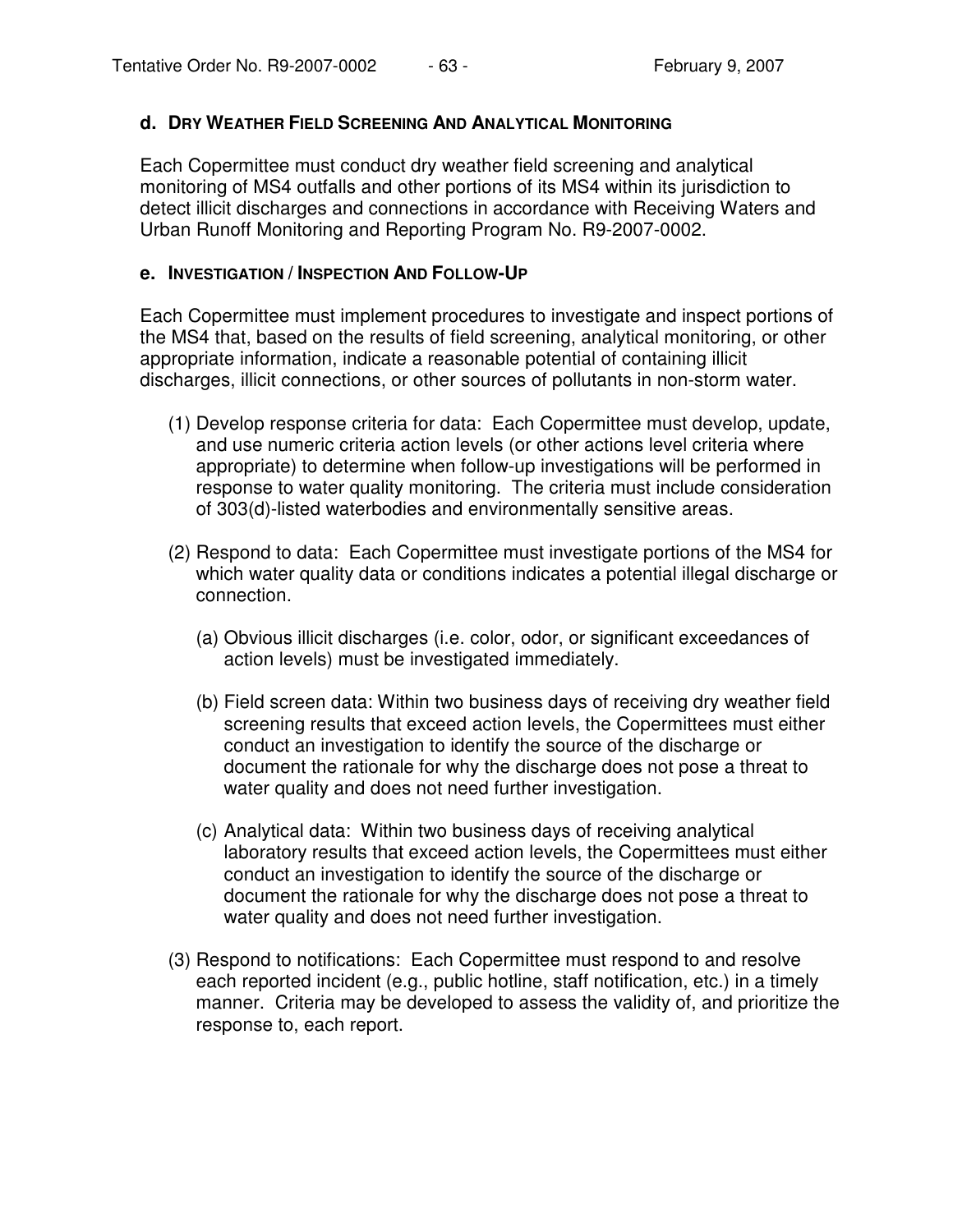### **f. ELIMINATION OF ILLICIT DISCHARGES AND CONNECTIONS**

Each Copermittee must take immediate action to eliminate all detected illicit discharges, illicit discharge sources, and illicit connections as soon as practicable after detection. Elimination measures may include an escalating series of enforcement actions for those illicit discharges that are not a serious threat to public health or the environment. Illicit discharges that pose a serious threat to the public's health or the environment must be eliminated immediately.

## **g. ENFORCE ORDINANCES**

Each Copermittee must implement and enforce its ordinances, orders, or other legal authority to prevent illicit discharges and connections to its MS4 and to eliminate detected illicit discharges and connections to it MS4.

### **h. PREVENT AND RESPOND TO SEWAGE SPILLS (INCLUDING FROM PRIVATE LATERALS AND FAILING SEPTIC SYSTEMS) AND OTHER SPILLS**

- (1) Each Copermittee must prevent, respond to, contain and clean up all sewage and other spills that may discharge into its MS4 from any source (including private laterals and failing septic systems). Spill response teams must prevent entry of spills into the MS4 and contamination of surface water, ground water and soil to the maximum extent practicable. Each Copermittee must coordinate spill prevention, containment and response activities throughout all appropriate departments, programs and agencies so that maximum water quality protection is available at all times.
- (2) Each Copermittee must develop and implement a mechanism whereby it is notified of all sewage spills from private laterals and failing septic systems into its MS4. Each Copermittee must prevent, respond to, contain and clean up sewage from any such notification.

## **i. EDUCATION AND TRAINING**

Each Copermittee must implement educational activities, public information activities, and other appropriate activities to facilitate the proper management and disposal of used oil and toxic materials.

### **j. ANNUAL REPORTING**

Each Copermittee must submit an annual report that verifies and documents compliance with the requirements of this Order. The Illicit Discharge Detection and Elimination component of the annual report must include the following information: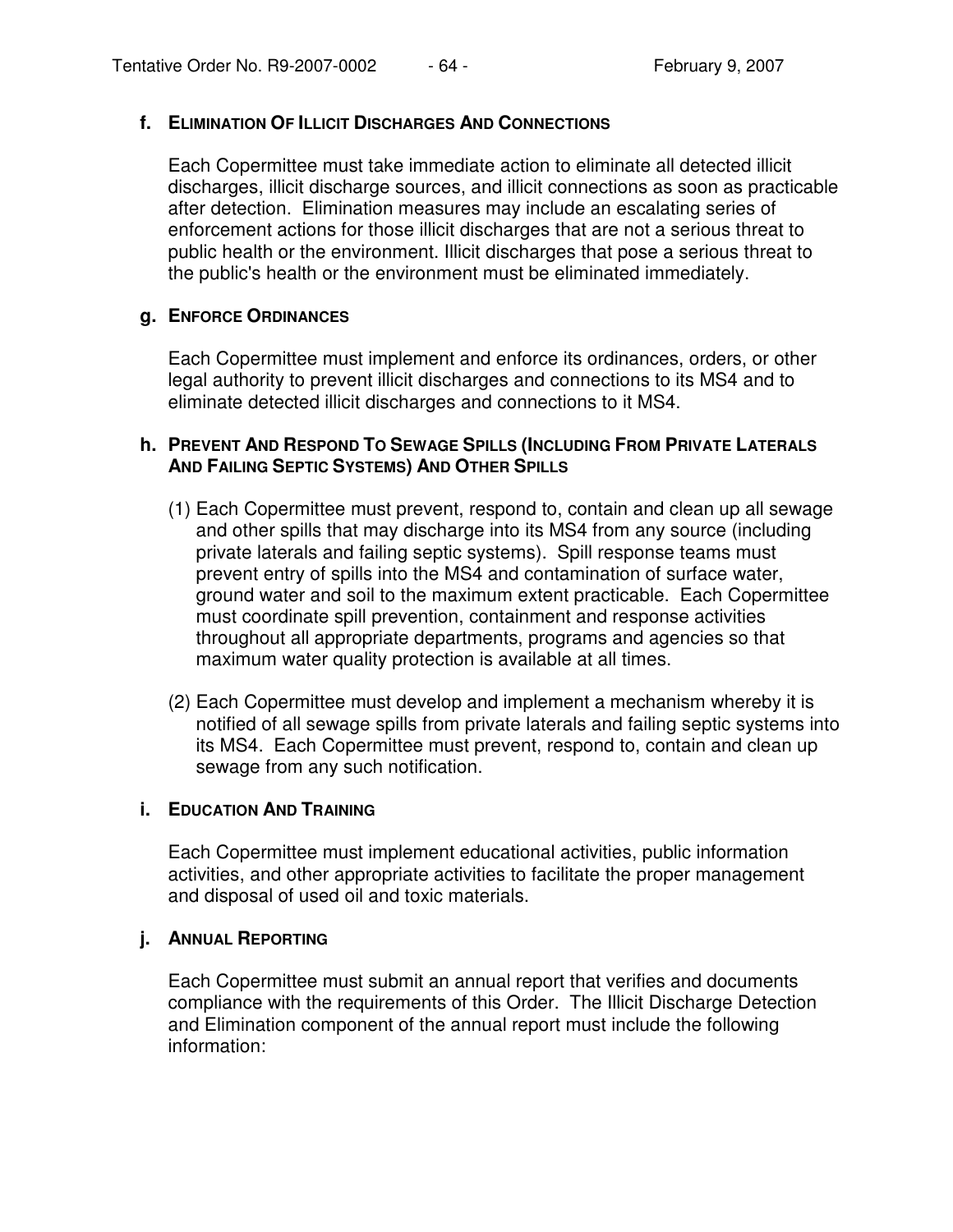- (1) Changes to the legal authority to implement Illicit Discharge Detection and Elimination activities;
- (2) Changes to the established investigation procedures;
- (3) Public reporting mechanisms, including phone numbers and web pages;
- (4) All data and assessments from the Dry Weather Field Screening and Analytical Monitoring activities;
- (5) Response criteria developed for water quality data and notifications;
- (6) Summaries of illicit discharges (including spills and water quality data events) and how each significant case was resolved;
- (7) A description of instances when field screening and analytical data that exceeded action levels, but for which no investigation was conducted;
- (8) A description of enforcement actions taken in response to investigations of illicit discharges and a description of the effectiveness of those enforcement measures;
- (9) A description of controls to limit infiltration of seepage from municipal sanitary sewers to municipal separate storm sewer systems;
- (10) A description of educational activities, public information activities, and other appropriate activities to facilitate the proper management and disposal of used oil and toxic materials.

# **5. PUBLIC PARTICIPATION COMPONENT**

Each Copermittee must incorporate a mechanism for public participation in the updating, development, and implementation of the Jurisdictional Urban Runoff Management Program.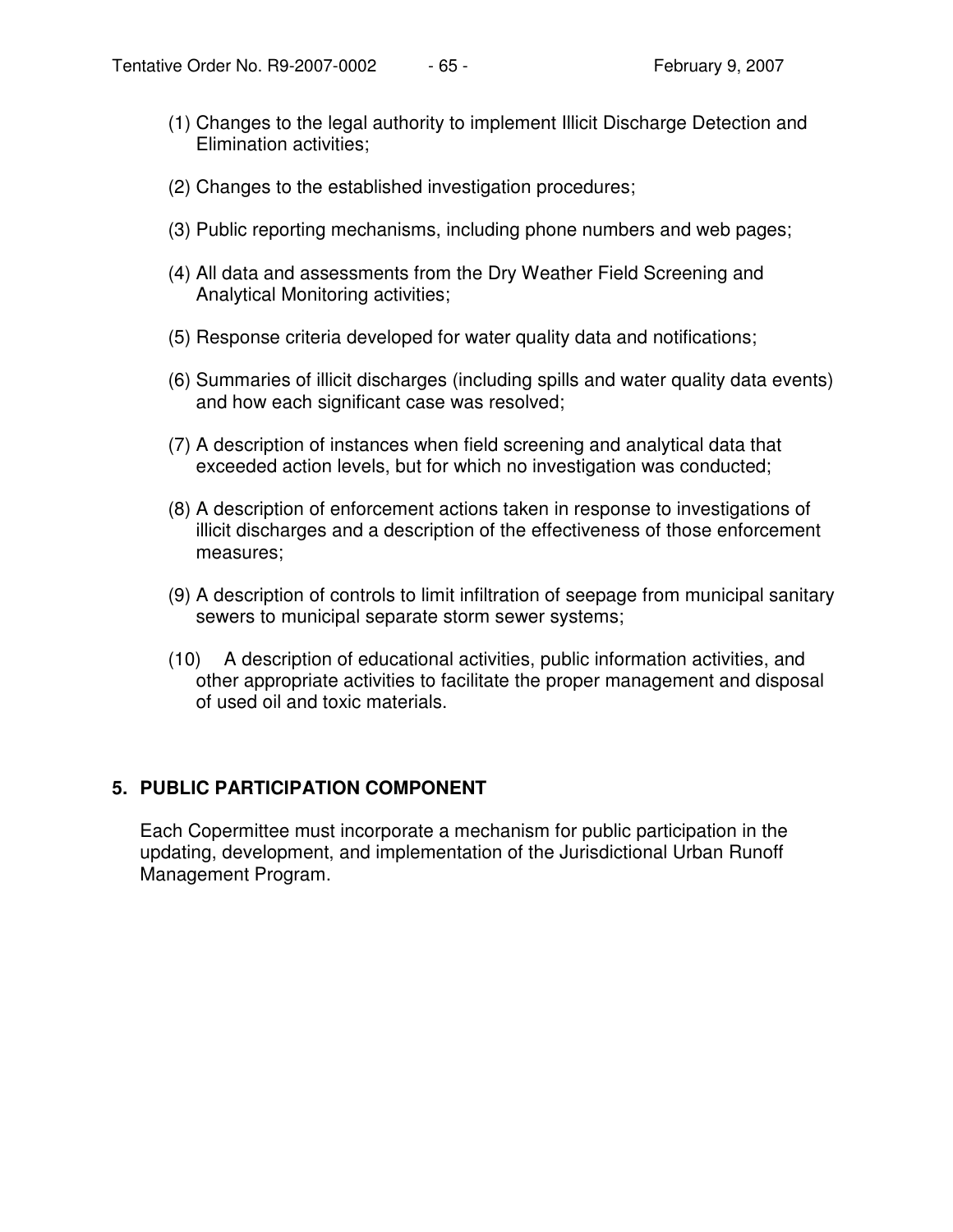## **E. WATERSHED URBAN RUNOFF MANAGEMENT PROGRAM**

#### **1. Update the Watershed Urban Runoff Management Program**

Each Permittee must participate in implementing and updating a Watershed Urban Runoff Management Program (Watershed URMP), as described in this Section, with other Permittees in the Watershed Management Area(s) in Table 3 to coordinate management efforts for the highest priority watershed water quality problems. Each Copermittee must implement all requirements of this section no later than 365 days after adoption of this Order, unless otherwise specified. Prior to 365 days after adoption of this Order, each Copermittee must collaborate with the other Copermittees within its Watershed Management Area(s) (WMA) to at a minimum implement its Watershed URMP document, as the document was developed and amended to comply with the requirements of Order No. 2002-01. At a minimum, each updated Watershed URMP must include the elements described below:

| <b>WATERSHED</b><br><b>MANAGEMENT</b><br><b>AREA</b> | <b>RESPONSIBLE</b><br><b>WATERSHED</b><br><b>COPERMITTEE(S)</b>                                                                                                                                     | <b>HYDROLOGIC</b><br><b>AREA (HA) OR</b><br><b>HYDROLOGIC</b><br><b>SUBAREA (HSA)</b> | <b>MAJOR RECEIVING</b><br><b>WATER BODIES</b> |
|------------------------------------------------------|-----------------------------------------------------------------------------------------------------------------------------------------------------------------------------------------------------|---------------------------------------------------------------------------------------|-----------------------------------------------|
| Laguna Coastal<br><b>Streams</b>                     | Aliso Viejo<br>County of Orange<br>Laguna Beach<br>Orange County<br><b>Flood Control</b><br><b>District</b>                                                                                         | Laguna HA,<br>excluding Aliso<br>HSA and Dana<br>Point HSA                            | Laguna Canyon Creek,<br>Pacific Ocean         |
| Aliso Creek                                          | Aliso Viejo<br><b>County of Orange</b><br>Laguna Beach<br>Laguna Hills<br>Laguna Niguel<br>Laguna Woods<br>Lake Forest<br>Mission Viejo<br>Orange County<br><b>Flood Control</b><br><b>District</b> | Aliso HSA                                                                             | Aliso Creek, Pacific Ocean                    |
| Dana Point Coastal<br><b>Streams</b>                 | Dana Point<br>Laguna Beach<br>Laguna Niguel<br>Orange County<br><b>Flood Control</b><br><b>District</b>                                                                                             | Dana Point HSA                                                                        | Salt Creek, Pacific Ocean                     |

Table 3. Watershed Management Areas and Watershed Copermittees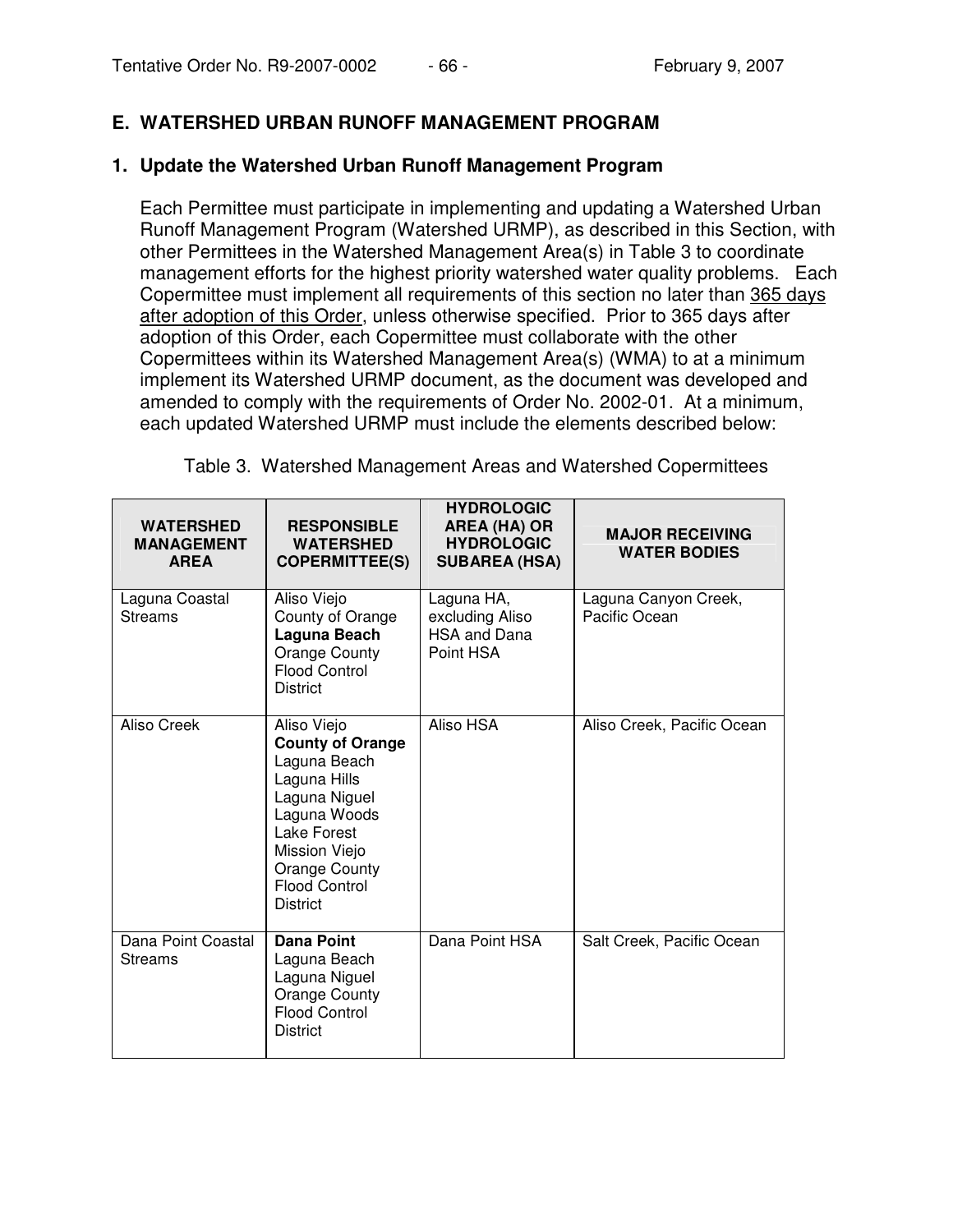| <b>WATERSHED</b><br><b>MANAGEMENT</b><br><b>AREA</b> | <b>RESPONSIBLE</b><br><b>WATERSHED</b><br><b>COPERMITTEE(S)</b>                                                                                                                                            | <b>HYDROLOGIC</b><br><b>AREA (HA) OR</b><br><b>HYDROLOGIC</b><br><b>SUBAREA (HSA)</b> | <b>MAJOR RECEIVING</b><br><b>WATER BODIES</b>                                                                        |
|------------------------------------------------------|------------------------------------------------------------------------------------------------------------------------------------------------------------------------------------------------------------|---------------------------------------------------------------------------------------|----------------------------------------------------------------------------------------------------------------------|
| San Juan Creek                                       | County of Orange<br>Dana Point<br>Laguna Hills<br>Laguna Niguel<br>Mission Viejo<br><b>Orange County</b><br><b>Flood Control</b><br><b>District</b><br>San Juan<br>Capistrano<br>Rancho Santa<br>Margarita | Mission Viejo HA                                                                      | San Juan Creek, Trabuco<br>Creek, Oso Creek, Canada<br>Gobernadora, Bell Canyon,<br>Verdugo Canyon, Pacific<br>Ocean |
| San Clemente<br><b>Coastal Streams</b>               | County of Orange<br>Dana Point<br>Orange County<br><b>Flood Control</b><br><b>District</b><br><b>San Clemente</b>                                                                                          | San Clemente HA                                                                       | Prima Deshecha, Segunda<br>Deshecha, Pacific Ocean                                                                   |
| San Mateo Creek                                      | <b>County of Orange</b><br>Orange County<br><b>Flood Control</b><br><b>District</b><br>San Clemente                                                                                                        | San Mateo HA                                                                          | San Mateo Creek,<br>Christianitos Creek, Pacific<br>Ocean                                                            |

Note: The designated Lead Watershed Permittee for each watershed is bolded.

### **a. LEAD WATERSHED PERMITTEE IDENTIFICATION**

Watershed Copermittees may identify the Lead Watershed Permittee for their WMA. In the event that a Lead Watershed Permittee is not selected and identified by the Watershed Copermittees, by default the Copermittee identified in Table 3 as the Lead Watershed Permittee for that WMA must be responsible for implementing the requirements of the Lead Watershed Permittee in that WMA. The Lead Watershed Copermittees must serve as liaisons between the Copermittees and Regional Board, where appropriate.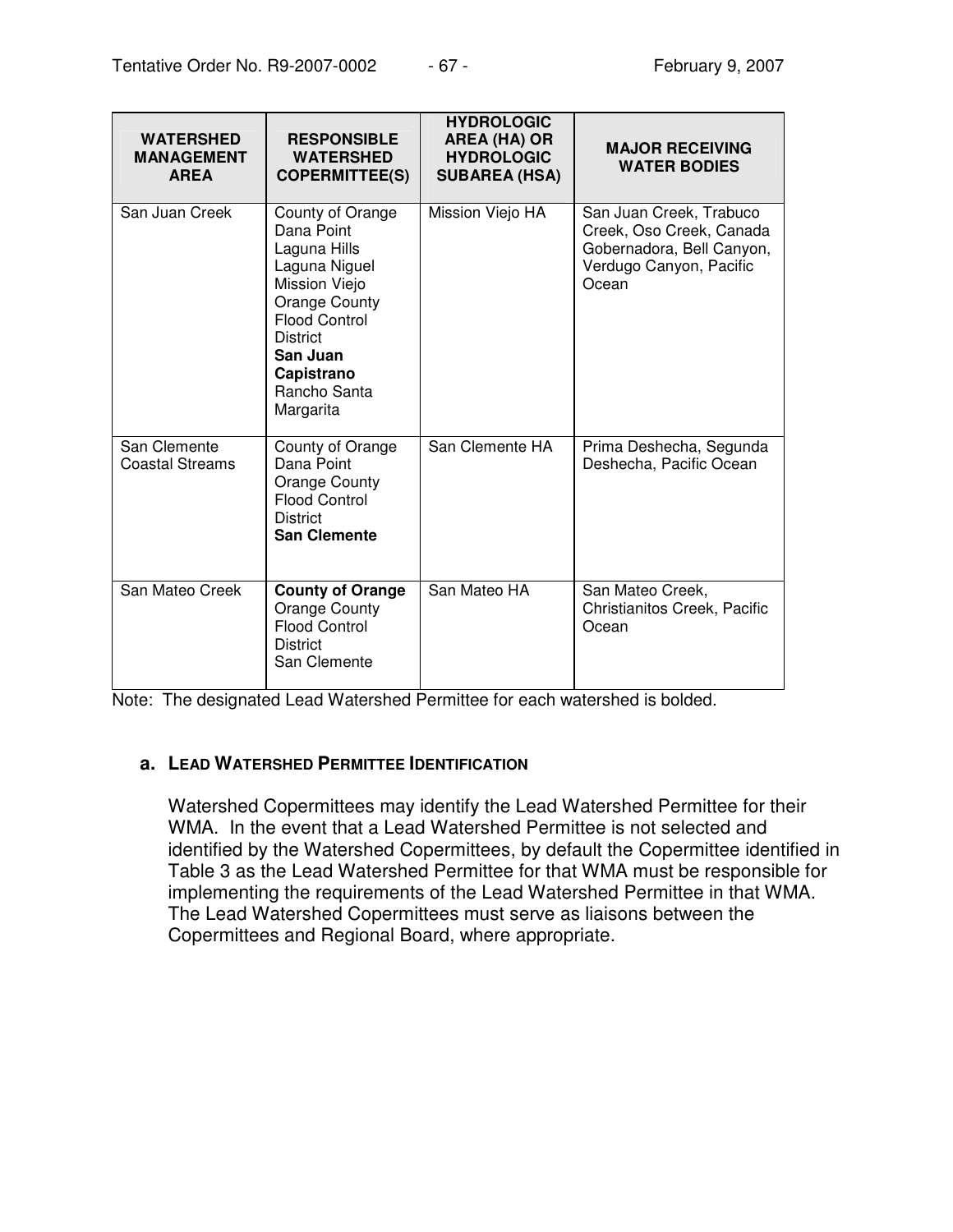## **b. WATERSHED MAP**

Watershed Copermittees must develop and periodically update a map of the WMA to facilitate planning, assessment, and collaborative decision-making. As determined appropriate, the map must include features such as receiving waters (including the Pacific Ocean); Clean Water Act section 303(d) impaired receiving waters; land uses, MS4s; major highways; jurisdictional boundaries; and inventoried commercial, industrial, and municipal sites.

## **c. ANNUAL WATERSHED WATER QUALITY ASSESSMENT**

- (1) Assess Conditions: Watershed Copermittees must annually assess the water quality of receiving waters in their WMA. This assessment must use applicable water quality data, reports, and analyses generated in accordance with the requirements of this Order and the Receiving Waters and Urban Runoff Monitoring and Reporting Program, as well as applicable information available from Copermittees and other public and private organizations.
- (2) Identify Problems and Select Priority Pollutant(s): The assessment and analysis must annually identify the WMA's water quality problems that are partially or fully attributable to MS4 discharges. Identified water quality problems must include CWA section 303(d) listings, persistent violations of water quality standards, toxicity, hydromodification, impacts to beneficial uses, and other pertinent conditions. From the list of water quality problems, the high priority water quality problems of the WMA must be identified. High priority problems selected must include those water quality problems which most significantly exceed or affect water quality standards (water quality objectives and beneficial uses).
- (3) Identify Sources of Pollutants: The annual assessments must include identification of the likely sources of the WMA's high priority water quality problems.

### **d. WATERSHED STRATEGY: EVALUATION AND SELECTION OF MANAGEMENT OPTIONS**

Watershed Copermittees must develop a collective watershed strategy to abate the sources and reduce the discharges causing the high priority water quality problems of the WMA. The strategy must guide Watershed Copermittee selection and implementation of Watershed URMP Activities, so that the Watershed Activities selected and implemented are appropriate for each Watershed Copermittee's contribution to the WMA's high priority water quality problems.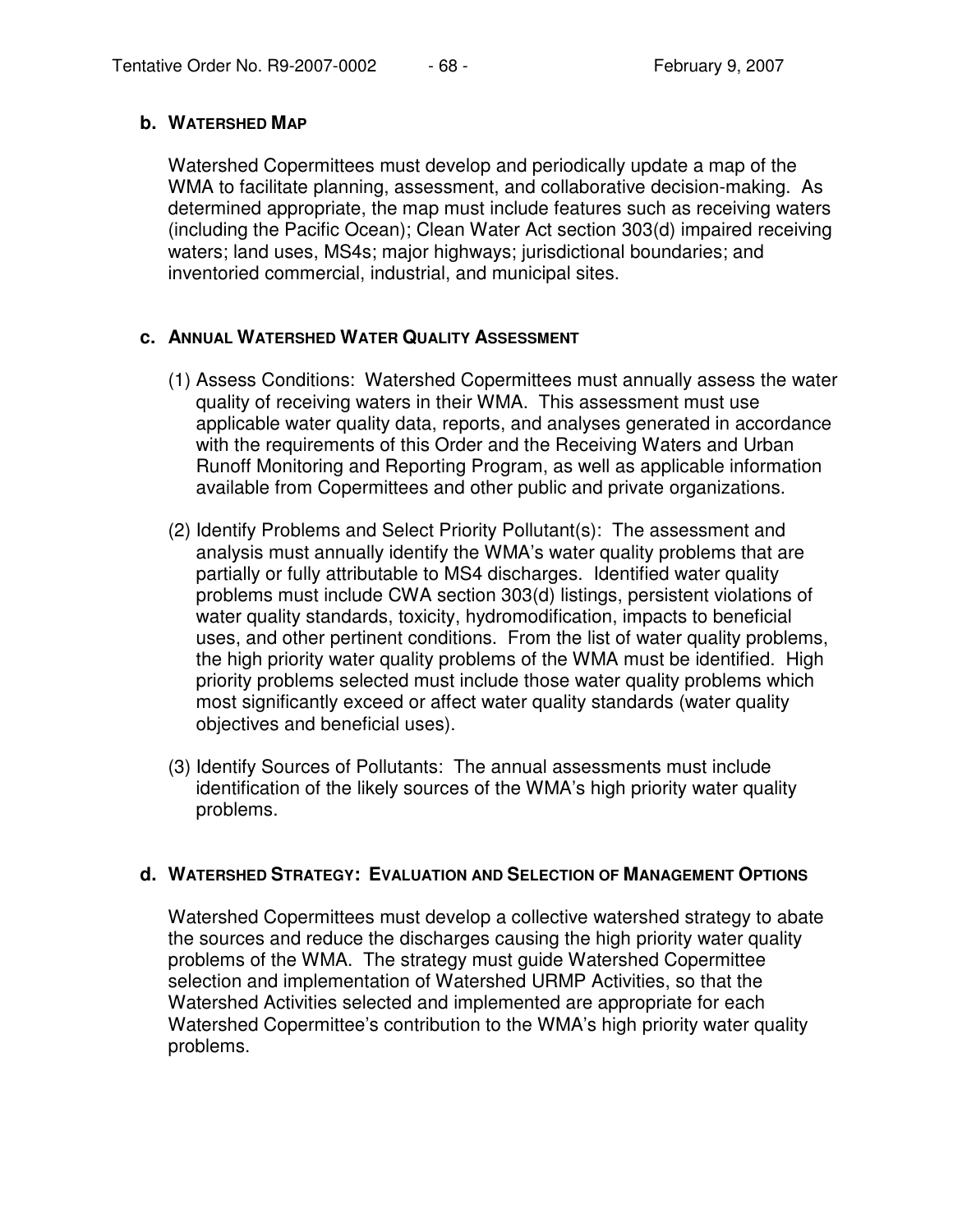- (1) Evaluation of Management Options: Watershed Permittees within a WMA must evaluate management options in response to each annual watershed water quality assessment. Permittees must identify actions necessary to reduce priority pollutant discharges from the MS4, including actions to resolve key uncertainties and to verify assumptions.
- (2) Selection of Management Options / Watershed Activities List: Each Watershed Permittee within a WMA must select management practices to implement in response to the annual evaluation of management options. Each Permittee must establish an implementation schedule for the selected management options.

#### (3) Role of Lead Permittee

- (a) The Lead Watershed Permittee must maintain results of the management option evaluations. For structural and nonstructural management practices evaluated, the assessment must contain a description of the practice(s), conclusions from the evaluation, and whether and when the practice is planned for implementation by a Permittee or group of Permittees.
- (b) The Lead Watershed Permittee must maintain the updated schedule of actions to be taken by each Watershed Permittee. Each activity on the Watershed Activities List must include the following information:
	- (i) A description of the activity;
	- (ii) A time schedule for implementation of the activity, including key milestones;
	- (iii) An identification of the specific responsibilities of Watershed Copermittees in completing the activity;
	- (iv)A description of how the activity will address the identified high priority water quality problem(s) of the watershed;
	- (v) A description of how the activity is consistent with the collective watershed strategy;
	- (vi)A description of the expected effectiveness and benefits of implementing the activity; and
	- (vii) A description of how implementation effectiveness will be measured.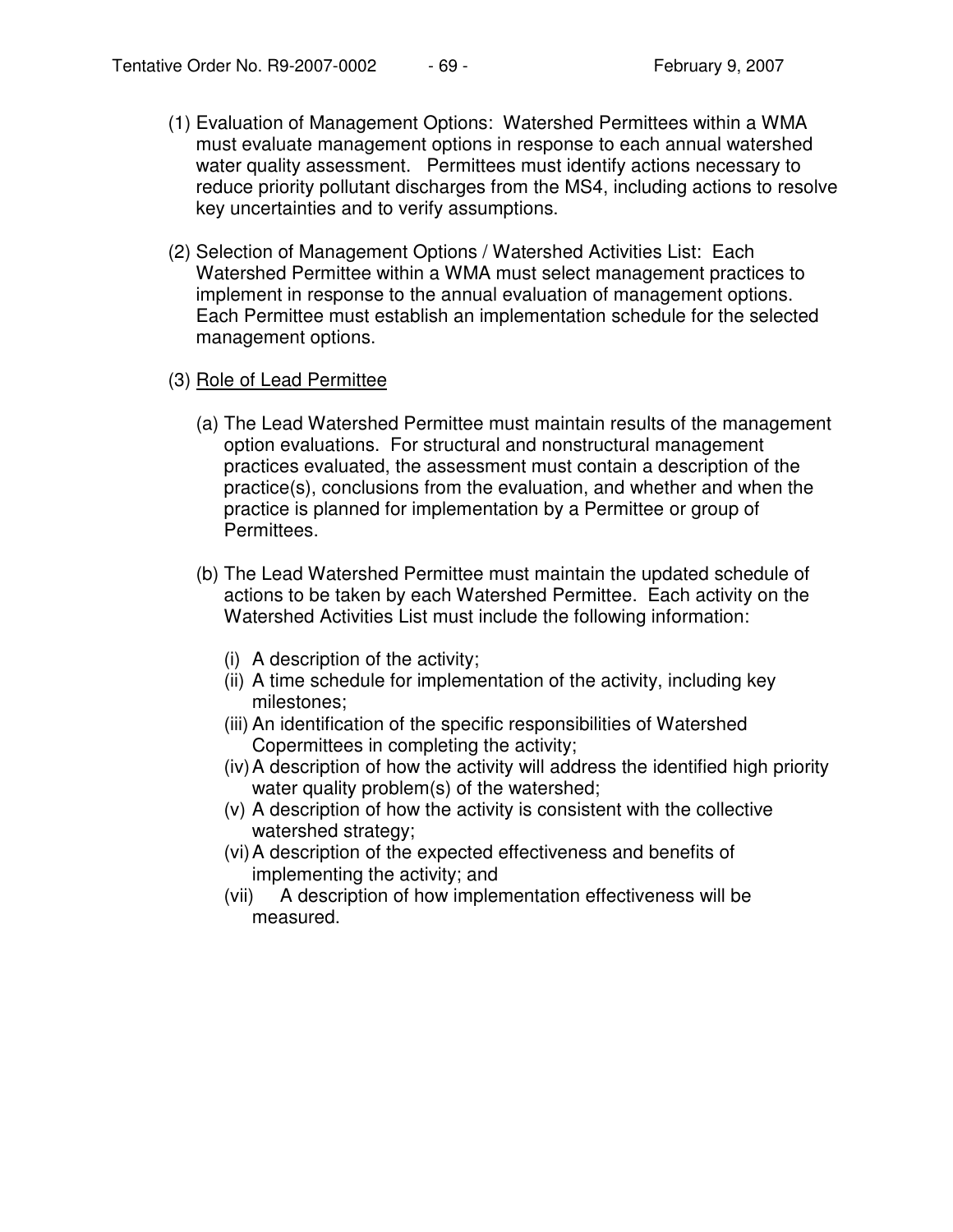#### **e. BMP IMPLEMENTATION AND ASSESSMENT**

The Watershed Copermittees must implement and assess Watershed Activities that address the high priority water quality problems in the WMA. Watershed Activities include both "Water Quality Activities" and "Education Activities" that each specifically target the high priority water quality problems in the WMA. Water Quality Activities are structural or non-structural measures other than education. Education Activities are outreach and training activities.

- (1) BMP Implementation: Each Watershed Copermittee must implement Watershed Activities pursuant to established schedules in the Watershed URMP. During each reporting period, no less than two Watershed Water Quality Activities and one Watershed Education Activity must be put into effect that can be reasonably expected to provide quantifiable benefits to discharge or receiving water quality within each WMA except San Mateo Creek. Activities in San Mateo Creek must be conducted according to the developed watershed strategy. (Additional Aliso Creek provisions are in Section E.5 below.) Watershed Activities may be implemented individually or collectively, and may be implemented at the watershed or jurisdictional level. A Watershed Water Quality Activity implemented on a jurisdictional basis must be organized and implemented to target a watershed's must exceed the baseline jurisdictional requirements of the jurisdictional URMP requirements (section D) of this Order.
- (2) BMP Assessment: Watershed Permittees must annually assess the success of each implemented BMP through monitoring, surveillance, and other effective means. The assessments must include consideration of the individual practice, expectations of the activity, adjacent receiving waters, and the WMA.
- (3) BMP Summaries: For structural and nonstructural management practices implemented, the Watershed Permittees must develop annual summaries that contain a description of the practice, capital and maintenance costs, expectations for effectiveness, date implemented, and any observed results.

### **f. INFORMATION EXCHANGE**

(1) Copermittee Collaboration and Meetings: Watershed Copermittees must collaborate to develop and implement the Watershed Urban Runoff Management Programs. Watershed Copermittee collaboration must include frequent regularly scheduled meetings.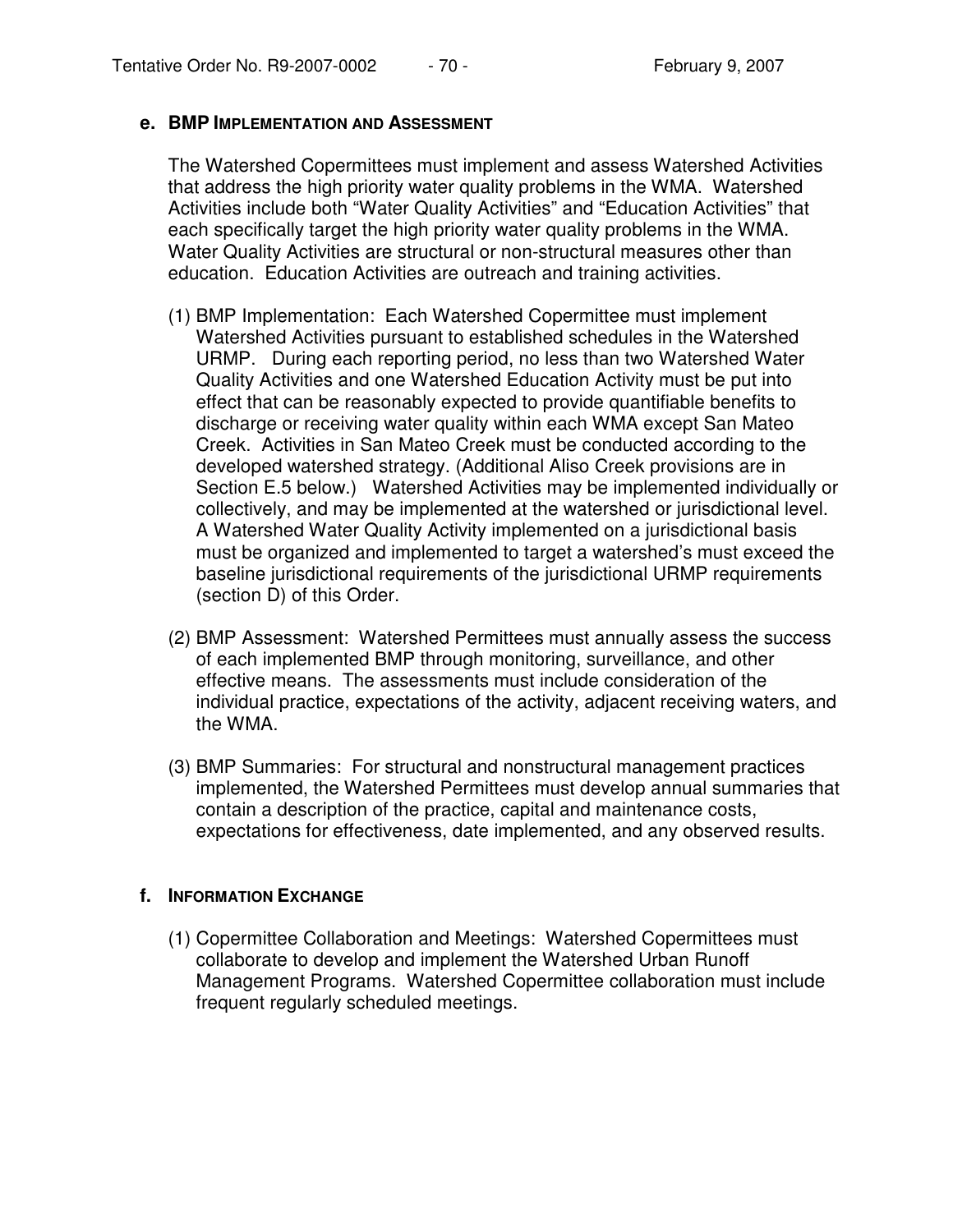- (2) Public Participation: Watershed Copermittees must implement a watershedspecific public participation mechanism within each watershed. The mechanism must encourage participation from other organizations within the watershed (such as water/sewer districts, Caltrans, non-governmental organizations, etc.).
- (3) The Lead Watershed Permittee must make publicly available the management option evaluations, watershed activities list, and implemented BMP summaries.

### **g. WATERSHED URMP REVIEW AND UPDATES**

Each Watershed URMP must be reviewed annually to identify needed modifications and improvements based on the BMP evaluations and assessments of water quality data, BMPs, and other pertinent information. Individual Watershed Copermittees must also review and modify their jurisdictional activities and JURMPs as necessary so that they are consistent with the Watershed URMP findings.

#### **h. WATERSHED-BASED LAND USE PLANNING**

The Watershed Copermittees must develop, implement, and modify, as necessary, a program for encouraging collaborative, watershed-based, land use planning in their jurisdictional planning departments.

### **2. Reporting**

Each Copermittee must contribute to the development of an annual watershed URMP report to be submitted to the Regional Board annually by the Lead Watershed Permittee. The annual watershed URMP report must contain the following information:

- **a.** Annual water quality assessment;
- **b.** Updated watershed strategy;
- **c.** Evaluation of BMPs considered to implement the watershed strategy;
- **d.** Updated watershed URMP activities list, including the status on all selected activities;
- **e.** BMP assessments of implemented watershed URMP activities;
- **f.** Summaries of implemented BMPs;
- **g.** Summary of progress toward abating sources and reducing pollutant discharges causing the identified high priority water quality problems in the WMA; and
- **h.** Summary of progress toward achieving short-term and long-term goals.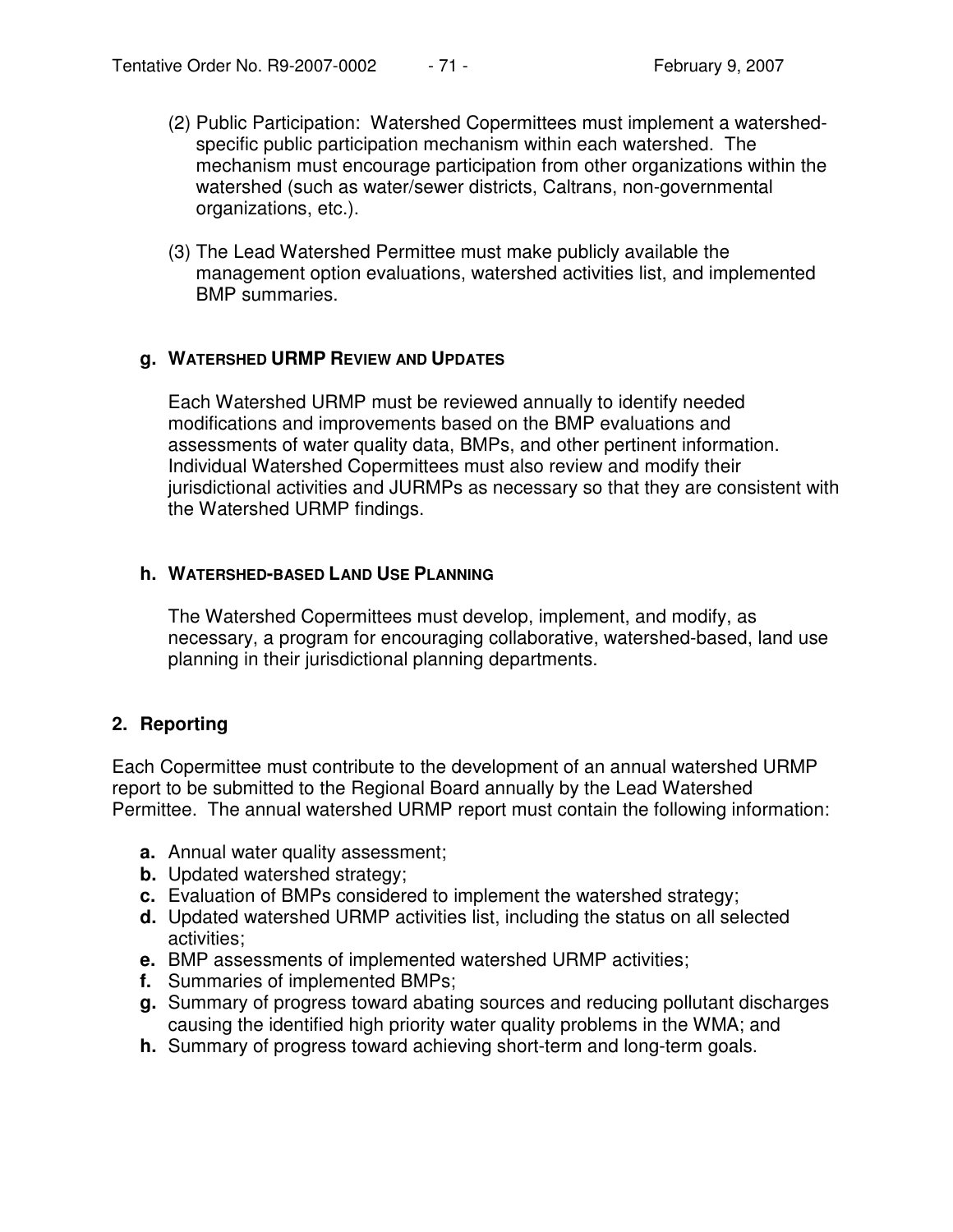# **3. Aliso Creek Watershed URMP Provisions:**

The following provisions apply to the Aliso Creek watershed URMP. Requirements in this subsection must supersede requirements prescribed by the Regional Board on October 18, 2005<sup>7</sup>.

- **a.** Each Copermittee within the Aliso Creek Watershed must implement the monitoring and reporting program described in *Aliso Creek 13325 Directive, Revised Monitoring Program Design – Integration with NPDES Program*, December 2004 (Revised Aliso Creek Program).
- **b.** Each Copermittee must provide annual reports by March 1 of each year beginning in 2008 for the preceding annual period of January through December. The annual reports must contain the following information:
	- (1) Water quality data and assessment from the Revised Aliso Creek Program. Each municipality must implement the monitoring and reporting program described in the Revised Aliso Creek Program. All information submitted in the report must conform to a SWAMP-Compatible Quality Assurance Project Plan<sup>8</sup>. The report must contain an assessment of compliance with applicable water quality standards for each monitoring station. The report must include data in tabular and graphical form, and electronic data must be submitted to the Regional Board upon request.
	- (2) Program Assessment. A description and assessment of each municipality's program implemented within the high-priority storm drain locations (as identified Revised Aliso Creek Program) to reduce discharges of indicator fecal bacteria/pathogens. Monitoring alone is not sufficient to assess progress of the municipal programs. Municipalities must demonstrate each year that their programs are effective and resulting in a reduction of bacteria sources.
		- (i) For structural and nonstructural management practices implemented, the assessment must contain a description of the practice, capital and maintenance costs, expectations for effectiveness, date implemented, and any observed results.

 $7$  On October 12, 2005, the Regional Board accepted proposed changes to the bacteria monitoring program that had been conducted since Spring 2001 pursuant to an Investigative Order from the Regional Board's executive officer. The October 18, 2005, letter from the Regional Board's executive officer revised the Investigative Order and instituted the new monitoring and reporting requirements. <sup>8</sup> The State Water Resource Control Board (State Board) has prepared an electronic template for Quality Assurance Project Plans (QAPP) to assist in QAPP development, to provide a common format that will allow for review to be expedited, and to provide information on Surface Water Ambient Monitoring (SWAMP) consistency. Additional information and the template are available on-line at http://www.waterboards.ca.gov/swamp/qapp.html.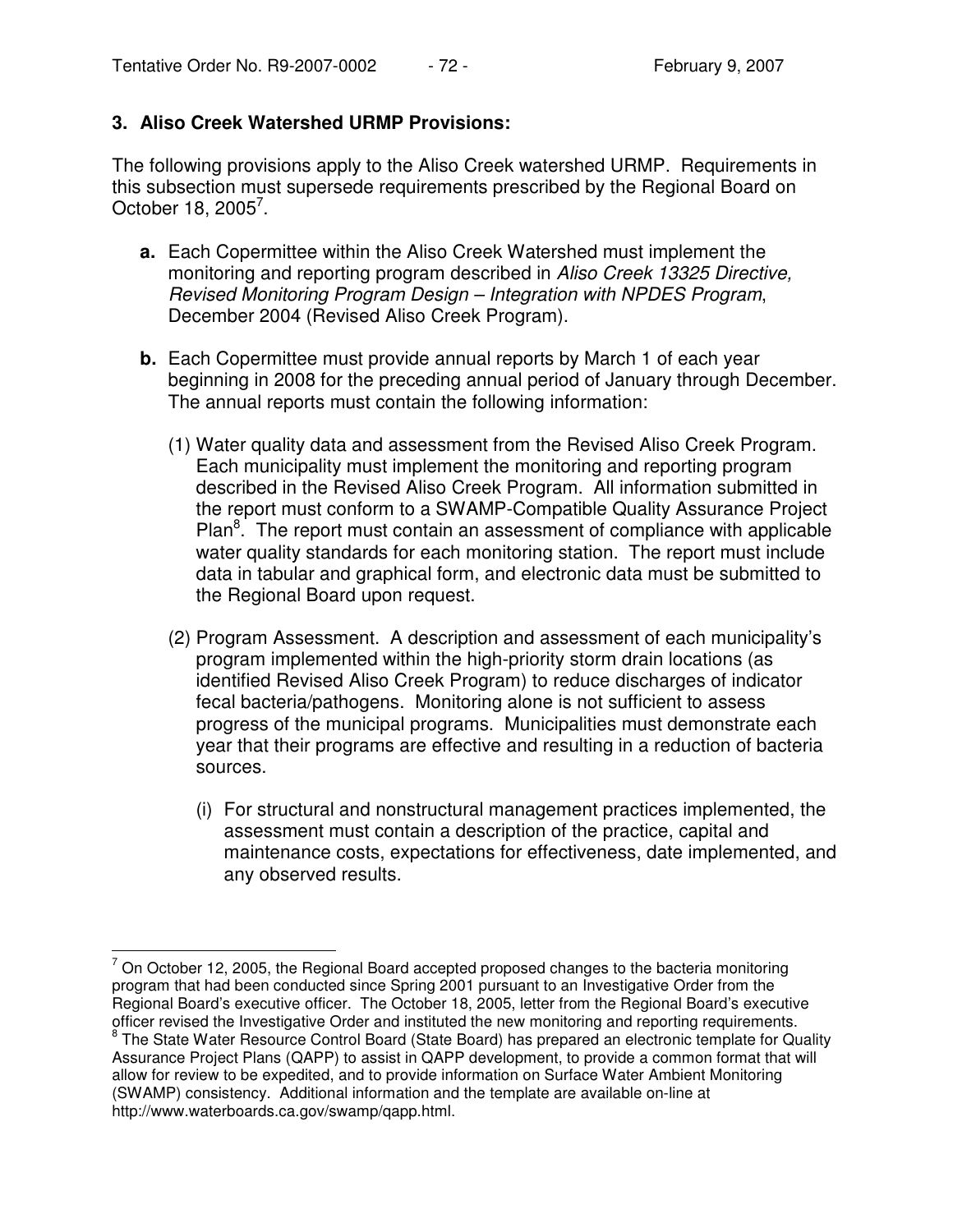- (ii) For structural and nonstructural management practices evaluated, the assessment must contain a description of the practice(s), conclusions from the evaluation, and whether and when the practice is planned for implementation by the municipality or group of municipalities.
- (3) Status Reports. Updates on high-priority storm drain areas. Status reports must be provided by each municipality that discuss the causes of impairment and subsequent management activities implemented within the reporting period in the high priority areas and the planned activities for the next reporting period.
- (4) Certification Statement. The technical reports submitted to the Regional Board must include the following certification statement signed by either the principal executive officer, ranking elected official, or duly authorized representative of that person:

*I certify under penalty of law that this document and all attachments were prepared under my direction or supervision in accordance with a system designed to assure that qualified personnel properly gather and evaluate the information submitted. Based on my inquiry of the person(s) directly responsible for gathering the information, the information is, to the best of my knowledge and belief, true, accurate, and complete. I am aware that there are significant penalties for submitting false information, including the possibility of fine and imprisonment for knowing violations.*

- **c.** The annual reports must be submitted until the Regional Board determines they are no longer warranted. If requested by a municipality, the monitoring program may be modified or reduced by the Regional Board. The monitoring program and annual reporting may be modified in response to adopted TMDLs.
- **d.** Municipalities must continue meeting on a quarterly basis to discuss efforts to reduce bacteria in the Aliso Creek watershed.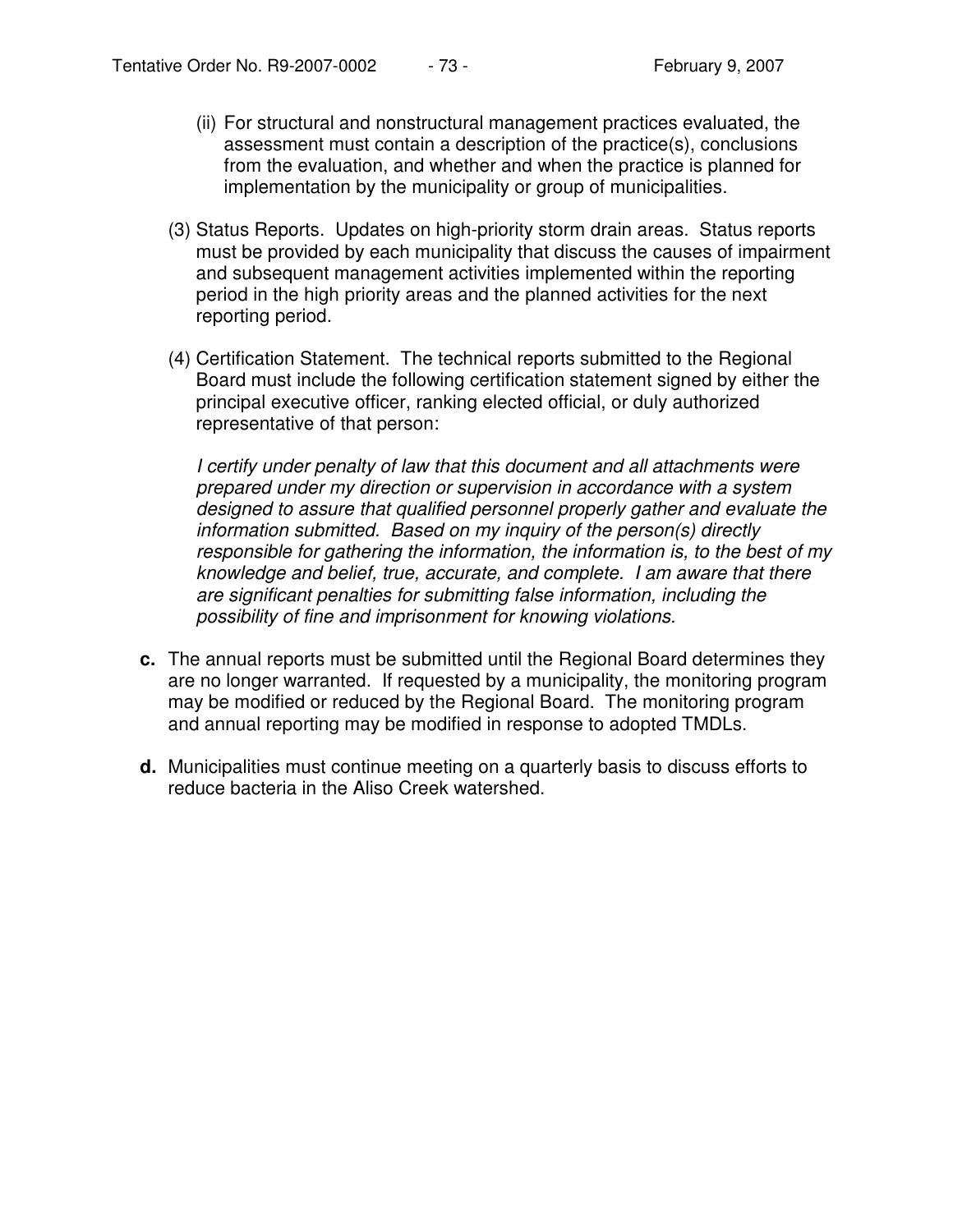# **F. FISCAL ANALYSIS**

- **1.** Secure Resources: Each Copermittee must secure the resources necessary to meet all requirements of this Order.
- **2.** Annual Analysis: Each Copermittee must conduct an annual fiscal analysis of the necessary capital and operation and maintenance expenditures necessary to accomplish the activities of the programs required by this Order. The analysis must include estimated expenditures for the reporting period, the preceding period, and the next reporting period.
	- **a.** Each analysis must include a description of the source of funds that are proposed to meet the necessary expenditures, including legal restrictions on the use of such funds.
	- **b.** Each analysis must include a narrative description of circumstances resulting in a 25% or greater annual change for any budget line items.
	- **c.** Each analysis must include a qualitative or quantitative description of fiscal benefits realized from implementation of the storm water protection program.
- **3.** Business Plan: Prior to expiration of this Order (five years after adoption), each Copermittee must submit to the Regional Board a Municipal Storm Water Funding Business Plan that identifies a long-term funding strategy for program evolution and funding decisions. The Business Plan must identify planned funding methods and mechanisms for municipal storm water management. It should identify the following items:
	- **a.** Program components of the municipal storm water program;
	- **b.** Linkages and dependencies among program components.
	- **c.** Problems addressed by the storm water program;
	- **d.** Storm water program priorities;
	- **e.** Services provided by the storm water program;
	- **f.** Public participation;
	- **g.** Available funding methods and mechanisms and associated legal constraints;
	- **h.** Partnerships with other public agencies;
	- **i.** Partnerships with the private sector;
	- **j.** Use of technology to improve efficiency; and
	- **k.** Anticipated local, state, and federal regulations that affect storm water management or funding options.
- **4.** Annual Reporting: Each Copermittee must submit its annual fiscal analysis with the annual JURMP report.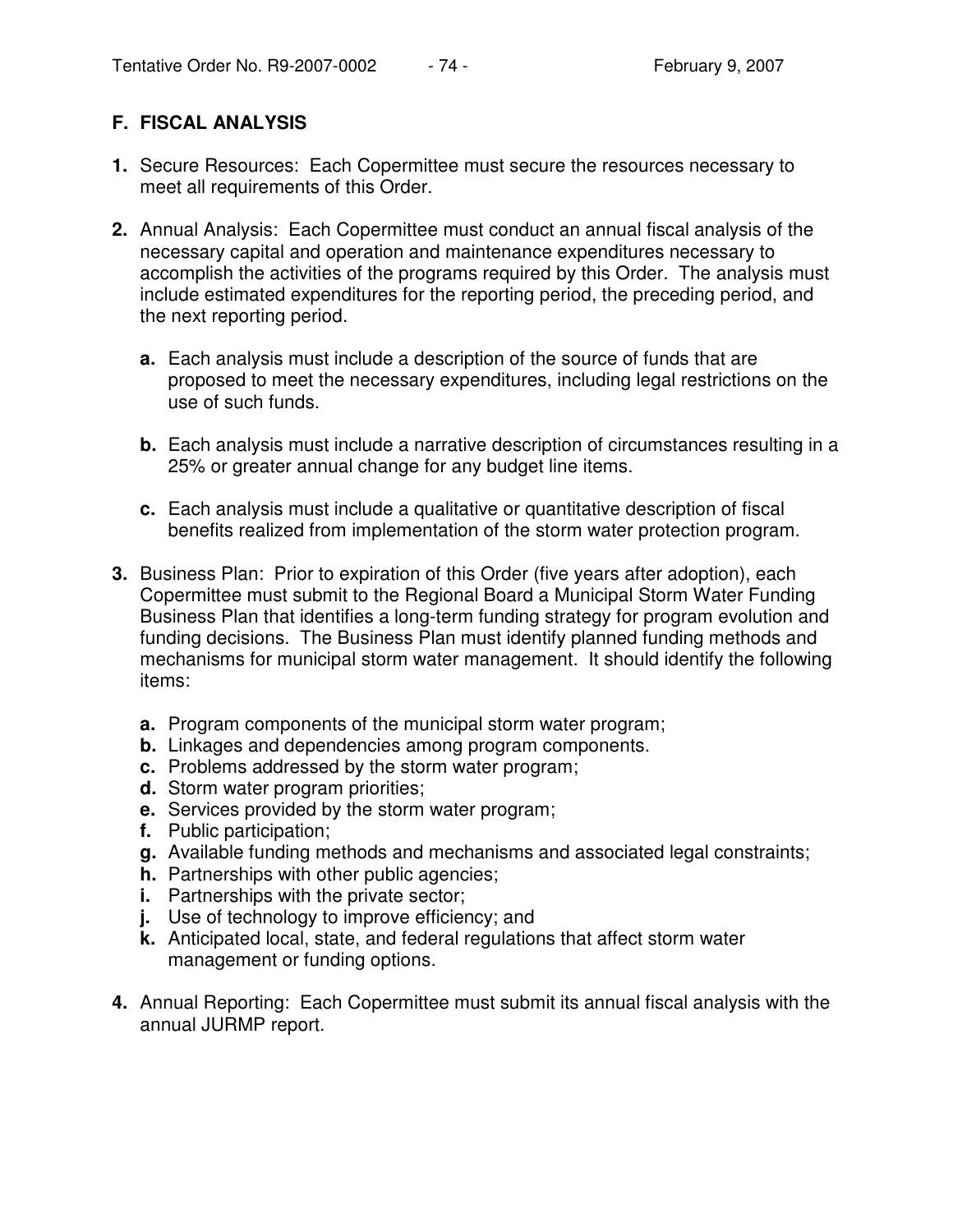# **G. PROGRAM EFFECTIVENESS ASSESSMENT AND REPORTING**

### **1. Jurisdictional Program Effectiveness Assessments**

#### **A. OBJECTIVES OF EFFECTIVENESS ASSESSMENTS:**

Each Copermittee must annually assess the effectiveness of its Jurisdictional Urban Runoff Management Program (JURMP) implementation at meeting the following objectives:

- (1) Objective for 303(d) Waterbodies: Reduce pollutant loadings.
	- (a) Each Copermittee must establish annual assessment measures or methods specifically for reducing discharges of pollutants from its MS4 into each 303(d)-listed waterbody for which that waterbody is impaired. Assessment measures must be developed for each of the six outcome levels described by  $\mathsf{CASQA}^9.$
	- (b) Each Copermittee must annually implement each established assessment measure or method and evaluate the outcome. Each outcome must then be used to assess the effectiveness of implemented management measures toward reducing MS4 discharges of the specific pollutants causing or contributing to conditions of impairment.
- (2) Objective for Environmentally-Sensitive Areas: Prevent MS4 discharges from causing or contributing to conditions of pollution, nuisance, or contamination.
	- (a) Each Copermittee must establish annual measures or methods specifically for assessing the effectiveness of its management measures for protecting downstream ESAs from adverse effects caused by discharges from its MS4. Assessment measures must be developed for each of the six outcome levels described by CASQA.
	- (b) Each Copermittee must annually implement each established assessment measure or method and evaluate the outcome. Each outcome must be used to assess the effectiveness of implemented management measures toward reducing MS4 discharges of the specific pollutants causing or contributing to conditions of impairment.
- (3) Objectives for major program component outcomes: Determined by Each Copermittee.

<sup>&</sup>lt;sup>9</sup> Effectiveness assessment outcome levels as defined by CASQA are defined in Attachment C of this Order.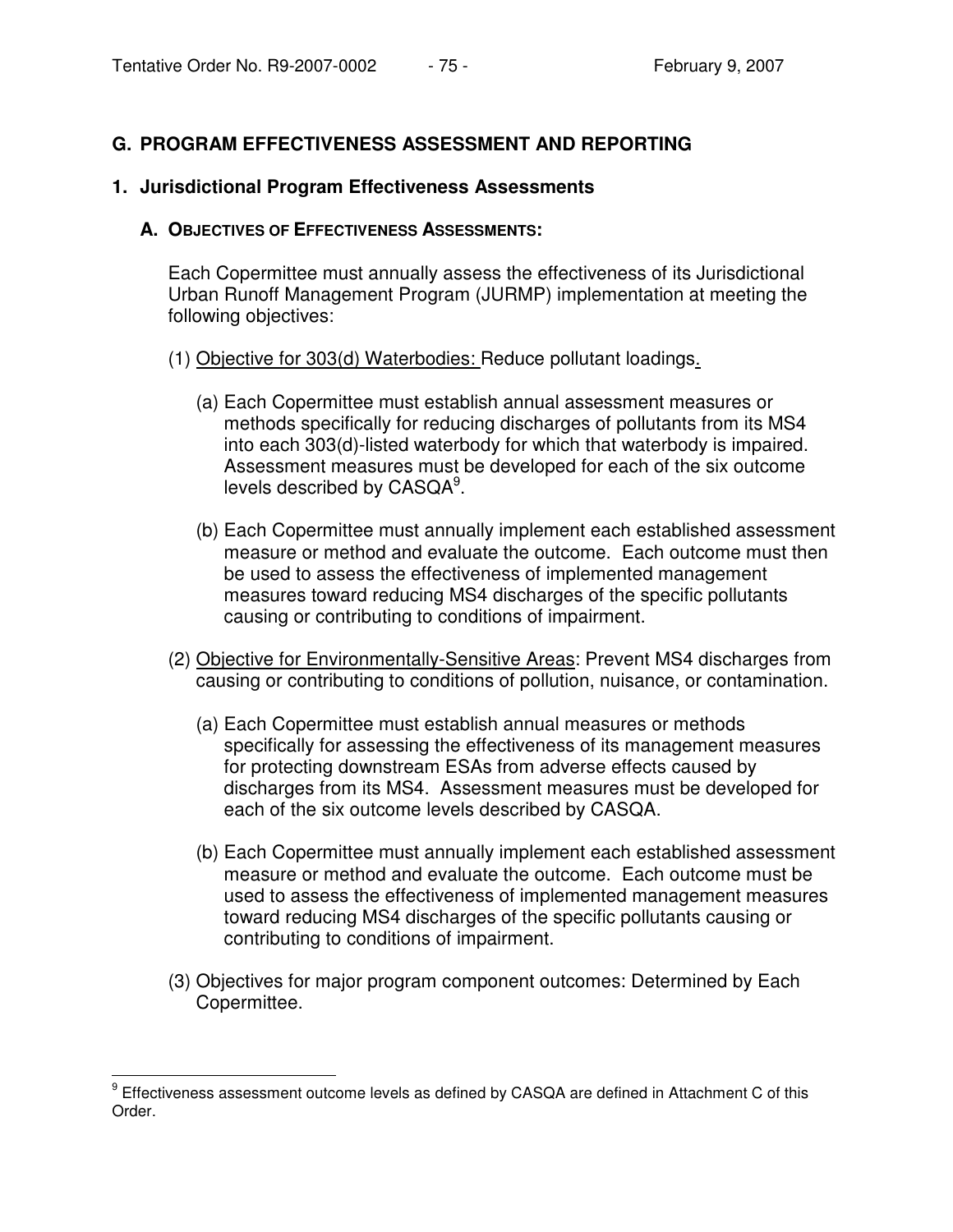- (a) Each Copermittee must annually develop objectives for each program component in Section D and the overall JURMP. The objectives must be established as appropriate in response to program implementation and evaluation of water quality and management practices.
- (b) Each Copermittee must develop and conduct an Integrated Assessment<sup>10</sup> of each program component in Section D and the overall JURMP using a combination of outcomes as appropriate to the objectives.
- (c) Assessment approaches for program implementation must include a mix of specific activities and general program components.

## **b. ASSESSMENT REVIEW AND PROGRAM MODIFICATIONS**

- (1) Based on the results of the effectiveness assessment, each Copermittee must annually review its jurisdictional activities or BMPs to identify modifications and improvements needed to maximize Jurisdictional Urban Runoff Management Program effectiveness, as necessary to achieve compliance with section A of this Order.
- (2) The Copermittees must develop and implement a plan and schedule to address the identified modifications and improvements.
- (3) Jurisdictional activities/BMPs that are ineffective or less effective than other comparable jurisdictional activities/BMPs must be replaced or improved upon by implementation of more effective jurisdictional activities/BMPs. Where monitoring data exhibits persistent water quality problems that are caused or contributed to by MS4 discharges, jurisdictional activities or BMPs applicable to the water quality problems must be modified and improved to correct the water quality problems.

## **2. Effectiveness Assessment Reporting**

- **a.** Each Copermittee must include a description and summary of its annual and long-term effectiveness assessments within each Annual Report. The Program Effectiveness reporting must include:
	- (1) 303(d) waterbodies: A description and results of the annual assessment measures or methods specifically for reducing discharges of pollutants from its MS4 into each 303(d)-listed waterbody;

<sup>&</sup>lt;sup>10</sup> Integrated assessment is defined in Attachment C. It is the process of evaluating whether program implementation is resulting in the protection or improvement of water quality. Integrated assessment combines assessments of program implementation and water quality.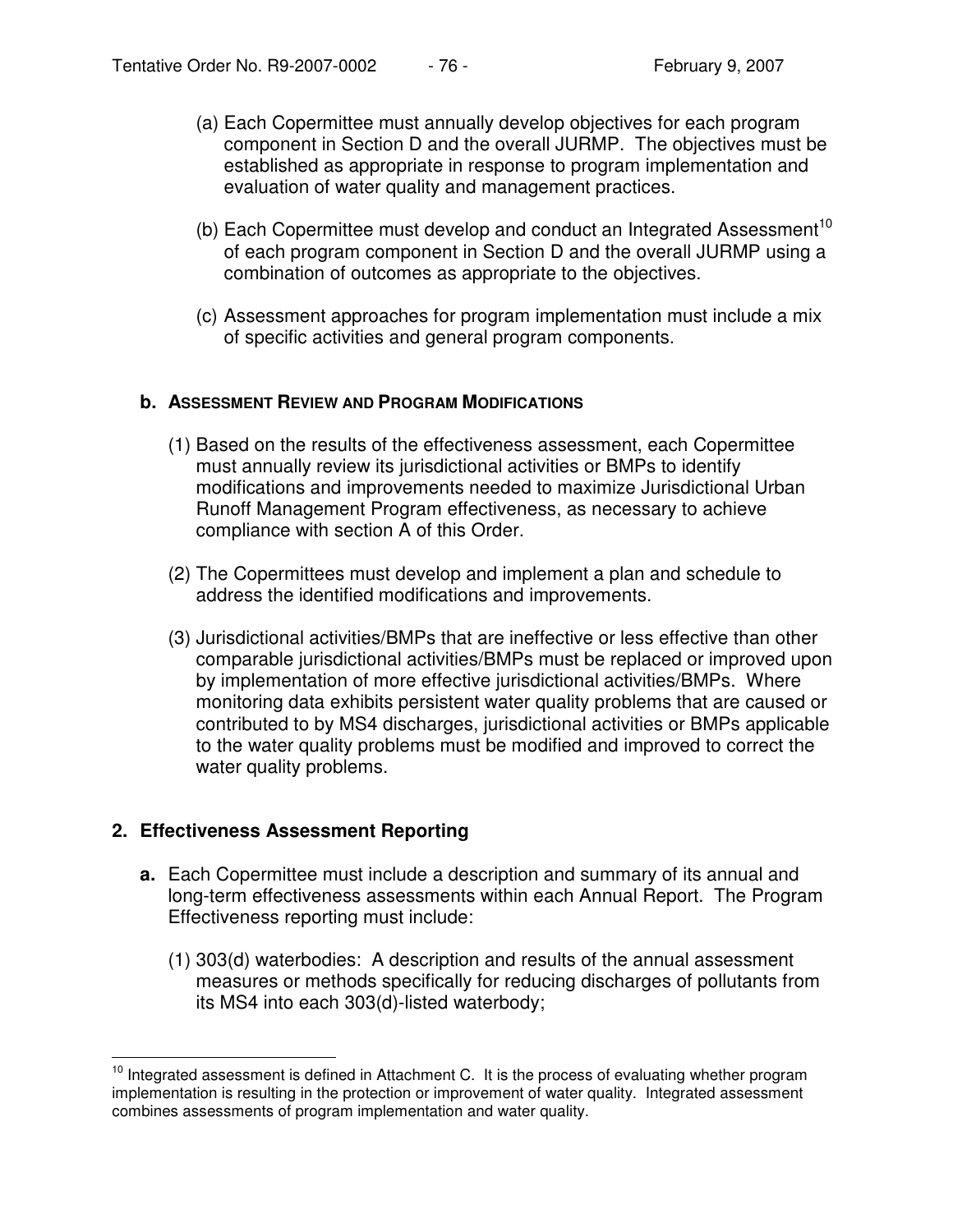- (2) ESAs: A description and results of the annual assessment measures or methods specifically for managing discharges of pollutants from its MS4 into each downstream ESA;
- (3) Other Program Components: A description of the objectives and corresponding assessment measures and results used to evaluate the effectiveness of each general program component. The results must include findings from both program implementation and water quality assessment where applicable.
- (4) A description of the steps taken to use dry-weather and wet-weather monitoring data to assess the effectiveness of the programs for 303(d) impairments, ESAs, and general program components;
- (5) A description of the steps that will be taken to improve the Copermittee's ability to assess program effectiveness using measurable targeted outcomes, assessment measures, assessment methods, and outcome levels 1-6. Include a time schedule for when improvement will occur; and
- (6) A description of the steps that will be taken to identify aspects of the Copermittee's Jurisdictional Urban Runoff Management Program that will be changed based on the results of the effectiveness assessment.

# **H. REPORTING**

Information to be reported to the Regional Board is described in each Section of this Order. This section describes the reporting process.

#### **1. Urban Runoff Management Plans**

#### **a. JURISDICTIONAL URBAN RUNOFF MANAGEMENT PLANS**

- (1) Copermittees: The written account of the overall program to be conducted by each Copermittee to meet the jurisdictional requirements of section D of this Order is referred to as the Jurisdictional Urban Runoff Management Plan. Each Copermittee must revise and update its existing Jurisdictional Urban Runoff Management Plan so that it describes all activities the Copermittee will undertake to implement the requirements of this Order. Each Copermittee must submit its updated and revised Jurisdictional Urban Runoff Management Plan to the Regional Board 365 days after adoption of this Order.
- (2) At a minimum, each Copermittee's JURMP must be updated and revised to demonstrate compliance with each applicable section of this Order.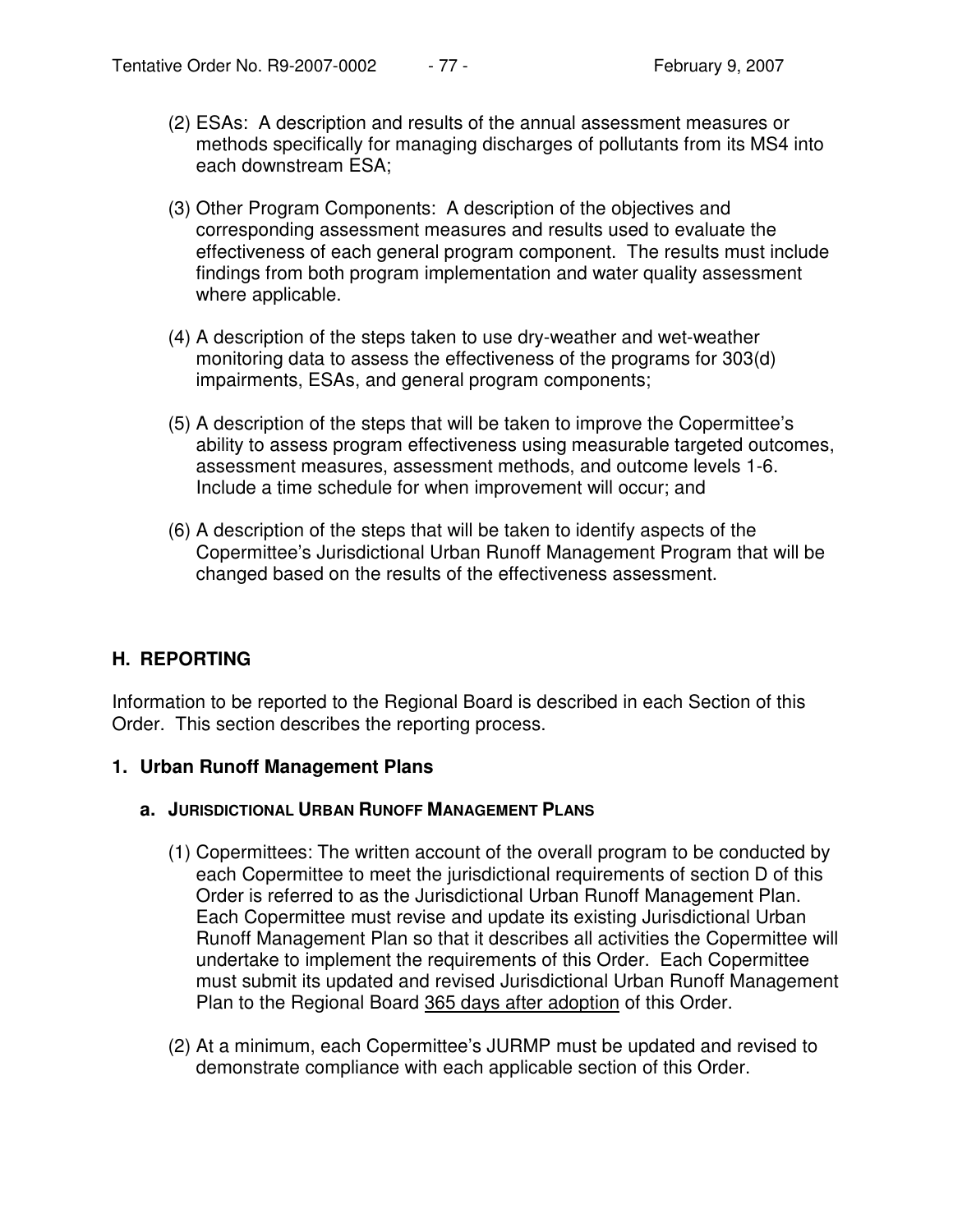## **b. WATERSHED URBAN RUNOFF MANAGEMENT PLANS**

- (1) Copermittees: The written account of the program conducted by each watershed group of Copermittees is referred to as the Watershed Urban Runoff Management Plan. The Copermittees within each watershed are be responsible for updating and revising each Watershed Urban Runoff Management Plan, as specified in Table 3 above. Each Watershed Urban Runoff Management Plan must be updated and revised to describe all activities the watershed Copermittees will undertake to implement the Watershed Urban Runoff Management Plan requirements of section E of this Order.
- (2) Lead Watershed Permittee: Each Lead Watershed Permittee is responsible for producing its respective Watershed Urban Runoff Management Plan, as well as for coordination and meetings amongst all member watershed Copermittees. Each Lead Watershed Permittee is further responsible for the submittal of the Watershed Urban Runoff Management Plan to the Principal Permittee by the date specified by the Principal Permittee.
- (3) Principal Permittee: The Principal Permittee must assemble and submit updated Watershed Urban Runoff Management Plans to the Regional Board on January 31, 2009 in the form of the WURMP annual report.

# **2. Other Required Reports and Plans**

## **a. SUSMP UPDATES**

- (1) Each Copermittee must submit its updated local SUSMP in accordance with the applicable requirements of section D.1 with the JURMP 365 days after adoption of this Order.
- (2) For SUSMP-related requirements of Section D.1 with subsequent implementation due dates, updated SUSMPs must be submitted with the JURMP annual report covering the applicable reporting period.

## **b. REPORT OF WASTE DISCHARGE**

The Principal Permittee must submit to the Regional Board, no later than 210 days in advance of the expiration date of this Order, a Report of Waste Discharge (ROWD) as an application for issuance of new waste discharge requirements. The fourth annual report for this Order may serve as the ROWD, provided it contains the minimum information below.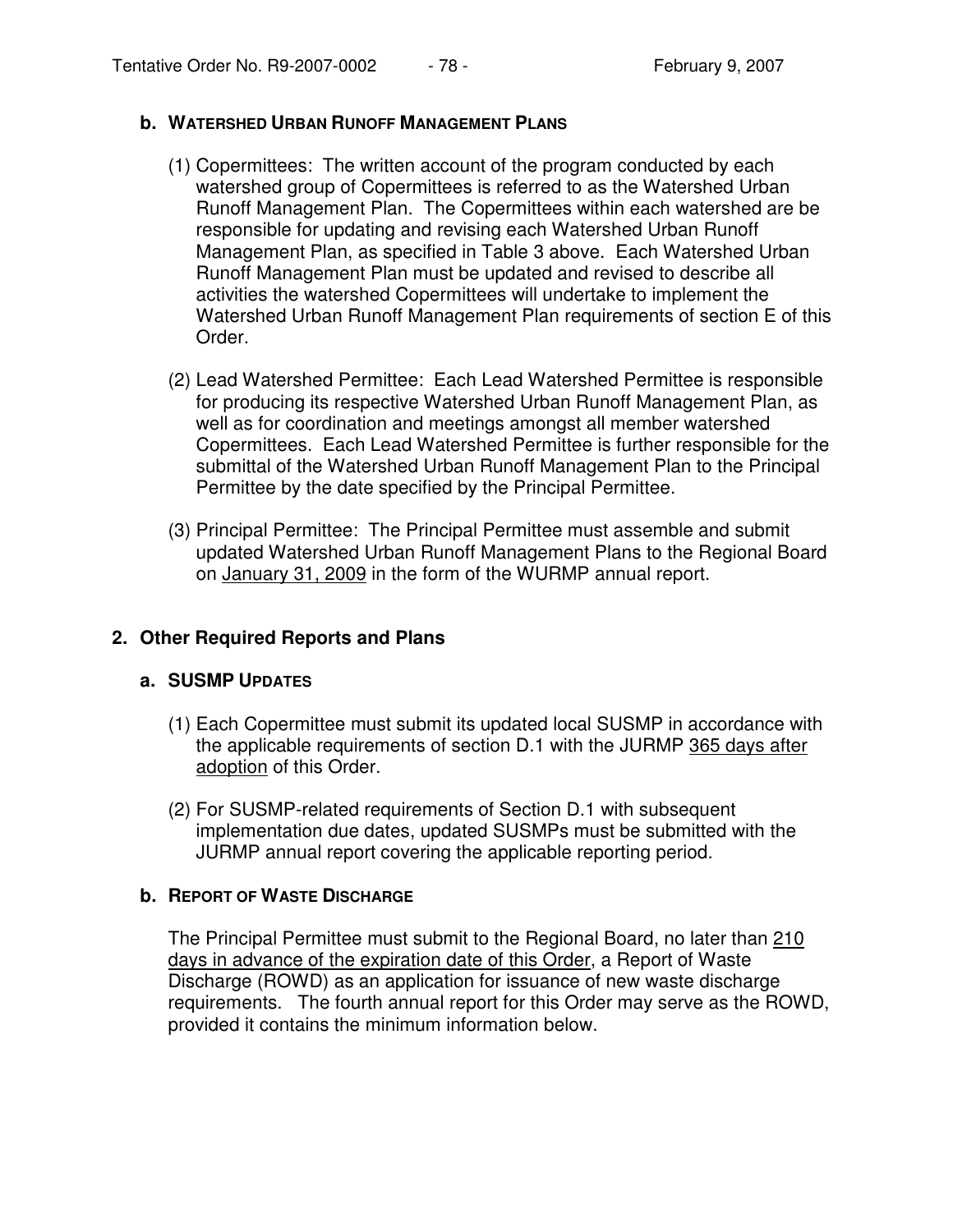At a minimum, the ROWD must include the following: (1) Proposed changes to the Copermittees' urban runoff management programs; (2) Proposed changes to monitoring programs; (3) Justification for proposed changes; (4) Name and mailing addresses of the Copermittees; (5) Names and titles of primary contacts of the Copermittees; and (6) Any other information necessary for the reissuance of this Order.

## **3. Annual Reports**

### **a. JURISDICTIONAL URBAN RUNOFF MANAGEMENT PROGRAM (JURMP) ANNUAL REPORTS**

- (1) Copermittees: Each Copermittee must generate individual JURMP Annual Reports which cover implementation of its jurisdictional activities during the past annual reporting period. Each Copermittee must submit to the Principal Permittee its individual JURMP Annual Report by the date specified by the Principal Permittee. Each individual JURMP Annual Report must be a comprehensive description of all activities conducted by the Copermittees to meet all requirements of each component of section D of this Order. The reporting period for these annual reports must be the previous fiscal year. For example, the report submitted September 30, 2008 must cover the reporting period July 1, 2007 to June 30, 2008.
- (2) Principal Permittee: The Principal Permittee is responsible for collecting and assembling each Copermittee's individual JURMP Annual Report. The Principal Permittee must submit Unified JURMP Annual Reports to the Regional Board by September 30 of each year, beginning on September 30, 2008. The Unified JURMP Annual Report must contain the 13 individual JURMP Annual Reports.
- (3) Each JURMP Annual Report must contain, at a minimum, the information required to be reported annually in:
	- (a) Each reporting sub-section of Section D of this Order;
	- (b) Section F (Fiscal Analysis) of this Order; and
	- (c) Section G (Program Effectiveness) of this Order.
- (4) Each JURMP Annual Report must also include the following information regarding non-storm water discharges (see Section B.2. of this Order):
	- (a) Identification of non-storm water discharge categories identified as a source of pollutants to waters of the U.S.
	- (b) A description of whether non-storm water discharge categories identified under section (a)i above will be prohibited or required to implement appropriate control measures to reduce the discharge of pollutants to the MEP.
	- (c) Identification of any control measures to be required and implemented for non-storm water discharge categories identified under section (a)i above.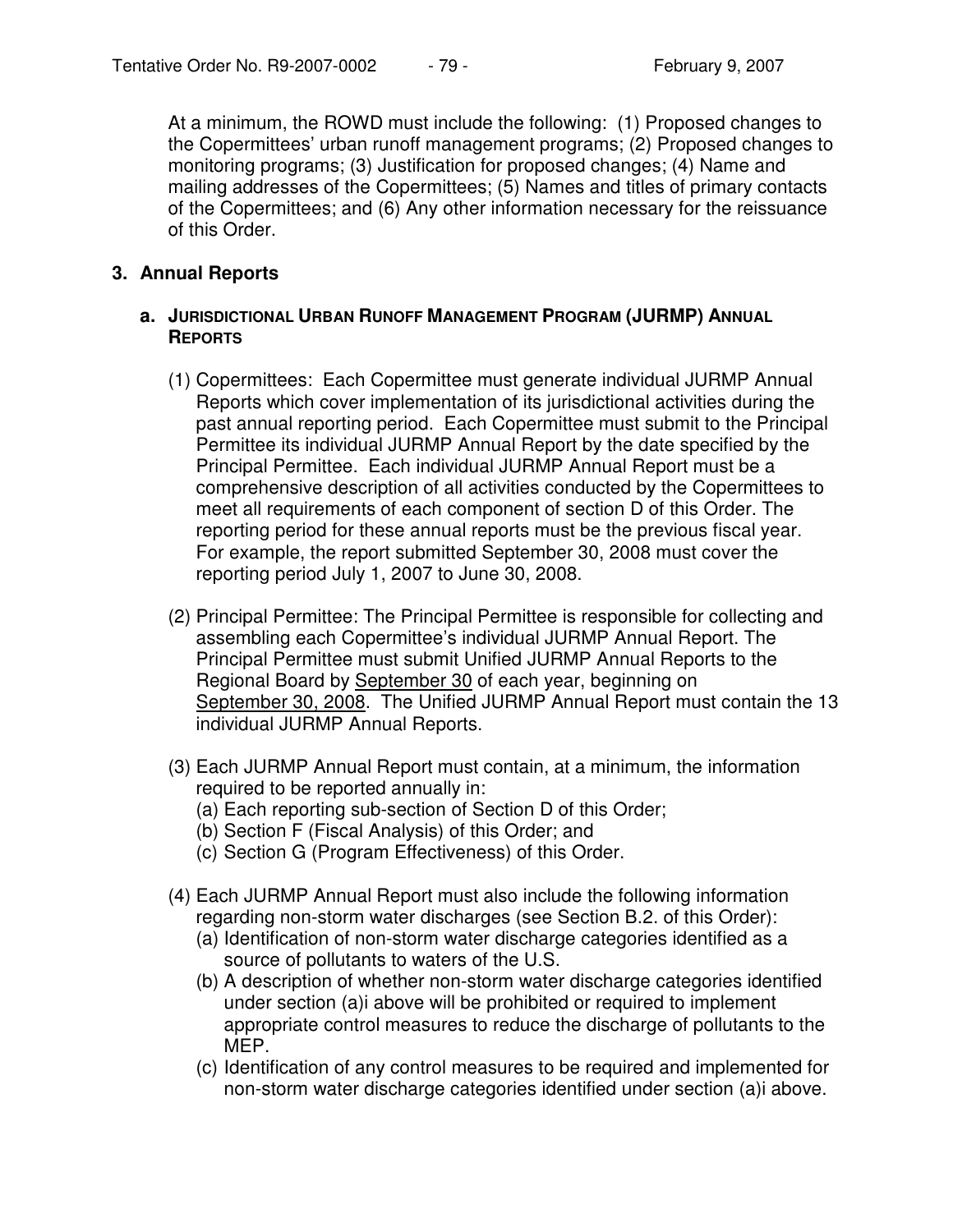(d) A description of a program to reduce pollutants from non-emergency fire fighting flows identified by the Copermittee to be significant sources of pollutants.

#### **b. WATERSHED URBAN RUNOFF MANAGEMENT PROGRAM (WURMP) ANNUAL REPORTS**

- (1) Lead Watershed Permittee: Each Lead Watershed Permittee must generate watershed-specific WURMP Annual Reports for its respective watershed(s), as they are outlined in Table 3 of Order No. R9-2007-0001. Copermittees within each watershed must collaborate with the Lead Watershed Permittee to generate the WURMP Annual Reports.
- (2) Each WURMP Annual Report must, at a minimum, contain the information required in sections E.2 and E.3 of this Order for the reporting period. Each WURMP Annual Report must also serve as an update to the WURMP.
- (3) Principal Permittee: The Unified WURMP Annual Report must contain the nine separate Watershed Urban Runoff Management Program Annual Reports. Each Lead Watershed Copermittee must submit to the Principal Permittee a WURMP Annual Report by the date specified by the Principal Permittee. The Principal Permittee must assemble and submit the Unified WURMP Annual Report to the Regional Board by January 31, 2009 and every January 31 thereafter. The reporting period for these annual reports is the previous fiscal year. For example, the report submitted January 31, 2009 must cover the reporting period July 1, 2007 to June 30, 2008.

## **4. Interim Reporting Requirements**

For the July 2006–June 2007 reporting period, Jurisdictional URMP and Watershed URMP Annual Reports must be submitted on January 31, 2008. Each Jurisdictional URMP and Watershed URMP Annual Report submitted for this reporting period must, at a minimum, include comprehensive descriptions of all activities conducted to fully implement the Copermittees' Jurisdictional URMP and Watershed URMP documents, as those documents were developed to comply with the requirements of Order No. 2002-01. The Principal Permittee must submit these documents in a unified manner, consistent with the unified reporting requirements of Order No. 2002-01.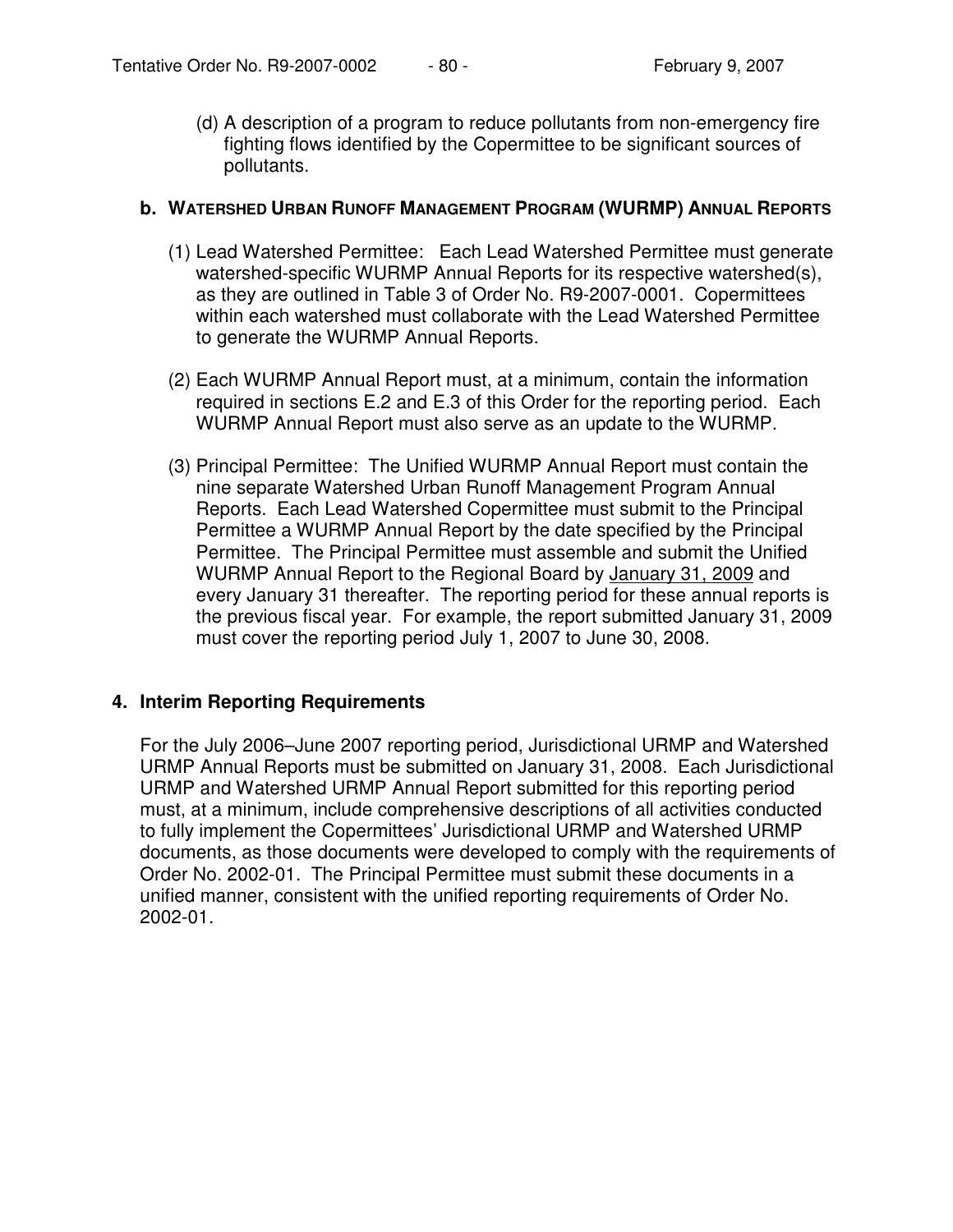## **5. Universal Reporting Requirements**

All submittals must include an executive summary, introduction, conclusion, recommendations, and signed certified statement. Each Copermittee must submit a signed certified statement covering its responsibilities for each applicable submittal. The Principal Permittee must submit a signed certified statement covering its responsibilities for each applicable submittal and the sections of the submittals for which it is responsible.

# **I. MODIFICATION OF PROGRAMS**

Modifications of Jurisdictional Urban Runoff Management Programs and/or Watershed Urban Runoff Management Programs may be initiated by the Executive Officer of the Regional Board or by the Copermittees. Requests by Copermittees must be made to the Executive Officer, and must be submitted during the annual review process. Requests for modifications should be incorporated, as appropriate, into the Annual Reports or other deliverables required or allowed under this Order.

- **1.** Minor Modifications: Minor modifications to Jurisdictional Urban Runoff Management Programs, and/or Watershed Urban Runoff Management Programs, may be accepted by the Executive Officer where the Executive Officer finds the proposed modification complies with all discharge prohibitions, receiving water limitations, and other requirements of this Order.
- **2.** Modifications Requiring an Amendment to this Order: Proposed modifications that are not minor must require amendment of this Order in accordance with this Order's rules, policies, and procedures.

# **J. PRINCIPAL PERMITTEE RESPONSIBILITIES**

Within 180 days of adoption of this Order, the Copermittees must designate the Principal Permittee and notify the Regional Board of the name of the Principal Permittee. The Principal Permittee must, at a minimum:

- **1.** Serve as liaison between the Copermittees and the Regional Board on general permit issues, and when necessary and appropriate, represent the Copermittees before the Regional Board.
- **2.** Coordinate permit activities among the Copermittees and facilitate collaboration on the development and implementation of programs required under this Order.
- **3.** Integrate individual Copermittee documents and reports into single unified documents and reports for submittal to the Regional Board as required under this Order.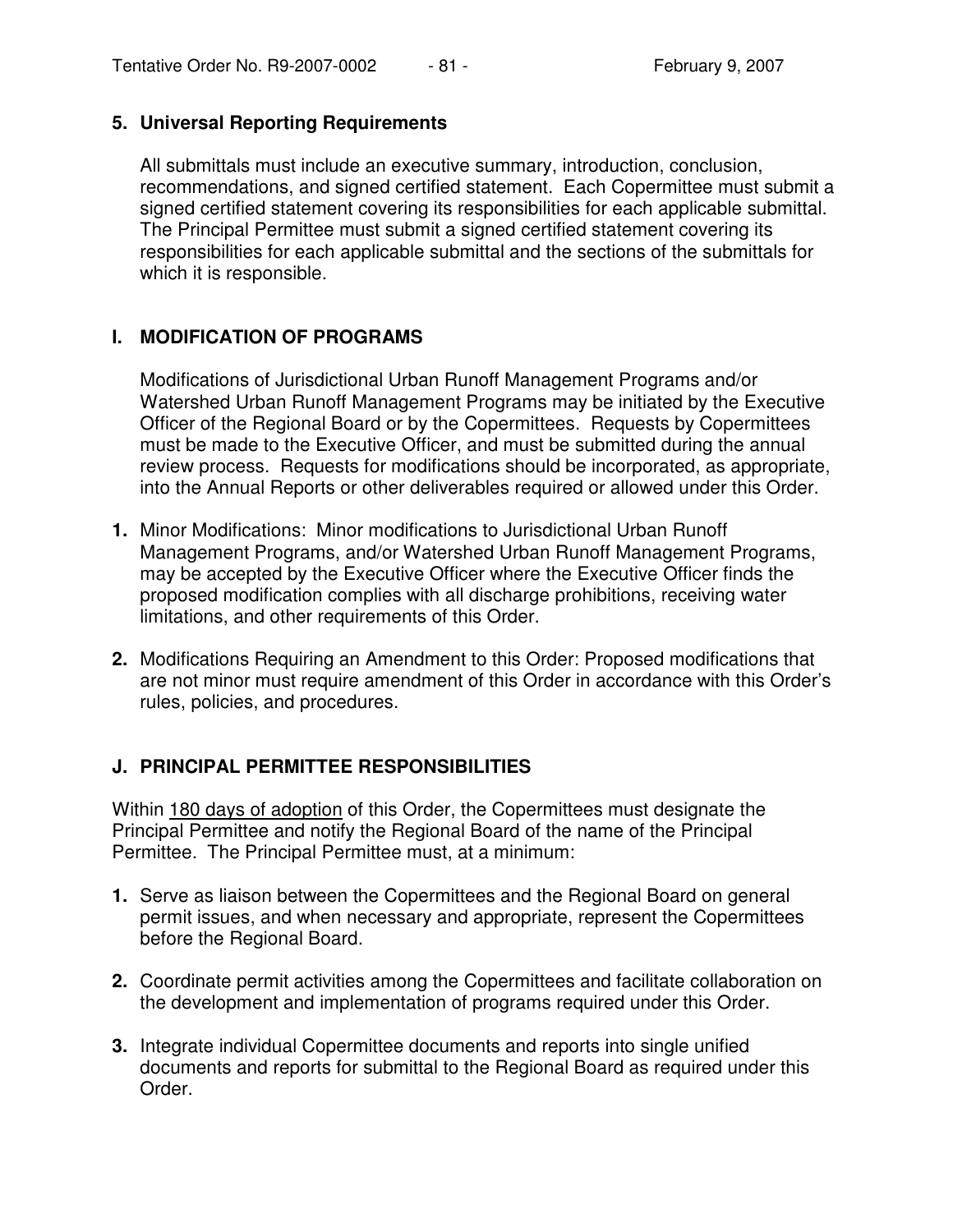- **4.** Produce and submit documents and reports as required by section H of this Order and Receiving Waters Monitoring and Reporting Program No. R9-2007-02.
- **5.** Submit to the Regional Board, within 180 days of adoption of this Order, a formal agreement between the Copermittees which provides a management structure for meeting the requirements of this Order (as described in section J).

## **K. RECEIVING WATERS AND URBAN RUNOFF MONITORING AND REPORTING PROGRAM**

Pursuant to CWC section 13267, the Copermittees must comply with all the requirements contained in Receiving Waters and Urban Runoff Monitoring and Reporting Program No. R9-2007-0002.

## **L. STANDARD PROVISIONS, REPORTING REQUIREMENTS, AND NOTIFICATIONS**

- **1.** Each Copermittee must comply with Standard Provisions, Reporting Requirements, and Notifications contained in Attachment B of this Order. This includes 24 hour/5 day reporting requirements for any instance of non-compliance with this Order as described in section 5.e of Attachment B.
- **2.** All plans, reports and subsequent amendments submitted in compliance with this Order must be implemented immediately (or as otherwise specified). All submittals by Copermittees must be adequate to implement the requirements of this Order.

I, John H. Robertus, Executive Officer, do hereby certify the foregoing is a full, true, and correct copy of an Order adopted by the California Regional Water Quality Control Board, San Diego Region, on (DATE).

TENTATIVE **WE** 

John H. Robertus Executive Officer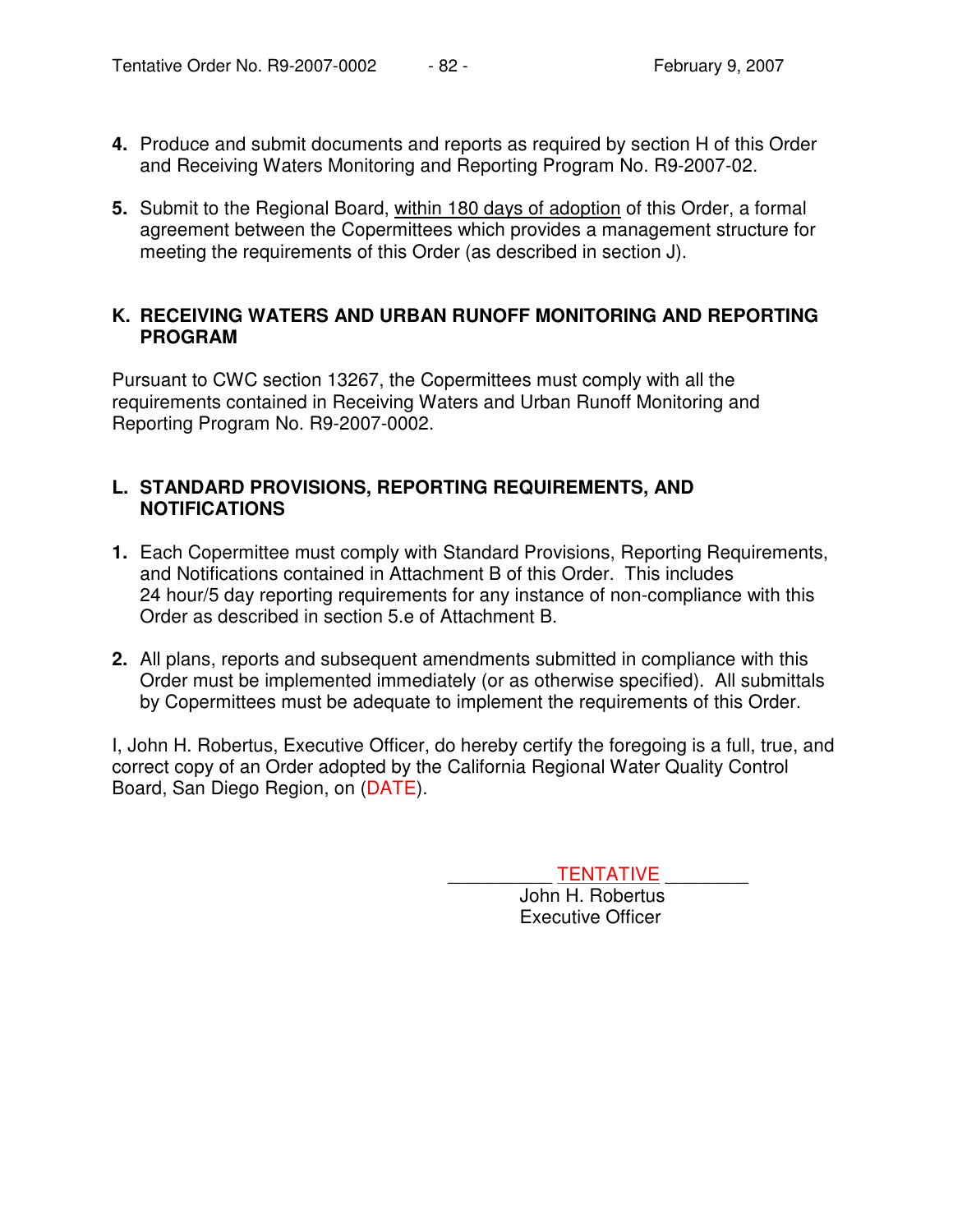## **ATTACHMENT A**

#### **BASIN PLAN PROHIBITIONS**

California Water Code Section 13243 provides that a Regional Board, in a water quality control plan, may specify certain conditions or areas where the discharge of waste or certain types of waste is not permitted. The following discharge prohibitions are applicable to any person, as defined by Section 13050(c) of the California Water Code, who is a citizen, domiciliary, or political agency or entity of California whose activities in California could affect the quality of waters of the state within the boundaries of the San Diego Region.

- 1. The discharge of waste to waters of the state in a manner causing, or threatening to cause a condition of pollution, contamination or nuisance as defined in California Water Code Section 13050, is prohibited.
- 2. The discharge of waste to land, except as authorized by waste discharge requirements or the terms described in California Water Code Section 13264 is prohibited.
- 3. The discharge of pollutants or dredged or fill material to waters of the United States except as authorized by a NPDES permit or a dredged or fill material permit (subject to the exemption described in California Water Code Section 13376) is prohibited.
- 4. Discharges of recycled water to lakes or reservoirs used for municipal water supply or to inland surface water tributaries thereto are prohibited, unless this Regional Board issues a NPDES permit authorizing such a discharge; the proposed discharge has been approved by the State Department of Health Services and the operating agency of the impacted reservoir; and the discharger has an approved fail-safe long-term disposal alternative.
- 5. The discharge of waste to inland surface waters, except in cases where the quality of the discharge complies with applicable receiving water quality objectives, is prohibited. Allowances for dilution may be made at the discretion of the Regional Board. Consideration would include streamflow data, the degree of treatment provided and safety measures to ensure reliability of facility performance. As an example, discharge of secondary effluent would probably be permitted if streamflow provided 100:1 dilution capability.
- 6. The discharge of waste in a manner causing flow, ponding, or surfacing on lands not owned or under the control of the discharger is prohibited, unless the discharge is authorized by the Regional Board.
- 7. The dumping, deposition, or discharge of waste directly into waters of the state, or adjacent to such waters in any manner which may permit its being transported into the waters, is prohibited unless authorized by the Regional Board.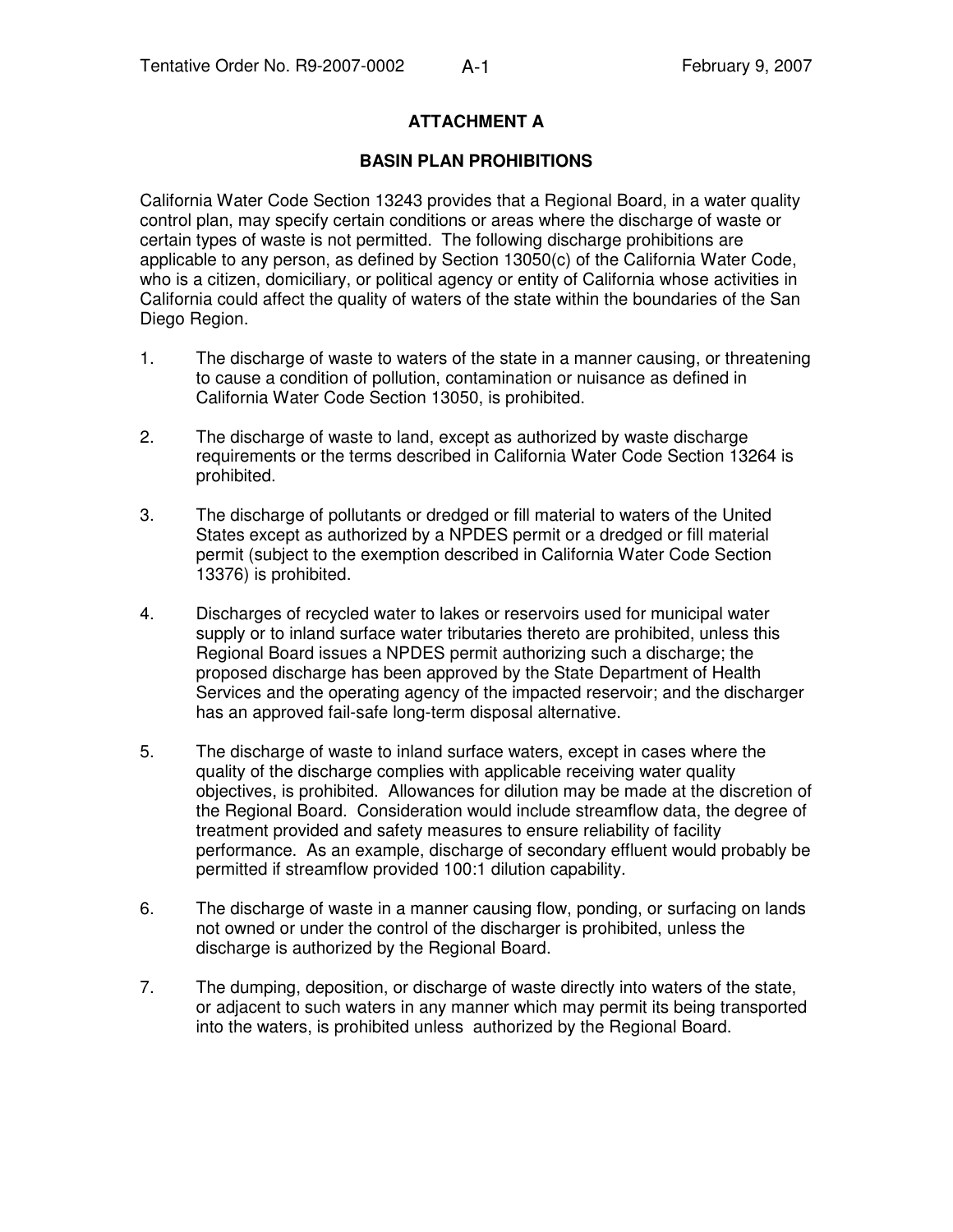- 8. Any discharge to a storm water conveyance system that is not composed entirely of "storm water" is prohibited unless authorized by the Regional Board. [The federal regulations, 40 CFR 122.26(b)(13), define storm water as storm water runoff, snow melt runoff, and surface runoff and drainage. 40 CFR 122.26(b)(2) defines an illicit discharge as any discharge to a storm water conveyance system that is not composed entirely of storm water except discharges pursuant to a NPDES permit and discharges resulting from fire fighting activities. [§122.26 amended at 56 FR 56553, November 5, 1991; 57 FR 11412, April 2, 1992].
- 9. The unauthorized discharge of treated or untreated sewage to waters of the state or to a storm water conveyance system is prohibited.
- 10. The discharge of industrial wastes to conventional septic tank/subsurface disposal systems, except as authorized by the terms described in California Water Code Section 13264, is prohibited.
- 11. The discharge of radioactive wastes amenable to alternative methods of disposal into the waters of the state is prohibited.
- 12. The discharge of any radiological, chemical, or biological warfare agent into waters of the state is prohibited.
- 13. The discharge of waste into a natural or excavated site below historic water levels is prohibited unless the discharge is authorized by the Regional Board.
- 14. The discharge of sand, silt, clay, or other earthen materials from any activity, including land grading and construction, in quantities which cause deleterious bottom deposits, turbidity or discoloration in waters of the state or which unreasonably affect, or threaten to affect, beneficial uses of such waters is prohibited.
- 15. The discharge of treated or untreated sewage from vessels to Mission Bay, Oceanside Harbor, Dana Point Harbor, or other small boat harbors is prohibited.
- 16. The discharge of untreated sewage from vessels to San Diego Bay is prohibited.
- 17. The discharge of treated sewage from vessels to portions of San Diego Bay that are less than 30 feet deep at mean lower low water (MLLW) is prohibited.
- 18. The discharge of treated sewage from vessels, which do not have a properly functioning US Coast Guard certified Type I or Type II marine sanitation device, to portions of San Diego Bay that are greater than 30 feet deep at mean lower low water (MLLW) is prohibited.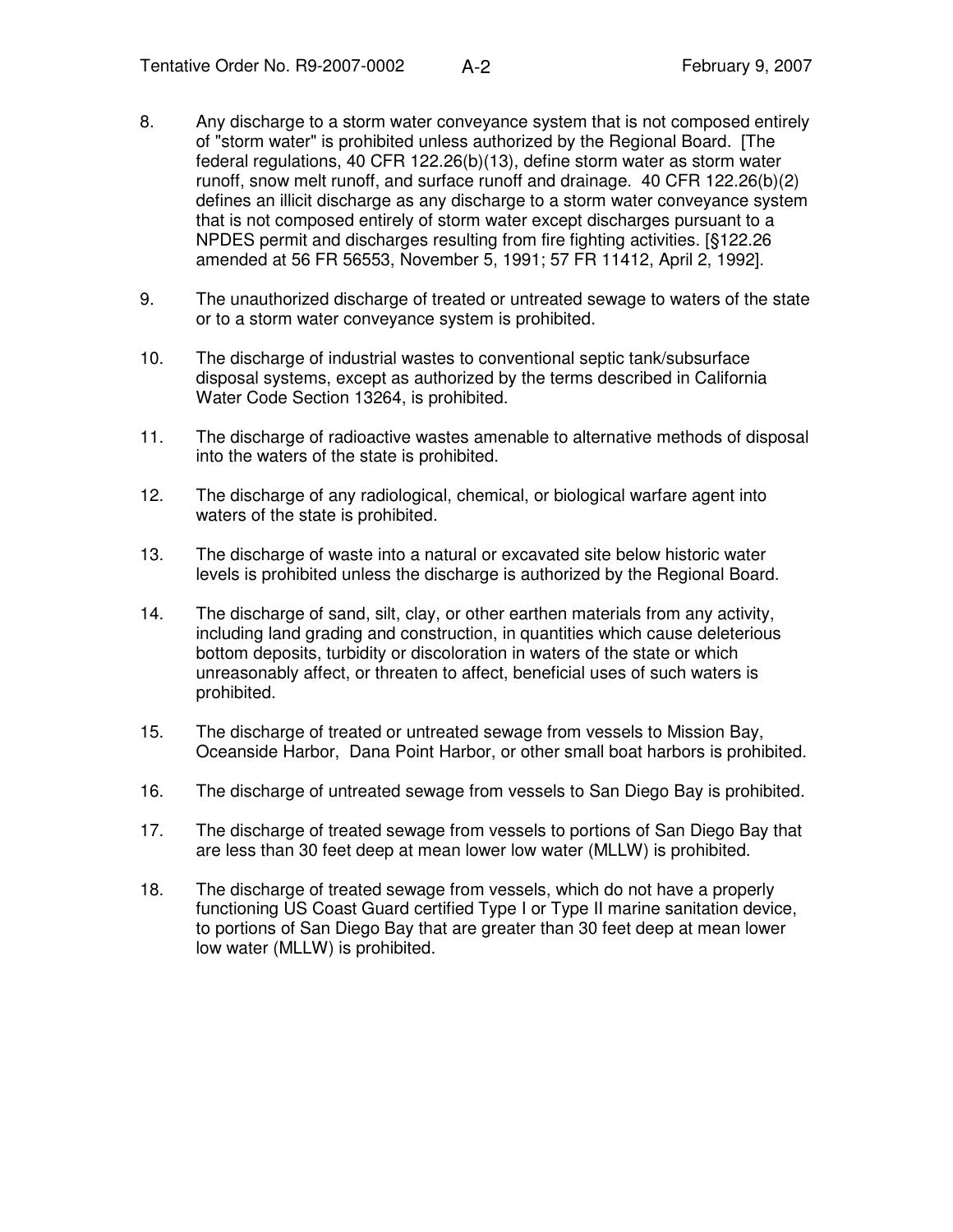## **ATTACHMENT B**

#### **STANDARD PROVISIONS, REPORTING REQUIREMENTS, AND NOTIFICATIONS**

#### **1. STANDARD PROVISIONS – PERMIT COMPLIANCE [40 CFR 122.41]**

- (a) *Duty to comply* [40 CFR 122.41(a)].
	- (1) The Copermittee must comply with all of the conditions of this Order. Any noncompliance constitutes a violation of the Clean Water Act (CWA) and the California Water Code (CWC) and is grounds for enforcement action, for permit termination, revocation and reissuance, or modification; or denial of a permit renewal application.
	- (2) The Copermittee shall comply with effluent standards or prohibitions established under section 307(a) of the CWA toxic pollutants and with standards for sewage sludge use or disposal established under section 405(d) of the CWA within the time provided in the regulations that establish these standards or prohibitions or standards for sewage sludge use or disposal, even if the Order has not yet been modified to incorporate the requirement.
- (b) *Need to halt or reduce activity not a defense* [40 CFR 122.41(c)]. It shall not be a defense for the Copermittee in an enforcement action that it would have been necessary to halt or reduce the permitted activity in order to maintain compliance with the conditions of this Order.
- (c) *Duty to mitigate* [40 CFR 122.41(d)]. The Copermittee shall take all reasonable steps to minimize or prevent any discharge or prevent any discharge or sludge use or disposal in violation of this Order that has a reasonable likelihood of adversely affecting human health or the environment.
- (d) *Proper operation and maintenance* [40 CFR 122.41(e)]. The Copermittee shall at all times properly operate and maintain all facilities and systems of treatment and control (and related appurtenances) which are installed or used by the Copermittee to achieve compliance with the conditions of this Order. Proper operation and maintenance also includes adequate laboratory controls and appropriate quality assurance procedures. This provision requires the operation of back-up or auxiliary facilities or similar systems that are installed by the Copermittee only when necessary to achieve compliance with the conditions of this Order.
- (e) *Property rights* [40 CFR 122.41(g)].
	- (1) This Order does not convey any property rights of any sort or any exclusive privilege.
	- (2) The issuance of this Order does not authorize any injury to persons or property or invasion of other private rights, or any infringement of State or local law or regulations.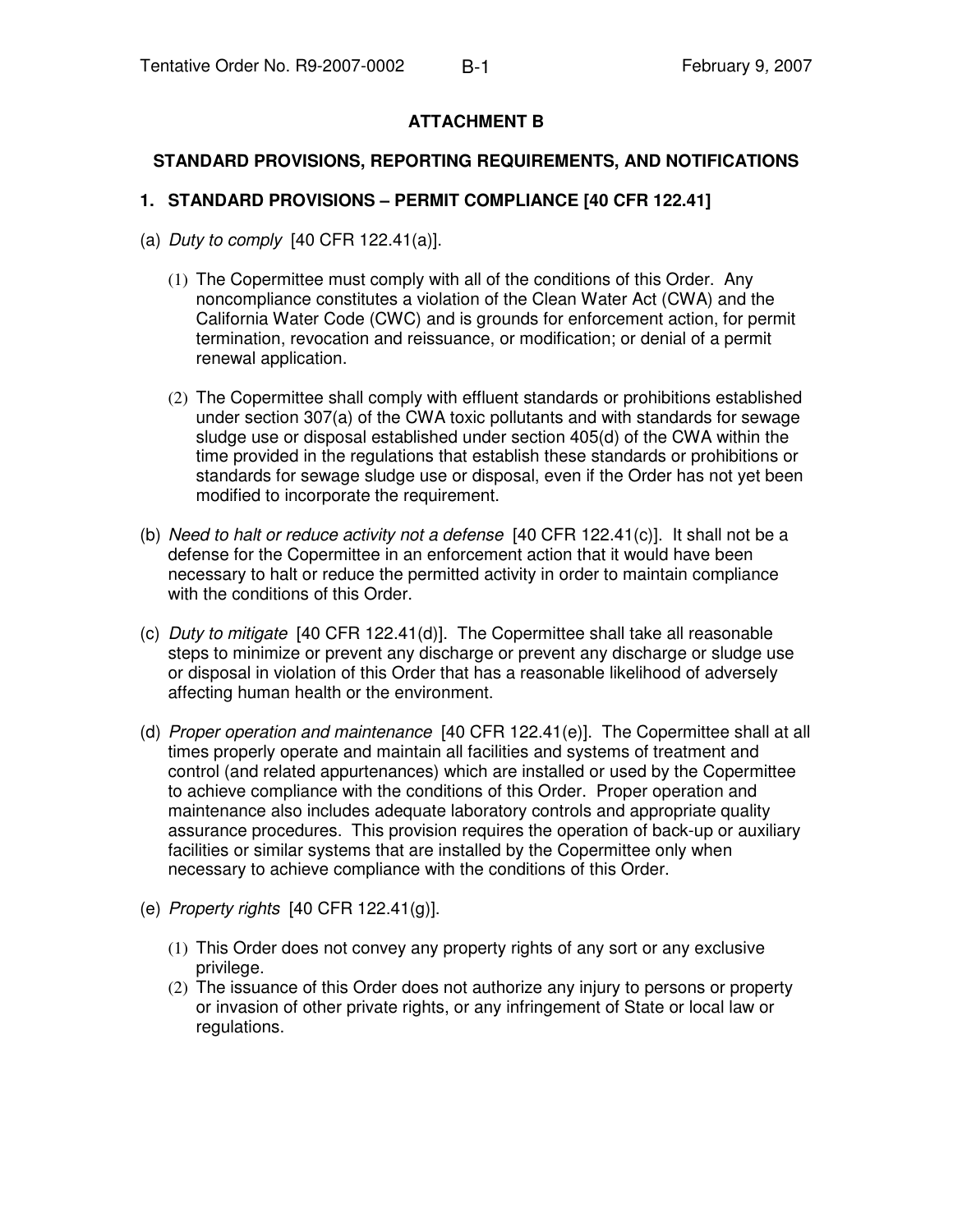- (f) *Inspection and entry* [40 CFR 122.41(i)]. The Copermittee shall allow the Regional Water Quality Control Board, San Diego Region (Regional Board), State Water Resources Control Board (SWRCB), United States Environmental Protection Agency (USEPA), and/or their authorized representatives (including an authorized contractor acting as their representative), upon presentation of credentials and other documents as may be required by law, to:
	- (1) Enter upon the Copermittee's premises where a regulated facility or activity is located or conducted, or where records must be kept under the conditions of this Order;
	- (2) Have access to and copy, at reasonable times, any records that must be kept under the conditions of this Order;
	- (3) Inspect and photograph, at reasonable times, any facilities, equipment (including monitoring and control equipment), practices, or operations regulated or required under this Order; and
	- (4) Sample or monitor, at reasonable times, for the purpose of assuring Order compliance or as otherwise authorized by the CWA or the CWC, any substances or parameters at any location.
- (g) *Bypass* [40 CFR 122.41(m)]
	- (1) Definitions:
		- i) "Bypass" means the intentional diversion of waste streams from any portion of a treatment facility.
		- ii) "Severe property damage" means substantial physical damage to property, damage to the treatment facilities, which causes them to become inoperable, or substantial and permanent loss of natural resources that can reasonably be expected to occur in the absence of a bypass. Severe property damage does not mean economic loss caused by delays in production.
	- (2) Bypass not exceeding limitations The Copermittee may allow any bypass to occur which does not cause exceedances of effluent limitations, but only if it also is for essential maintenance to assure efficient operation. These bypasses are not subject to the provisions listed in Standard Provisions – Permit Compliance  $(g)(3)$ ,  $(g)(4)$  and  $(g)(5)$  below.
	- (3) Prohibition of Bypass Bypass is prohibited, and the Regional Board may take enforcement action against a Copermittee for bypass, unless:
		- i) Bypass was unavoidable to prevent loss of life, personal injury, or severe property damage;
		- ii) There were no feasible alternatives to the bypass, such as the use of auxiliary treatment facilities, retention of untreated wastes, or maintenance during normal periods of equipment downtime. This condition is not satisfied if adequate back-up equipment should have been installed in the exercise of reasonable engineering judgment to prevent a bypass which occurred during normal periods of equipment downtime or preventive maintenance; and
		- iii) The Copermittee submitted notice as required under Standard Provisions Permit Compliance (g)(3) above.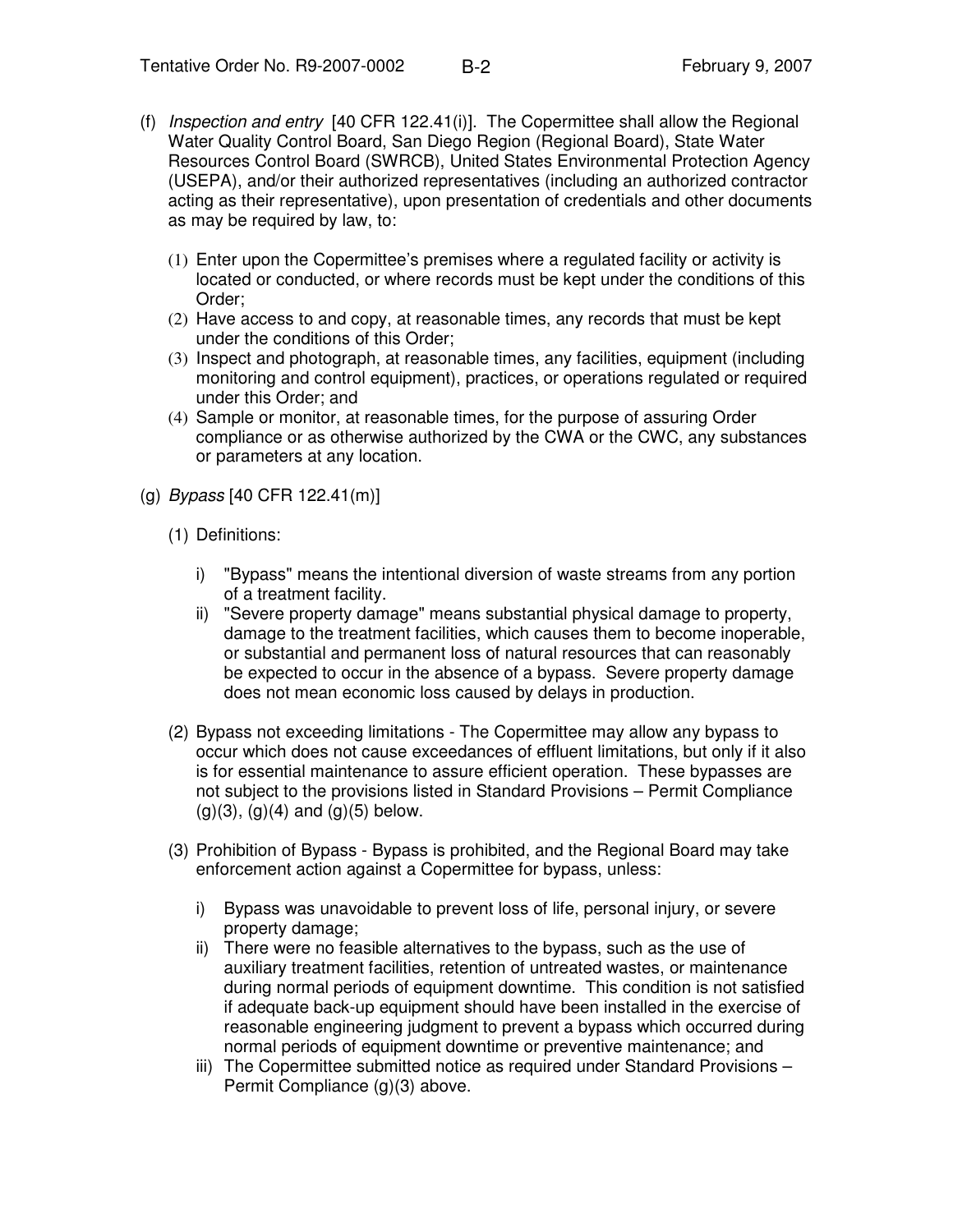#### (4) Notice

- i) Anticipated bypass. If the Copermittee knows in advance of the need for a bypass, it shall submit a notice, if possible at least ten days before the date of the bypass.
- ii) Unanticipated bypass. The Copermittee shall submit notice of an unanticipated bypass as required in Standard Provisions 5(e) below (24-hour notice).
- (h) *Upset* [40 CFR 122.41(n)] Upset means an exceptional incident in which there is unintentional and temporary noncompliance with technology based effluent limitations because of factors beyond the reasonable control of the Copermittee. An upset does not include noncompliance to the extent caused by operational error, improperly designed treatment facilities, inadequate treatment facilities, lack of preventive maintenance, or careless or improper operation.
	- (1) Effect of an upset. An upset constitutes an affirmative defense to an action brought for noncompliance with such technology based permit effluent limitations if the requirements of Standard Provisions – Permit Compliance (h)(2) below are met. No determination made during administrative review of claims that noncompliance was caused by upset, and before an action for noncompliance, is final administrative action subject to judicial review.
	- (2) Conditions necessary for a demonstration of upset. A Copermittee who wishes to establish the affirmative defense of upset shall demonstrate, through properly signed, contemporaneous operating logs, or other relevant evidence that:
		- i) An upset occurred and that the Copermittee can identify the cause(s) of the upset;
		- ii) The permitted facility was at the time being properly operated;
		- iii) The Copermittee submitted notice of the upset as required in Standard Provisions – Permit Compliance (5)(e)(ii)(B) below (24-hour notice); and
		- iv) The Copermittee complied with any remedial measures required under Standard Provisions – Permit Compliance 1(c) above.
	- (3) Burden of Proof. In any enforcement proceeding, the Copermittee seeking to establish the occurrence of an upset has the burden of proof.

## **2. STANDARD PROVISIONS – PERMIT ACTION**

(a) *General* [40 CFR 122.41(f)] This Order may be modified, revoked and reissued, or terminated for cause. The filing of a request by the Copermittee for modification, revocation and reissuance, or termination, or a notification of planned changes or anticipated noncompliance does not stay any Order condition.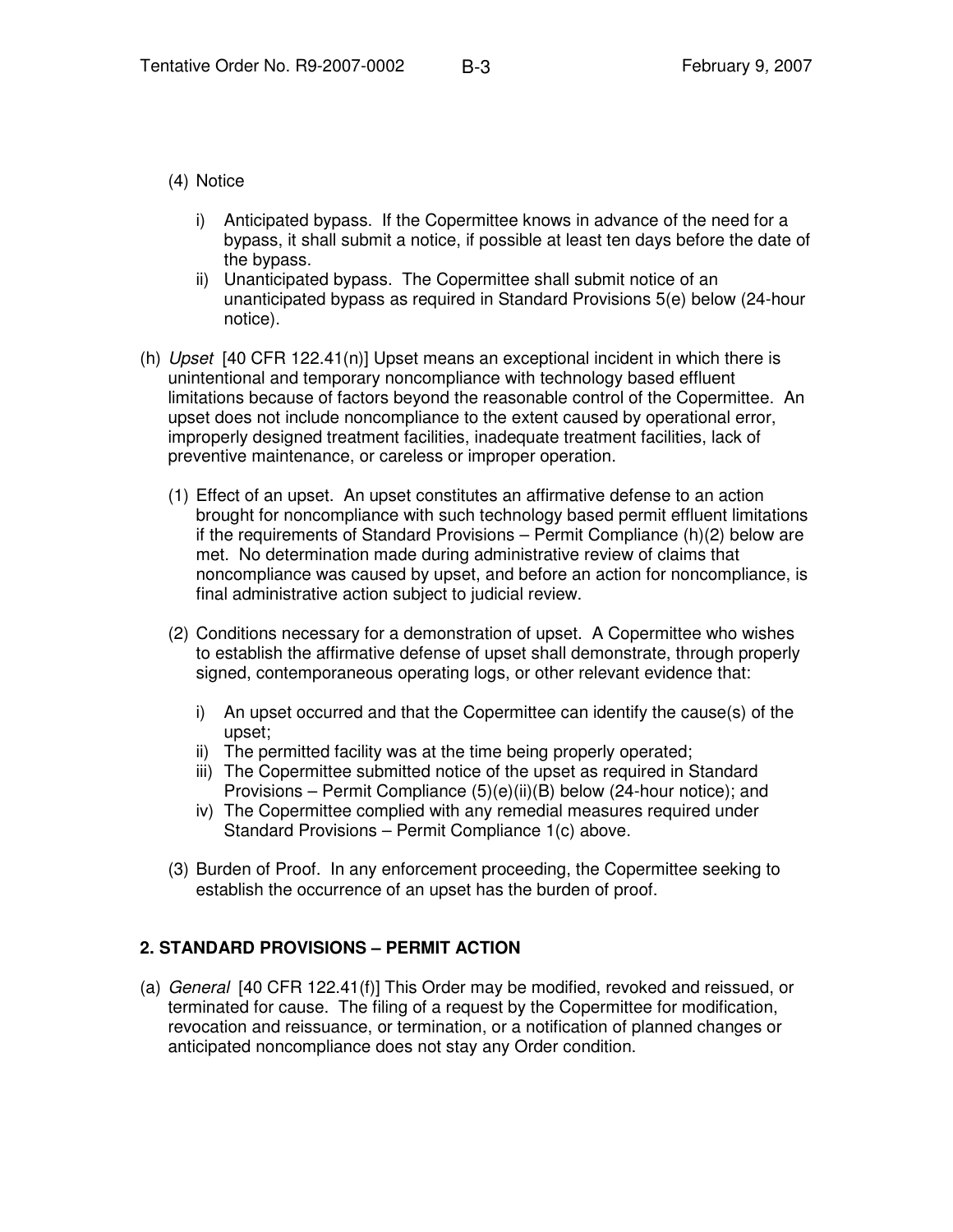- (b) *Duty to reapply* [40 CFR 122.41(b)]. If the Copermittee wishes to continue an activity regulated by this Order after the expiration date of this Order, the Copermittee must apply for and obtain new permit.
- (c) *Transfers*. This Order is not transferable to any person except after notice to the Regional Board. The Regional Board may require modification or revocation and reissuance of the Order to change the name of the Copermittee and incorporate such other requirements as may be necessary under the CWA and the CWC.

#### **3. STANDARD PROVISIONS – MONITORING**

- (a) Samples and measurements taken for the purpose of monitoring shall be representative of the monitored activity. [40 CFR Section 122.41 (j) (1)]
- (b) Monitoring results must be conducted according to test procedures under 40 CFR Part 136, or in the case of sludge use or disposal, approved under 40 CFR Part 136 unless otherwise specified in 40 CFR Part 503 unless other test procedures have been specified in this Order [40 CFR Section 122.41(j)(4)][40 CFR Section 122.44(i)(1)(iv)].

## **4. STANDARD PROVISIONS – RECORDS**

- (a) Except for records of monitoring information required by this Order related to the Copermittee's sewage sludge use and disposal activities, which shall be retained for a period of at least five years (or longer as required by 40 CFR Part 503), the Copermittee shall retain records of all monitoring information, including all calibration and maintenance records and all original strip chart recordings for continuous monitoring instrumentation, copies of all reports required by this Order, and records of all data used to complete the application for this Order, for a period of at least three (3) years from the date of the sample, measurement, report or application, This period may be extended by request of the Regional Water Board Executive Officer at any rime [40 CFR Section 122.41(j)(2)].
- (b) *Records of monitoring information* [40 CFR 122.41(j) (3)] shall include:
	- (1) The date, exact place, and time of sampling or measurements;
	- (2) The individual(s) who performed the sampling or measurements;
	- (3) The date(s) analyses were performed;
	- (4) The individual(s) who performed the analyses;
	- (5) The analytical techniques or methods used; and
	- (6) The results of such analyses.
- (c) *Claims of confidentiality* [40 CFR Section 122.7(b)] of the following information will be denied:
	- (1) The name and address of any permit applicant or Copermittee; and
	- (2) Permit applications and attachments, permits and effluent data.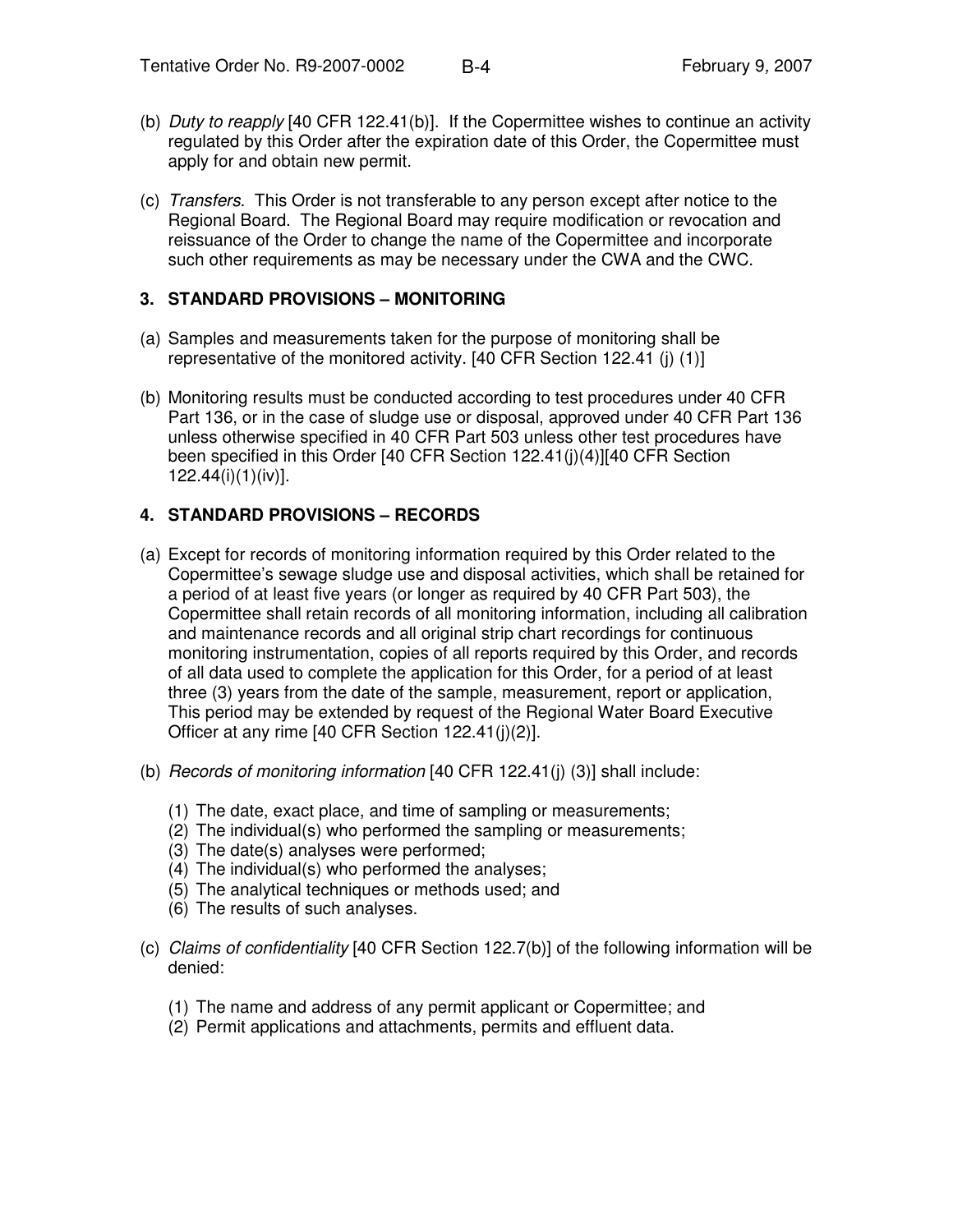### **5. STANDARD PROVISIONS – REPORTING**

- (a) *Duty to provide information* [40 CFR 122.41(h)]. The Copermittee shall furnish to the Regional Board, SWRCB, or USEPA within a reasonable time, any information which the Regional Board, SWRCB, or USPEA may request to determine whether cause exists for modifying, revoking and reissuing, or terminating this Order or to determine compliance with this Order. Upon request, the Copermittee shall also furnish to the Regional Board, SWRCB, or USEPA, copies of records required to be kept by this Order.
- *Signatory and Certification Requirements* [40 CFR 122.41(k)]
	- (1) All applications, reports, or information submitted to the Regional Board, SWRCB, or USEPA shall be signed and certified in accordance with Standard Provisions – Reporting 5(b)ii), 5(b)iii), 5(b)iv), and 5(b) (see 40 CFR 122.22)
	- (2) *Applications* [40 CFR 122.22(a)(3)] All permit applications shall be signed by either a principal executive officer or ranking elected official.
	- (3) *Reports* [40 CFR 122.22(b)]. All reports required by this Order, and other information requested by the Regional Board, SWRCB, or USEPA shall be signed by a person described in Standard Provisions – Reporting 5(b)(2) above, or by a duly authorized representative of that person. A person is a duly authorized representative only if:
		- i) The authorization is made in writing by a person described in Standard Provisions-Reporting 5(b)(2) above;
		- ii) The authorization specifies either an individual or a position having responsibility for the overall operation of the regulated facility or activity, such as the position of plant manager, operator of a well or a well field, superintendent, position of equivalent responsibility, or an individual or position having overall responsibility for environmental matters for the company. (A duly authorized representative may thus be either a named individual or any individual occupying a named position.); and,
		- iii) The written authorization is submitted to the Regional Water Board and State Water Board.
	- (4) *Changes to authorization* [40 CFR Section 122.22(c)] If an authorization under Standard Provisions – Reporting 5(b)(3)of this reporting requirement is no longer accurate because a different individual or position has responsibility for the overall operation of the facility, a new authorization satisfying the requirements of Standard Provisions – Reporting 5(b)(3) above must be submitted to the Regional Water Board and State Water Board prior to or together with any reports, information, or applications to be signed by an authorized representative.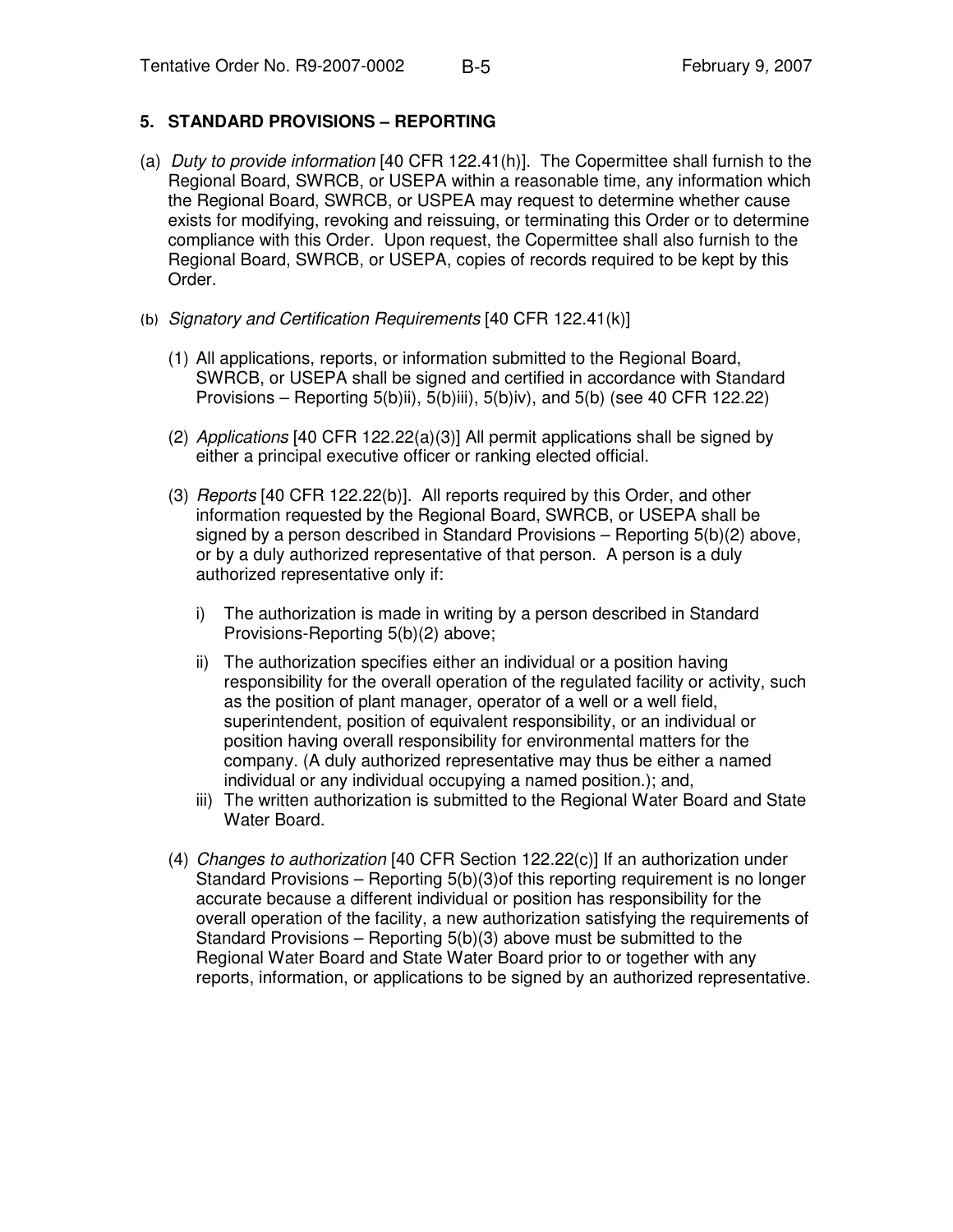(5) *Certification* [40 CFR Section 122.22(d)] Any person signing a document under Standard Provisions – Reporting 5(b)(2), or 5(b)(3) above shall make the following certification:

"I certify under penalty of law that this document and all attachments were prepared under my direction or supervision in accordance with a system designed to assure that qualified personnel properly gather and evaluate the information submitted. Based on my inquiry of the person or persons who manage the system, or those persons directly responsible for gathering the information, the information submitted is, to the best of my knowledge and belief, true, accurate, and complete. I am aware that there are significant penalties for submitting false information, including the possibility of fine and imprisonment for knowing violations."

- (c) *Monitoring reports*. [40 CFR 122.41(l)(4)]
	- (1) Monitoring results shall be reported at the intervals specified in the Receiving Waters and Urban Runoff Monitoring and Reporting Program No. R9-2007-0001.
	- (2) Monitoring results must be reported on a Discharge Monitoring Report (DMR) form or forms provided or specified by the Regional Board or SWRCB for reporting results of mentoring of sludge use or disposal practices.
	- (3) If the Copermittee monitors any pollutant more frequently than required by this Order using test procedures approved under 40 CFR Part 136 or, in the case of sludge use or disposal, approved under 40 CFR Part 136 unless otherwise specified in 40 CFR Part 503, or as specified in this Order, the results of this monitoring shall be included in the calculation and reporting of the data submitted in the DMR or sludge reporting form specified by the Regional Board.
	- (4) Calculations for all limitations, which require averaging of measurements, shall utilize an arithmetic mean unless otherwise specified in this Order.
- (d) *Compliance schedules*. [40 CFR Section 122.41(l)(5)] Reports of compliance or noncompliance with, or any progress reports on, interim and final requirements contained in any compliance schedule of this Order shall be submitted no later than 14 days following each schedule date.
- (e) *Twenty-four hour reporting* [40 CFR Section 122.41(l)(6)]
	- (1) The Copermittee shall report any noncompliance that may endanger health or the environment. Any information shall be provided orally within 24 hours from the time the Copermittee becomes aware of the circumstances. A written submission shall also be provided within five (5) days of the time the Copermittee becomes aware of the circumstances. The written submission shall contain a description of the noncompliance and its cause; the period of noncompliance, including exact dates and times, and if the noncompliance has not been corrected, the anticipated time it is expected to continue; and steps taken or planned to reduce, eliminate, and prevent reoccurrence of the noncompliance.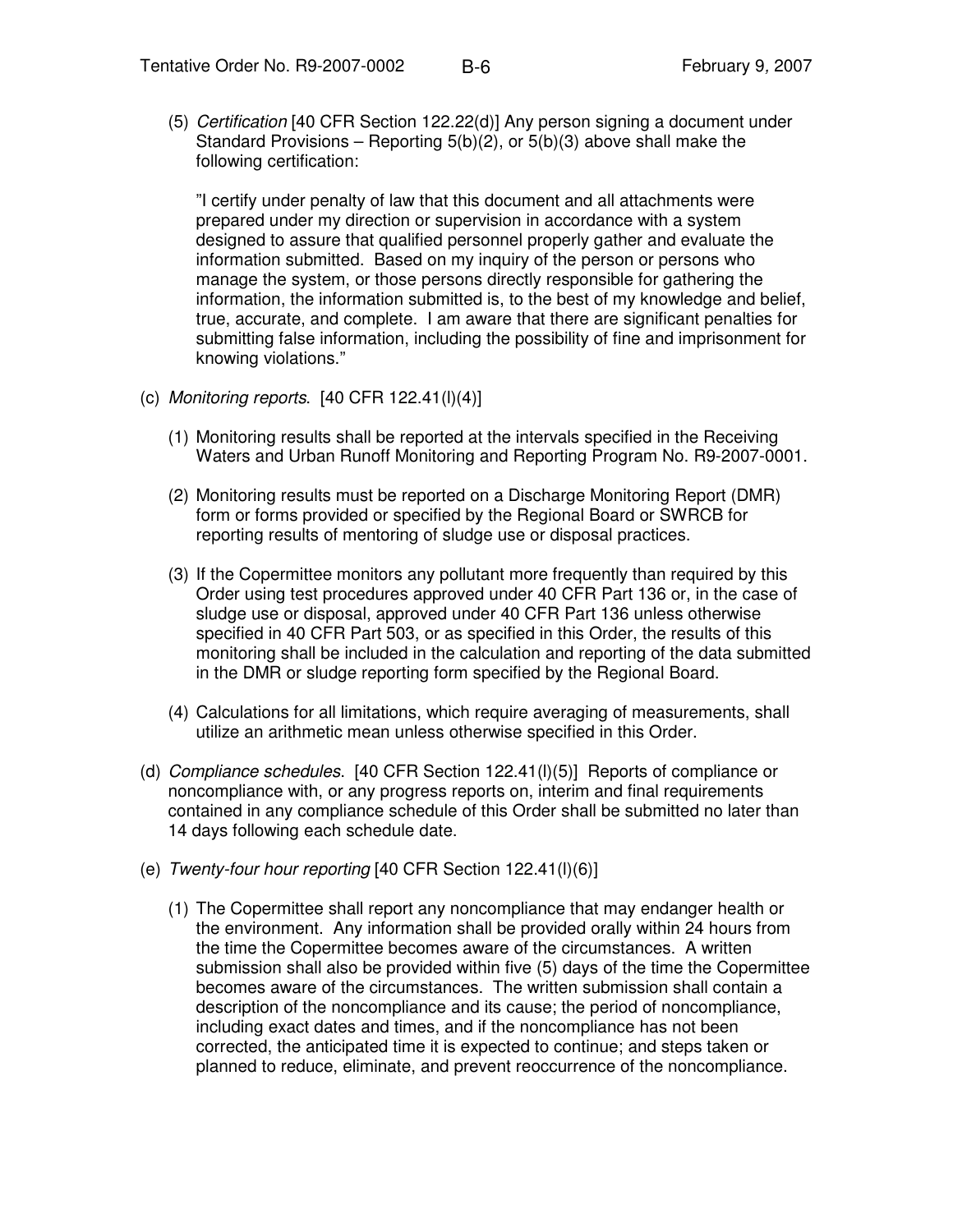- (2) The following shall be included as information, which must be reported within 24 hours under this paragraph:
	- i) Any unanticipated bypass that exceeds any effluent limitation in the Order (See 40 CFR 122.41(g)).
	- ii) Any upset which exceeds any effluent limitation in this Order.
- (3) The Regional Board may waive the above-required written report under this provision on a case-by-case basis if the oral report has been received within 24 hours.
- (f) *Planned changes*. [40 CFR Section 122.41(l)(1)] The Copermittee shall give notice to the Regional Board as soon as possible of any planned physical alterations or additions to the permitted facility. Notice is required under this provision only when:
	- (1) The alteration or addition to a permitted facility may meet one of the criteria for determining whether a facility is a new source in 40 CFR 122.29(b); or
	- (2) The alteration or addition could significantly change the nature or increase the quantity of pollutants discharged. This notification applies to pollutants, which are not subject to effluent limitations in this Order.
	- (3) The alteration or addition results in a significant change in the Copermittee's sludge use or disposal practices, and such alteration, addition, or change may justify the application of permit conditions that are different from or absent in the existing Order, including notification of additional use or disposal sites not reported during the permit application process or not reported pursuant to an approved land application plan.
- (g) *Anticipated noncompliance*. [40 CFR Section 122.41(l)(7)] The Copermittee shall give advance notice to the Regional Board or SWRCB of any planned changes in the permitted facility or activity, which may result in noncompliance with Order requirements.
- (h) *Other noncompliance* [40 CFR Section 122.41(l) 7)] The Copermittee shall report all instances of noncompliance not reported under Standard Provisions 5(c), 5(d), and 5(e) above, at the time monitoring reports are submitted. The reports shall contain the information listed in Standard Provision – Reporting 5(e) above.
- (i) *Other information* [40 CFR Section 122.41(l)(8)] When the Copermittee becomes aware that it failed to submit any relevant facts in a permit application, or submitted incorrect information in a permit application or in any report to the Regional Board, SWRCB, or USEPA, the Copermittee shall promptly submit such facts or information.

#### **6. STANDARD PROVISIONS – ENFORCEMENT**

(a) The Regional Board is authorized to enforce the terms of this permit under several provisions of the CWC, including, but not limited to, Sections 13385, 13386, and 13387.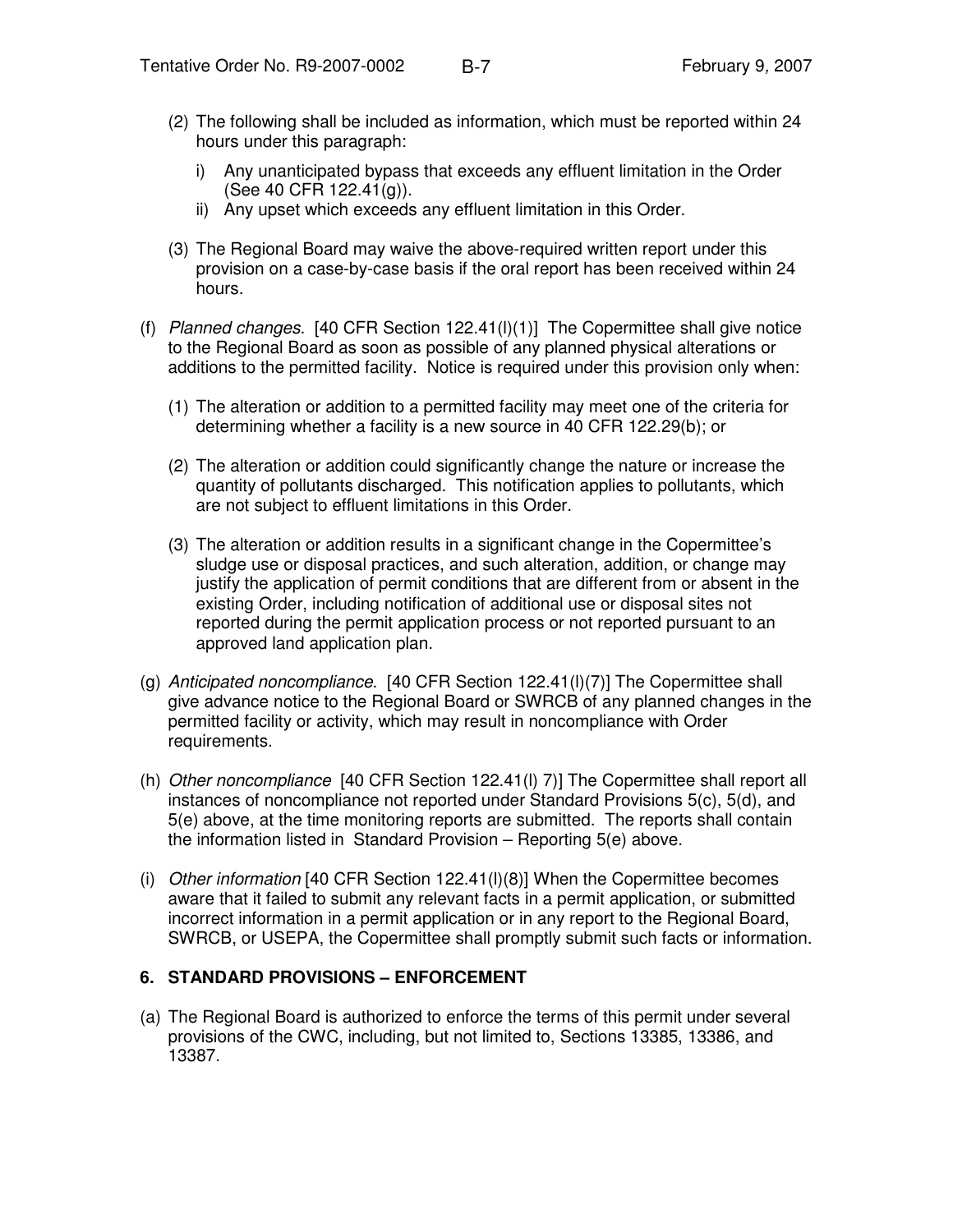#### **7. ADDITIONAL STANDARD PROVISIONS**

- (a) *Municipal separate storm sewer systems* [40 CFR 122.42(c)]. The operator of a large or medium municipal separate storm sewer system or a municipal separate storm sewer that has been designated by the Director under 40 CFR 122.26(a)(1)(v) must submit an annual report by the anniversary of the date of the issuance of the permit for such system. The report shall include:
	- (1) The status of implementing the components of the storm water management program that are established as permit conditions;
	- (2) Proposed changes to the storm water management programs that are established as permit conditions. Such proposed changes shall be consistent with 40 CFR 122.26(d)(2)(iii); and
	- (3) Revisions, if necessary, to the assessment of controls and the fiscal analysis reported in the permit application under 40 CFR 122.26(d)(2)(iv) and 40 CFR  $122.26(d)(2)(v)$ ;
	- (4) A summary of data, including monitoring data, that is accumulated throughout the reporting year;
	- (5) Annual expenditures and budget for year following each annual report;
	- (6) A summary describing the number and nature of enforcement actions, inspections, and public education programs; and
	- (7) Identification of water quality improvements or degradation.
- (b) *Storm water discharges* [40 CFR 122.42(d)]. The initial permits for discharges composed entirely of storm water issued pursuant to 40 CFR 122.26(e)(7) shall require compliance with the conditions of the permit as expeditiously as practicable, but in no event later than three years after the date of issuance of the permit.
- (c) *Other Effluent Limitations and Standards* [40 CFR 122.44(b)(1)]. If any toxic effluent standard or prohibition (including any schedule of compliance specified in such effluent standard or prohibition) is promulgated under Section 307(a) of the CWA for a toxic pollutant which is present in the discharge and that standard or prohibition is more stringent than any limitation on the pollutant in this Order, the Regional Board may institute proceedings under these regulations to modify or revoke and reissue the Order to conform to the toxic effluent standard or prohibition.
- (d) *Discharge is a privilege* [CWC section 13263(g)]. No discharge of waste into the waters of the State, whether or not such discharge is made pursuant to waste discharge requirements, shall create a vested right to continue such discharge. All discharges of waste into waters of the State are privileges, not rights.
- (e) *Review and revision of Order* [CWC section 13263(e)]. Upon application by any affected person, or on its own motion, the Regional Board may review and revise this permit.
- (f) *Termination or modification of Order* [CWC section13381]. This permit may be terminated or modified for causes, including, but not limited to, all of the following: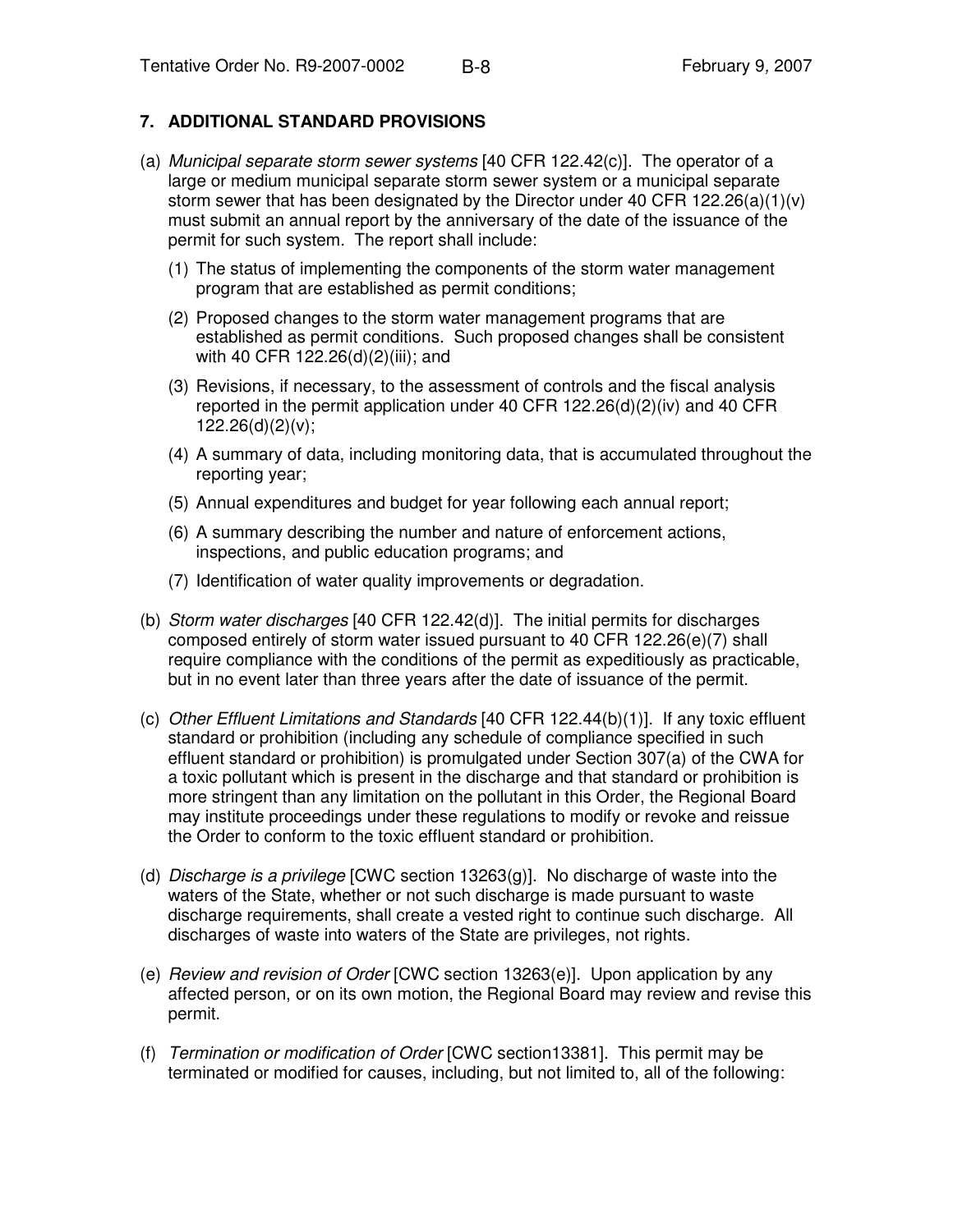- (1) Violation of any condition contained in this Order;
- (2) Obtaining this Order by misrepresentation, or failure to disclose fully all relevant facts.
- (3) A change in any condition that requires either a temporary or permanent reduction or elimination of the permitted discharge.
- (g) *Transfers*. When this Order is transferred to a new owner or operator, such requirements as may be necessary under the CWC may be incorporated into this Order.
- (h) *Conditions not stayed*. The filing of a request by the Copermittee for modification, revocation and reissuance, or termination of this Order, or a notification of planned change in or anticipated noncompliance with this Order does not stay any condition of this Order.
- (i) *Availability*. A copy of this Order shall be kept at a readily accessible location and shall be available to on-site personnel at all times.
- (j) *Duty to minimize or correct adverse impacts*. The Copermittees shall take all reasonable steps to minimize or correct any adverse impact on the environment resulting from noncompliance with this Order, including such accelerated or additional monitoring as may be necessary to determine the nature and impact of the noncompliance.
- (k) *Interim Effluent Limitations.* The Copermittee shall comply with any interim effluent limitations as established by addendum, enforcement action, or revised waste discharge requirements which have been, or may be, adopted by this Regional Board.
- (l) *Responsibilities, liabilities, legal action, penalties* [CWC sections 13385 and 13387]. The Porter-Cologne Water Quality Control Act provides for civil and criminal penalties comparable to, and in some cases greater than, those provided for under the CWA.

Nothing in this Order shall be construed to protect the Copermittee from its liabilities under federal, state, or local laws.

Except as provided for in 40CFR 122.41(m) and  $(n)$ , nothing in this Order shall be construed to relieve the Copermittee from civil or criminal penalties for noncompliance.

Nothing in this Order shall be construed to preclude the institution of any legal action or relieve the Copermittee from any responsibilities, liabilities, or penalties to which the Copermittee is or may be subject to under Section 311 of the CWA.

Nothing in this Order shall be construed to preclude institution of any legal action or relieve the Copermittee from any responsibilities, liabilities, or penalties established pursuant to any applicable state law or regulation under authoring preserved by Section 510 of the CWA.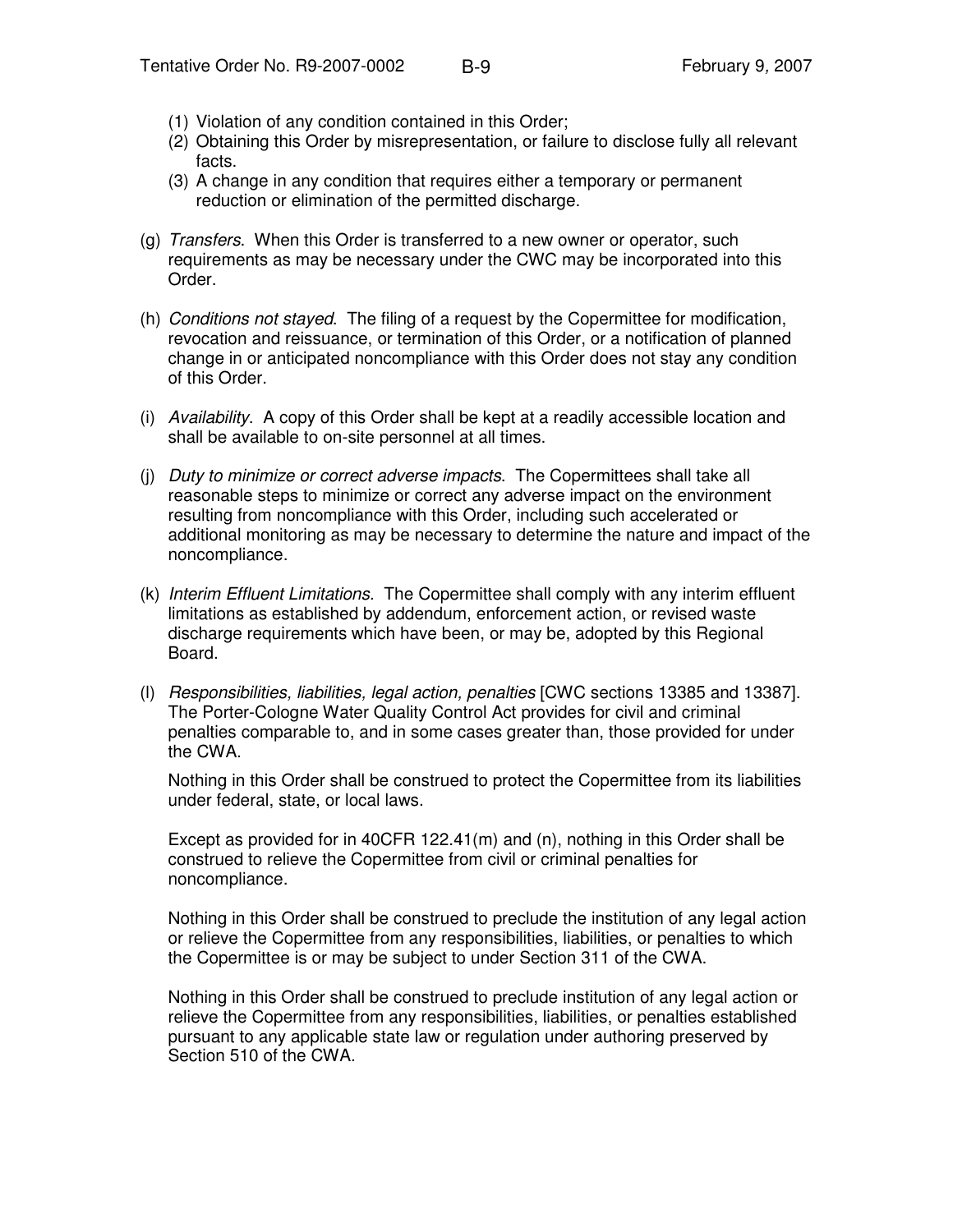- (m)*Noncompliance*. Any noncompliance with this Order constitutes violation of the CWC and is grounds for denial of an application for modification of the Order (also see 40 CFR 122.41(a).
- (n) *Director*. For purposes of this Order, the term "Director" used in parts of 40 CFR incorporated into this Order by reference and/or applicable to this Order shall have the same meaning as the term "Regional Board" used elsewhere in this Order, except that in 40 CFR 122.41(h) and (I), "Director" shall mean "Regional Board, SWRCB, and USEPA."
- (o) The Regional Board has, in prior years, issued a limited number of individual NPDES permits for non-storm water discharges to MS4s. The Regional Board or SWRCB may in the future, upon prior notice to the Copermittee(s), issue an NPDES permit for any non-storm water discharge (or class of non-storm water discharges) to a MS4. Copermittees may prohibit any non-storm water discharge (or class of non-storm water discharges) to a MS4 that is authorized under such separate NPDES permits.
- (p) *Effective date*. This Order shall become effective on the date of its adoption provided the USEPA has no objection. If the USEPA objects to its issuance, this Order shall not become effective until such objection is withdrawn. This Order supersedes Order No. 2001-01 upon the effective date of this Order.
- (q) *Expiration*. This Order expires five years after adoption.
- (r) *Continuation of expired order* [23 CCR 2235.4]. After this Order expires, the terms and conditions of this Order are automatically continued pending issuance of a new permit if all requirements of the federal NPDES regulations on the continuation of expired permits (40 CFR 122.6) are complied with.
- (s) *Applications*. Any application submitted by a Copermittee for reissuance or modification of this Order shall satisfy all applicable requirements specified in federal regulations as well as any additional requirements for submittal of a Report of Waste Discharge specified in the CWC and the California Code of Regulations.
- (t) *Confidentiality*. Except as provided for in 40 CFR 122.7, no information or documents submitted in accordance with or in application for this Order will be considered confidential, and all such information and documents shall be available for review by the public at the Regional Board office.
- (u) *Severability*. The provisions of this Order are severable, and if any provision of this Order, or the application of any provisions of this Order to any circumstance, is held invalid, the application of such provision to other circumstances and the remainder of this Order shall not be affected thereby.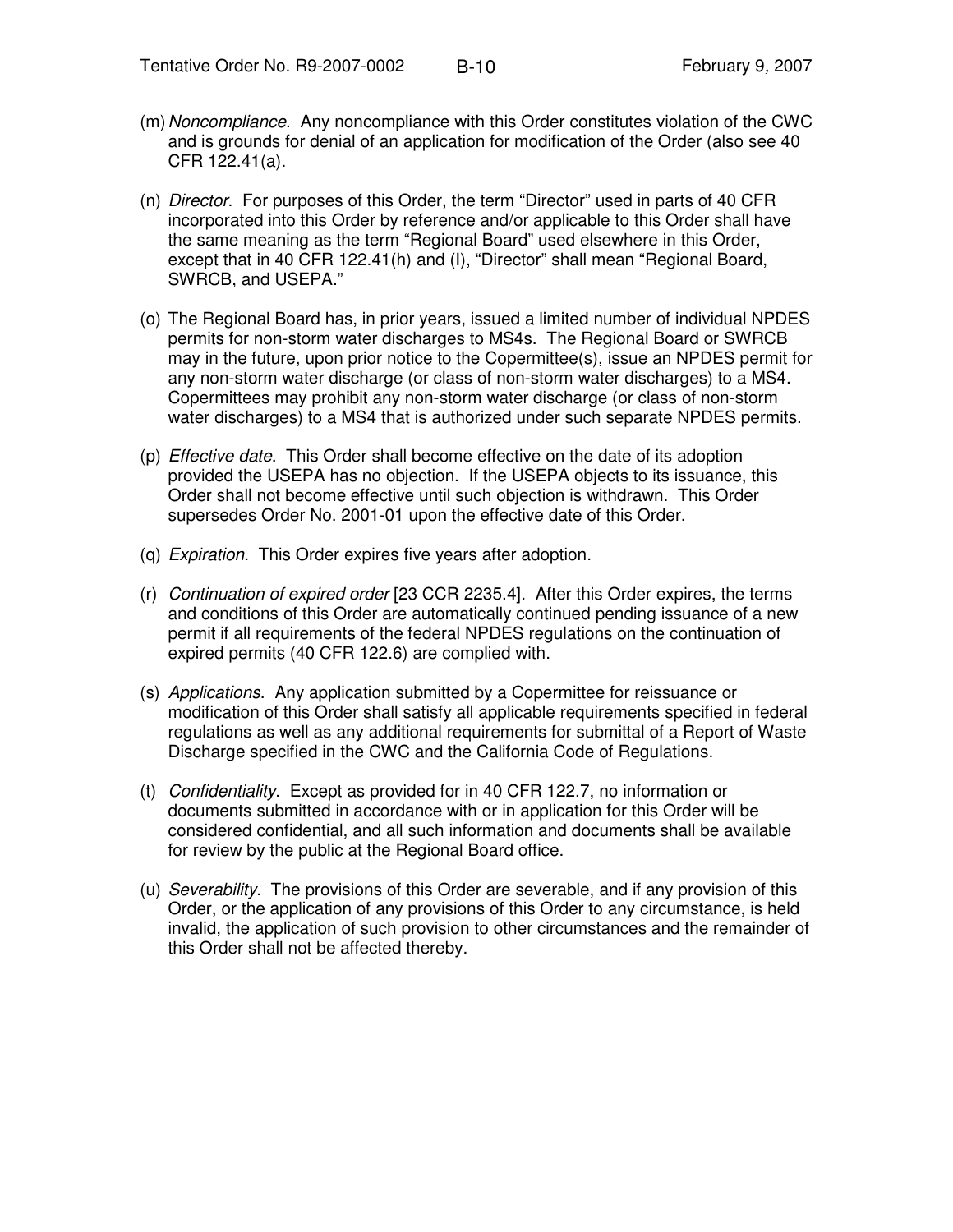(v) *Report submittal*. The Copermittee shall submit reports and provide notifications as required by this Order to the following:

NORTHERN WATERSHED PROTECTION UNIT CALIFORNIA REGIONAL WATER QUALITY CONTROL BOARD SAN DIEGO REGION 9174 SKY PARK COURT, SUITE 100 SAN DIEGO CA 92123-4340 Telephone: (858) 467-2952 Fax: (858) 571-6972

EUGENE BROMLEY US ENVIRONMENTAL PROTECTION AGENCY REGION IX PERMITS ISSUANCE SECTION (W-5-1) 75 HAWTHORNE STREET SAN FRANCISCO CA 94105

Unless otherwise directed, the Copermittee shall submit one hard copy for the official record and one electronic copy of each report required under this Order to the Regional Board and one electronic copy to the EPA.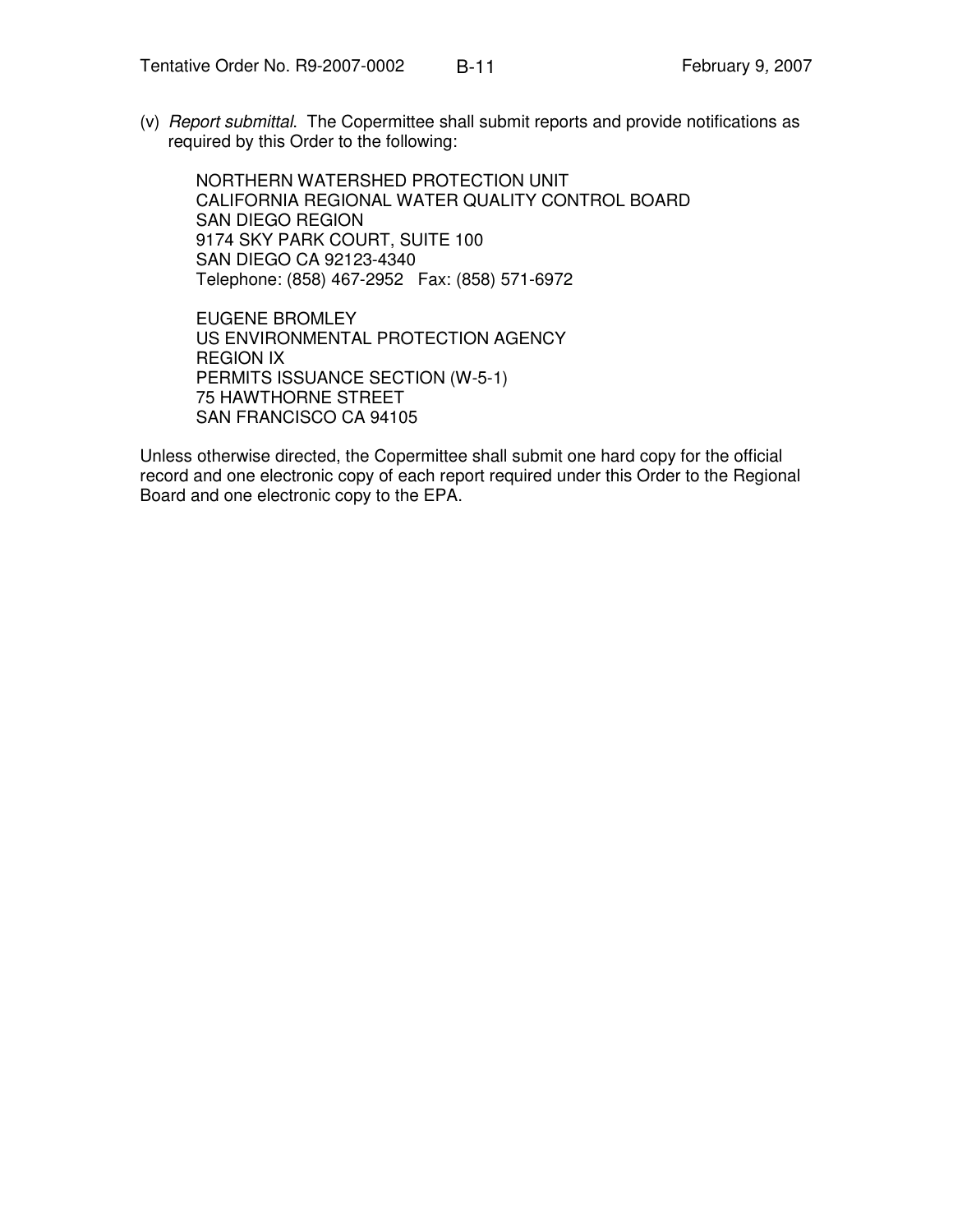## **ATTACHMENT C**

#### **DEFINITIONS**

**Advanced Treatment**- Using mechanical or chemical means to flocculate and remove suspended sediment from runoff from construction sites prior to discharge.

**Anthropogenic Litter** – Trash generated from human activities, not including sediment.

**Basin Plan** – Water Quality Control Plan, San Diego Basin, Region 9, and amendments, developed by the Regional Board.

**Beneficial Uses** - The uses of water necessary for the survival or well being of man, plants, and wildlife. These uses of water serve to promote tangible and intangible economic, social, and environmental goals. "Beneficial Uses" of the waters of the State that may be protected include, but are not limited to, domestic, municipal, agricultural and industrial supply; power generation; recreation; aesthetic enjoyment; navigation; and preservation and enhancement of fish, wildlife, and other aquatic resources or preserves. Existing beneficial uses are uses that were attained in the surface or ground water on or after November 28, 1975; and potential beneficial uses are uses that would probably develop in future years through the implementation of various control measures. "Beneficial Uses" are equivalent to "Designated Uses" under federal law. [California Water Code Section 13050(f)].

**Best Management Practices (BMPs)** - Defined in 40 CFR 122.2 as schedules of activities, prohibitions of practices, maintenance procedures, and other management practices to prevent or reduce the pollution of waters of the United States. BMPs also include treatment requirements, operating procedures and practices to control plant site runoff, spillage or leaks, sludge or waste disposal, or drainage from raw material storage. In the case of municipal storm water permits, BMPs are typically used in place of numeric effluent limits.

**Bioassessment** - The use of biological community information to evaluate the biological integrity of a water body and its watershed. With respect to aquatic ecosystems, bioassessment is the collection and analysis of samples of the benthic macroinvertebrate community together with physical/habitat quality measurements associated with the sampling site and the watershed to evaluate the biological condition (i.e. biological integrity) of a water body.

**Biocriteria** - Under the CWA, numerical values or narrative expressions that define a desired biological condition for a water body that are legally enforceable. The USEPA defines biocriteria as: "numerical values or narrative expressions that describe the reference biological integrity of aquatic communities inhabiting waters of a given designated aquatic life use…(that)…describe the characteristics of water body segments least impaired by human activities."

**Biological Integrity** - Defined in Karr J.R. and D.R. Dudley. 1981. Ecological perspective on water quality goals. Environmental Management 5:55-68 as: "A balanced, integrated, adaptive community of organisms having a species composition, diversity, and functional organization comparable to that of natural habitat of the region." Also referred to as ecosystem health.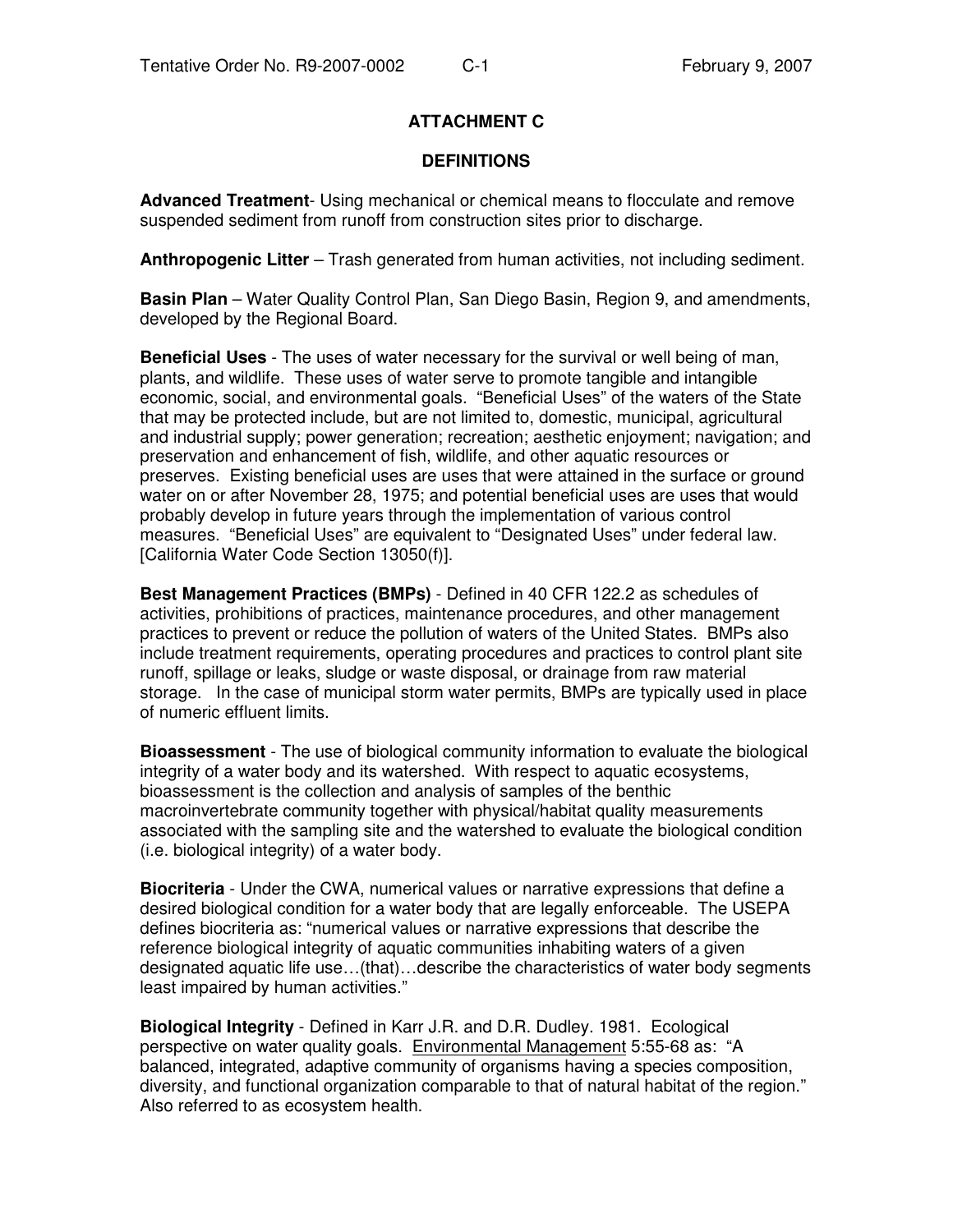**Clean Water Act Section 402(p) [33 USC 1342(p)]** - The federal statute requiring municipal and industrial dischargers to obtain NPDES permits for their discharges of storm water.

**Clean Water Act Section 303(d) Water Body** - An impaired water body in which water quality does not meet applicable water quality standards and/or is not expected to meet water quality standards, even after the application of technology based pollution controls required by the CWA. The discharge of urban runoff to these water bodies by the Copermittees is significant because these discharges can cause or contribute to violations of applicable water quality standards.

**Construction Site** – Any project, including projects requiring coverage under the General Construction Permit, that involves soil disturbing activities including, but not limited to, clearing, grading, disturbances to ground such as stockpiling, and excavation.

**Contamination** - As defined in the Porter-Cologne Water Quality Control Act, contamination is "an impairment of the quality of waters of the State by waste to a degree which creates a hazard to the public health through poisoning or through the spread of disease. 'Contamination' includes any equivalent effect resulting from the disposal of waste whether or not waters of the State are affected."

**Critical Channel Flow (Qc)** – The channel flow that produces the critical shear stress that initiates bed movement or that erodes the toe of channel banks. When measuring Qc, it should be based on the weakest boundary material – either bed or bank.

**CWA** – Federal Clean Water Act

**CWC** – California Water Code

**Development Projects** - New development or redevelopment with land disturbing activities; structural development, including construction or installation of a building or structure, the creation of impervious surfaces, public agency projects, and land subdivision.

**Dry Season –** May 1 through September 30 of each year.

**Effectiveness Assessment Outcome Level 1** - Compliance with Activity-based Permit Requirements – Level 1 outcomes are those directly related to the implementation of specific activities prescribed by this Order or established pursuant to it.

**Effectiveness Assessment Outcome Level 2** - Changes in Attitudes, Knowledge, and Awareness – Level 2 outcomes are measured as increases in knowledge and awareness among target audiences such as residents, businesses, and municipal employees.

**Effectiveness Assessment Outcome Level 3** - Behavioral Change and BMP Implementation – Level 3 outcomes measure the effectiveness of activities in affecting behavioral change and BMP implementation.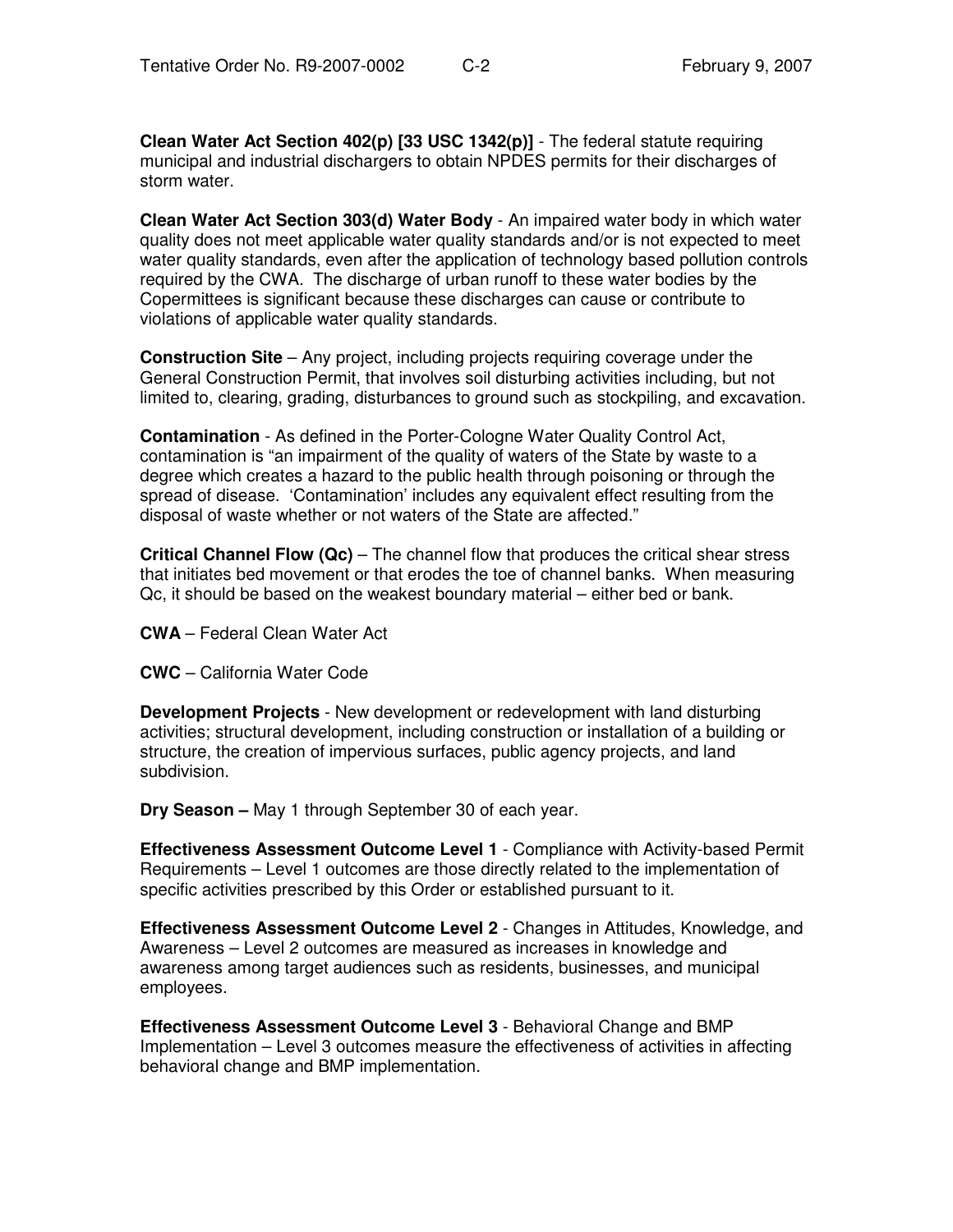**Effectiveness Assessment Outcome Level 4** - Load Reductions – Level 4 outcomes measure load reductions which quantify changes in the amounts of pollutants associated with specific sources before and after a BMP or other control measure is employed.

**Effectiveness Assessment Outcome Level 5** - Changes in Urban Runoff and Discharge Quality – Level 5 outcomes are measured as changes in one or more specific constituents or stressors in discharges into or from MS4s.

**Effectiveness Assessment Outcome Level 6** - Changes in Receiving Water Quality – Level 6 outcomes measure changes to receiving water quality resulting from discharges into and from MS4s, and may be expressed through a variety of means such as compliance with water quality objectives or other regulatory benchmarks, protection of biological integrity, or beneficial use attainment.

**Effluent Limitations** – Any restriction imposed on quantities, discharge rates, and concentrations of pollutants, which are discharged from point sources into waters of the State. The limitations are designed to ensure that the discharge does not cause water quality objectives to be exceeded in the receiving water and does not adversely affect beneficial uses. Effluent limits are typically numeric (e.g., 10 mg/l), but can also be narrative (e.g., no toxics in toxic amounts).

**Erosion** – When land is diminished or worn away due to wind, water, or glacial ice. Often the eroded debris (silt or sediment) becomes a pollutant via storm water runoff. Erosion occurs naturally but can be intensified by land clearing activities such as farming, development, road building, and timber harvesting.

**Environmentally Sensitive Areas (ESAs)** - Areas that include but are not limited to all Clean Water Act Section 303(d) impaired water bodies; areas designated as Areas of Special Biological Significance by the State Water Resources Control Board (Water Quality Control Plan for the San Diego Basin (1994) and amendments); water bodies designated with the RARE beneficial use by the State Water Resources Control Board (Water Quality Control Plan for the San Diego Basin (1994) and amendments); areas designated as preserves or their equivalent under the Natural Communities Conservation Program within the Cities and County of Orange; and any other equivalent environmentally sensitive areas which have been identified by the Copermittees.

**Feasibility Analysis** – Detailed description of the selection process for the treatment control BMPs for a Priority Development Project, including justification of why one BMP is selected over another. For a Priority Development Project where a treatment control BMP with a low removal efficiency ranking (as identified by the Model SUSMP) is proposed, the analysis shall include a detailed and adequate justification exhibiting the reasons implementation of a treatment control BMP with a higher removal efficiency is infeasible for the Priority Development Project or portion of the Priority Development Project.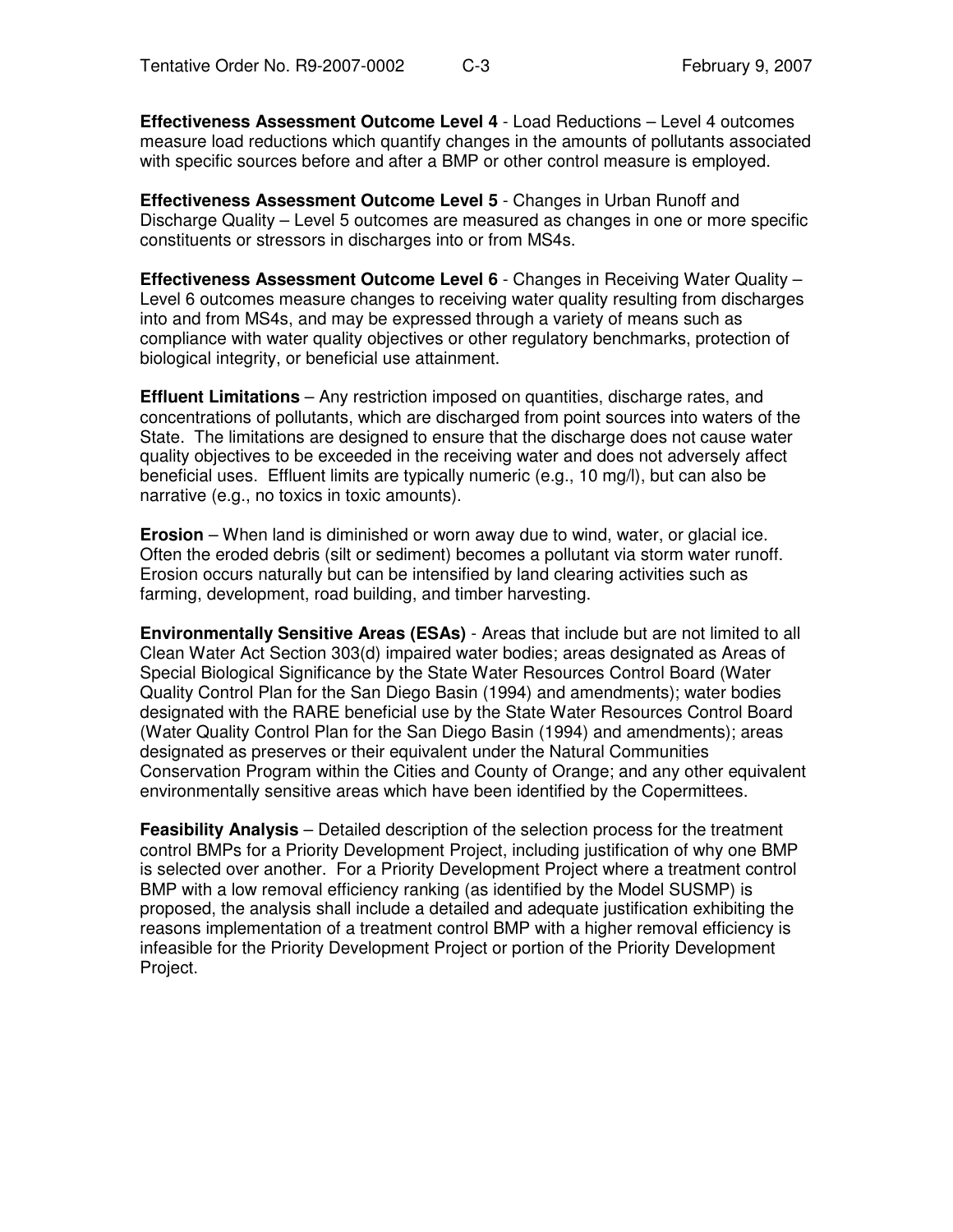**Flow Duration** – The long-term period of time that flows occur above a threshold that causes significant sediment transport and may cause excessive erosion damage to creeks and streams (not a single storm event duration). The simplest way to visualize this is to consider a histogram of pre- and post-project flows using long-term records of hourly data. To maintain pre-project flow duration means that the total number of hours (counts) within each range of flows in a flow-duration histogram cannot increase between the pre- and post-project condition. Flow duration within the range of geomorphologically significant flows is important for managing erosion.

**GIS –** Geographic Information System

**Grading** - The cutting and/or filling of the land surface to a desired slope or elevation.

**Hazardous Material** – Any substance that poses a threat to human health or the environment due to its toxicity, corrosiveness, ignitability, explosive nature or chemical reactivity. These also include materials named by the USEPA in 40 CFR 116 to be reported if a designated quantity of the material is spilled into the waters of the U.S. or emitted into the environment.

**Hazardous Waste** - Hazardous waste is defined as "any waste which, under Section 600 of Title 22 of this code, is required to be managed according to Chapter 30 of Division 4.5 of Title 22 of this code" [CCR Title 22, Division 4.5, Chapter 11, Article 1].

**Household Hazardous Waste** – Paints, cleaning products, and other wastes generated during home improvement or maintenance activities.

**Hydromodification –** The change in the natural watershed hydrologic processes and runoff characteristics (i.e., interception, infiltration, overland flow, interflow and groundwater flow) caused by urbanization or other land use changes that result in increased stream flows and sediment transport. In addition, alteration of stream and river channels, installation of dams and water impoundments, and excessive streambank and shoreline erosion are also considered hydromodification, due to their disruption of natural watershed hydrologic processes.

**Illicit Connection** – Any connection to the MS4 that conveys an illicit discharge.

**Illicit Discharge** - Any discharge to the MS4 that is not composed entirely of storm water except discharges pursuant to a NPDES permit and discharges resulting from fire fighting activities [40 CFR 122.26(b)(2)].

**Implementation Assessment** – Assessment conducted to determine the effectiveness of Copermittee programs and activities in achieving measurable targeted outcomes, and in determining whether priority sources of water quality problems are being effectively addressed.

**Inactive Slopes** – Slopes on which no grading or other soil disturbing activities are conducted for 10 or more days.

**Integrated Assessment** – Assessment to be conducted to evaluate whether program implementation is properly targeted to and resulting in the protection and improvement of water quality.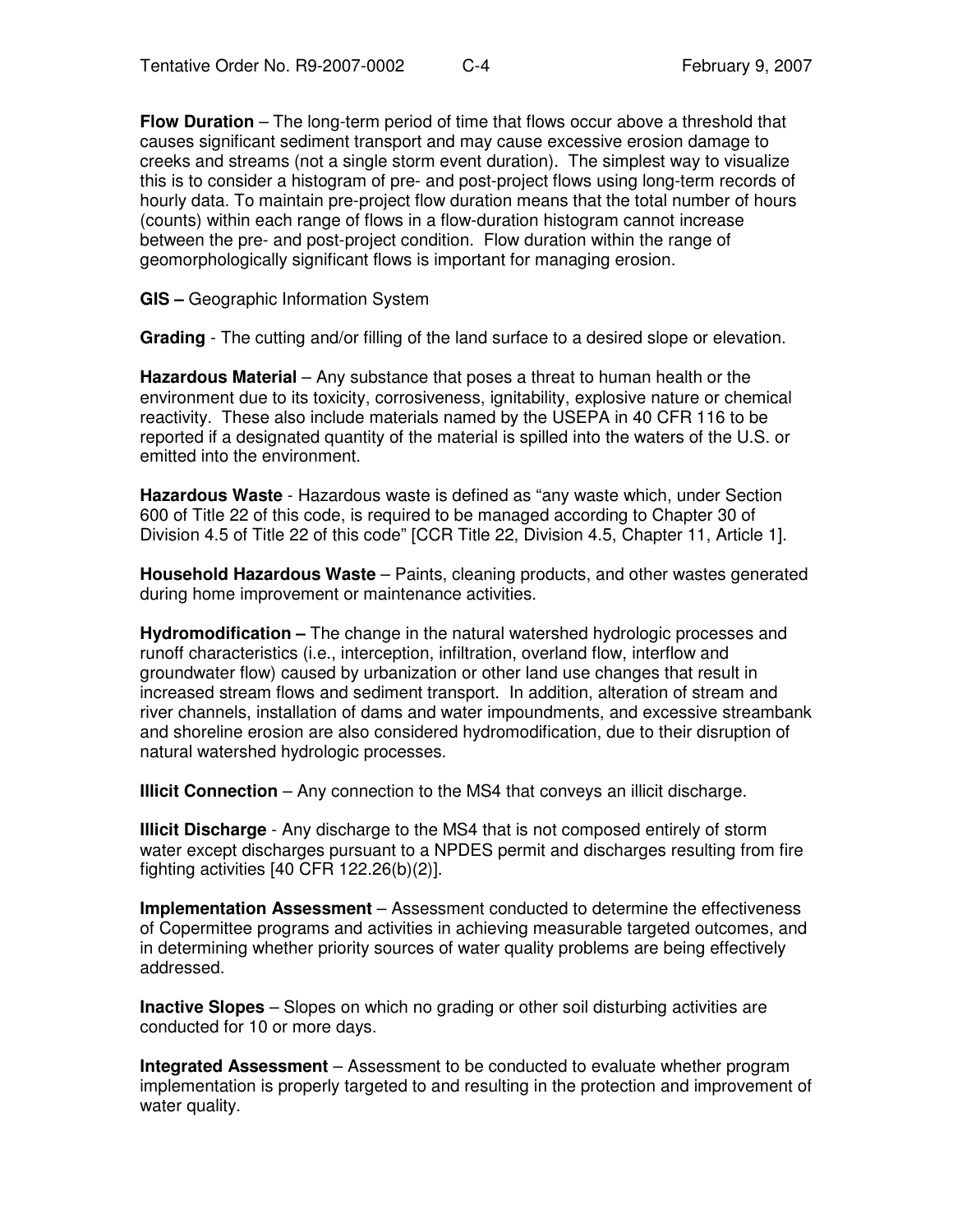**Jurisdictional Urban Runoff Management Plan (JURMP)** – A written description of the specific jurisdictional urban runoff management measures and programs that each Copermittee will implement to comply with this Order and ensure that pollutant discharges in urban runoff are reduced to the MEP and do not cause or contribute to a violation of water quality standards.

**Low Impact Development (LID)** – A storm water management and land development strategy that emphasizes conservation and the use of on-site natural features integrated with engineered, small-scale hydrologic controls to more closely reflect pre-development hydrologic functions.

**Maximum Extent Practicable (MEP)** – The technology-based standard established by Congress in CWA section 402(p)(3)(B)(iii) that operators of MS4s must meet. Technology-based standards establish the level of pollutant reductions that dischargers must achieve, typically by treatment or by a combination of source control and treatment control BMPs. MEP generally emphasizes pollution prevention and source control BMPs primarily (as the first line of defense) in combination with treatment methods serving as a backup (additional line of defense). MEP considers economics and is generally, but not necessarily, less stringent than BAT. A definition for MEP is not provided either in the statute or in the regulations. Instead the definition of MEP is dynamic and will be defined by the following process over time: municipalities propose their definition of MEP by way of their urban runoff management programs. Their total collective and individual activities conducted pursuant to the urban runoff management programs becomes their proposal for MEP as it applies both to their overall effort, as well as to specific activities (e.g., MEP for street sweeping, or MEP for MS4 maintenance). In the absence of a proposal acceptable to the Regional Board, the Regional Board defines MEP.

In a memo dated February 11, 1993, entitled "Definition of Maximum Extent Practicable," Elizabeth Jennings, Senior Staff Counsel, SWRCB addressed the achievement of the MEP standard as follows:

"*To achieve the MEP standard, municipalities must employ whatever Best Management Practices (BMPs) are technically feasible (i.e., are likely to be effective) and are not cost prohibitive. The major emphasis is on technical feasibility. Reducing pollutants to the MEP means choosing effective BMPs, and rejecting applicable BMPs only where other effective BMPs will serve the same purpose, or the BMPs would not be technically feasible, or the cost would be prohibitive. In selecting BMPs to achieve the MEP standard, the following factors may be useful to consider:*

- *a. Effectiveness: Will the BMPs address a pollutant (or pollutant source) of concern?*
- *b. Regulatory Compliance: Is the BMP in compliance with storm water regulations as well as other environmental regulations?*
- *c. Public Acceptance: Does the BMP have public support?*
- *d. Cost: Will the cost of implementing the BMP have a reasonable relationship to the pollution control benefits to be achieved?*
- *e. Technical Feasibility: Is the BMP technically feasible considering soils, geography, water resources, etc?*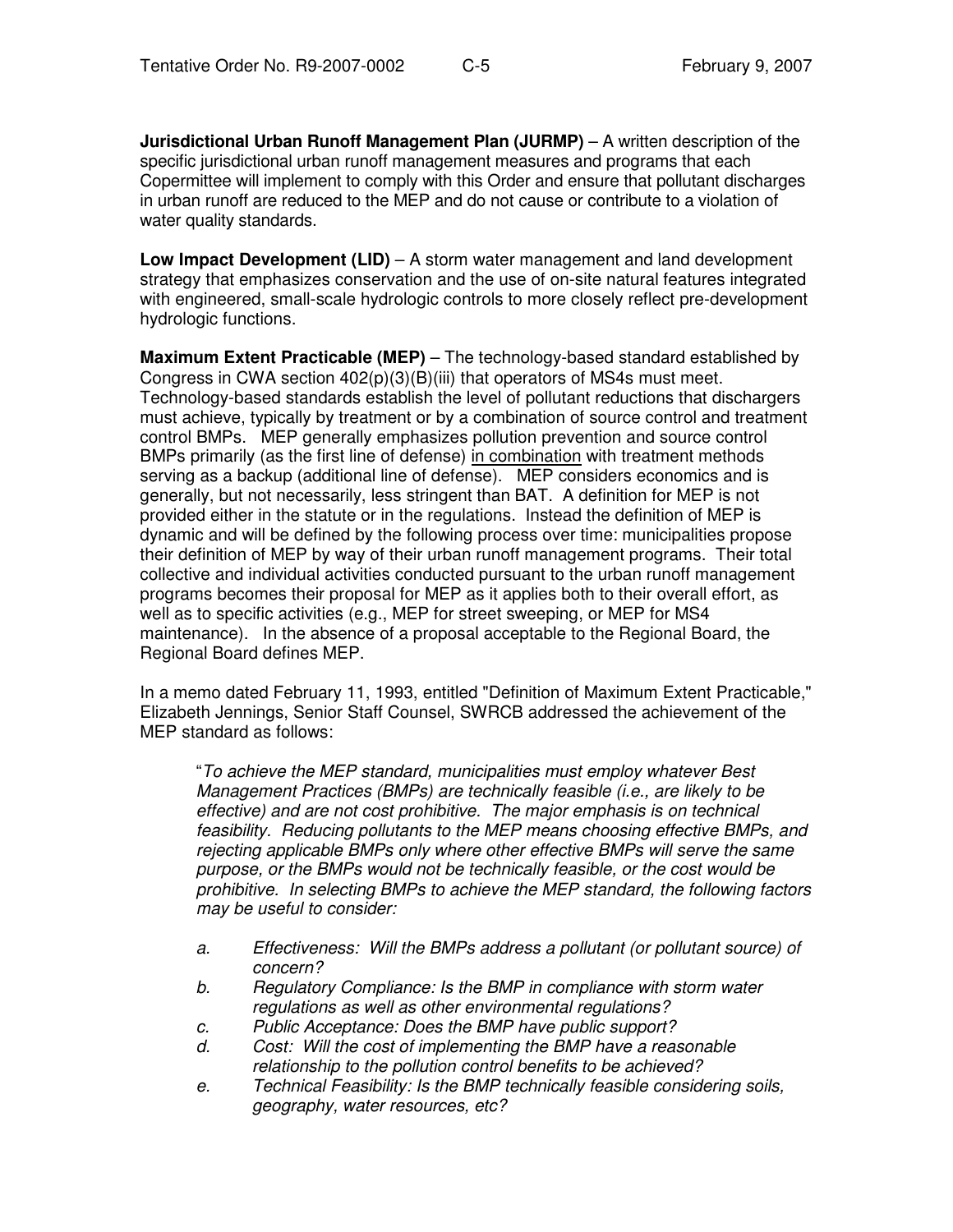*The final determination regarding whether a municipality has reduced pollutants to the maximum extent practicable can only be made by the Regional or State Water Boards, and not by the municipal discharger. If a municipality reviews a lengthy menu of BMPs and chooses to select only a few of the least expensive, it is likely that MEP has not been met. On the other hand, if a municipal discharger employs all applicable BMPs except those where it can show that they are not technically feasible in the locality, or whose cost would exceed any benefit derived, it would have met the standard. Where a choice may be made between two BMPs that should provide generally comparable effectiveness, the discharger may choose the least expensive alternative and exclude the more expensive BMP. However, it would not be acceptable either to reject all BMPs that would address a pollutant source, or to pick a BMP base solely on cost, which would be clearly less effective. In selecting BMPs the municipality must make a serious attempt to comply and practical solutions may not be lightly rejected. In any case, the burden would be on the municipal discharger to show compliance with its permit. After selecting a menu of BMPs, it is the responsibility of the discharger to ensure that all BMPs are implemented."*

**Municipal Separate Storm Sewer System (MS4)** – A conveyance or system of conveyances (including roads with drainage systems, municipal streets, catch basins, curbs, gutters, ditches, man-made channels, or storm drains): (i) Owned or operated by a State, city town, borough, county, parish, district, association, or other public body (created by or pursuant to State law) having jurisdiction over disposal of sewage, industrial wastes, storm water, or other wastes, including special districts under State law such as a sewer district, flood control district or drainage district, or similar entity, or an Indian tribe or an authorized Indian tribal organization, or designated and approved management agency under section 208 of the CWA that discharges to waters of the United States; (ii) Designated or used for collecting or conveying storm water; (iii) Which is not a combined sewer; (iv) Which is not part of the Publicly Owned Treatment Works (POTW) as defined at 40 CFR 122.26.

**National Pollutant Discharge Elimination System (NPDES)** - The national program for issuing, modifying, revoking and reissuing, terminating, monitoring and enforcing permits, and imposing and enforcing pretreatment requirements, under Sections 307, 318, 402, and 405 of the CWA.

**NOI** – Notice of Intent

**Non-Storm Water** - All discharges to and from a MS4 that do not originate from precipitation events (i.e., all discharges from a MS4 other than storm water). Non-storm water includes illicit discharges, non-prohibited discharges, and NPDES permitted discharges.

**Nuisance** - As defined in the Porter-Cologne Water Quality Control Act a nuisance is "anything which meets all of the following requirements: 1) Is injurious to health, or is indecent, or offensive to the senses, or an obstruction to the free use of property, so as to interfere with the comfortable enjoyment of life or property. 2) Affects at the same time an entire community or neighborhood, or any considerable number of persons, although the extent of the annoyance or damage inflicted upon individuals may be unequal. 3) Occurs during, or as a result of, the treatment or disposal of wastes."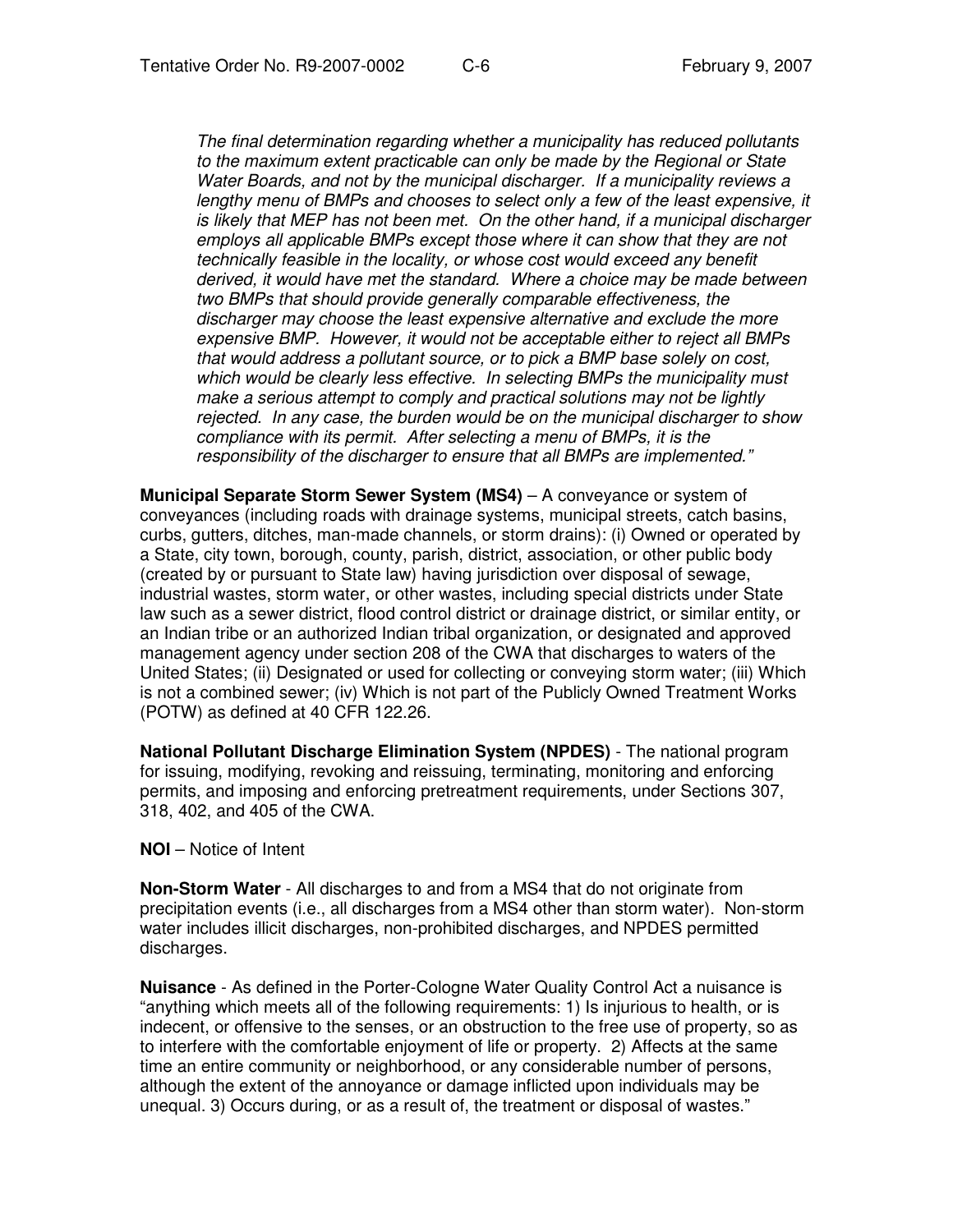**Order** – Order No. R9-2007-0002 (NPDES No. CAS0108740)

**Person** - A person is defined as an individual, association, partnership, corporation, municipality, State or Federal agency, or an agent or employee thereof [40 CFR 122.2].

**Point Source** - Any discernible, confined, and discrete conveyance, including, but not limited to, any pipe, ditch, channel, tunnel, conduit, well, discrete fissure, container, rolling stock, concentrated animal feeding operations, landfill leachate collection systems, vessel, or other floating craft from which pollutants are or may be discharged. This term does not include return flows from irrigated agriculture or agricultural storm water runoff.

**Pollutant -** Any agent that may cause or contribute to the degradation of water quality such that a condition of pollution or contamination is created or aggravated.

**Pollution -** As defined in the Porter-Cologne Water Quality Control Act: "the alteration of the quality of the waters of the State by waste, to a degree that unreasonably affects the either of the following: 1) The waters for beneficial uses; or 2) Facilities that serve these beneficial uses." Pollution may include contamination.

**Pollutants of Concern** – Pollutants for which water bodies are listed as impaired under CWA section 303(d), pollutants associated with the land use type of a development, and/or pollutants commonly associated with urban runoff. Pollutants commonly associated with urban runoff include total suspended solids; sediment; pathogens (e.g., bacteria, viruses, protozoa); heavy metals (e.g., copper, lead, zinc, and cadmium); petroleum products and polynuclear aromatic hydrocarbons; synthetic organics (e.g., pesticides, herbicides, and PCBs); nutrients (e.g., nitrogen and phosphorus fertilizers); oxygen-demanding substances (decaying vegetation, animal waste, and anthropogenic litter).

**Pollution Prevention** - Pollution prevention is defined as practices and processes that reduce or eliminate the generation of pollutants, in contrast to source control BMPs, treatment control BMPs, or disposal.

**Post-Construction BMPs** - A subset of BMPs including structural and non-structural controls which detain, retain, filter, or educate to prevent the release of pollutants to surface waters during the final functional life of developments.

**Pre-Project or Pre-Development Runoff Conditions (Discharge Rates, Durations, Etc.)** – Runoff conditions that exist onsite immediately before the planned development activities occur. This definition is not intended to be interpreted as that period before any human-induces land activities occurred. This definition pertains to redevelopment as well as initial development.

**Principal Permittee** – County of Orange

**Priority Development Projects** - New development and redevelopment project categories listed in Section D.1.d(2) of Order No. R9-2007-0002.

**Receiving Waters –** Waters of the United States.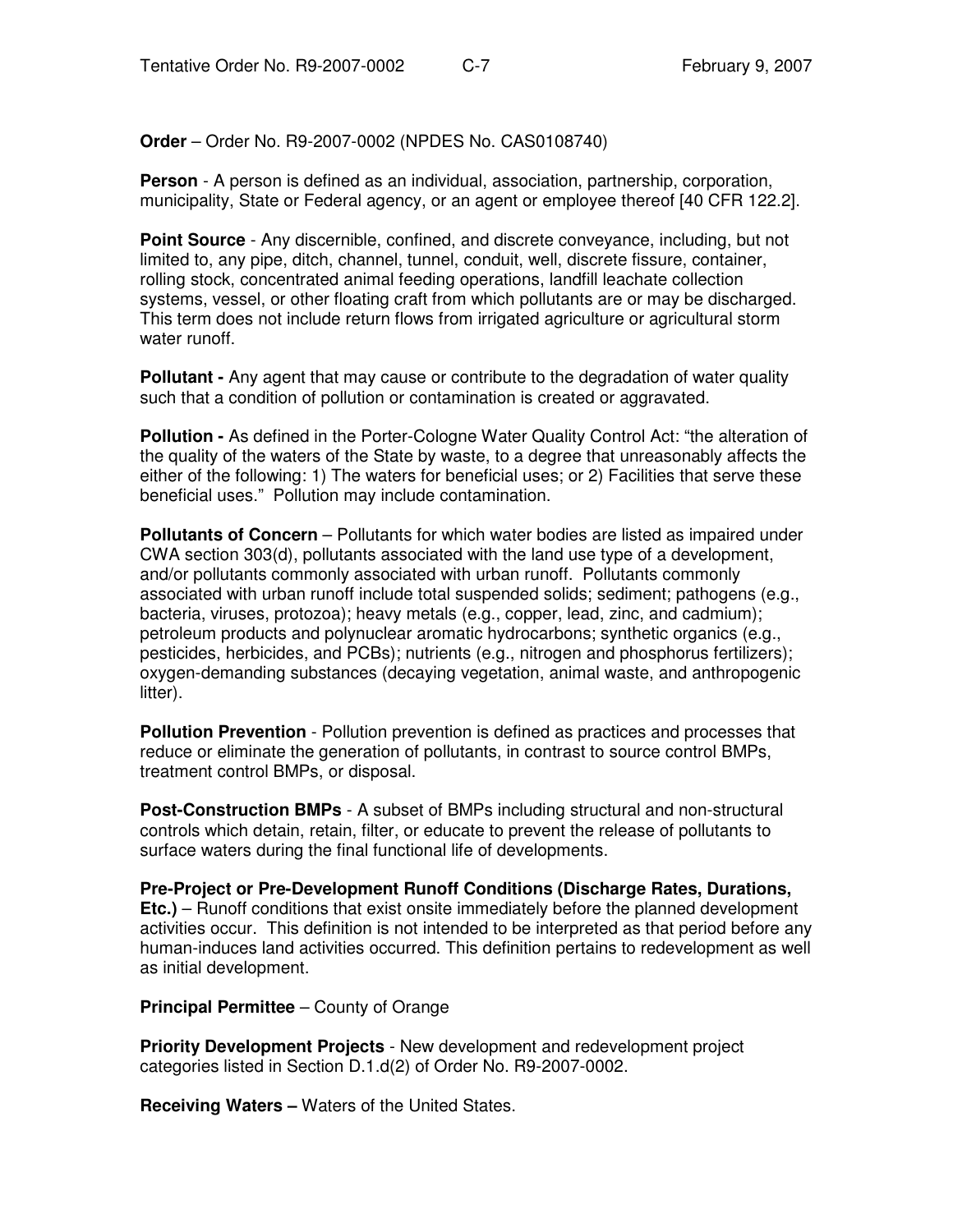**Receiving Water Limitations (RWLs)** - Waste discharge requirements issued by the Regional Board typically include both: (1) "Effluent Limitations" (or "Discharge Limitations") that specify the technology-based or water-quality-based effluent limitations; and (2) "Receiving Water Limitations" that specify the water quality objectives in the Basin Plan as well as any other limitations necessary to attain those objectives. In summary, the "Receiving Water Limitations" provision is the provision used to implement the requirement of CWA section  $301(b)(1)(C)$  that NPDES permits must include any more stringent limitations necessary to meet water quality standards.

**Redevelopment** - The creation, addition, and or replacement of impervious surface on an already developed site. Examples include the expansion of a building footprint, road widening, the addition to or replacement of a structure, and creation or addition of impervious surfaces. Replacement of impervious surfaces includes any activity that is not part of a routine maintenance activity where impervious material(s) are removed, exposing underlying soil during construction. Redevelopment does not include trenching and resurfacing associated with utility work; resurfacing and reconfiguring surface parking lots and existing roadways; new sidewalk construction, pedestrian ramps, or bikelane on existing roads; and routine replacement of damaged pavement, such as pothole repair.

**Sediment -** Soil, sand, and minerals washed from land into water. Sediment resulting from anthropogenic sources (i.e. human induced land disturbance activities) is considered a pollutant. This Order regulates only the discharges of sediment from anthropogenic sources and does not regulate naturally occurring sources of sediment. Sediment can destroy fish-nesting areas, clog animal habitats, and cloud waters so that sunlight does not reach aquatic plants.

**Shared Treatment Control BMP** - BMPs used by multiple developments to infiltrate, filter, or treat the required volume or flow prior to discharge to a receiving water. This could include, for example, a treatment BMP at the end of an enclosed storm drain that collects runoff from several commercial developments.

**Source Control BMP** – Land use or site planning practices, or structural or nonstructural measures that aim to prevent urban runoff pollution by reducing the potential for contamination at the source of pollution. Source control BMPs minimize the contact between pollutants and urban runoff.

**Storm Water** – Per 40 CFR 122.26(b)(13), means storm water runoff, snowmelt runoff and surface runoff and drainage.

**Standard Urban Storm Water Mitigation Plan (SUSMP)** – A plan developed to mitigate the impacts of urban runoff from Priority Development Projects.

**Third Party Inspectors -** Industrial and commercial facility inspectors who are not contracted or employed by a regulatory agency or group of regulatory agencies, such as the Regional Board or Copermittees. The third party inspector is not a regular facility employee self-inspecting their own facility. The third party inspector could be a contractor or consultant employed by a facility or group of businesses to conduct inspections.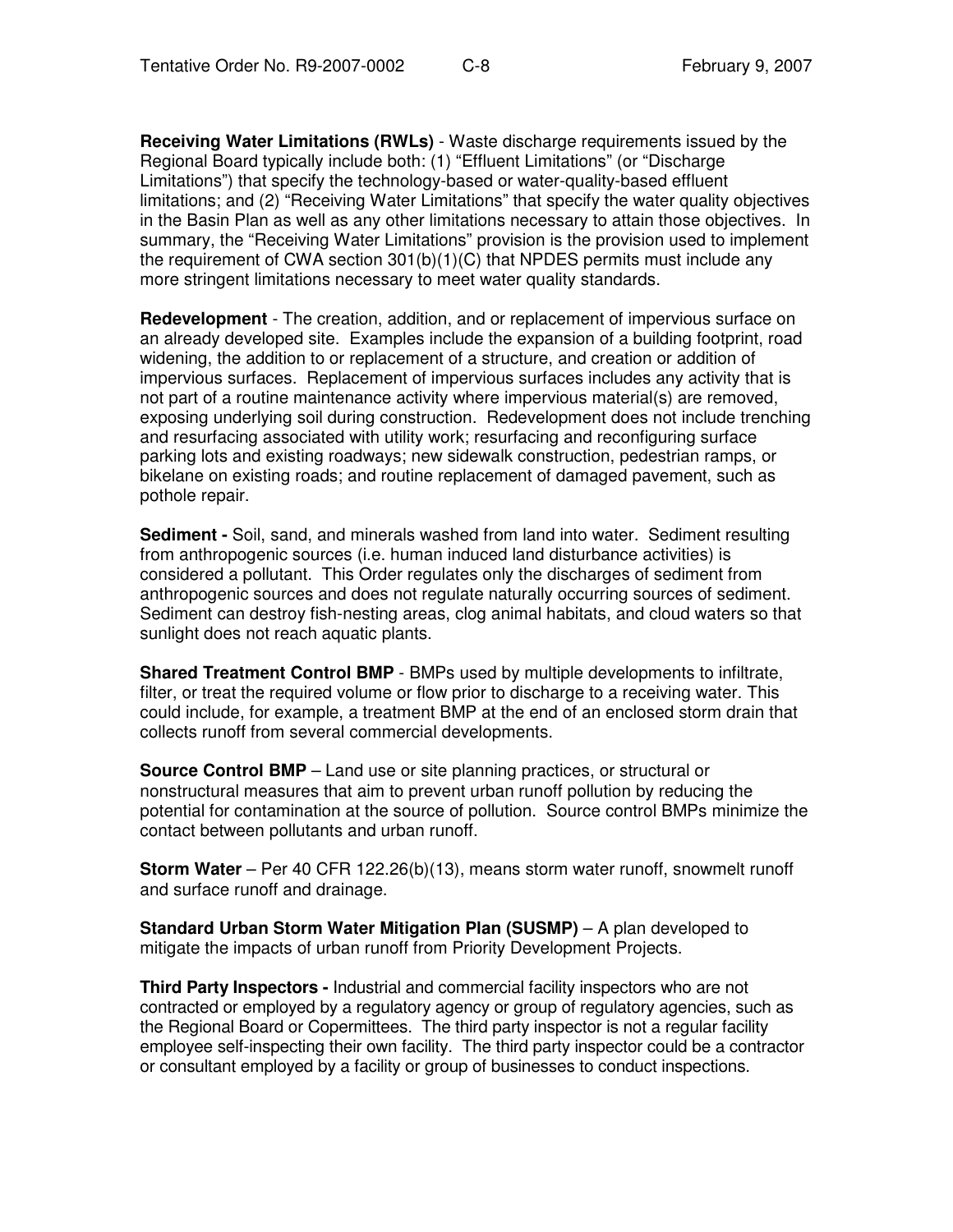**Total Maximum Daily Load (TMDL)** - The maximum amount of a pollutant that can be discharged into a water body from all sources (point and non-point) and still maintain water quality standards. Under CWA section 303(d), TMDLs must be developed for all water bodies that do not meet water quality standards after application of technologybased controls.

**Toxicity** - Adverse responses of organisms to chemicals or physical agents ranging from mortality to physiological responses such as impaired reproduction or growth anomalies). The water quality objectives for toxicity provided in the Water Quality Control Plan, San Diego Basin, Region 9, (Basin Plan), state in part…"All waters shall be free of toxic substances in concentrations that are toxic to, or that produce detrimental physiological responses in human, plant, animal, or aquatic life….The survival of aquatic life in surface waters subjected to a waste discharge or other controllable water quality factors, shall not be less than that for the same water body in areas unaffected by the waste discharge".

**Treatment Control BMP** – Any engineered system designed to remove pollutants by simple gravity settling of particulate pollutants, filtration, biological uptake, media absorption or any other physical, biological, or chemical process.

**Urban Runoff** - All flows in a storm water conveyance system and consists of the following components: (1) storm water (wet weather flows) and (2) non-storm water illicit discharges (dry weather flows).

**Waste** - As defined in CWC Section 13050(d), "waste includes sewage and any and all other waste substances, liquid, solid, gaseous, or radioactive, associated with human habitation, or of human or animal origin, or from any producing, manufacturing, or processing operation, including waste placed within containers of whatever nature prior to, and for purposes of, disposal."

Article 2 of CCR Title 23, Chapter 15 (Chapter 15) contains a waste classification system that applies to solid and semi-solid waste, which cannot be discharged directly or indirectly to water of the state and which therefore must be discharged to land for treatment, storage, or disposal in accordance with Chapter 15. There are four classifications of waste (listed in order of highest to lowest threat to water quality): hazardous waste, designated waste, non-hazardous solid waste, and inert waste.

**Water Quality Assessment** – Assessment conducted to evaluate the condition of nonstorm water and storm water discharges, and the water bodies which receive these discharges.

**Water Quality Objective** - Numerical or narrative limits on constituents or characteristics of water designated to protect designated beneficial uses of the water. [California Water Code Section 13050 (h)]. California's water quality objectives are established by the State and Regional Water Boards in the Water Quality Control Plans.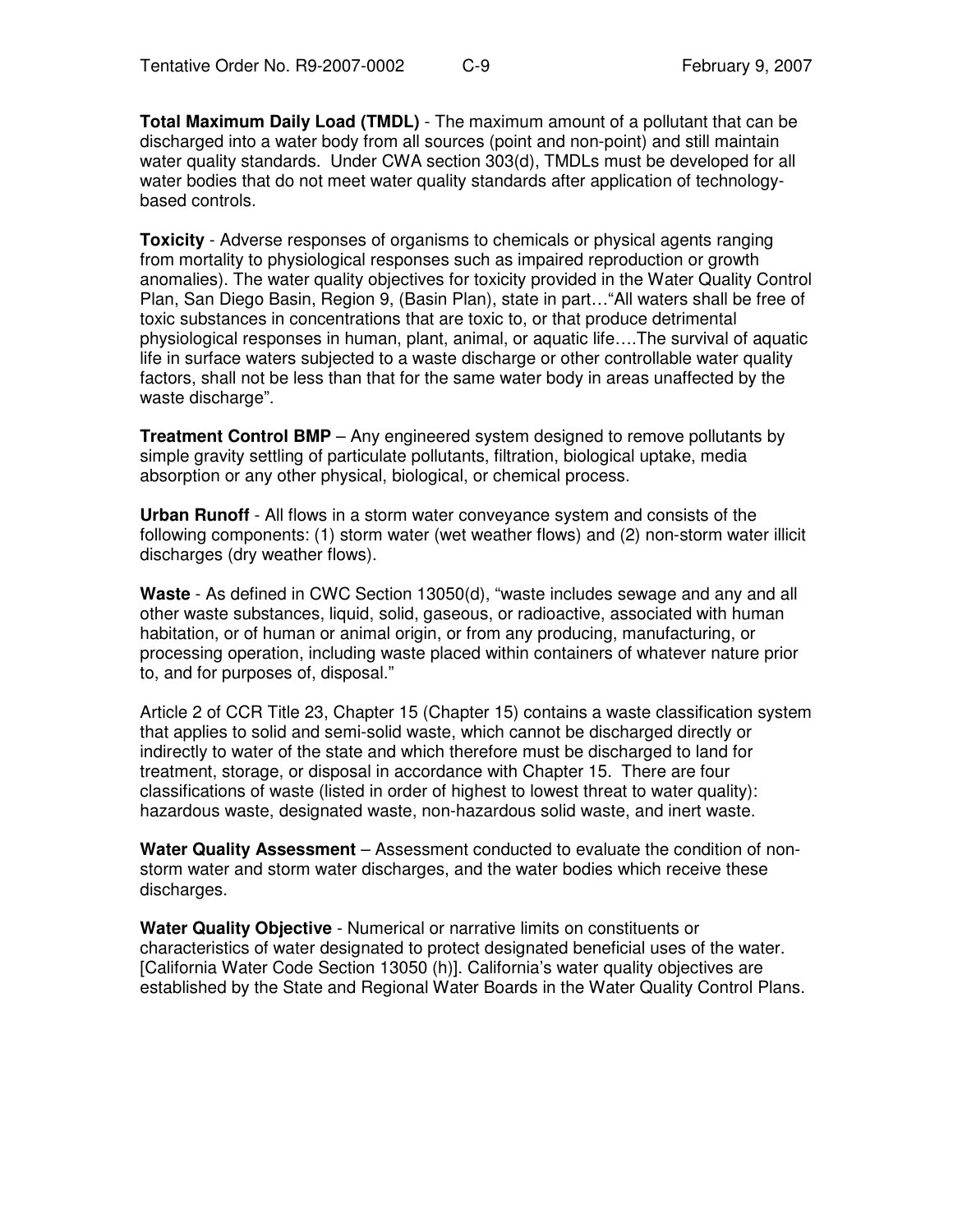Numeric or narrative limits for pollutants or characteristics of water designed to protect the beneficial uses of the water. In other words, a water quality objective is the maximum concentration of a pollutant that can exist in a receiving water and still generally ensure that the beneficial uses of the receiving water remain protected (i.e., not impaired). Since water quality objectives are designed specifically to protect the beneficial uses, when the objectives are violated the beneficial uses are, by definition, no longer protected and become impaired. This is a fundamental concept under the Porter Cologne Act. Equally fundamental is Porter Cologne's definition of pollution. A condition of pollution exists when the water quality needed to support designated beneficial uses has become unreasonably affected or impaired; in other words, when the water quality objectives have been violated. These underlying definitions (regarding beneficial use protection) are the reason why all waste discharge requirements implementing the federal NPDES regulations require compliance with water quality objectives. (Water quality objectives are also called water quality criteria in the CWA.)

**Water Quality Standards** - The beneficial uses (e.g., swimming, fishing, municipal drinking water supply, etc.,) of water and the water quality objectives necessary to protect those uses.

**Waters of the State** - Any water, surface or underground, including saline waters within the boundaries of the State [CWC section 13050 (e)]. The definition of the Waters of the State is broader than that for the Waters of the United States in that all water in the State is considered to be a Waters of the State regardless of circumstances or condition. Under this definition, a MS4 is always considered to be a Waters of the State.

**Waters of the United States** - As defined in the 40 CFR 122.2, the Waters of the U.S. are defined as: "(a) All waters, which are currently used, were used in the past, or may be susceptible to use in interstate or foreign commerce, including all waters which are subject to the ebb and flow of the tide; (b) All interstate waters, including interstate "wetlands;" (c) All other waters such as intrastate lakes, rivers, streams (including intermittent streams), mudflats, sandflats, "wetlands," sloughs, prairie potholes, wet meadows, playa lakes, or natural ponds the use, degradation or destruction of which would affect or could affect interstate or foreign commerce including any such waters: (1) Which are or could be used by interstate or foreign travelers for recreational or other purposes; (2) From which fish or shellfish are or could be taken and sold in interstate or foreign commerce; or (3) Which are used or could be used for industrial purposes by industries in interstate commerce; (d) All impoundments of waters otherwise defined as waters of the United States under this definition: (e) Tributaries of waters identified in paragraphs (a) through (d) of this definition; (f) The territorial seas; and (g) "Wetlands" adjacent to waters (other than waters that are themselves wetlands) identified in paragraphs (a) through (f) of this definition. Waters of the United States do not include prior converted cropland. Notwithstanding the determination of an area's status as prior converted cropland by any other federal agency, for the purposes of the Clean Water Act, the final authority regarding Clean Water Act jurisdiction remains with the EPA."

**Watershed** - That geographical area which drains to a specified point on a water course, usually a confluence of streams or rivers (also known as drainage area, catchment, or river basin).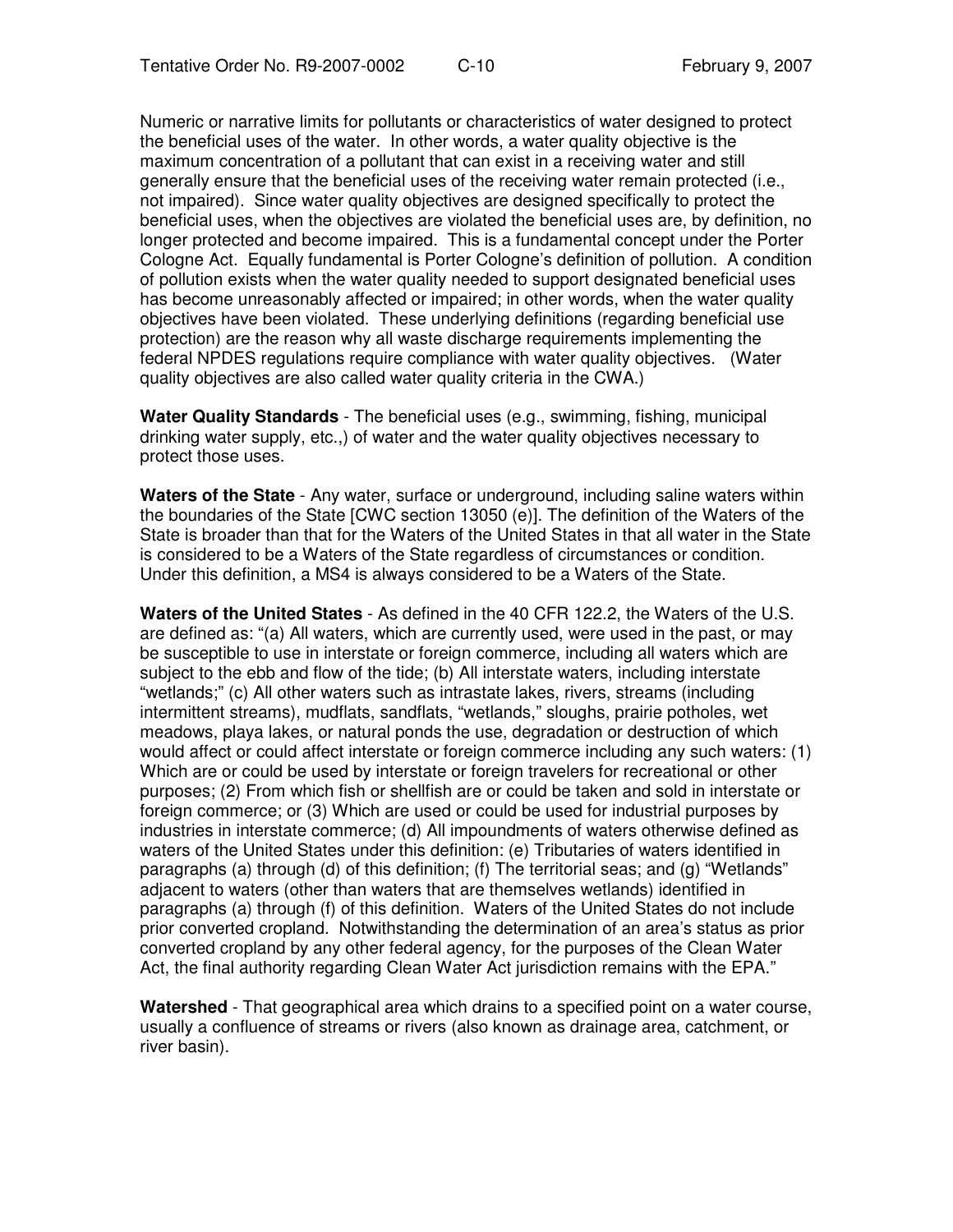**Watershed Urban Runoff Management Plan (WURMP)** – A written description of the specific watershed urban runoff management measures and programs that each watershed group of Copermittees will implement to comply with this Order and ensure that pollutant discharges in urban runoff are reduced to the MEP and do not cause or contribute to a violation of water quality standards.

**WDRs** – Waste Discharge Requirements

**Wet Season** – October 1 through April 30 of each year.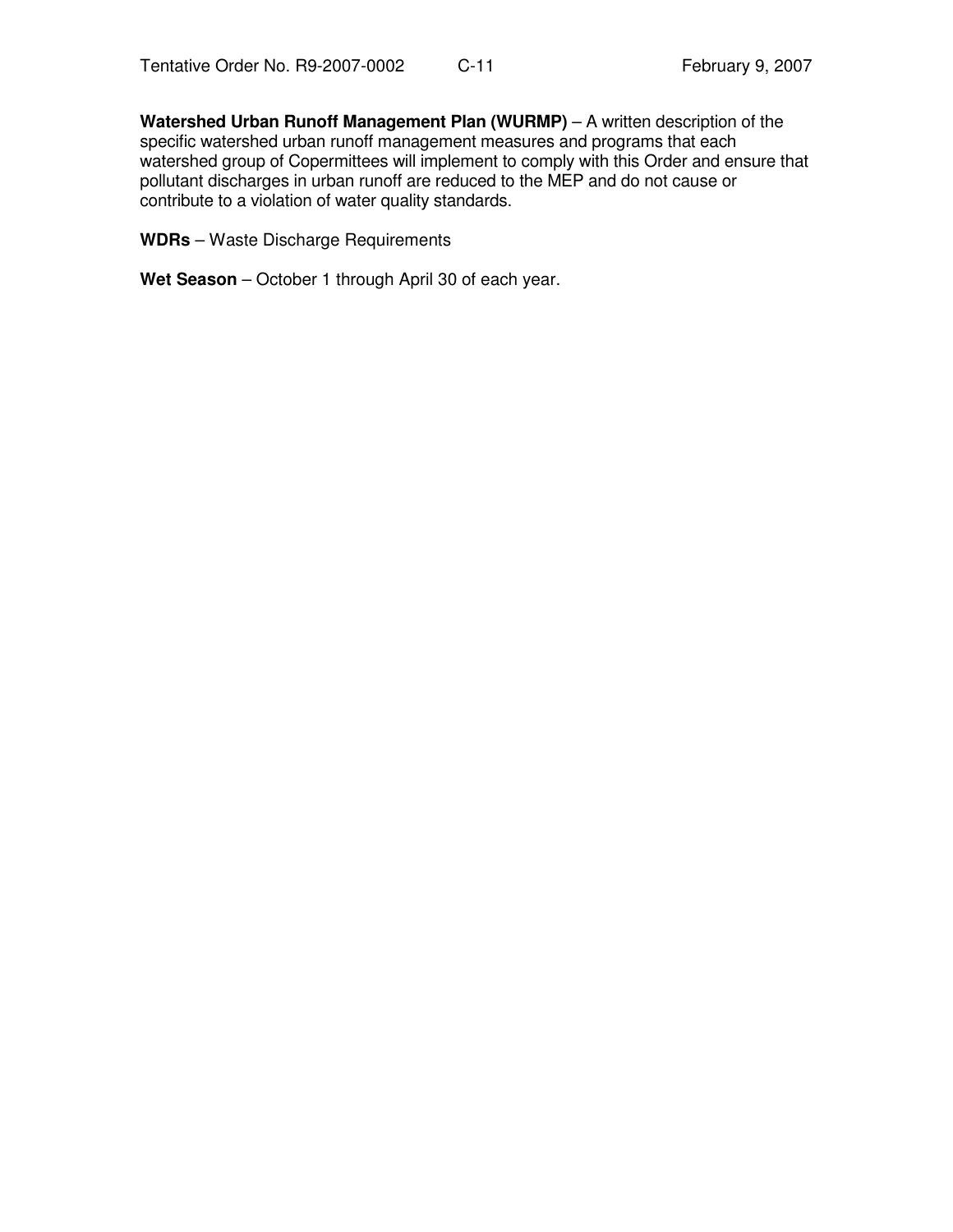# **ATTACHMENT D**

## **SCHEDULED SUBMITTALS SUMMARY**

| <b>Submittal</b>                                 | <b>Permit Section</b> | <b>Completion Date</b>                      | <b>Frequency</b> |
|--------------------------------------------------|-----------------------|---------------------------------------------|------------------|
| BMPs or prohibitions on dry-weather              | B.2                   | 365 days after adoption                     | Annual           |
| discharges listed in Section B.2                 |                       | and in annual reports                       |                  |
| Submit Certified Statement of Adequate Legal     | C.2                   | 365 days after adoption                     | One time         |
| Authority                                        |                       | of the Order                                |                  |
| Flood Control Structure BMP Inventory and        | D.3.a.(4)             | <b>Fall 2008</b>                            | One time         |
| Evaluation                                       |                       |                                             |                  |
| <b>Business Plan for Funding Municipal Storm</b> | F.3                   | Within five years after                     | One time         |
| Water Management                                 |                       | adoption of the Order                       |                  |
| Updated Jurisdictional Urban Runoff              | H.1.a                 | 365 days after adoption                     | One time         |
| Management Plans                                 |                       | of the Order                                |                  |
| Updated Watershed Urban Runoff                   | H.1.b                 | January 31, 2009                            | One time         |
| Management Plans                                 |                       |                                             |                  |
| <b>Updated SUSMPs</b>                            | H.2.a                 | 365 days after adoption                     | One time         |
|                                                  |                       | of the Order                                |                  |
| Report of Waste Discharge                        | H.2.b                 | At least 210 days prior to                  | One time         |
|                                                  |                       | expiration of this Order                    |                  |
| Submit to Principal Permittee(s) individual      | H.3.a.(1)             | Prior to September 30,                      | Annual           |
| <b>JURMP Annual Reports</b>                      |                       | 2008 and annually                           |                  |
|                                                  |                       | thereafter (Principal                       |                  |
|                                                  |                       | Permittee specifies date                    |                  |
|                                                  |                       | of submittal)                               |                  |
| Principal Permittee submits JURMP Annual         | H.3.a.(2)             | September 30, 2008 and                      | Annual           |
| Reports to Regional Board                        |                       | annually thereafter                         |                  |
| Lead Watershed Permittees submit WURMP           | H.3.b.(1)             | Prior to January 31, 2009                   | Annual           |
| Annual Reports to Principal Permittee            |                       | (Principal Permittee                        |                  |
|                                                  |                       | specifies date of                           |                  |
| Principal Permittee submits WURMP Annual         | H.3.b.(3)             | submittal)                                  | Annual           |
| Reports to Regional Board                        |                       | January 31, 2009 and<br>annually thereafter |                  |
| Principal Permittee submits Notification of      | J                     | 180 days after adoption                     | One Time         |
| <b>Principal Permittee</b>                       |                       | of the Order                                |                  |
| Principal Permittee submits description of       | Monitoring and        | September 1, 2008 and                       | Annual           |
| Receiving Waters Monitoring Program              | Reporting             | annually thereafter                         |                  |
|                                                  | Program (M&R          |                                             |                  |
|                                                  | Program),             |                                             |                  |
|                                                  | III.A.1               |                                             |                  |
| Receiving Waters and Urban Runoff                | M&R Program,          | April 1, 2008 and                           | Annual           |
| <b>Monitoring Annual Reports</b>                 | III.A.2               | annually thereafter                         |                  |
| Principal Permittee submits interim Receiving    | M&R Program,          | January 31, 2008 and                        | Twice            |
| Waters Monitoring Program Annual Report          | III.B                 | January 31, 2009                            |                  |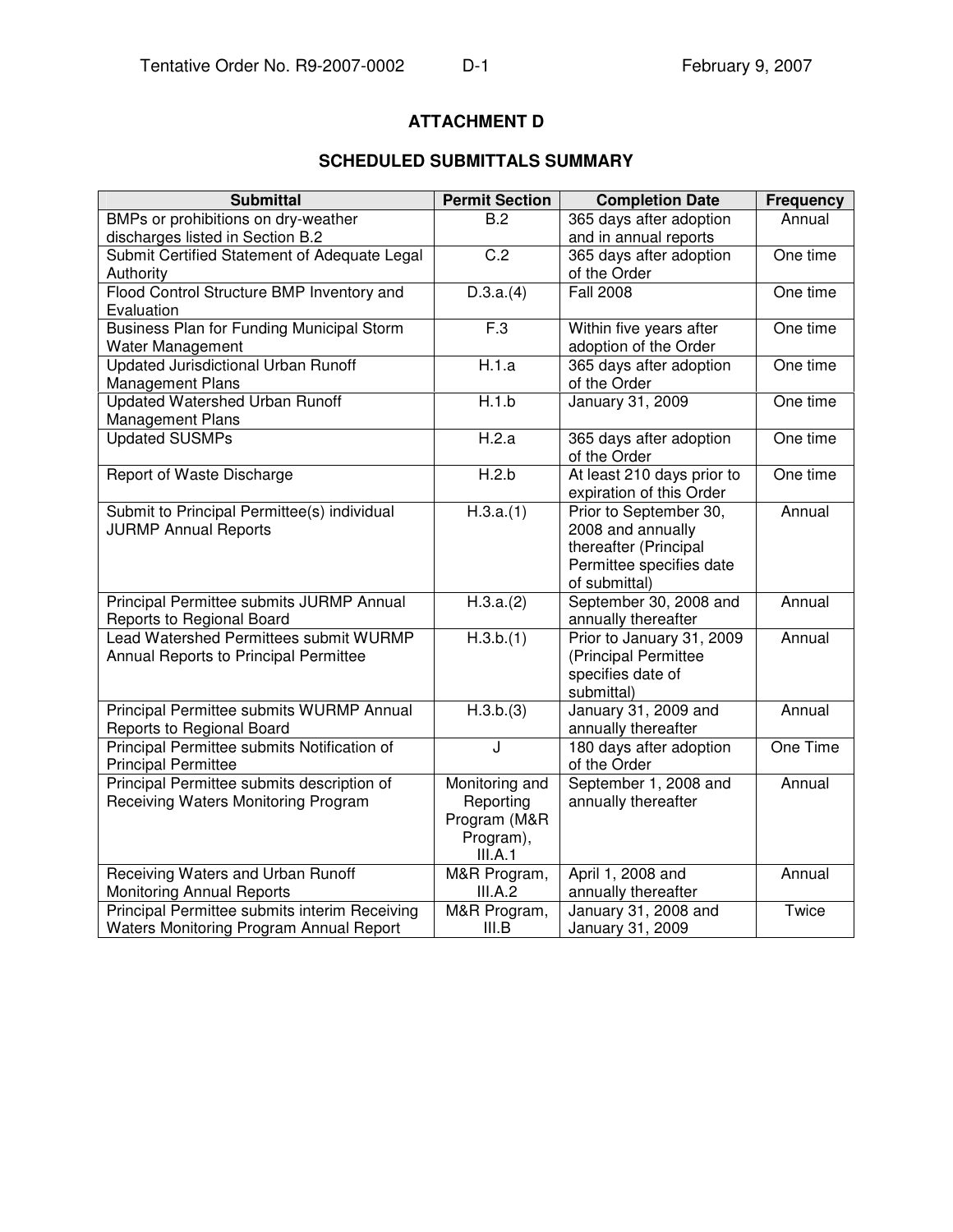# **Attachment E**

## **RECEIVING WATERS AND URBAN RUNOFF MONITORING AND REPORTING PROGRAM NO. R9-2007-0002**

## **I. PURPOSE**

- A. This Receiving Waters and Urban Runoff Monitoring and Reporting Program is intended to meet the following goals:
	- 1. Assess compliance with Order No. R9-2007-0002;
	- 2. Measure and improve the effectiveness of the Copermittees' urban runoff management programs;
	- 3. Assess the chemical, physical, and biological impacts to receiving waters resulting from urban runoff discharges;
	- 4. Characterize urban runoff discharges;
	- 5. Identify sources of specific pollutants;
	- 6. Prioritize drainage and sub-drainage areas that need management actions;
	- 7. Detect and eliminate illicit discharges and illicit connections to the MS4; and
	- 8. Assess the overall health of receiving waters.
- B. In addition, this Receiving Waters and Urban Runoff Monitoring and Reporting Program is designed to answer the following core management questions<sup>1</sup>:
	- 1. Are conditions in receiving waters protective, or likely to be protective, of beneficial uses?
	- 2. What is the extent and magnitude of the current or potential receiving water problems?
	- 3. What is the relative urban runoff contribution to the receiving water problem(s)?
	- 4. What are the sources of urban runoff that contribute to receiving water problem(s)?
	- 5. Are conditions in receiving waters getting better or worse?

<sup>1</sup> Core management questions from "*Model Monitoring Program for Municipal Separate Storm Sewer Systems in Southern California: A report from the Stormwater Monitoring Coalition's Model Monitoring Technical Committee.*" Technical Report No. 419. August 2004.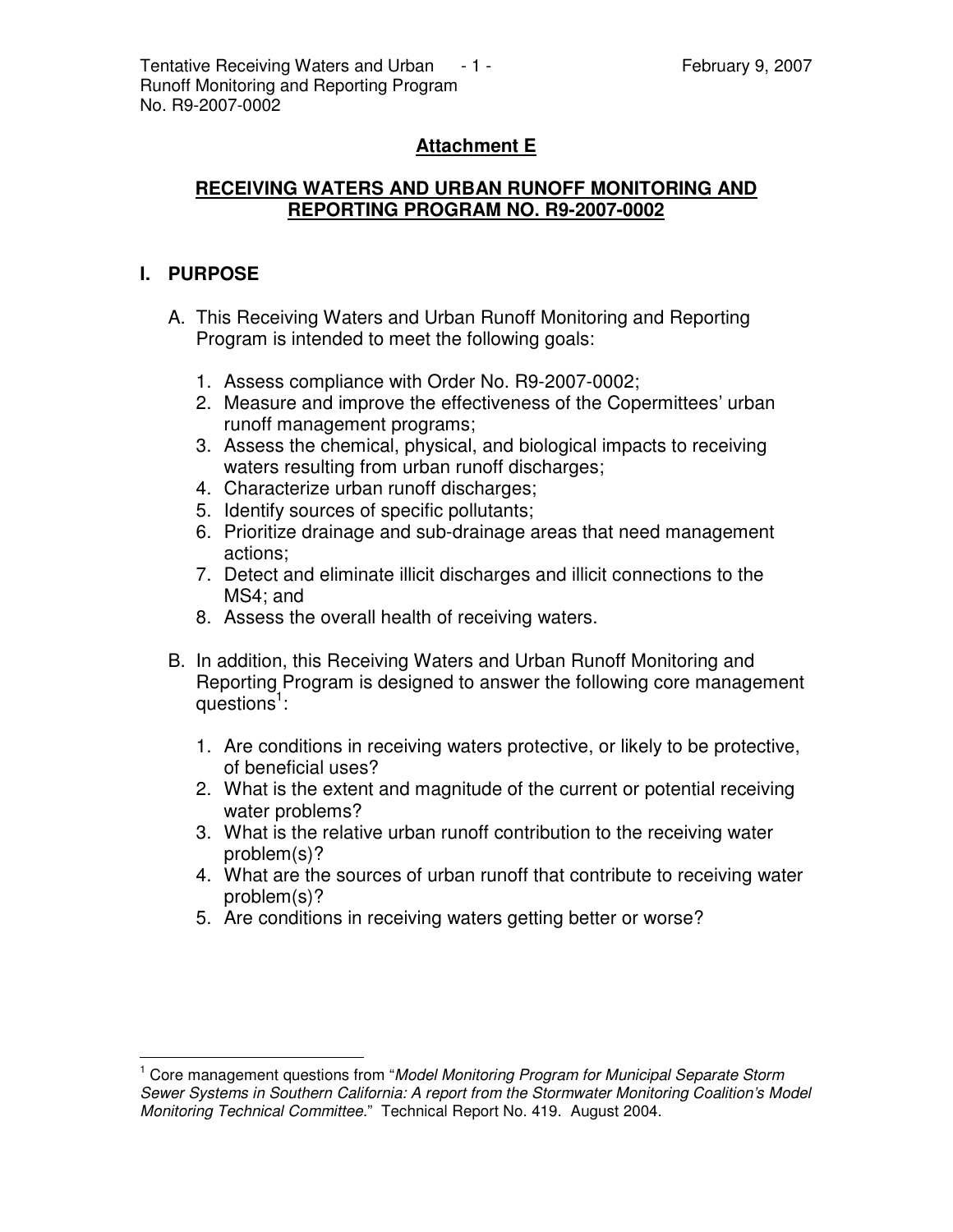Tentative Receiving Waters and Urban  $-2$  - Tentative Receiving Waters and Urban  $-2$  -Runoff Monitoring and Reporting Program No. R9-2007-0002

### **II. MONITORING PROGRAM**

#### **A. Receiving Waters Monitoring Program**

Each Copermittee must collaborate with the other Copermittees to develop, conduct, and report on a year-round watershed based Receiving Waters Monitoring Program. The monitoring program design, implementation, analysis, assessment, and reporting must be conducted on a watershed basis for each of the watershed management areas. The monitoring program must be designed to meet the goals and answer the questions listed in section I above. The monitoring program must include the following components:

- 1. MASS LOADING STATION (MLS) MONITORING
	- a. Locations: The following existing mass loading stations must continue to be monitored: Laguna Canyon, Aliso Creek, San Juan Creek, Trabuco Creek, Prima Deshecha Channel, and Segunda Deshecha Channel. The mass loading stations must be monitored at the frequency identified in Table 1.
	- b. Frequency: Each mass loading station to be monitored in a given year must be monitored twice during wet weather events and twice during dry weather flow conditions. The exception is the 2008-2009 monitoring year, which must include monitoring of all mass loading stations for only one wet weather flow event only if the Copermittees participate in Bight '08.
	- c. Timing: Each mass loading station must be monitored for the first wet weather event of the season which meets the USEPA's criteria as described in 40 CFR 122.21(g)(7). Monitoring of the second wet weather event must be conducted after February 1. Dry weather mass loading monitoring events must be sampled at least three months apart between May and October. If flows are not evident in September or October for the second event, then sampling must be conducted during non-rain events in the wet weather season.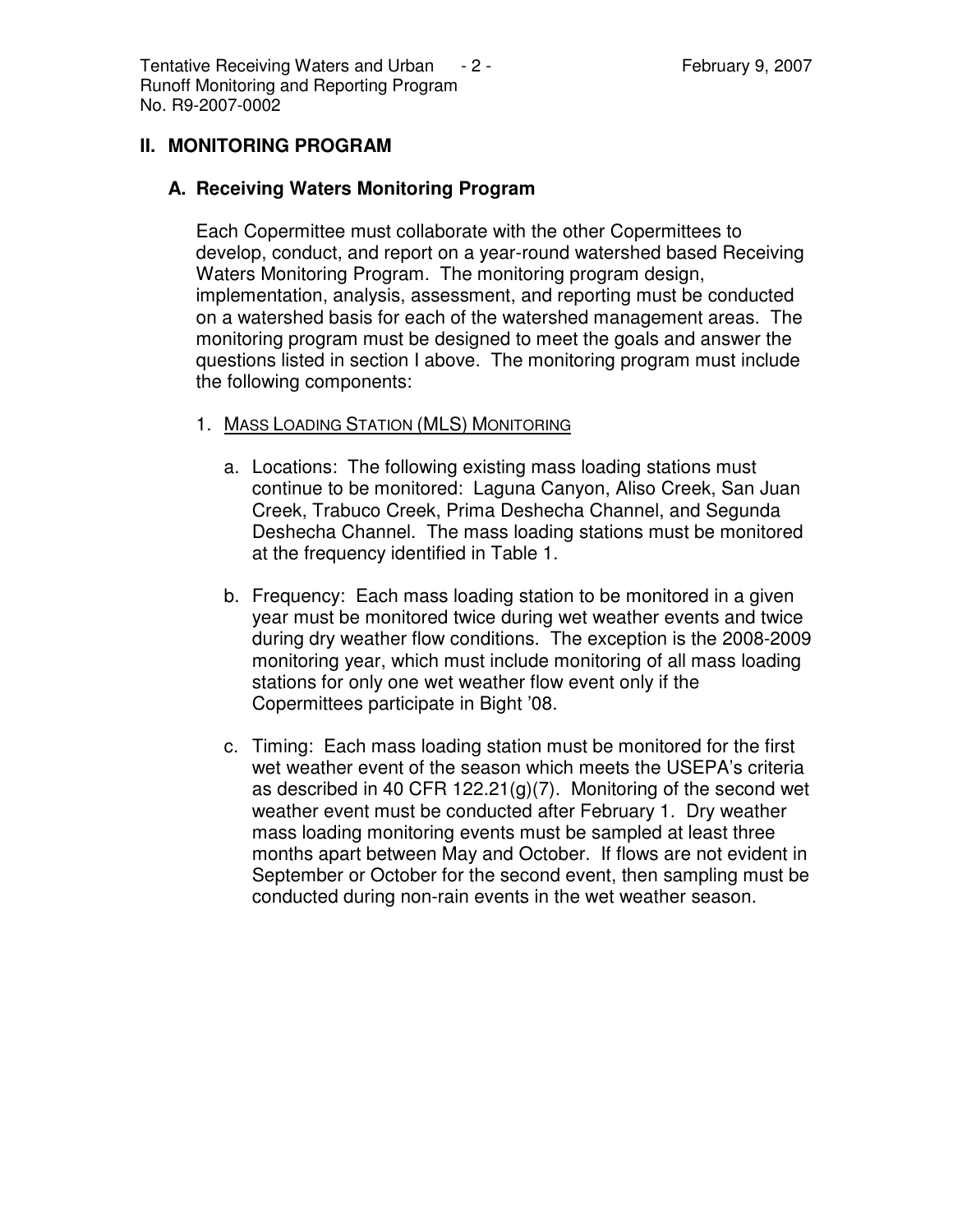- d. Protocols: Mass loading sampling and analysis protocols must be consistent with 40 CFR 122.21(g)(7)(ii) and with the USEPA Storm Water Sampling Guidance Document (EPA 833-B-92-001). If practicable, the protocols for mass loading sampling and analysis should be SWAMP comparable. If the mass loading sampling and analysis are determined to be impracticable with the SWAMP standards, the Copermittees should provide explanation and discussion to this effect in the Receiving Waters and Urban Runoff Monitoring Annual Report. Wet weather samples must be flowweighted composites, collected for the duration of the entire runoff event, where practical. Where such monitoring is not practical, such as for large watersheds with significant groundwater recharge flows, composites must be collected at a minimum during the first 3 hours of flow. Dry weather event sampling must be flow-weighted composites, collected for a duration adequate to represent changes in pollutant concentrations and runoff flows which may occur over a typical 24 hour period. A minimum of 3 sample aliquots, separated by a minimum of 15 minutes, must be taken for each hour of monitoring, unless the Regional Board Executive Officer approves an alternate protocol.
	- (1) Automatic samplers must be used to collect samples from mass loading stations.
	- (2) Grab samples must be analyzed for temperature, pH, specific conductance, biochemical oxygen demand, oil and grease, total coliform, fecal coliform, and enterococcus.
- e. Copermittees must measure or estimate flow rates and volumes for each mass loading station sampling event in order to determine mass loadings of pollutants. Data from nearby USGS gauging stations may be utilized, or flow rates may be estimated in accordance with the USEPA Storm Water Sampling Guidance Document (EPA-833-B-92-001), Section 3.2.1.
- f. In the event that the required number of events is not sampled during one monitoring year at any given station, the Copermittees must submit, with the subsequent Receiving Waters Monitoring Annual Report, a written explanation for a lack of sampling data, including streamflow data from the nearest USGS gauging station.
- g. The following constituents must be analyzed for each monitoring event at each station: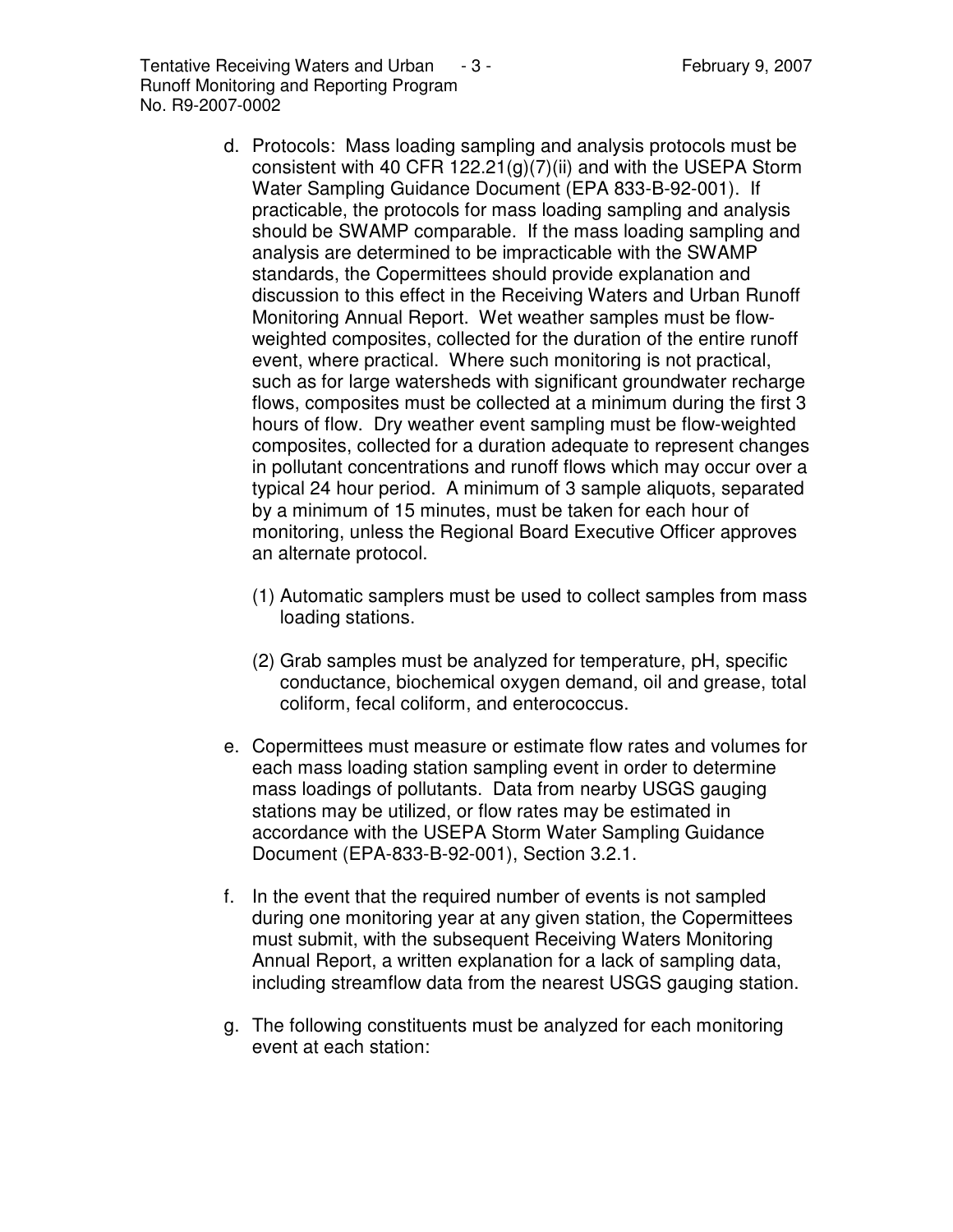Table 1. Analytical Testing for Mass Loading, Bioassessment, and Ambient Coastal Receiving Waters Stations

| <b>Conventionals, Nutrients,</b><br><b>Hydrocarbons</b>                                                                                                                                                                                                                                                                                                                                                                                                                                       | <b>Pesticides</b>                                                           | <b>Metals (Total</b><br>and Dissolved)                                                | <b>Bacteriological</b>                                         |
|-----------------------------------------------------------------------------------------------------------------------------------------------------------------------------------------------------------------------------------------------------------------------------------------------------------------------------------------------------------------------------------------------------------------------------------------------------------------------------------------------|-----------------------------------------------------------------------------|---------------------------------------------------------------------------------------|----------------------------------------------------------------|
| • Total Dissolved Solids<br>• Total Suspended Solids<br>• Turbidity<br>• Total Hardness<br>$\bullet$ pH<br>• Specific Conductance<br>• Temperature<br>• Dissolved Oxygen<br>• Total Phosphorus<br>• Dissolved Phosphorus<br>• Nitrite<br>• Nitrate<br>• Total Kjeldahl Nitrogen<br>$\bullet$ Ammonia<br>• Biological Oxygen Demand,<br>5-day<br>• Chemical Oxygen Demand<br>• Total Organic Carbon<br>· Dissolved Organic Carbon<br>• Methylene Blue Active<br>Substances<br>• Oil and Grease | Diazinon<br>Chlorpyrifos<br><b>Malathion</b><br>Carbamates*<br>Pyrethroids* | Arsenic<br>Cadmium<br>Chromium<br>Copper<br>Lead<br><b>Nickel</b><br>Selenium<br>Zinc | <b>Total Coliform</b><br><b>Fecal Coliform</b><br>Enterococcus |
| * Carbamate and Pyrethroid pesticides must initially be monitored in Prima Deshecha<br>and Segunda Deshecha watersheds. If carbamate and/or pyrethroid pesticides are<br>found to correlate with observed acute or chronic toxicity, then that pesticide must be                                                                                                                                                                                                                              |                                                                             |                                                                                       |                                                                |

added to all stations displaying toxicity.

- h. Watershed-Specific 303(d) parameters: In addition to the constituents listed in Table 1 above, monitoring stations in the following watersheds must also analyze the following constituents as described for each monitoring event:
	- (1) DDE must be monitored at the San Juan Creek station.
- i. The following toxicity testing must be conducted for each monitoring event at each station as follows:
	- (1) 7-day chronic test with the cladoceran *Ceriodaphnia dubia* (USEPA protocol EPA-821-R-02-013).
	- (2) Chronic test with the freshwater algae *Selenastrum capricornutum* (USEPA protocol EPA-821-R-02-013).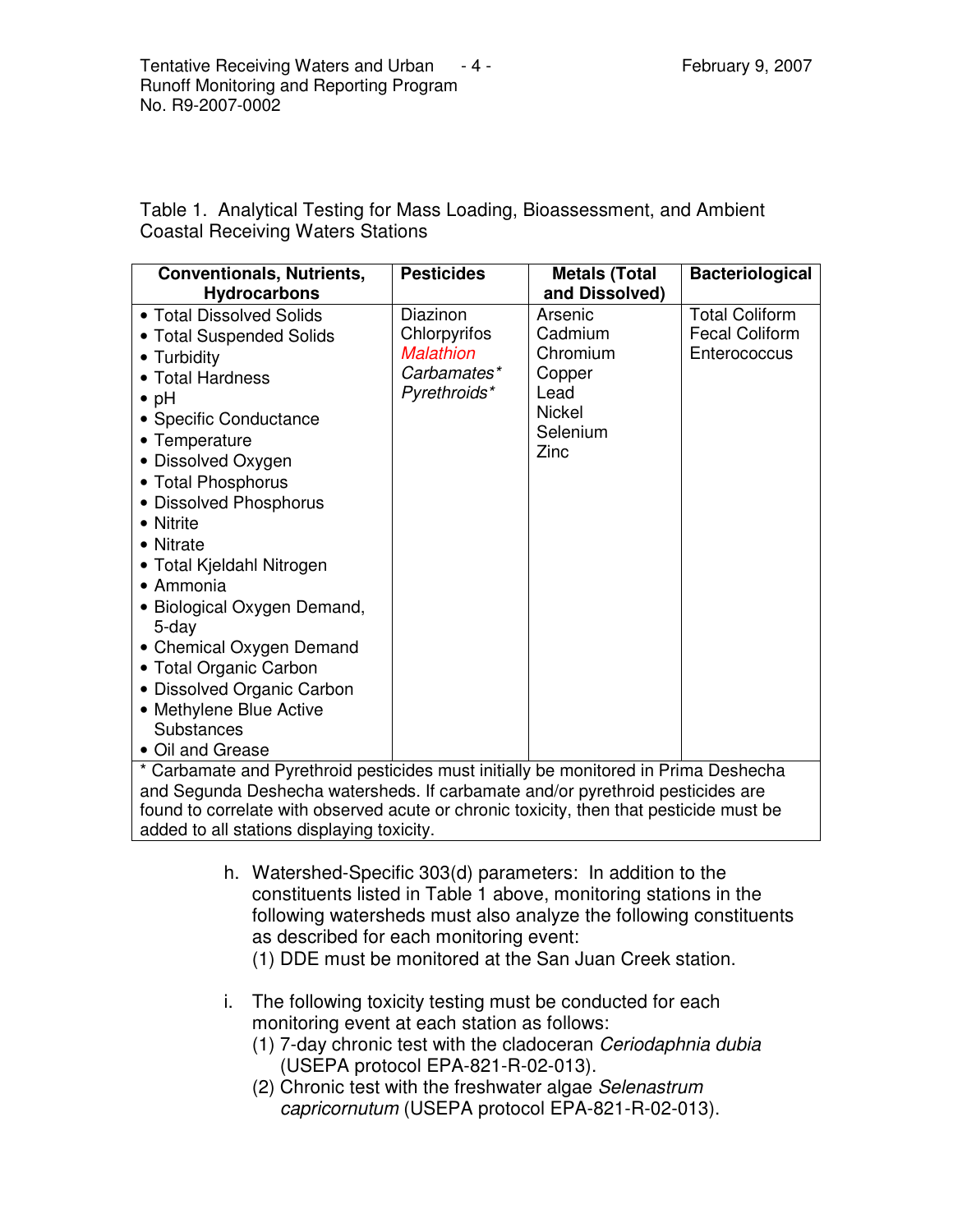Tentative Receiving Waters and Urban  $-5$  - February 9, 2007 Runoff Monitoring and Reporting Program No. R9-2007-0002

- (3) Acute survival test with amphipod *Hyalella azteca* (USEPA protocol EPA-821-R-02-012).
- j. The presence of acute toxicity must be determined in accordance with USEPA protocol (EPA-821-R-02-012). The presence of chronic toxicity must be determined in accordance with USEPA protocol (EPA-821-R-02-013).

#### 2. URBAN STREAM BIOASSESSMENT (BA) MONITORING

Copermittees must conduct Urban Stream Bioassessment Monitoring using a triad of indicators to assess the condition of biological communities in freshwater, urban receiving waters.

- a. Locations: At a minimum, the program shall consist of station identification, sampling, monitoring, and analysis of data for 12 bioassessment stations in order to determine the biological and physical integrity of urban streams within the County of Orange. At least one urban bioassessment station shall be located within each watershed management area. In addition to the urban stream bioassessment stations, three reference bioassessment stations shall be identified, sampled, monitored, and analyzed. Locations of reference stations must be identified according to protocols outlined in "A Quantitative Tool for Assessing the Integrity of Southern Coastal California Streams," by Ode, et al. 2005.<sup>2</sup>
- b. Frequency: Bioassessment stations must be monitored in May or June (to represent the influence of wet weather on the communities) and September or October (to represent the influence of dry weather flows on the communities). The timing of monitoring of bioassessment stations must coincide with dry weather monitoring of mass loading stations and Inland Aquatic Habitat stations.
	- (1) Alternative Frequency Plan / Special Studies: Upon approval of the Regional Board Executive Officer, the Copermittees may omit one of the annual bioassessment events and direct the saved resources toward specified special studies of the effects of physical habitat modification on the WARM, WILD, and/or COLD beneficial uses of inland receiving waters. Each special study must be able to produce a final report before June 30, 2009.

 $2$  Ode, et al. 2005. "A Quantitative Tool for Assessing the Integrity of Southern Coastal California Streams." Environmental Management. Vol. 35, No. 1, pp. 1-13.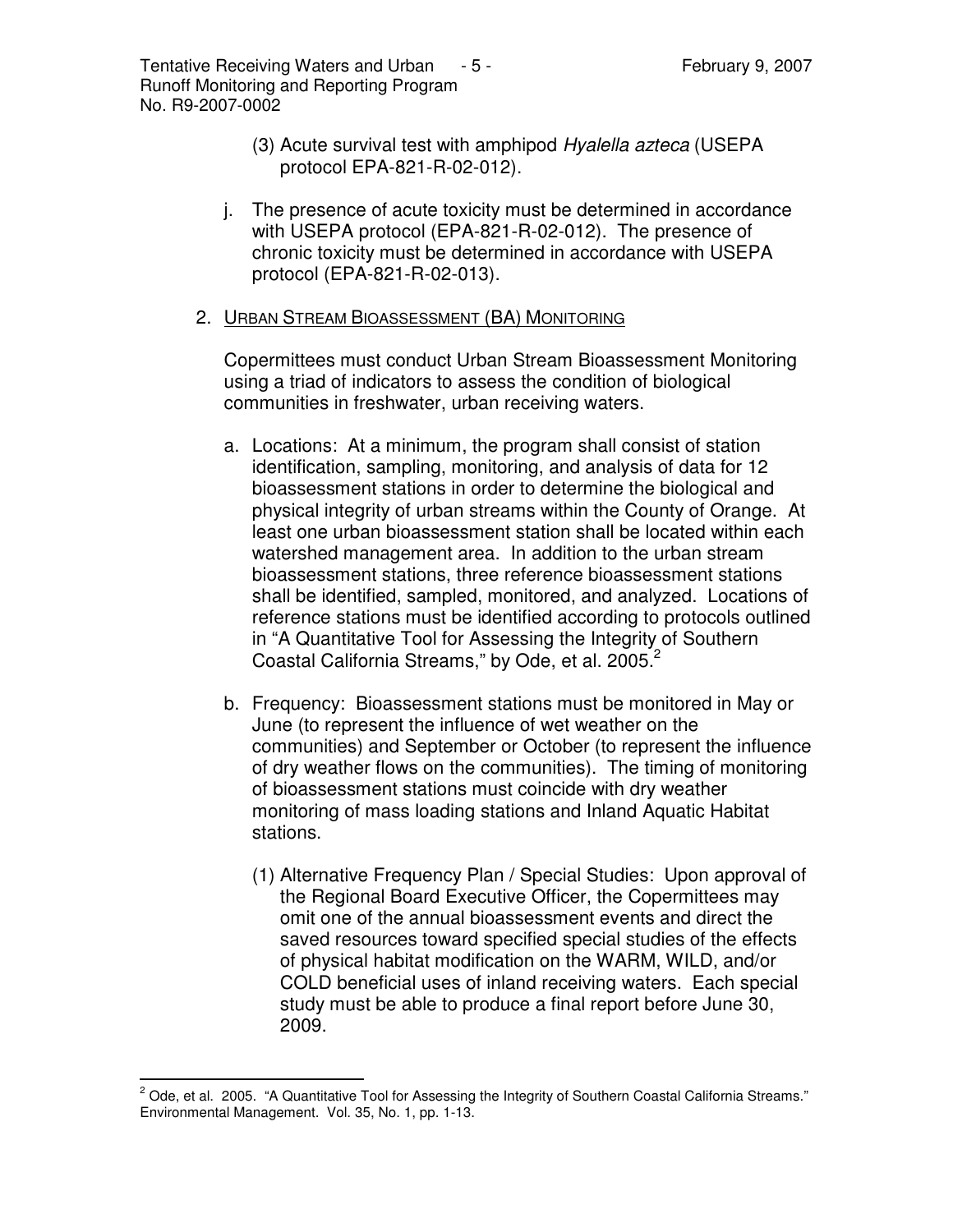- c. Parameters / Methods: The triad of indicators for urban stream bioassessment monitoring must include bioassessment, aquatic chemistry, and aqueous toxicity.
	- (1) Aquatic chemistry and aqueous toxicity must be conducted using the same parameters and methods as the mass loading station monitoring, with the addition of pyrethroid pesticides.
	- (2) Bioassessment analysis procedures must include calculation of the Index of Biotic Integrity (IBI) for benthic macroinvertebrates for all bioassessment stations, as outlined in "A Quantitative Tool for Assessing the Integrity of Southern Coastal California Streams," by Ode, et al. 2005.
	- (3) Monitoring of bioassessment stations must utilize the targeted riffle composite approach, as specified in the Surface Water Ambient Monitoring Program (SWAMP) Quality Assurance Management Plan (QAMP), as amended.
	- (4) Beginning no later than Spring 2010, Monitoring of bioassessment stations must incorporate assessment of periphyton in addition to macroinvertebrates, using the USEPA's 1999 Rapid Bioassessment Protocols for Use in Wadeable Streams and Rivers.<sup>3</sup>
- d. A professional environmental laboratory must perform all sampling, laboratory, quality assurance, and analytical procedures.

<sup>3</sup> USEPA, 1999. Rapid Bioassessment Protocols for Use in Wadeable Streams and Rivers. EPA-841-B-99- 002.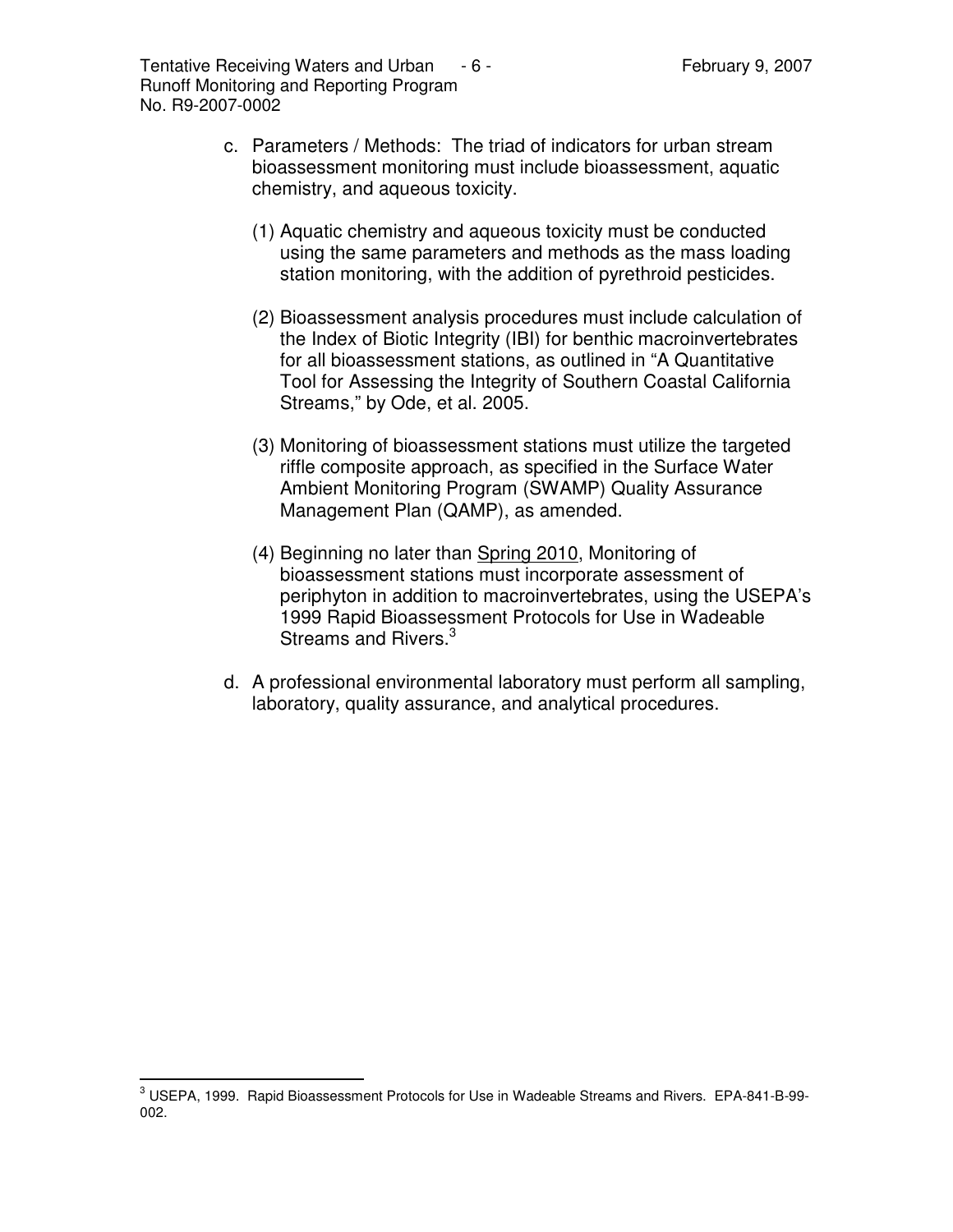Tentative Receiving Waters and Urban  $-7$  - Tentative Rebruary 9, 2007 Runoff Monitoring and Reporting Program No. R9-2007-0002

#### 3. FOLLOW-UP ANALYSIS AND ACTIONS

When results from the chemistry, toxicity, and bioassessment monitoring described above indicate urban runoff-induced degradation at a mass loading station, bioassessment, or Inland Aquatic Habitat station (section II.A.6 below), Copermittees within the watershed must evaluate the extent and causes of urban runoff pollution in receiving waters and prioritize and implement management actions to eliminate or reduce sources. Toxicity Identification Evaluations (TIEs) must be conducted to determine the cause of toxicity as outlined in Table 2 below. Other follow-up activities, which must be conducted by the Copermittees, are also identified in Table 2. Once the cause of toxicity has been identified by a TIE, the Copermittees must perform source identification projects as needed and implement the measures necessary to reduce the pollutant discharges and abate the sources causing the toxicity.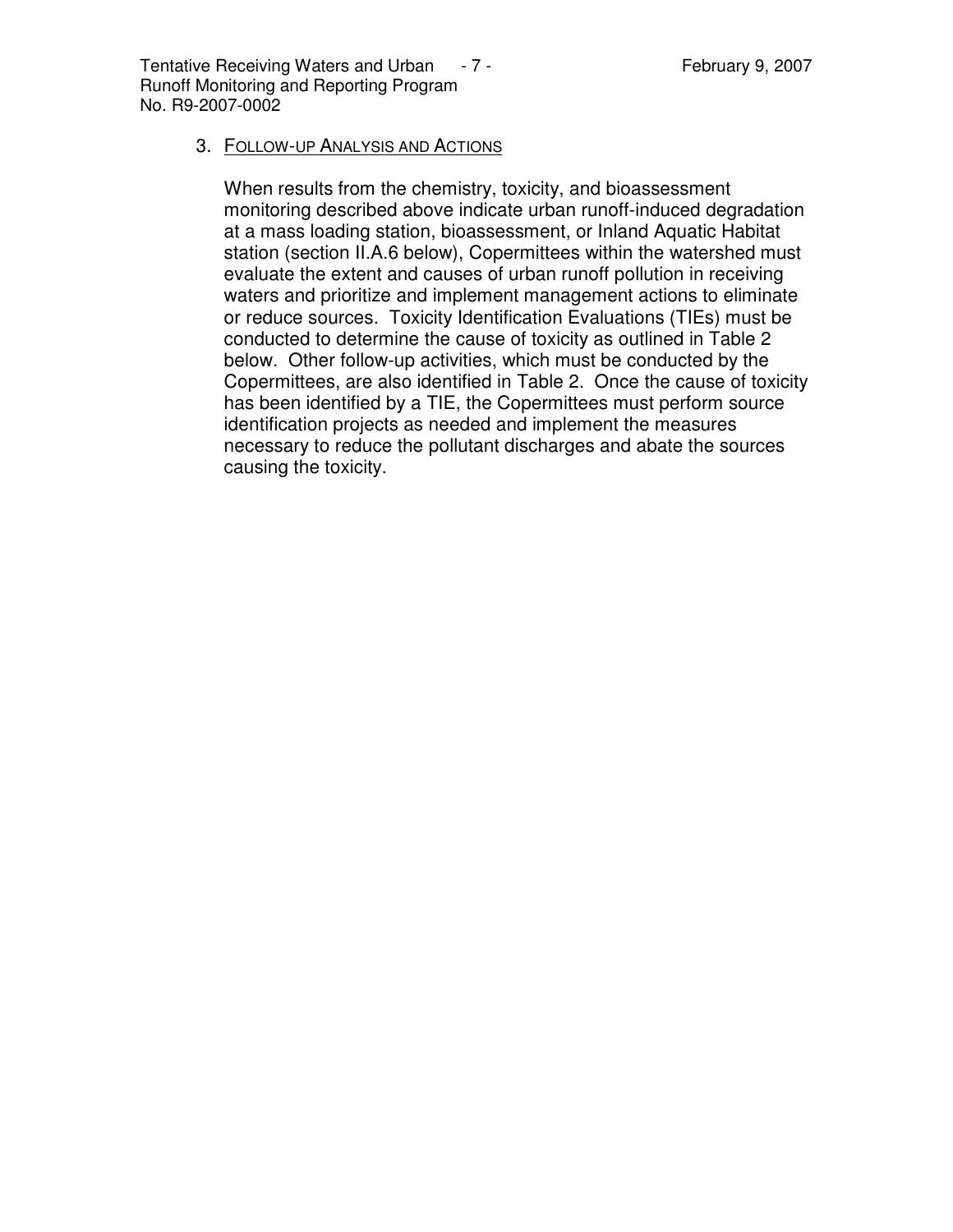|    | Chemistry                                                      | <b>Toxicity</b>            | <b>Benthic Alteration</b>       | <b>Example Conclusions</b>                                                                                                                                                                                                               | <b>Possible Actions or Decisions</b>                                                                                                                                                                                                                                                                                                                                                                                                                                                         |  |
|----|----------------------------------------------------------------|----------------------------|---------------------------------|------------------------------------------------------------------------------------------------------------------------------------------------------------------------------------------------------------------------------------------|----------------------------------------------------------------------------------------------------------------------------------------------------------------------------------------------------------------------------------------------------------------------------------------------------------------------------------------------------------------------------------------------------------------------------------------------------------------------------------------------|--|
| 1. | Exceedance of<br>water quality<br>objectives                   | Evidence of<br>toxicity    | Indications of<br>alteration    | Strong evidence of pollution-<br>induced degradation                                                                                                                                                                                     | Use TIE to identify contaminants of concern, based on TIE metric<br>Initiate upstream source identification as a high priority                                                                                                                                                                                                                                                                                                                                                               |  |
| 2. | No persistent<br>exceedances of<br>water quality<br>objectives | No evidence<br>of toxicity | No indications of<br>alteration | No evidence of current<br>pollution-induced degradation<br>Potentially harmful pollutants<br>not yet concentrated enough<br>to cause visible impact                                                                                      | No immediate action necessary<br>Conduct periodic broad scans for new and/or potentially harmful pollutants                                                                                                                                                                                                                                                                                                                                                                                  |  |
| 3. | Exceedance of<br>water quality<br>objectives                   | No evidence<br>of toxicity | No indications of<br>alteration | Contaminants are not<br>bioavailable<br>Test organisms not sensitive to<br>problem pollutants                                                                                                                                            | TIE would not provide useful information with no evidence of toxicity<br>Continue monitoring for toxic and benthic impacts<br>Initiate upstream source identification as a low priority<br>Consider whether different or additional test organisms should be<br>evaluated                                                                                                                                                                                                                    |  |
| 4. | No persistent<br>exceedances of<br>water quality<br>objectives | Evidence of<br>toxicity    | No indications of<br>alteration | Unmeasured contaminant(s) or<br>conditions have the potential<br>to cause degradation<br>Pollutant causing toxicity at<br>very low levels                                                                                                | Recheck chemical analyses; verify toxicity test results<br>Consider additional advanced chemical analyses<br>Use TIE to identify contaminants of concern, based on TIE metric<br>Initiate upstream source identification as a medium priority                                                                                                                                                                                                                                                |  |
| 5. | No persistent<br>exceedances of<br>water quality<br>objectives | No evidence<br>of toxicity | Indications of<br>alteration    | Alteration may not be due to<br>toxic contamination<br>Test organisms not sensitive to<br>problem pollutants                                                                                                                             | No action necessary due to toxic chemicals<br>Initiate upstream source identification (for physical sources) as a high<br>priority<br>Consider whether different or additional test organisms should be<br>evaluated                                                                                                                                                                                                                                                                         |  |
| 6. | Exceedance of<br>water quality<br>objectives                   | Evidence of<br>toxicity    | No indications of<br>alteration | Toxic contaminants are<br>bioavailable, but in situ<br>effects are not demonstrable<br>Benthic analysis not sensitive<br>enough to detect impact<br>Potentially harmful pollutants<br>not yet concentrated enough<br>to change community | Determine if chemical and toxicity tests indicate persistent degradation<br>Recheck benthic analyses; consider additional data analyses<br>If recheck indicates benthic alteration, perform TIE to identify<br>contaminants of concern, based on TIE metric<br>Initiate upstream source identification as a high priority<br>If recheck shows no effect, use TIE to identify contaminants of concern,<br>based on TIE metric<br>Initiate upstream source identification as a medium priority |  |
| 7. | No persistent<br>exceedances of<br>water quality<br>objectives | Evidence of<br>toxicity    | Indications of<br>alteration    | Unmeasured toxic<br>contaminants are causing<br>degradation<br>Pollutant causing toxicity at<br>very low levels<br>Benthic impact due to habitat<br>disturbance, not toxicity                                                            | Recheck chemical analyses and consider additional advanced analyses<br>Use TIE to identify contaminants of concern, based on TIE metric<br>Initiate upstream source identification as a high priority<br>Consider potential role of physical habitat disturbance                                                                                                                                                                                                                             |  |
| 8. | Exceedance of<br>water quality<br>objectives                   | No evidence<br>of toxicity | Indications of<br>alteration    | Test organisms not sensitive to<br>problem pollutants<br>Benthic impact due to habitat<br>disturbance, not toxicity                                                                                                                      | TIE would not provide useful information with no evidence of toxicity<br>Initiate upstream source identification as a high priority<br>Consider whether different or additional test organisms should be<br>evaluated<br>Consider potential role of physical habitat disturbance                                                                                                                                                                                                             |  |

| Table 2. Triad Approach to Determining Follow-Up Actions <sup>4</sup> |  |  |
|-----------------------------------------------------------------------|--|--|
|                                                                       |  |  |

#### 4. AMBIENT COASTAL RECEIVING WATERS MONITORING (ACRW)

Copermittees must continue to conduct the Ambient Coastal Receiving Waters Monitoring (ACRW) program to assess the impact of urban runoff to ecologically-sensitive coastal areas by analyzing water chemistry and aqueous toxicity in both dry and wet weather and the magnitude of storm water discharge plumes to these areas. Permittees must prioritize locations for further study and conduct special investigations.

<sup>4</sup> Orange County Storm Water Program, 2006. Report of Waste Discharge (San Diego Region), Section 11.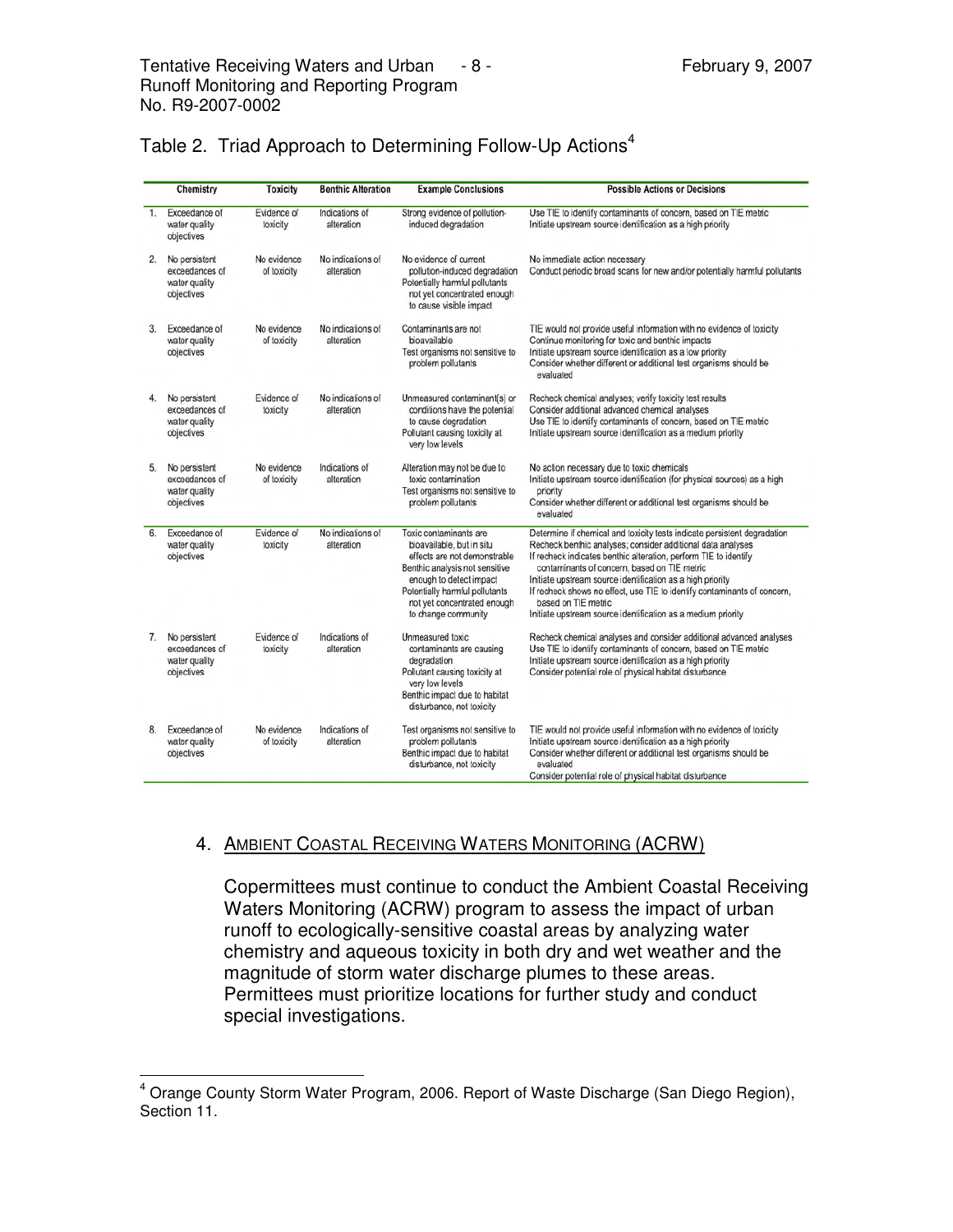Tentative Receiving Waters and Urban  $-9$  - Tentative Represent 19, 2007 Runoff Monitoring and Reporting Program No. R9-2007-0002

- a. Locations: Permittees must assess the existing Ambient Coastal Receiving Waters Monitoring (ACRW) stations to determine whether all ecologically-sensitive areas are represented. Stations must be established within all Areas of Special Biological Significance (ASBS) and Marine Life Refuges that receive significant MS4 discharges.
	- (1) Dana Point Harbor must continue to be monitored. ACRW monitoring in Dana Point Harbor may be suspended as long as the Harbor is being monitored pursuant to the Regional Harbor Monitoring Program<sup>5</sup> and follow-up investigations are conducted when appropriate based on guidance from the Storm Water Monitoring Coalition.
- b. Parameters: Aquatic chemistry and aqueous toxicity must be conducted using the same parameters and methods as the mass loading station monitoring.
- c. ACRW monitoring must be concurrent with the mass loading station monitoring whenever feasible.
- d. Special investigations Ambient Coastal Receiving Waters: Special investigations must be designed and conducted to most effectively answer each of questions 1-5 of section I.B above, with an emphasis on answering question 4.

# 5. COASTAL STORM DRAIN MONITORING

The Copermittees must collaborate to develop and implement a coastal storm drain monitoring program to identify sections of the coastline that most consistently exceed water quality objectives for recreational uses as a result of MS4 discharges and then develop source identification and elimination activities. The monitoring program must include:

a. An updated identification of all MS4 discharge points to coastal waters within one year of issuance of this Order.

<sup>&</sup>lt;sup>5</sup> On July 24, 2003, the Regional Board required the County of Orange to participate in an Investigative Order to comprehensively assess the receiving water conditions of Dana Point Harbor. The Regional Harbor Monitoring Program is described in the *Regional Technical Report: Harbor Monitoring Program for San Diego Region San Diego Bay, Mission Bay, Oceanside Harbor, and Dana Point Harbor,* MEC Analytical Systems and Brock Bernstein, February 2004.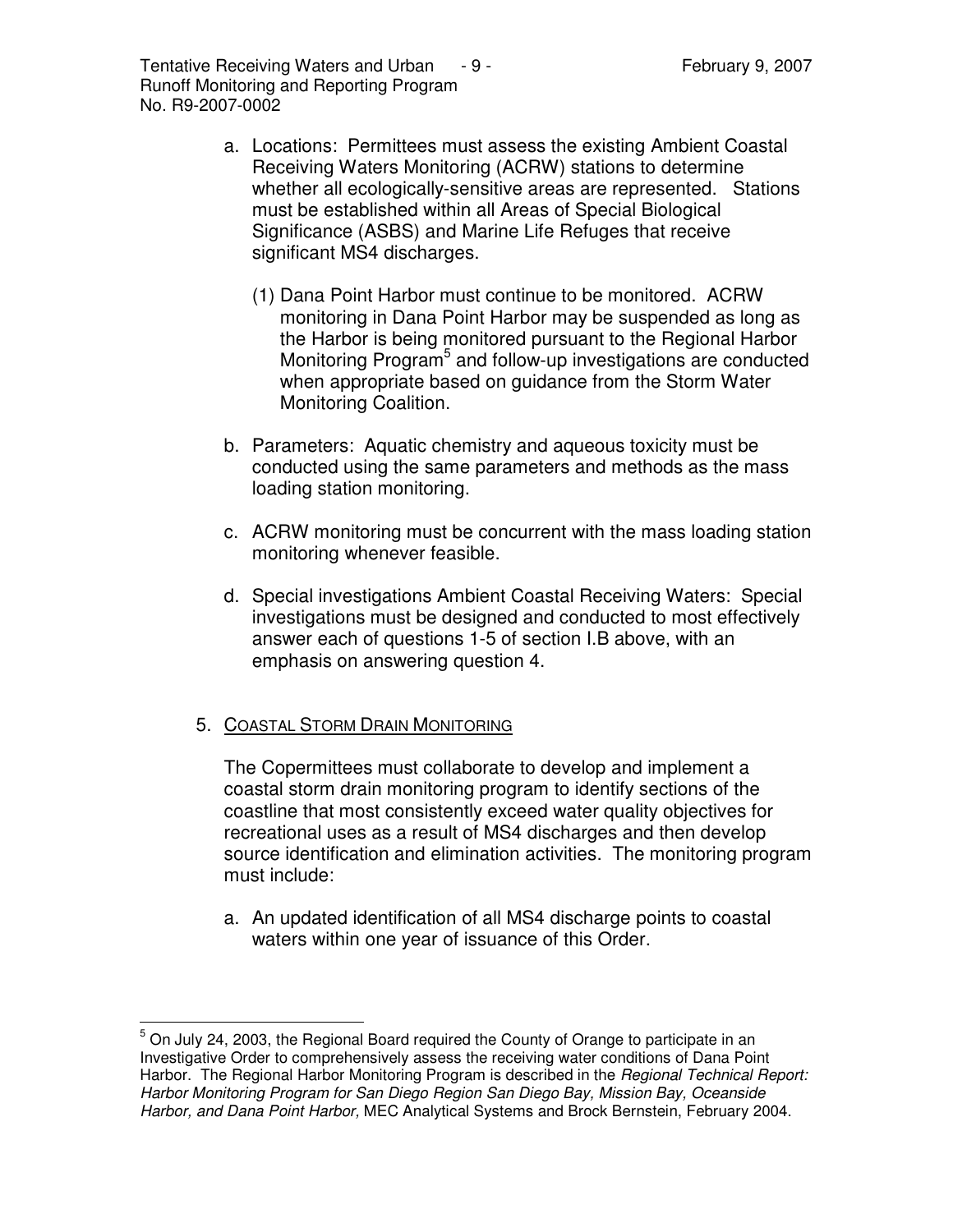- b. Diverted drains: Sampling of urban runoff discharges from a subset of coastal storm drains whose flows are diverted to the sanitary sewer during dry weather. Two to three storm events must be sampled at each monitoring location.
- c. Priority coastal storm drains: The Copermittees must continue existing coastal storm drain monitoring and must conduct followup investigations at sites in Table 3.

| <b>Continue Baseline</b><br><b>Monitoring</b> | <b>Conduct Special</b><br>Investigations |
|-----------------------------------------------|------------------------------------------|
| 1. LINDAL (Linda Lane)                        | 1. ACM1 (Aliso Creek<br>Mouth)           |
| 2. MAINBC (Main Beach)                        | 2. PEARL (Pearl Street)                  |
| 3. MARIPO (Mariposa)                          | 3. POCHE (Poche Beach)                   |
| 4. BLULGN (Blue Lagoon)                       | 4. SCM1 (Salt Creek Mouth)               |
| 5. CSBMP1 (Capistrano<br>Beach)               | 5. SJC1 (San Juan Creek)                 |
| 6. Others as determined by<br>Permittees      | 6. DSB-5 (North Creek,<br>Doheny Beach)  |

Table 3: Minimum Coastal Storm Drain Monitoring Stations

(1) Baseline monitoring stations: Copermittees must continue to conduct weekly sampling of flowing coastal storm drains for total coliform, fecal coliform, and enterococcus 6 . Where flowing coastal storm drains are discharging to coastal waters, paired samples from the storm drain discharge and coastal water (25 yards down current of the discharge) must be collected. If flowing coastal storm drains are not discharging to coastal waters, only the storm drain discharge needs to be sampled. If the direction of the current or effluent plume cannot readily be distinguished, then samples must be collected from the surfzone 25 yards upcoast and downcoast of the MS4 outfall. Additional sites must be added if determined by a Permittee or the Regional Board to likely be contributing to persistent exceedances of water quality objectives along the coast.

 $^6$  Coastal storm drains where sampler safety, habitat impacts from sampling, or inaccessibility are issues need not be sampled. Such coastal storm drains shall be added to the Copermittee's dry weather field screening and analytical monitoring program where feasible.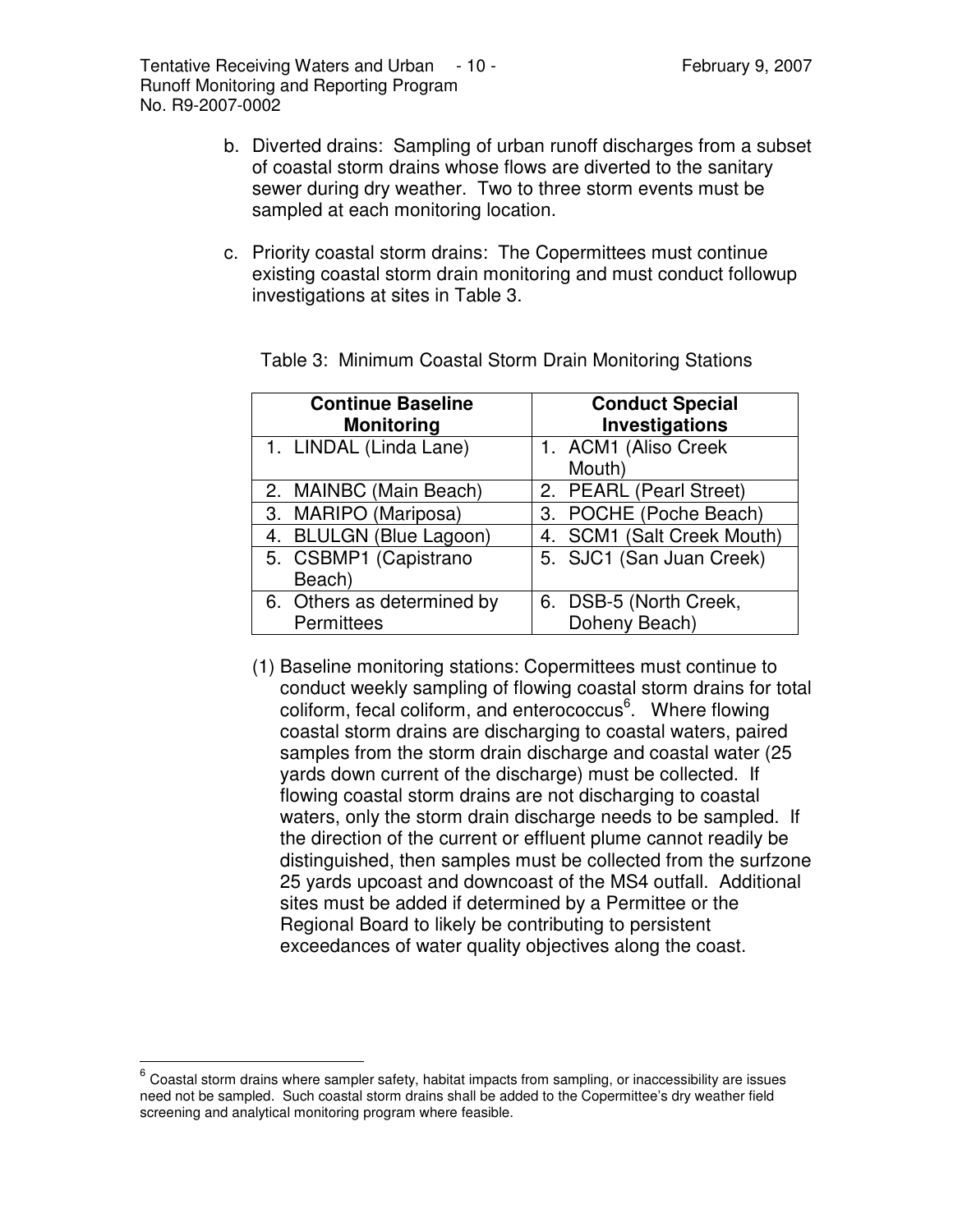- (2) Special investigation stations: Copermittees must design and conduct special investigations at the identified stations to most effectively answer each of questions 1-5 of section I.B above, with an emphasis on answering question 4. At least two such investigations must be in progress during each reporting period. Each special investigation must be designed with specific benchmarks, expectations, and timelines for results. All special investigations must be concluded by June 30, 2011.
- (3) Investigations of sources of bacterial contamination must occur immediately if evidence of abnormally high flows, sewage releases, restaurant discharges, and/or similar evidence is observed during sampling.
- (4) Exceedances of public health standards for bacterial indicators must be reported to the County Department of Environmental Health as soon as possible.
- 6. High Priority Inland Aquatic Habitats:
	- a. The Copermittees must collaborate to develop and implement a Inland Aquatic Habitat monitoring program for areas supporting high priority aquatic and riparian species, including threatened and endangered species. The design of the program must be consistent with the questions in Section I.B of this Monitoring Program. The monitoring program must include:
		- (1) Identification of storm drains that discharge into receiving waters that support threatened or endangered species;
		- (2) Monitoring of ambient water quality conditions within those receiving waters for constituents likely to affect the threatened and endangered species;
		- (3) Monitoring of dry and wet weather storm drain discharges into the outfalls;
		- (4) Assessment of the monitoring results to determine the relative contribution, if any, of storm drain discharges to factors affecting those species; and
		- (5) Follow-up studies and source identification as necessary.
	- b. The Inland Aquatic Habitat monitoring program must be implemented by Summer 2009.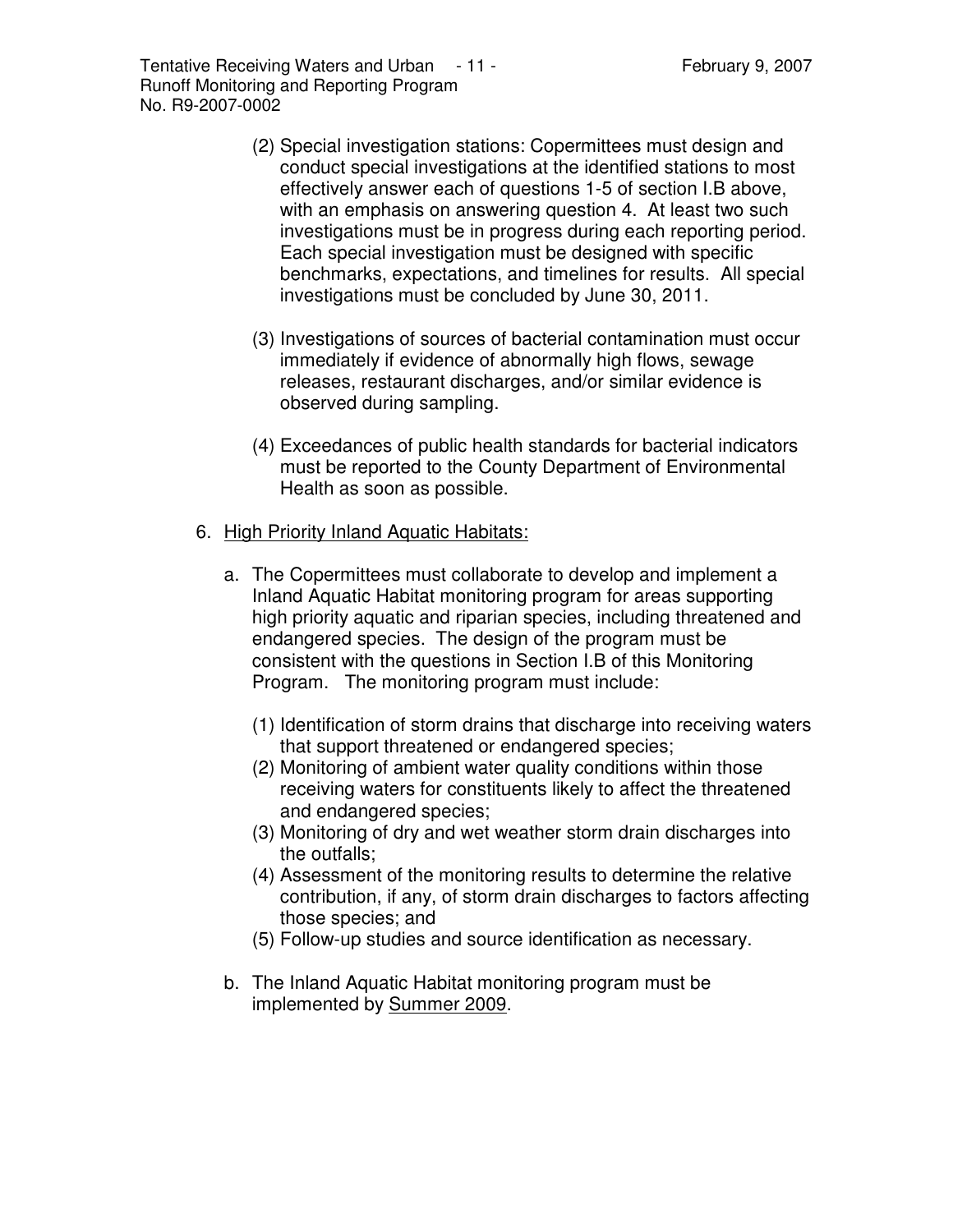### **B. Urban Runoff Monitoring**

Each Copermittee must collaborate with the other Copermittees to develop, conduct, and report on a year-round watershed based Urban Runoff Monitoring Program. The monitoring program design, implementation, analysis, assessment, and reporting must be conducted on a watershed basis for each of the hydrologic units. The monitoring program must be designed to meet the goals and answer the questions listed in section I above. The monitoring program must include the following components;

1. MS4 OUTFALL MONITORING

The Copermittees must collaborate to develop and implement a monitoring program to characterize pollutant discharges from MS4 outfalls in each watershed during wet and dry weather. The program must include rationale and criteria for selection of outfalls to be monitored. The wet weather program must, at a minimum, include collection of samples for those pollutants causing or contributing to violations of water quality standards within the watershed. This monitoring program must be implemented within each watershed and must begin no later than the 2008-2009 monitoring year.

2. SOURCE IDENTIFICATION MONITORING

The Copermittees must collaborate to develop and implement a monitoring program to identify sources of pollutants causing the priority water quality problems within each watershed. The monitoring program must include focused monitoring which moves upstream into each watershed as necessary to identify sources. This monitoring program must be implemented within each watershed and must begin no later than the 2008-2009 monitoring year.

3. DRY WEATHER FIELD SCREENING AND ANALYTICAL MONITORING

As part of its Jurisdictional Urban Runoff Management Program, each Copermittee must update as necessary its dry weather field screening and analytical monitoring program to meet or exceed the requirements of this section. Dry weather analytical and field screening monitoring consists of (1) field observations; (2) field screening monitoring; and (3) analytical monitoring at selected stations.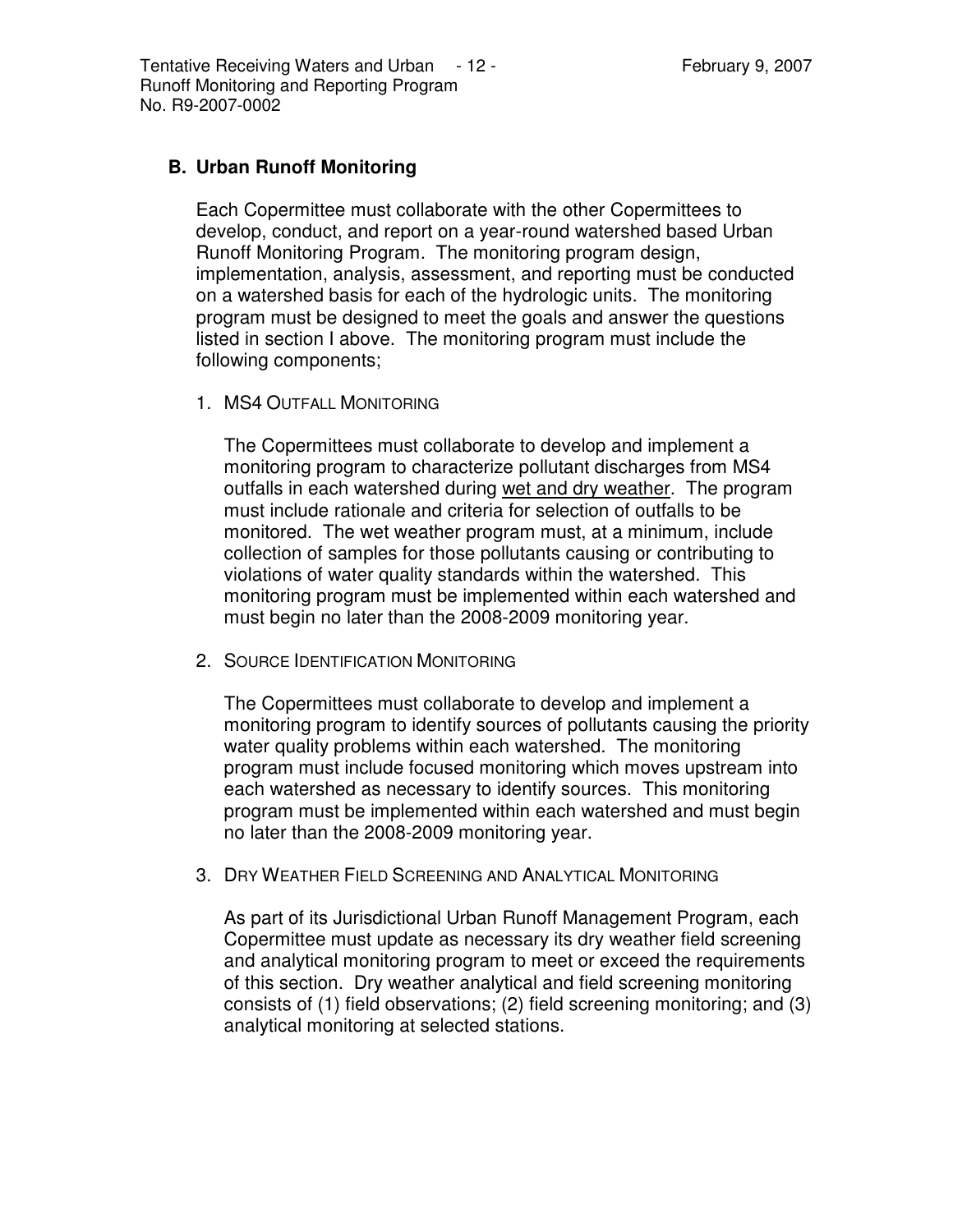The Dry Weather Field Screening and Analytical Monitoring program is not required to be SWAMP comparable. Each Copermittee's program must be designed to detect and eliminate illicit connections and illegal discharges to the MS4 using frequent, geographically widespread dry weather discharge monitoring and follow-up investigations. Each Copermittee must conduct the following dry weather field screening and analytical monitoring tasks:

a. Select Dry Weather Field Screening and Analytical Monitoring **Stations** 

Based upon a review of its past Dry Weather Monitoring Program, each Copermittee must select dry weather analytical monitoring stations within its jurisdiction. Stations must be selected according to one of the following methods:

- (1) Stations must be either major outfalls or other outfall points (or any other point of access such as manholes) randomly located throughout the MS4 by placing a grid over a drainage system map and identifying those cells of the grid which contain a segment of the MS4 or major outfall. This random selection has to use the following guidelines and criteria:
	- (a) A grid system consisting of perpendicular north-south and east-west lines spaced ¼ mile apart must be overlayed on a map of the MS4, creating a series of cells;
	- (b) All cells that contain a segment of the MS4 must be identified and one dry weather analytical monitoring station must be selected in each cell.
	- (c) Each Copermittee must determine alternate stations to be sampled in place of selected stations that do not have flow.
- (2) Stations may be selected non-randomly provided adequate coverage of the entire MS4 system is ensured and that the selection of stations meets, exceeds, or provides equivalent coverage to the requirements given above. The dry weather analytical and field screening monitoring stations must be established using the following guidelines and criteria:
	- (a) Stations should be located downstream of any sources of suspected illegal or illicit activity;
	- (b) Stations must be located to the degree practicable at the farthest manhole or other accessible location downstream in the system within each cell;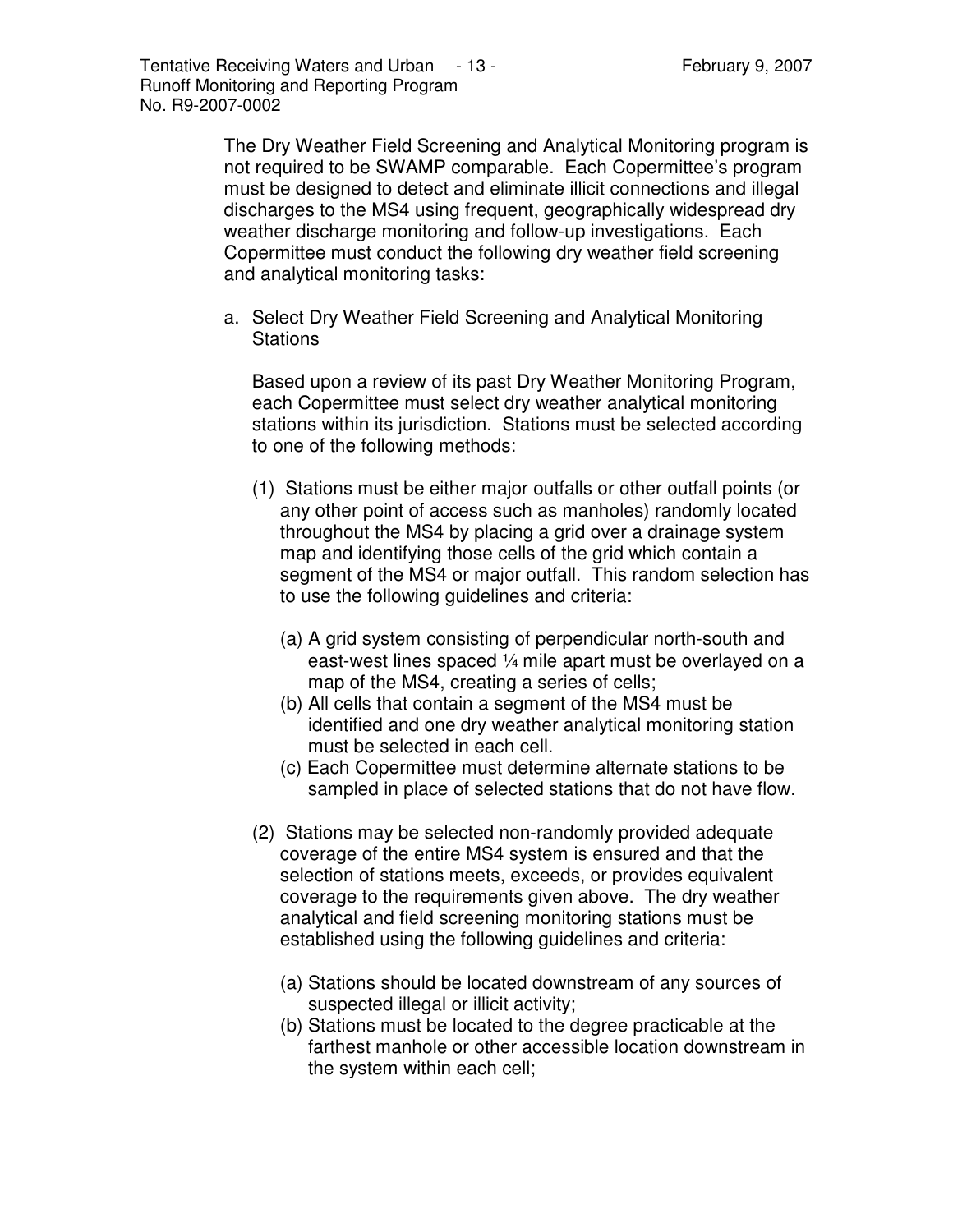Tentative Receiving Waters and Urban - 14 - Tentative Receiving Waters and Urban - 14 - Tentation Represent and Runoff Monitoring and Reporting Program No. R9-2007-0002

- (c) Hydrological conditions, total drainage area of the site, traffic density, age of the structures or buildings in the area, history of the area, and land use types must be considered in locating stations;
- (d) Each Copermittee must determine alternate stations to be sampled in place of selected stations that do not have flow.
- b. Complete MS4 Map

Each Copermittee must clearly identify each dry weather field screening and analytical monitoring station on its MS4 Map as either a separate GIS layer or a map overlay hereafter referred to as a Dry Weather Field Screening and Analytical Stations Map. Each Copermittee must confirm that each drainage area within its jurisdiction contains at least one station.

c. Develop Dry Weather Field Screening and Analytical Monitoring **Procedures** 

Each Copermittee must develop and/or update written procedures for dry weather field screening and analytical monitoring (for analytical monitoring only, these procedures must be consistent with 40 CFR part 136), including field observations, monitoring, and analyses to be conducted. At a minimum, the procedures must meet the following guidelines and criteria:

- (1) Determining Sampling Frequency: Dry weather field screening and analytical monitoring must be conducted at each identified station at least three times between May 1st and September 30th of each year or as more frequently as the Copermittee determines is necessary to comply with the requirements of section D.4 of this Order.
- (2) If flow or ponded runoff is observed at a dry weather field screening or analytical monitoring station and there has been at least seventy-two (72) hours of dry weather, make observations and collect at least one (1) grab sample. Record general information such as time since last rain, quantity of last rain, site descriptions (i.e., conveyance type, dominant watershed land uses), flow estimation (i.e., width of water surface, approximate depth of water, approximate flow velocity, flow rate), and visual observations (i.e., odor, color, clarity, floatables, deposits/stains, vegetation condition, structural condition, and biology).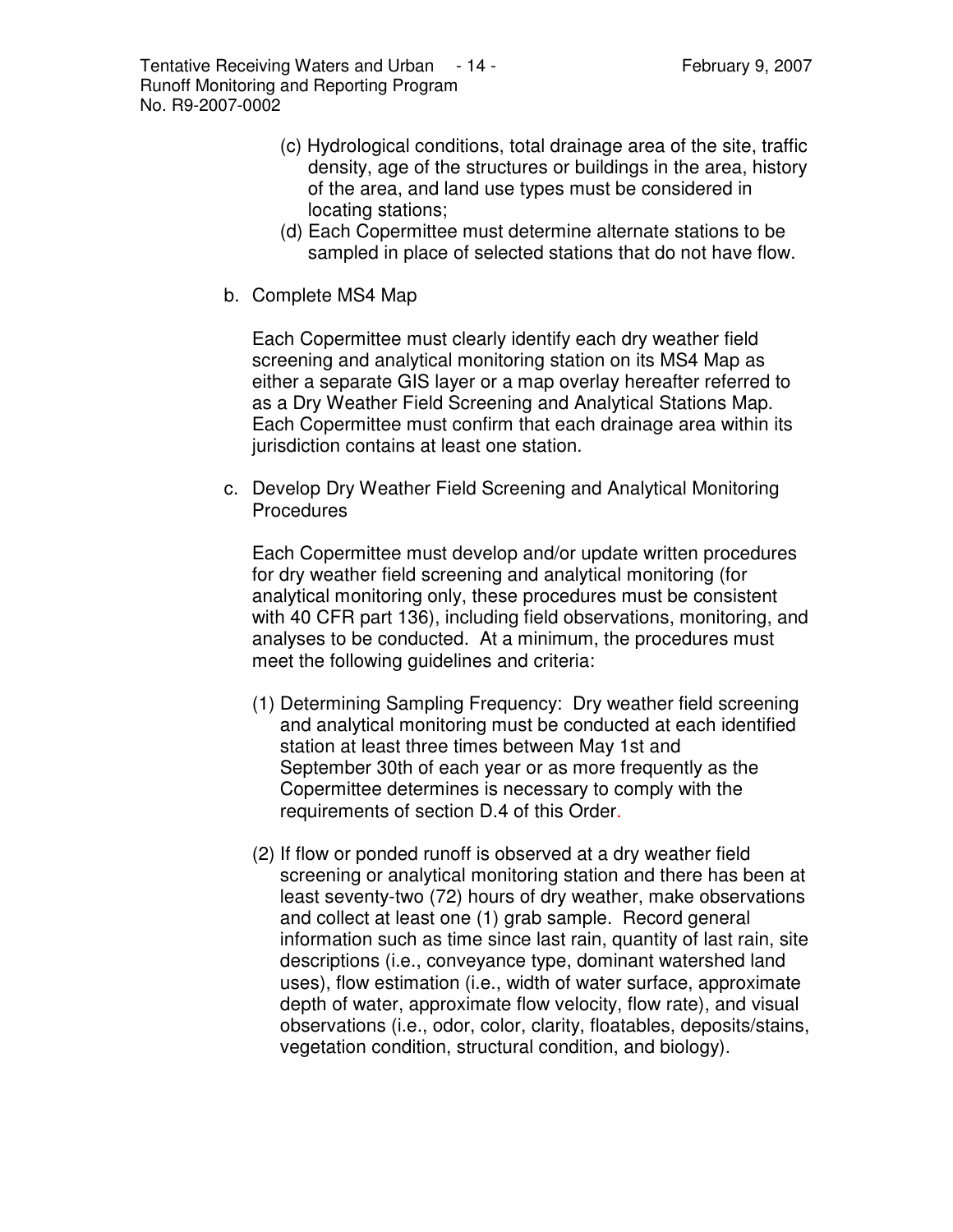Tentative Receiving Waters and Urban  $-15$  - Tentative Rebruary 9, 2007 Runoff Monitoring and Reporting Program No. R9-2007-0002

- (3) At a minimum, collect samples for analytical laboratory analysis of the following constituents for at least twenty five percent (25%) of the dry weather monitoring stations where water is present:
	- (a) Total Hardness
	- (b) Oil and Grease
	- (c) Diazinon and Chlorpyrifos
	- (d) Cadmium (Dissolved)
	- (e) Copper (Dissolved)
	- (f) Lead (Dissolved)
	- (g) Nickel (Dissolved)
	- (h) Zinc (Dissolved)
	- (i) Enterococcus bacteria<sup>7</sup>
	- $(j)$  Total Coliform bacteria<sup>7</sup>
	- $(K)$  Fecal Coliform bacteria<sup>7</sup>
- (4) At a minimum, conduct field screening analysis of the following constituents at all dry weather monitoring stations where water is present:
	- (a) Specific conductance (calculate estimated Total Dissolved Solids).
	- (b) Turbidity
	- (c) pH
	- (d) Reactive Phosphorous
	- (e) Nitrate Nitrogen
	- (f) Ammonia Nitrogen
	- (g) Surfactants (MBAS)
- (5) If the station is dry (no flowing or ponded runoff), make and record all applicable observations and select another station from the list of alternate stations for monitoring.
- (6) Develop and/or update criteria for dry weather field screening and analytical monitoring results whereby exceedance of the criteria will require follow-up investigations to be conducted to identify and eliminate the source causing the exceedance of the criteria.

 $7$  Colilert and Enterolert may be used as alternative methods with Fecal Coliform determined by calculations.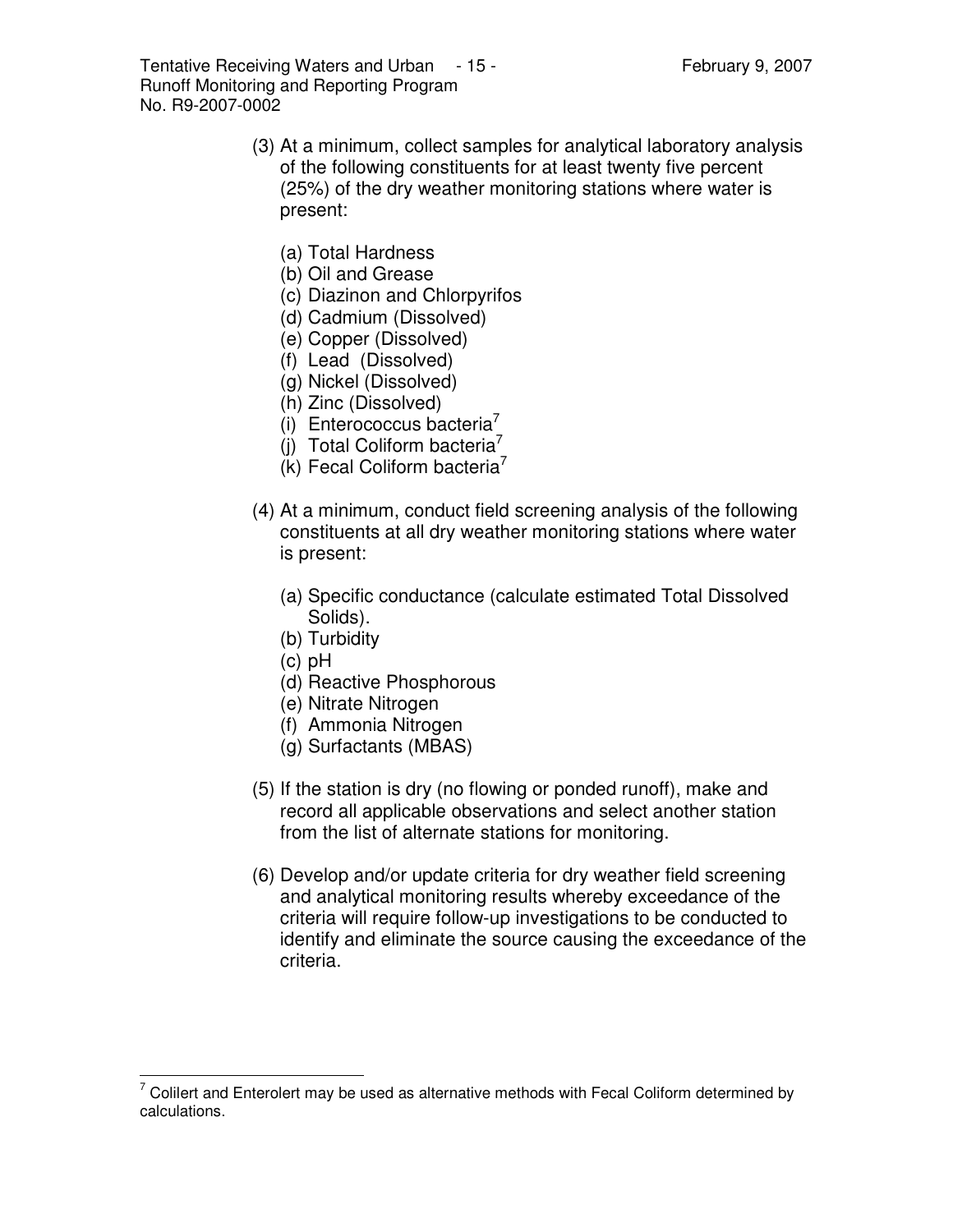Tentative Receiving Waters and Urban - 16 - The State of Tebruary 9, 2007 Runoff Monitoring and Reporting Program No. R9-2007-0002

- (a) Criteria must include evaluation of the California Toxics Rule, U.S. EPA National Recommended Ambient Water Quality Criteria, the San Diego Region Basin Water Quality Control Plan (Basin Plan),  $LC_{50}$  levels for toxicity to appropriate test organisms, and statistical evaluations of existing data from south Orange County.
- (7) Assess the presence of trash in receiving waters and urban runoff at each dry weather field screening or analytical monitoring station. Assessments of trash must provide information on the spatial extent and amount of trash present, as well as the nature of the types of trash present.
- (8) Dry weather field screening and analytical monitoring stations identified to exceed dry weather monitoring criteria for any constituents must continue to be screened in subsequent years.
- (9) Develop and/or update procedures for source identification follow up investigations in the event of exceedance of dry weather field screening and analytical monitoring result criteria. These procedures must be consistent with procedures required in section D.4.d of this Order.
- (10) Develop and/or update procedures to eliminate detected illicit discharges and connections. These procedures must be consistent with each Copermittees' Illicit Discharge and Elimination component of its Jurisdictional Urban Runoff Management Plan as discussed in section D.4 of this Order.
- d. Conduct Dry Weather Field Screening and Analytical Monitoring

The Copermittees must commence implementation of dry weather field screening and analytical monitoring under the requirements of this Order by May 1, 2008. Each Copermittee must conduct dry weather analytical and field screening monitoring in accordance with its storm water conveyance system map and dry weather analytical and field screening monitoring procedures as described in section II.B.3 above. If monitoring indicates an illicit connection or illegal discharge, conduct the follow-up investigation and elimination activities as described in submitted dry weather field screening and analytical monitoring procedures and sections D.4.d and D.4.e of this Order.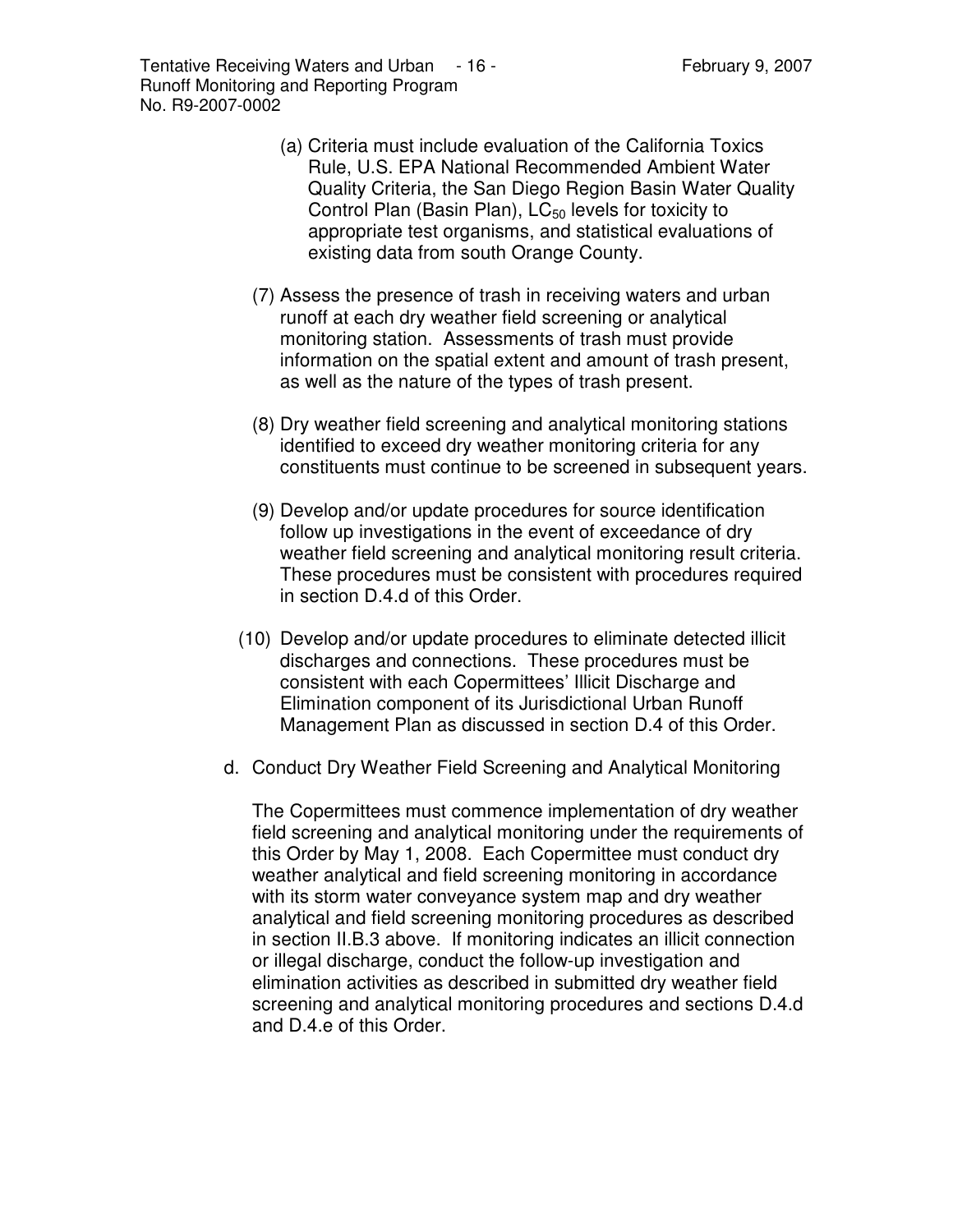Until the dry weather field screening and analytical monitoring program is implemented under the requirements of this Order, each Copermittee must continue to implement dry weather field screening and analytical monitoring as it was most recently implemented pursuant to Order No. 2002-01.

## **C. Special Studies**

- 1. Aliso Creek bacteria investigation: Each Permittee within the Aliso Creek watershed must implement the *Aliso Creek 13225 Directive Revised Monitoring Program Design – Integration with NPDES Program 8* (December 2004). The Copermittees must include that monitoring program into its overall monitoring and reporting program.
- 2. Bight '08

During the 2008-2009 monitoring year (Permit Year 2), the Copermittees may participate in the Bight '08 study. The Copermittees must ensure that such participation results in collection and analysis of data useful in addressing the goals and management questions of the Receiving Waters Monitoring Program. Any participation must include the contribution of all funds, not otherwise spent on full implementation of mass loading station, ambient coastal waters, and bioassessment monitoring, to Bight '08. All other monitoring must continue during the 2008-2009 monitoring year (Permit Year 2) as required. If the Copermittees partially participate in Bight '08, monitoring all regular must be conducted, with the exception of any monitoring offset by the contribution of funds to Bight '08.

3. The Copermittees must conduct special studies, including any monitoring required for TMDL development and implementation, as directed by the Executive Officer.

# **D. Monitoring Provisions**

All monitoring activities must meet the following requirements:

 $8$  On October 12, 2005, the Regional Board accepted the revised Aliso Creek watershed bacteria monitoring plan proposal from the MS4 Permittees. The Regional Board concluded that the scope of the current bacteria monitoring in the watershed was no longer warranted and that the proposed changes would constitute an effective interim program until adoption in the future of a Total Maximum Daily Load, requiring a bacteria reduction and assessment program for the watershed. In addition, the Regional Board recognized that as a result of reduced monitoring costs, the municipalities expect to direct additional resources toward implementation of management practices to reduce indicator bacteria and pathogens.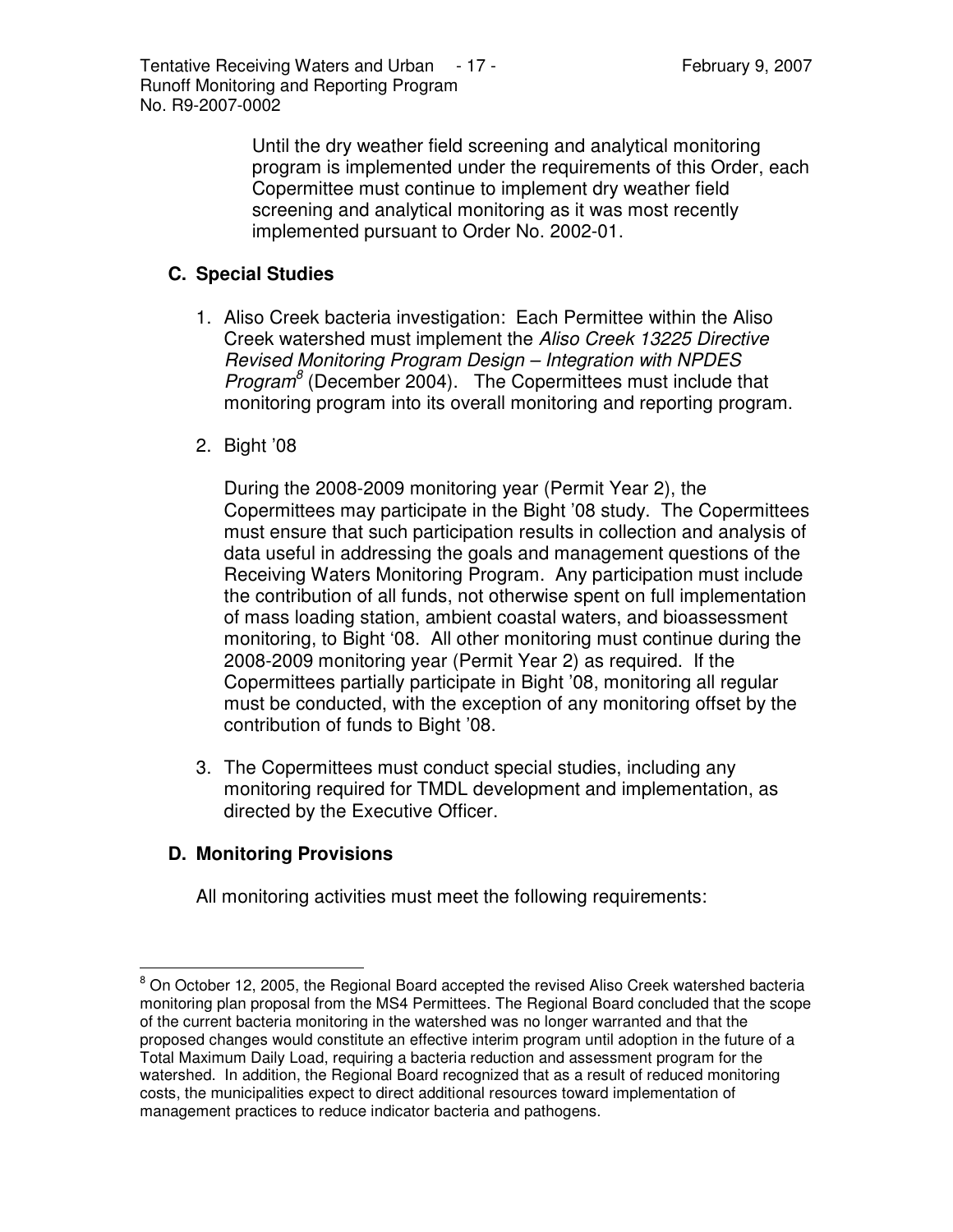- 1. Where procedures are not otherwise specified in this Receiving Waters Monitoring and Reporting Program (e.g., Dry Weather Field Screening and Analytical Monitoring), sampling, analysis and quality assurance/quality control must be conducted in accordance with the Quality Assurance Management Plan (QAMP) for the State of California's Surface Water Ambient Monitoring Program (SWAMP), adopted by the State Water Resources Control Board (SWRCB).
- 2. Samples and measurements taken for the purpose of monitoring must be representative of the monitored activity [40 CFR 122.41(j)(1)].
- 3. The Copermittees must retain records of all monitoring information, including all calibration and maintenance of monitoring instrumentation, copies of all reports required by this Order, and records of all data used to complete the Report of Waste Discharge and application for this Order, for a period of at least five (5) years from the date of the sample, measurement, report, or application. This period may be extended by request of the Regional Board or USEPA at any time and must be extended during the course of any unresolved litigation regarding this discharge.  $[40 \text{ CFR } 122.41(j)(2), \text{ CWC section } 13383(a)]$
- 4. Records of monitoring information must include [40 CFR 122.41(j)(3)]:
	- a. The date, exact place, and time of sampling or measurements;
	- b. The individual(s) who performed the sampling or measurements;
	- c. The date(s) analyses were performed;
	- d. The individual(s) who performed the analyses;
	- e. The analytical techniques or methods used; and
	- f. The results of such analyses.
- 5. All sampling, sample preservation, and analyses must be conducted according to test procedures approved under 40 CFR part 136, unless other test procedures have been specified in this Receiving Waters Monitoring and Reporting Program or approved by the Executive Officer [40 CFR 122.41(j)(4)].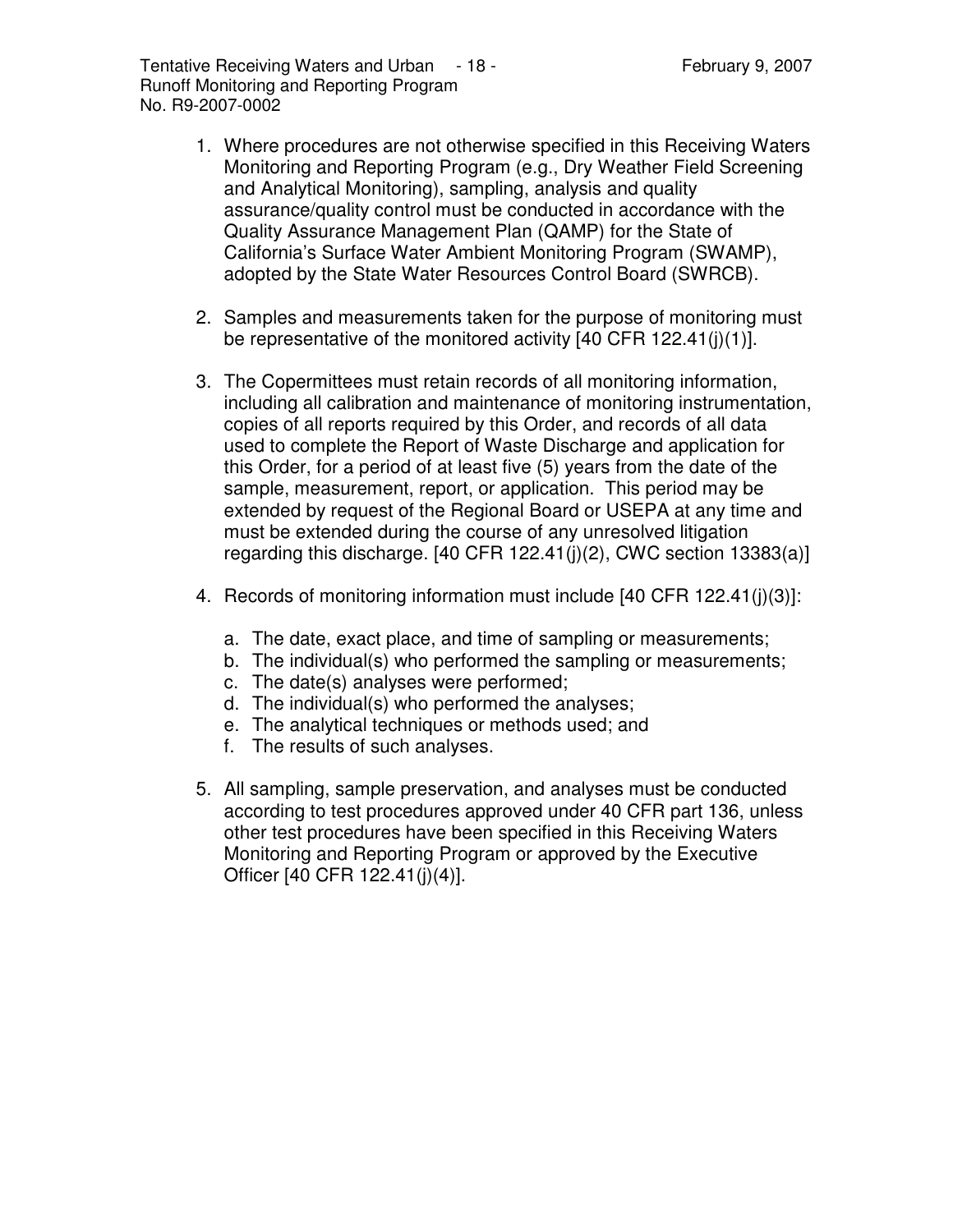Tentative Receiving Waters and Urban - 19 - Tentative Receiving Waters and Urban - 19 - Tentation Republic Repu Runoff Monitoring and Reporting Program No. R9-2007-0002

- 6. The CWA provides that any person who falsifies, tampers with, or knowingly renders inaccurate any monitoring device or method required to be maintained under this Order must, upon conviction, be punished by a fine of not more than \$10,000, or by imprisonment for not more than two years, or both. If a conviction of a person is for a violation committed after a first conviction of such person under this paragraph, punishment is a fine of not more than \$20,000 per day of violation, or by imprisonment of not more than four years, or both. [40 CFR 122.41(j)(5)]
- 7. Calculations for all limitations which require averaging of measurements must utilize an arithmetic mean unless otherwise specified in this Receiving Waters Monitoring and Reporting Program. [40 CFR 122.41(l)(4)(iii)]
- 8. All chemical, bacteriological, and toxicity analyses must be conducted at a laboratory certified for such analyses by the California Department of Health Services or a laboratory approved by the Executive Officer.
- 9. For priority toxic pollutants that are identified in the California Toxics Rule (CTR) (65 Fed. Reg. 31682), the Copermittees must instruct its laboratories to establish calibration standards that are equivalent to or lower than the Minimum Levels (MLs) published in Appendix 4 of the Policy for Implementation of Toxics Standards for Inland Surface Waters, Enclosed Bays, and Estuaries of California (SIP). If a Copermittee can demonstrate that a particular ML is not attainable, in accordance with procedures set forth in 40 CFR 136, the lowest quantifiable concentration of the lowest calibration standard analyzed by a specific analytical procedure (assuming that all the method specified sample weights, volumes, and processing steps have been followed) may be used instead of the ML listed in Appendix 4 of the SIP. The Copermittee must submit documentation from the laboratory to the Regional Board for approval prior to raising the ML for any priority toxic pollutant.
- 10.The Regional Board Executive Officer or the Regional Board may make revisions to this Receiving Waters and Urban Runoff Monitoring and Reporting Program at any time during the term of Order No. R9-2007-0002 and may include a reduction or increase in the number of parameters to be monitored, locations monitored, the frequency of monitoring, or the number and size of samples collected.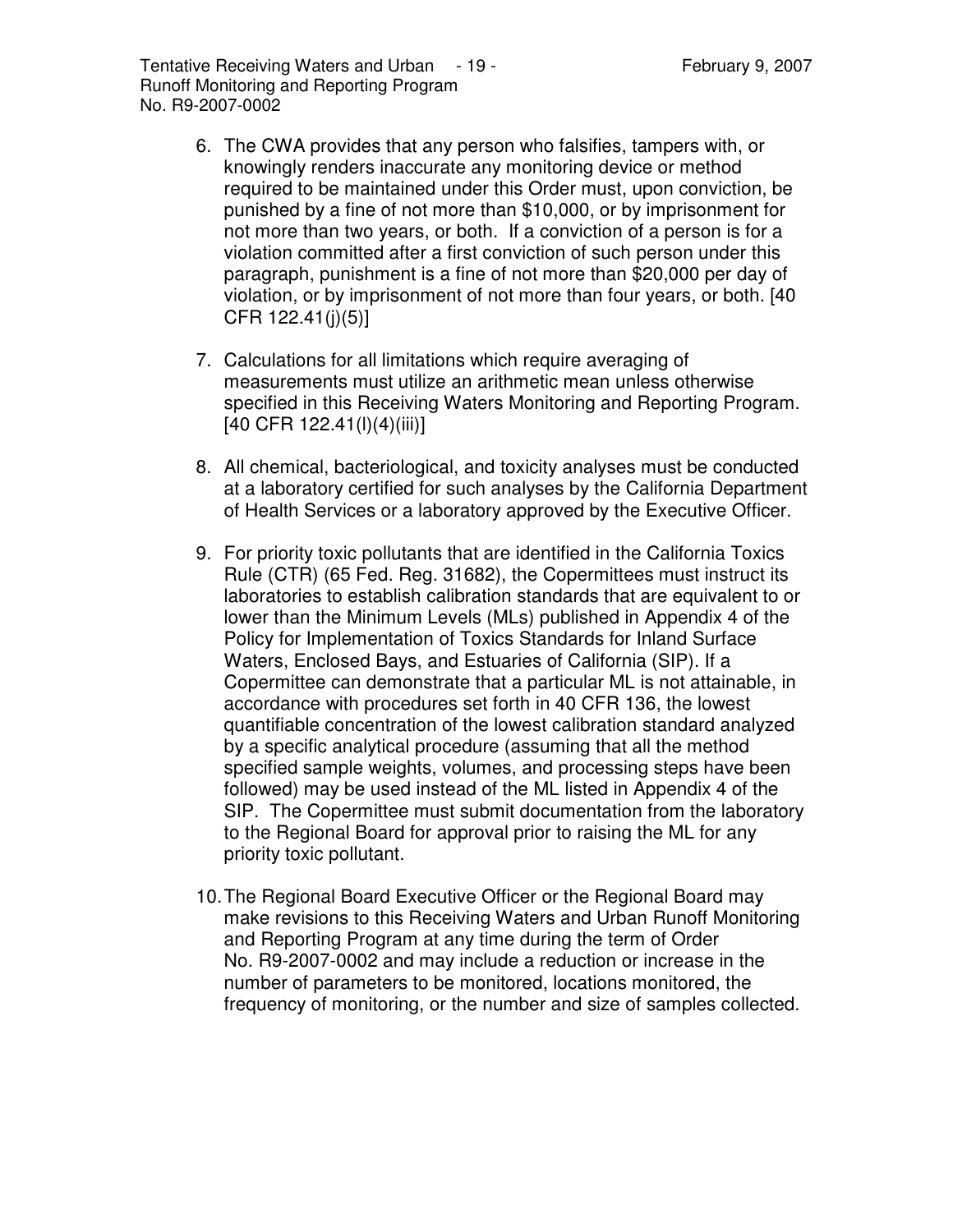- 11.The Clean Water Act provides that any person who knowingly makes any false statement, representation, or certification in any record or other document submitted or required to be maintained under this permit, including monitoring reports or reports of compliance or noncompliance must, upon conviction, be punished by a fine of not more than \$10,000 per violation, or by imprisonment for not more than six months per violation, or by both.  $[40$  CFR 122.41 $(k)(2)]$
- 12.Monitoring must be conducted according the USEPA test procedures approved under 40 CFR 136, "Guidelines Establishing Test Procedures for Analysis of Pollutants under the Clean Water Act" as amended, unless other test procedures have been specified in this Receiving Waters and Urban Runoff Monitoring and Reporting Program, in Order No. R9-2007-0002, or by the Executive Officer.
- 13.If the discharger monitors any pollutant more frequently than required by the permit using test procedures approved under 40 CFR part 136, unless otherwise specified in the Order, the results of this monitoring must be included in the calculation and reporting of the data submitted in the reports requested by the Regional Board. [40 CFR 122.41(l)(4)(ii)]

### **III. REPORTING PROGRAM**

### **A. Monitoring Reporting**

1. Planned Monitoring Program: The Principal Permittee must submit a description of the Receiving Waters and Urban Runoff Monitoring Program to be implemented for every monitoring year. The submittals must begin on September 1, 2008, and continue every year thereafter. The submittals must describe all monitoring to be conducted during the upcoming monitoring year. For example, the September 1, 2008 submittal must describe the monitoring to be conducted from October 1, 2008 through September 30, 2009.

If the Copermittees participate in Bight '08, their submittal for the 2008- 2009 monitoring year must describe the monitoring to be conducted for Bight '08 and exhibit how the monitoring will result in collection and analysis of data useful in addressing the goals and management questions of the Receiving Waters and Urban Runoff Monitoring Program.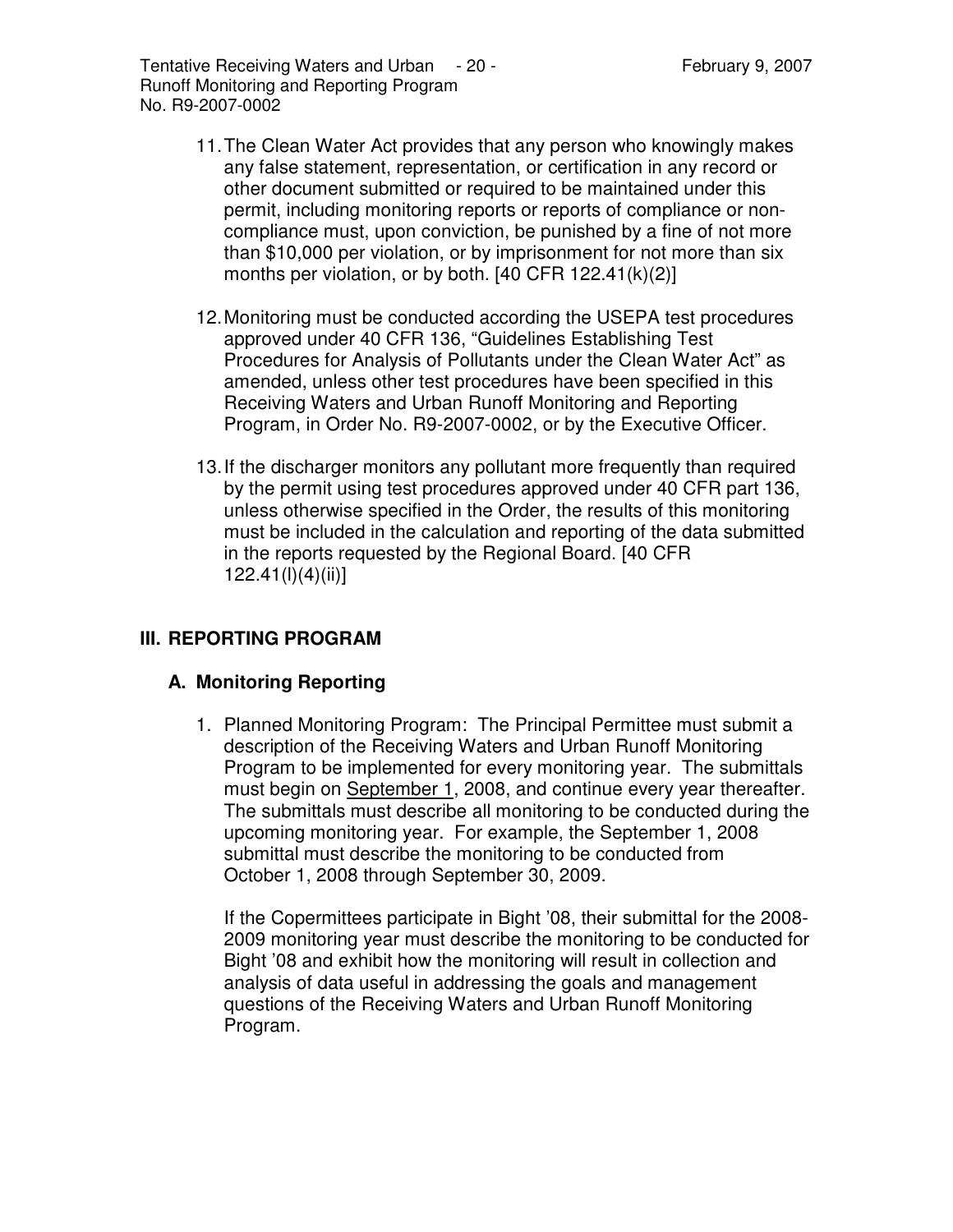- 2. Monitoring Annual Report: The Principal Permittee must submit the Receiving Waters and Urban Runoff Monitoring Annual Report to the Regional Board on April 1 of each year, beginning on April 1, 2008. Receiving Waters and Urban Runoff Monitoring Annual Reports must meet the following requirements:
	- a. Annual monitoring reports must include the data/results, methods of evaluating the data, graphical summaries of the data, and an explanation/discussion of the data for each monitoring program component.
	- b. Annual monitoring reports must include a watershed-based analysis of the findings of each monitoring program component. Each watershed-based analysis must include:
		- (1) Identification and prioritization of water quality problems within each watershed.
		- (2) Identification and description of the nature and magnitude of potential sources of the water quality problems within each watershed.
		- (3) Exhibition of pollutant load and concentration increases or decreases at each mass loading and temporary watershed assessment station.
		- (4) Evaluation of pollutant loads and concentrations at mass loading and temporary watershed assessment stations with respect to land use, population, sources, and other characteristics of watersheds using tools such as multiple linear regression, factor analysis, and cluster analysis.
		- (5) Identification of links between source activities/conditions and observed receiving water impacts.
		- (6) Identification of recommended future monitoring to identify and address sources of water quality problems.
		- (7) Results and discussion of any TIE conducted, together with actions that will be implemented to reduce the discharge of pollutants and abate the sources causing the toxicity.
	- c. Aliso Creek Bacteria Investigation: Annual monitoring reports for the Aliso Creek Bacteria Investigation must contain the following information:
		- (1) Water quality data and assessment. The report must contain all data collected and an assessment of compliance with applicable water quality standards for each monitoring station;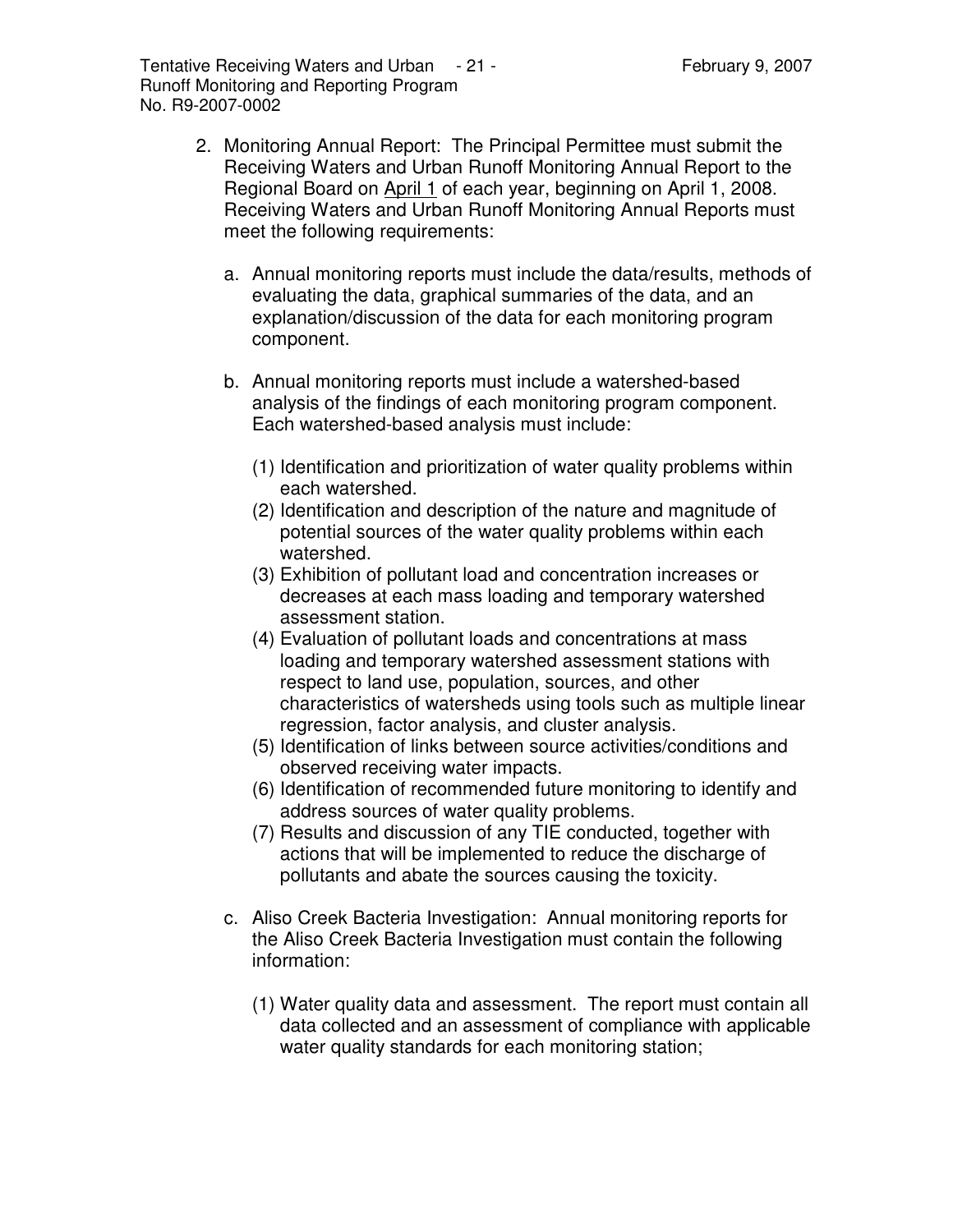Tentative Receiving Waters and Urban - 22 - The Representing Section 1, 2007 Runoff Monitoring and Reporting Program No. R9-2007-0002

- (2) Program Assessment. A description and assessment of each municipality's program implemented within the high-priority storm drain locations to reduce discharges of indicator fecal bacteria/pathogens. Water quality monitoring alone is not sufficient to assess progress of the municipal programs. Municipalities must demonstrate each year that their programs are effective and resulting in a reduction of bacteria sources.
	- (a) For structural and nonstructural management practices implemented, the assessment must contain a description of the practice, capital and maintenance costs, expectations for effectiveness, date implemented, and any observed results.
	- (b) For structural and nonstructural management practices implemented, the assessment must contain a description of the practice, capital and maintenance costs, expectations for effectiveness, date implemented, and any observed results
- d. Annual monitoring reports must include discussions for each watershed which answer each of the management questions listed in section I.B of this Receiving Waters Monitoring and Reporting Program.
- e. Annual monitoring reports must identify how each of the goals listed in section I.A of this Receiving Waters Monitoring and Reporting Program has been addressed by the Copermittees' monitoring.
- f. Annual monitoring reports must include identification and analysis of any long-term trends in storm water or receiving water quality. Trend analysis must use nonparametric approaches, such as the Mann-Kendall test, including exogenous variables in a multiple regression model, and/or using a seasonal nonparametric trend model, where applicable.
- g. Annual monitoring reports must provide an estimation of total pollutant loads (wet weather loads plus dry weather loads) due to urban runoff for each of the watersheds specified in Table 3 of Order No. R9-2007-0002.
- h. Annual monitoring reports must for each monitoring program component listed above, include an assessment of compliance with applicable water quality standards.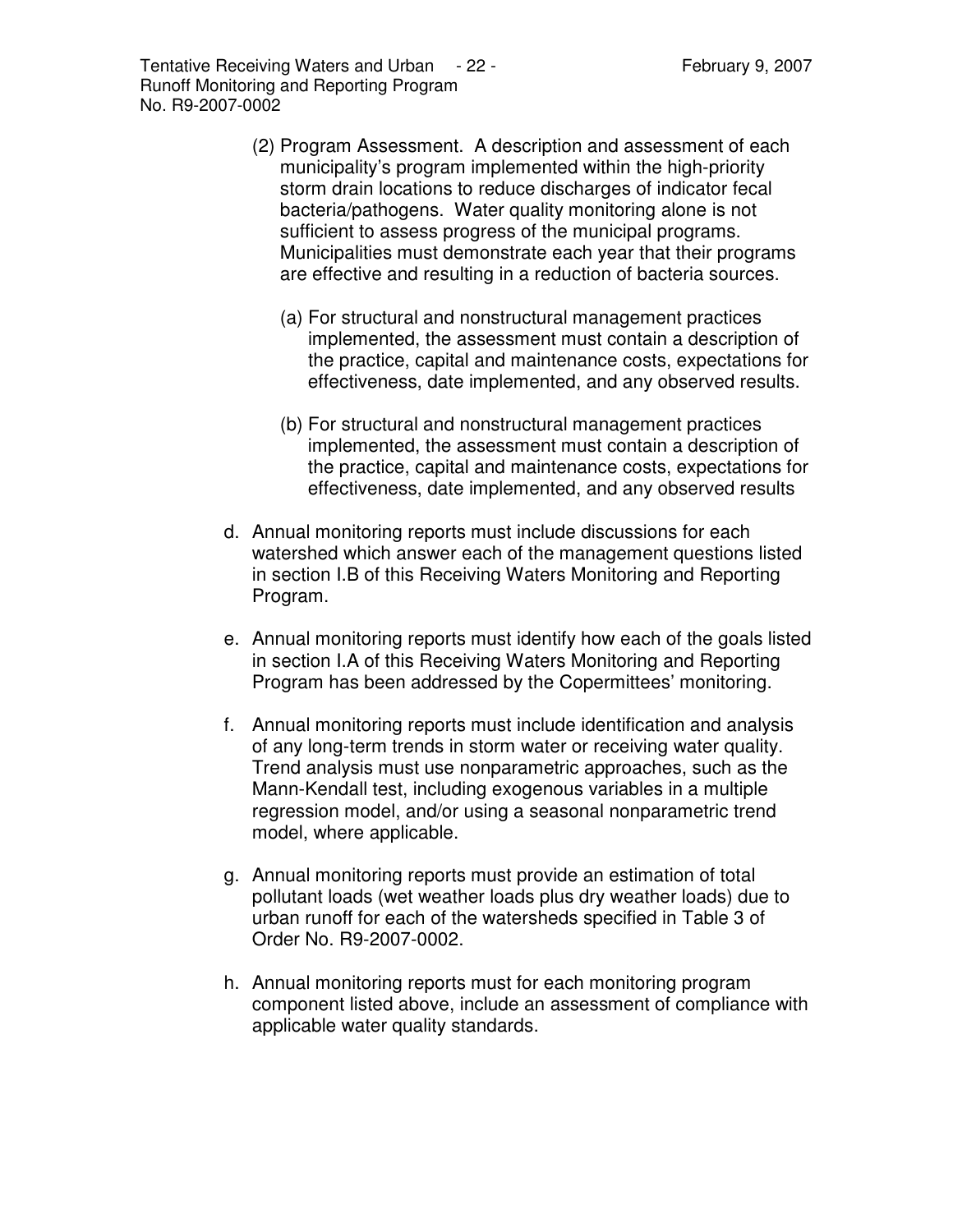Tentative Receiving Waters and Urban - 23 - Tentative Receiving Waters and Urban - 23 - Tentation Section 19 Runoff Monitoring and Reporting Program No. R9-2007-0002

- i. Annual monitoring reports must describe monitoring station locations by latitude and longitude coordinates, frequency of sampling, quality assurance/quality control procedures, and sampling and analysis protocols.
- j. Annual monitoring reports must use a standard report format and must include the following:
	- (1) A stand alone comprehensive executive summary addressing all sections of the monitoring report;
	- (2) Comprehensive interpretations and conclusions; and
	- (3) Recommendations for future actions.
- k. All monitoring reports submitted to the Principal Permittee or the Regional Board must contain the certified perjury statement described in Attachment B of this Order No. R9-2007-0002.
- l. Annual monitoring reports must be reviewed prior to submittal to the Regional Board by a committee of the Copermittees (consisting of no less than three members).
- m. Annual monitoring reports must be submitted in both electronic and paper formats. Electronic formats must be SWAMP-uploadable.<sup>9</sup>
- 3. The Principal Permittee must submit by July 1, 2008, a detailed description of the monitoring programs to be implemented under requirement II.B.2 of Receiving Waters and Urban Runoff Monitoring and Reporting Program No. R9-2007-0002. The description must identify and provide the rationale for the constituents monitored, locations of monitoring, frequency of monitoring, and analyses to be conducted with the data generated.
- 4. Monitoring programs and reports must comply with section II.D of Receiving Waters and Urban Runoff Monitoring and Reporting Program No. R9-2007-0002 and Attachment B of Order No. R9-2007-0002.
- 5. Following completion of an annual cycle of monitoring in October, the Copermittees must make the monitoring data and results available to the Regional Board at the Regional Board's request.

<sup>&</sup>lt;sup>9</sup> For updates to the SWAMP templates and formats, see http://www.waterboards.ca.gov/swamp.